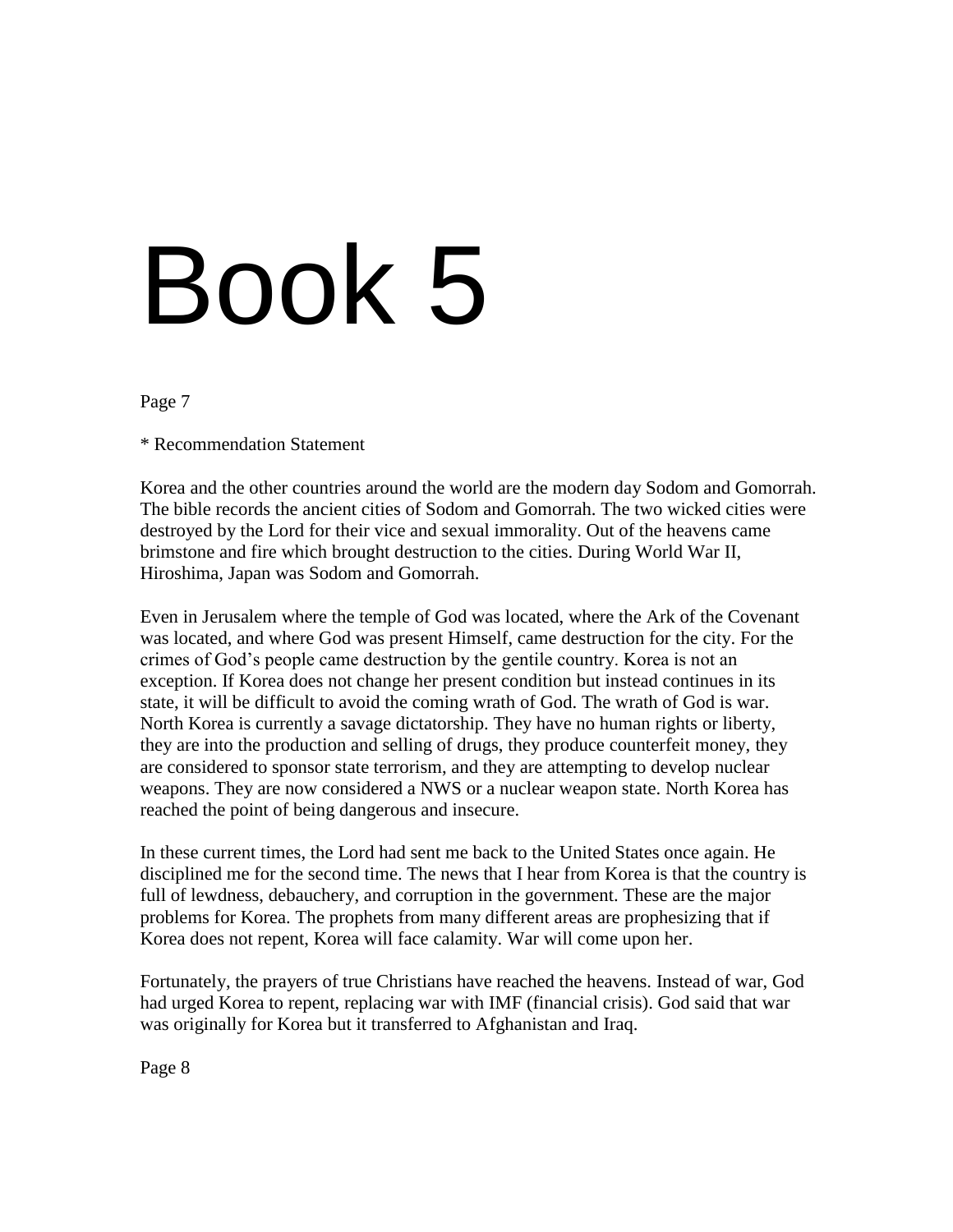Some Christians in Korea say that they have repented but it is difficult to find true transformation. My mind was not at peace. But after I had read the book, "Baptize by Blazing Fire," by Pastor Kim, Yong Do, I am now in a state of relief. This book has the power to change the believers into a state where the Lord desires. This book has the power to influence Korean Christians into repentance for true transformation. For the last time, the Lord has confirmed that He is giving one more chance for Korea. I hope and wish the people who read this book do not criticize with their thoughts of trivial theology or with their prejudice opinions. Please do not criticize it by saying it is "Mysticism."

The bible has documented the phenomenon of saints experiencing and witnessing heaven and hell while they were still alive, not dead (2 Corinthian 12:1-4). The method to receive greater gifts from the Holy Spirit and enter deeper spiritually is to sincerely repent and discipline oneself by fasting, praying throughout the night, praying hours in tongue, and desiring it earnestly.

## Page 9

Please read these precious books and pass the books out to other people. We wish for them to read and sincerely repent so that repentance can spread throughout the country. This is God"s last chance as it was given to the great city of Nineveh. I hope lewdness, debauchery, materialism, the corruption in government, and the love of money dissipates so that our country and the Christians can escape the calamity of war. I hope Christians can be the Holy Spirit's kindler.

> From the suburbs of Washington DC, USA Central Church, Pastor Cho, Hwang Sam

Page 10

\* Introduction

At the Lord"s Church, we start daily night services at 9 PM. During the first service, we dance in the Holy Spirit as we worship and praise for about an hour. We then have intercessory prayer and pray for many different needs and subjects. After that, the pastor preaches and proclaims the message. All the above is finished by 11:30 PM. We break for 30 minutes as we fellowship and eat snacks. During the second service, we perform deliverance and other ministerial duties such as imparting Holy Fire for an hour. We then begin our corporate and individual prayers. At times, people can have the opportunity for a short individual counsel.

"But these are written, that ye might believe that Jesus is the Christ, the Son of God; and that believing ye might have life through his name." (John 20:31)

With special attention and complete care, Trinity God has made it possible for books 1 to 4 to be already published. Book 5 is now about to be published. This is all by the Lord"s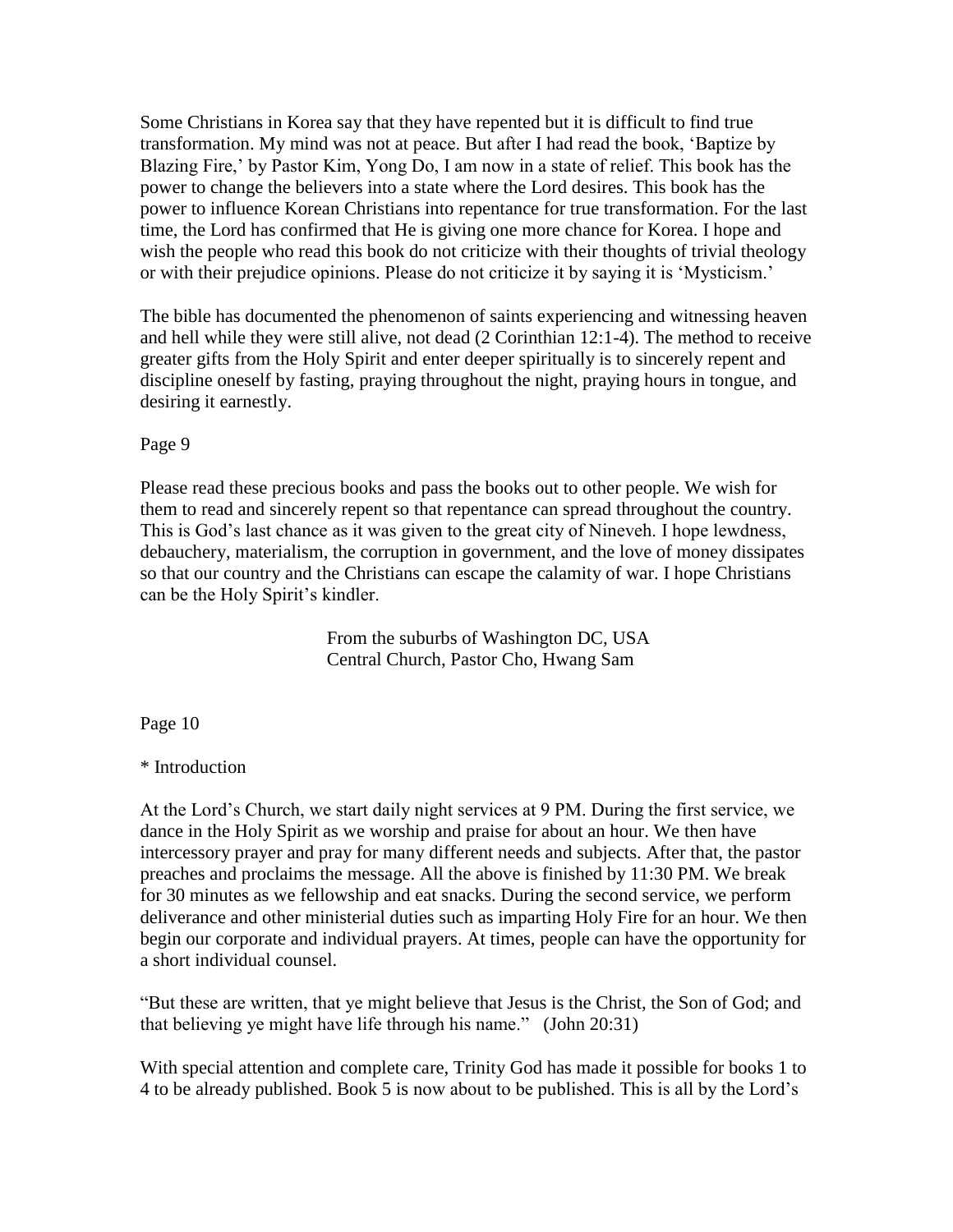awesome grace. When one of the books is published, the devil and his forces attack in waves, it was beyond imagination. Book 5 had been delayed due to severe attacks. Since I am writing and disclosing the identity of the devil and evil spirits, I had to pay a price by experiencing the spiritual warfare on a daily basis. However, I was strengthened by many pastors, their wives, and other believers. They were aware of the battle I was experiencing. They were the interceding on my behalf and gave me messages of great encouragement. As a result, book 5 was able to be published.

# Page 11

Jesus had previously said to me, "Pastor Kim, from now and hereafter, you will encounter many trials and challenging incidents. I especially advise you to take good care of your physical health. You body is not yours." The Lord"s words were so touching and thankful. I am so grateful to Him. Now, I have finally realized what the words the Lord had given me really meant.

I still hear the voices of negative criticisms and accusations from the other churches, (Missing word) and by fellow ministers who do not understand the Fire Baptism ministry. However, some of them have visited the Lord"s Church and personally experienced the spiritual warfare with demons. They then confirmed that this ministry is ordained by Trinity God. This is the Lord"s ministry. The baptism of fire ministry ascertains that Christians must have victory over spiritual warfare. Spiritual warfare is an unavoidable process. The Holy Spirit has confirmed through experience.

# Page 12

In book 5, I have documented the amazing prayer answered, the triumphant report of spiritual battles, the testimony of experiencing the baptism by fire, and the Lord"s prophecy of the problems we will face in the ministry of fire baptism. The amazing prayer that has been answered was our request to have our church move to a larger building. We moved from an underground below street level church (711 square feet) to a ground level building (9400 square feet). The triumphant report is the spiritual warfare from the Middle East. Twenty five members from our church went on a pilgrimage to the Middle East countries to battle with the specific country"s principality.

This book confirms multiple times that the life of a Christian is spiritual warfare with devil and his demons. This book greatly awakens us. I give all the glory to the Lord for assisting me in writing and publishing the books. I am deeply grateful to the fellow believers, ministers, and the publisher, Ye Cha Sa editing crew.

# Page 16

Chapter 1: The ability to discern a gift

\* The Lord provides the justification for having the pastor experience hell on a daily basis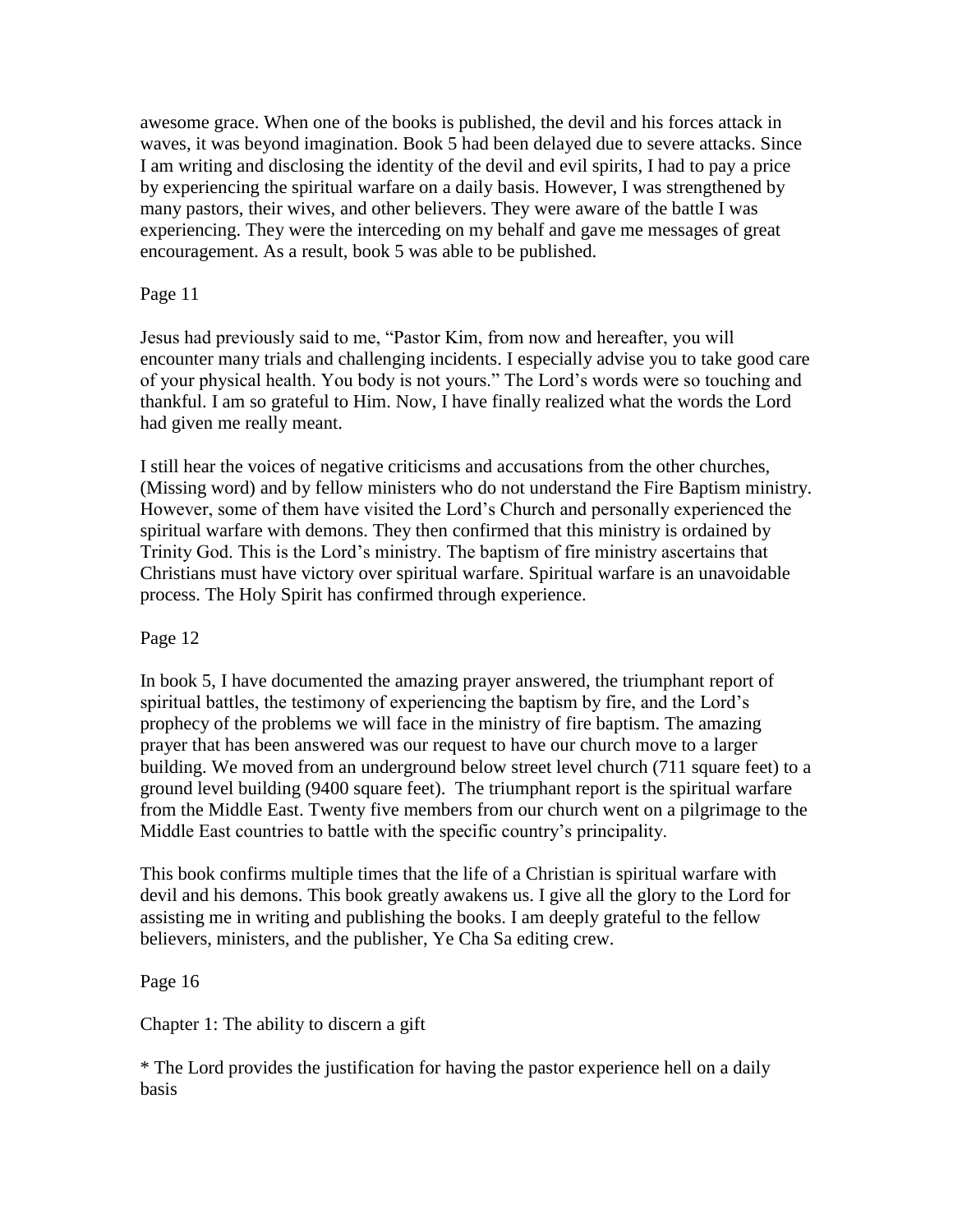Our church provides all night prayer services throughout the year with no holidays. To tell you the truth, I can"t deny the fact that in human terms, it is a huge responsibility for me as a leader and pastor. But the Lord desires us to earnestly pray with joyful hearts. With the exhortation of the Lord, some volunteering spirits have come to our church to powerfully pray and cry out.

But within the many believers that have and are visiting our church from all over the country, there are evil forces quietly living in them. The evil spirits are the parasites and the relationship is a hidden symbiosis. The believers are unaware and complacent to the relationship. In our church, the evil spirits automatically manifest themselves in front of the powerful presence of the Holy Spirit. When this happens, we have no choice but to cast them out. We immediate perform deliverance. The evil spirits hates me and my church members so much. As they are being cast out, they loudly scream and gnash their teeth.

Whenever I go to hell, the evil forces immediately gather around me to retaliate. They rip into my soul. My beloved Lord permits the evil spirits to perform their regimental torment on me. The number of demons and evil spirits is so numerous it is beyond anyone's imagination. The evil spirits take out their anger on me because I have been responsible for deliverances for the believers throughout the country. "It is you! He has come to hell. Kill him!! Pastor Kim is our problem. He has been our headache!" They attack me in groups. My pitiful soul is then tormented and ripped apart. They tear, stab and smash my soul. At the same time, my physical body is also in the same amount of pain and torment. I would scream out loud, roll, and tumble on the platform. I would be about half dead.

## Page 17

One time a believer visited our church to pray. As the believer prayed, that particular person was able to witness the unusual sight of me in torment. This believer watched me with so much curiosity. This believer later repented in tears and shouted, "Pastor, I did not know! I had no idea that each one of your book was written from an experience of such pain and torment. I had once thought the price of the book was a bit too much. Please forgive me! I really did not know!"

A pastor once visited our church. He was from the United States and his name was Choi, Eun Kyu. When I was in hell being tormented, Pastor Choi reached with his hand to help me. He felt sorry for me as he watched me in agony. As soon as he touched me, he was sucked into hell. He had personally experienced the enormous physical pain of hell.

Our church members experience the torment of hell numerous times as well, especially when they touch or come near me. Therefore, when I am deep in my prayer, they do not come near me anymore. One time, I excused myself to go to the men"s room at about 1 AM. I did not want to go to hell again and I thought going to the bathroom might change that. In fact, I think I rather die than to continue and experience hell. But the Lord said,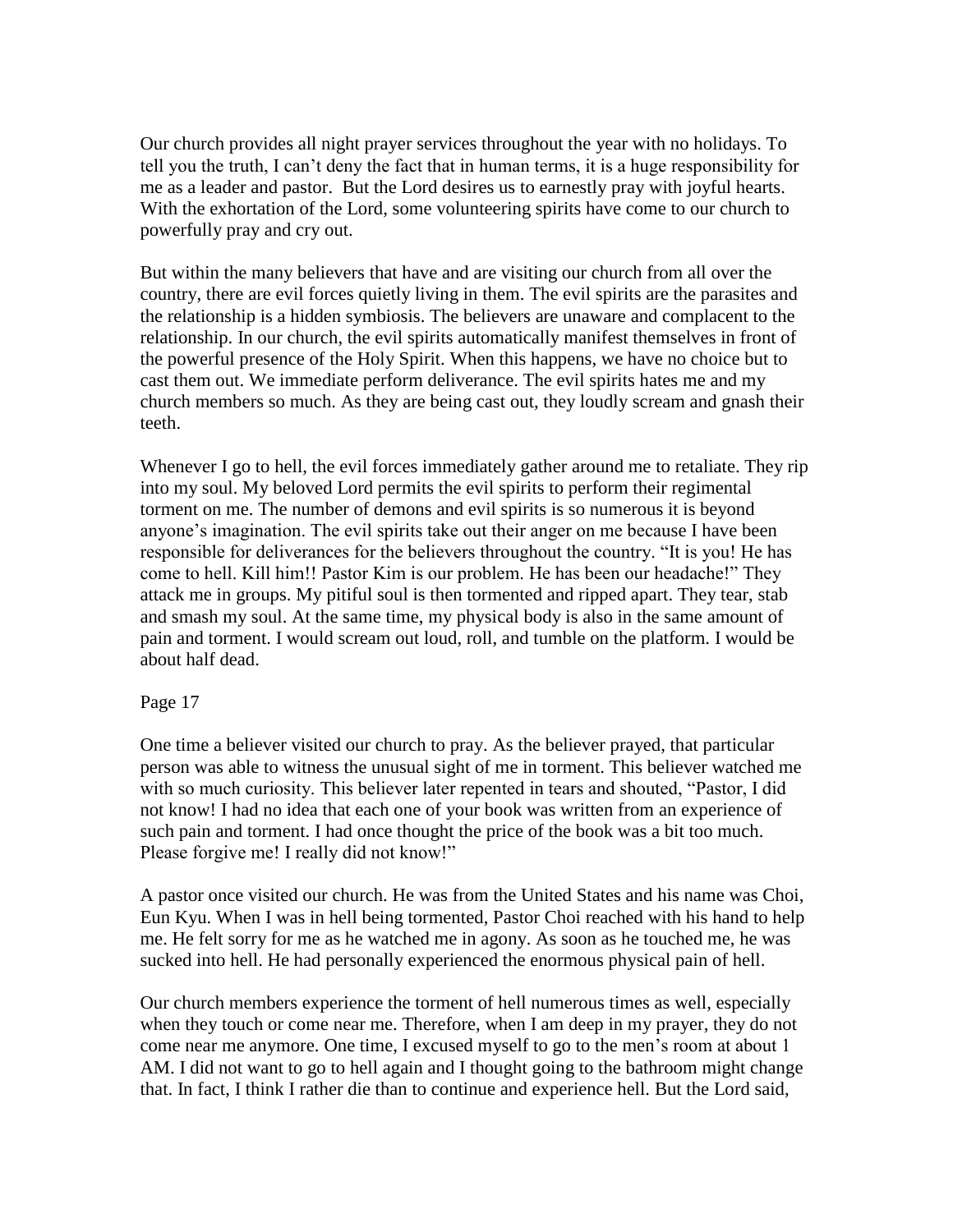"Pastor Kim, hurry! It's time to go to hell!" Instantly, I fell on the spot I was standing and began tumbling around as I screamed. A deaconess from our church felt pity on me and she tried to help me by holding on to me and she attempted to give me comforting words. But as soon as she touched me, she fell to the ground and went to hell. After that day, the deaconess now frequently visits hell herself.

Jesus explained in regards to that matter. "There are too my pastoral leaders and believers that believe incorrectly with so many areas of the bible. Therefore, you must directly experience and witness. You then have to clearly inform them the realities of heaven and hell. This is your appointed task. Pastor Kim, You have a set amount of time to experience hell daily."

Page 18

As I listened to the Lord, I said, "Amen." I then doubted and questioned myself. "What? What kind of mission am I on? Is it not enough to believe in the Word of God to enter heaven?" I sometimes question myself.

"Wherefore also we pray always for you, that our God would count you worthy of this calling, and fulfill all the good pleasure of his goodness, and the work of faith with power: That the name of our Lord Jesus Christ may be glorified in you, and ye in him, according to the grace of our God and the Lord Jesus Christ." (2 Thessalonians 1:11-12)

Page 19

\* The promise of double power

"For the eyes of the LORD run to and fro throughout the whole earth, to shew himself strong in the behalf of them whose heart is perfect toward him. Herein thou hast done foolishly: therefore from henceforth thou shalt have wars." (2 Chronicle 16:9)

"Now unto him that is able to do exceeding abundantly above all that we ask or think, according to the power that worketh in us, Unto him be glory in the church by Christ Jesus throughout all ages, world without end. Amen." (Ephesians 3:20-21)

There are other ministers in other countries who have visited heaven and hell. They have visited the spiritual realm or after life for only a few hours and they are able to travel around their country to witness and minister. What I am experiencing is incomparable. I am not sure how long I will have to continue to visit hell. It is the Lord"s plan and will and I am not able to comprehend it. In most cases, I am only able to eat one meal a day. It has become normal for me. This is due to the suffering and after effects of visiting hell. I am concerned about my heath and wonder if I will be able to get back to my normal routine. With that thought, I am sometimes barely able to eat two meals a day. I am a natural athletic person. I love to play sports such as badminton and others games. Therefore, the Lord has left my body in such pain to the point where I am not even able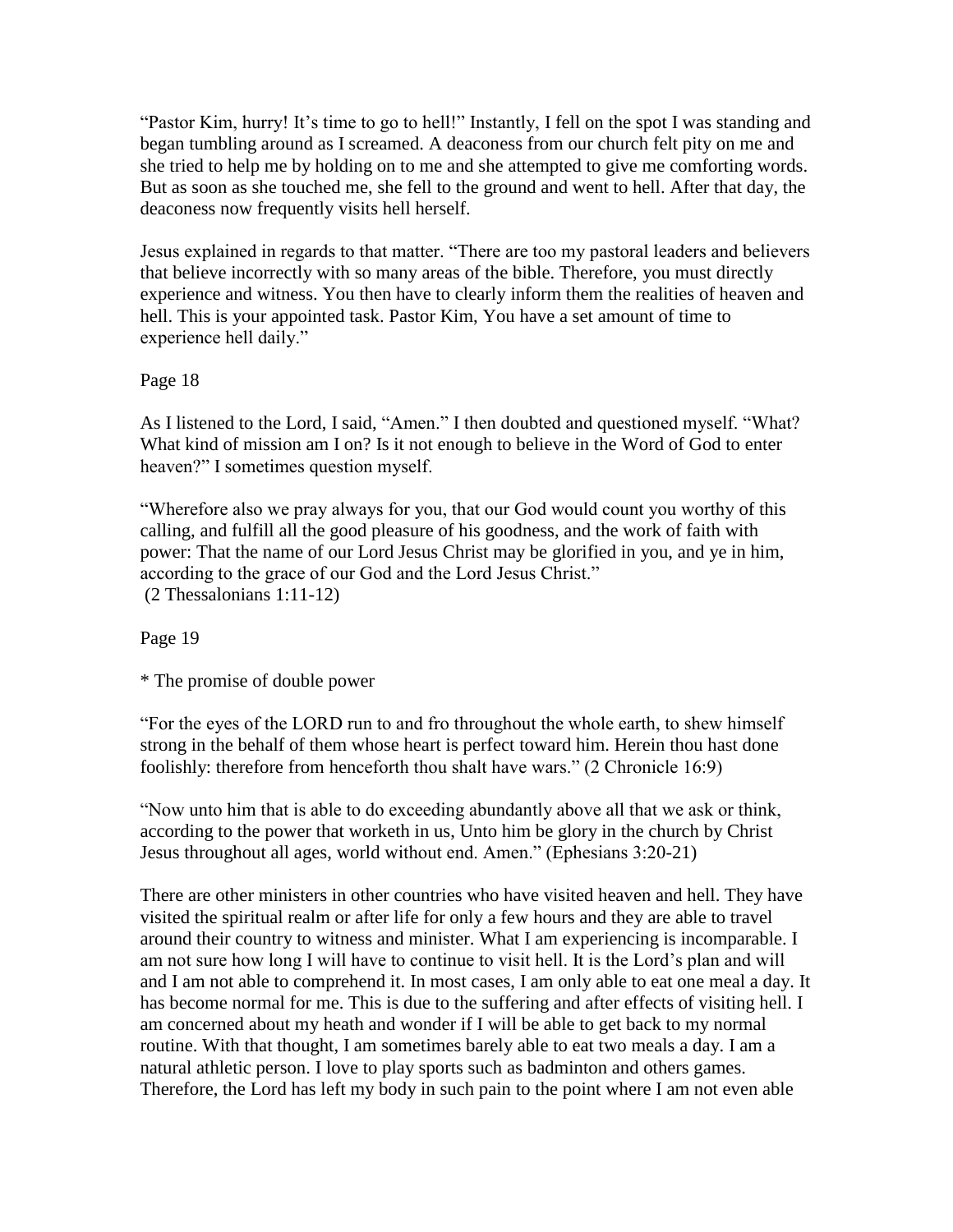to walk properly. If I was able to recover and be back to 100%, I may look give my attention to elsewhere such as sports. The Lord has prevented my life from being used for my personal matter. In addition, my wife is now frequently visiting hell. Although my wife is not severely tormented as I am, we are still visiting hell at about the same time. As a result, we are not able to take good care or look out for each other as before.

# Page 20

Nevertheless, it is by the grace of the Lord that I have inherited a healthy body from my earthly parents. I was born in good health. As a result, I can bear and endure well. I am always grateful to the Lord. Trinity God always tells me the same thing. "Pastor Kim, each time you visit hell, you will receive double the power. Therefore, do not complain but endure until the end! Understand?"

I would ask the Lord the same question, "Lord! Please can you not just leave me in peace?" Jesus would then answer me, "Pastor Kim! Do not speak words that are not necessary. Quickly, let us go to hell. You must tell the people about hell. You have been appointed the task to disclose the identities of the devil and his evil forces. Moreover, each time you visit hell, you will be granted double the power. The power will multiply and continue to add up! Why would you not want to be granted the power?" As the Lord spoke, He was caressing my back and head. I would then force myself to obey. "No, I want to be granted as much power as possible!" I would usually chat affectionately with the Lord but the side effects of experiencing hell has exhausted and worn out my body. I would therefore throw a temper tantrum instead. But my beloved Lord listens and kindly understands. Therefore, I am very grateful to the Lord. There are also brothers and sisters who assist me. They stand by my side whenever I pray so when I fall to the floor they are able to catch me or prevent me from falling. Deaconess Lee, Hoon Sang, Brother Min Suh, Brother Yoon Jung, Brother Hyuk Hwan, and others are my daily support.

"And we have known and believed the love that God hath to us. God is love; and he that dwelleth in love dwelleth in God, and God in him" (1 John 4:16)

Page 21

\* Falling away soldiers

"O Timothy, keep that which is committed to thy trust, avoiding profane and vain babblings, and oppositions of science falsely so called:Which some professing have erred concerning the faith. Grace be with thee. Amen." (1 Timothy 6:20-21)

"Do thy diligence to come shortly unto me: For Demas hath forsaken me, having loved this present world, and is departed unto Thessalonica; Crescens to Galatia, Titus unto Dalmatia.Only Luke is with me. Take Mark, and bring him with thee: for he is profitable to me for the ministry." (2 Timothy 4:9-11)

Occasionally, some people would make comments such as this, "A church can become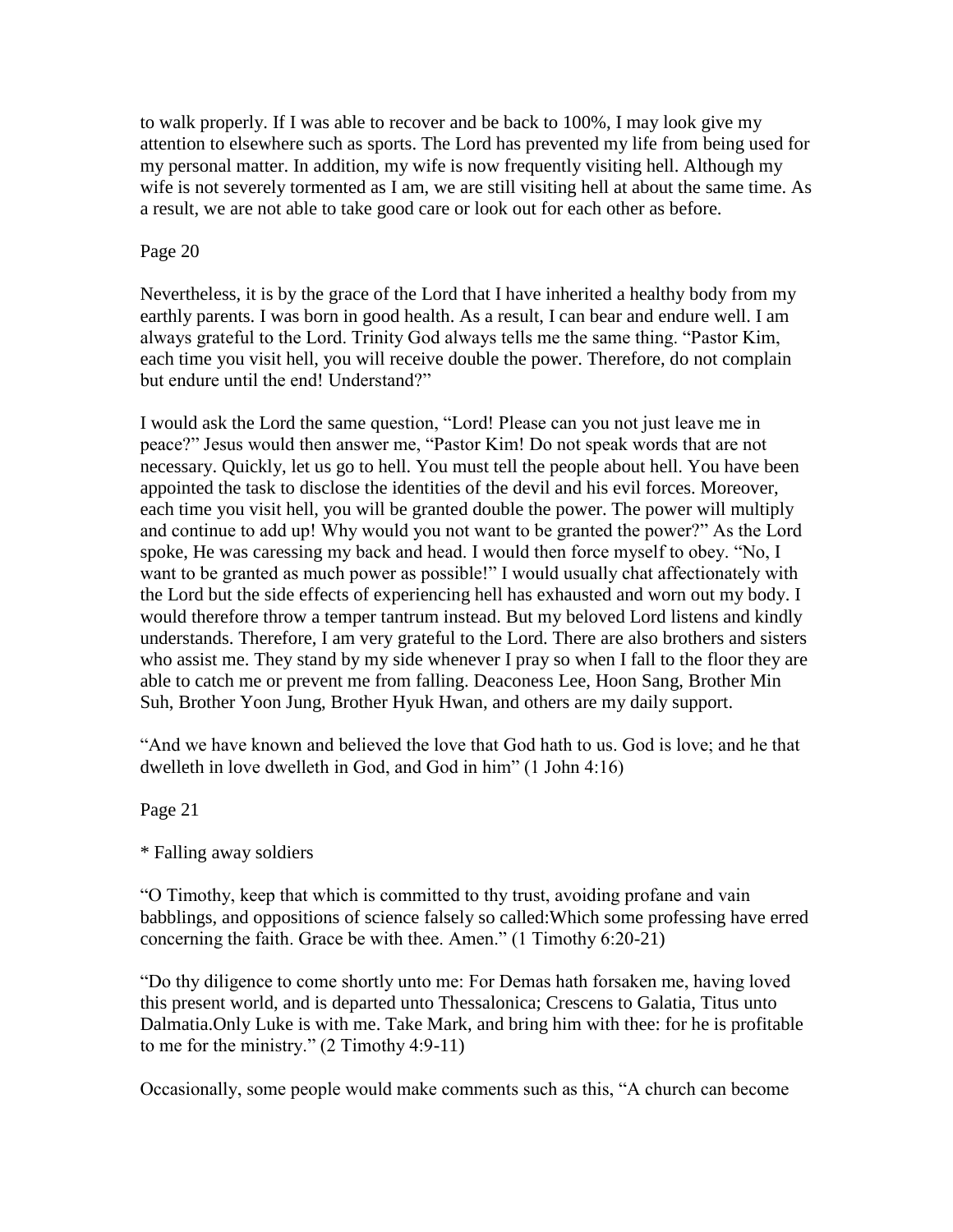dangerous or a threat if it prays excessively and is engaged in spiritual warfare. The character of that church will become rough and hardened. They will irritate the devil which will inflict problems and trials. If the spiritual battles with the evil force has to be fought daily, when will it ever end?"

However, it is definitely the Lord who has placed me in the ministry of the Holy Spirit. I was led into the Fire Ministry by the powerful guidance of Jesus. At first, I thought my ministry would be welcomed by many people. However, I thought wrong. Many people who are also in similar ministries (Holy Spirit with gifts) would unanimously criticize me with one voice. They even accuse and reproach each other.

# Page 22

As I observed my fellow ministers that are in the same kind of ministry as I am, I noticed them bragging how their ministry is the greatest, balanced, or most unique. I was very disappointed. As I thought about this, I realized that I could commit these sins and possibly fall and become arrogant.

Many people desire spiritual gifts or experiences. They long and seek the gift of tongues, prophecy, seeing through, visions, awakening of the spiritual eyes, and etc. As people experience various kinds of gift, they began to think that their spiritual gift or experience is considered second to none. But based on my experience in the spiritual realm, what they are experiencing is no more than a grain of sand among countless grains of sand available. If they are able to experience other spiritual gifts or experiences, it is as if they have been granted another grain of sand. Moreover, this single grain of sand can be divided into hundreds of millions of grains. This can be repeated, for example, as a single cell dividing and continuing to divide into millions. Receiving gifts or spiritual experiences is similar principal. As the believer continues to experience, they are able to obtain another grain among millions.

Therefore, it is impossible for us to completely imagine, know, and discuss the spiritual realm per se. This is an issue in which people are not able to say, "I am expert in this field." Despite all of this, there are many ministers who lead their churches as if they possess some kind of mysterious power. They also boast that in these last days, their church is the right or correct church to attend. They further say that their church is the true church that the Lord has hidden and that they are the true servants of God. They believe that their church is the most balanced church. But in reality, and in most cases, they are one sided. This is their opinion and their own point of view. Yet, I do not think (Missing words). It is because the gifts that are granted to each believer are all different.

## Page 23

The Lord recognizes the characteristics of the different churches in Korea and the differences in believers. The Lord is not in any hurry to change or fix us. Instead, He will bring out and utilize the merit or good in our lives. With that said, the Lord will complement or supplement our short coming or deficiency. Contrary to what the Lord does, we as people attempt to accustom our children and other believers to our ways or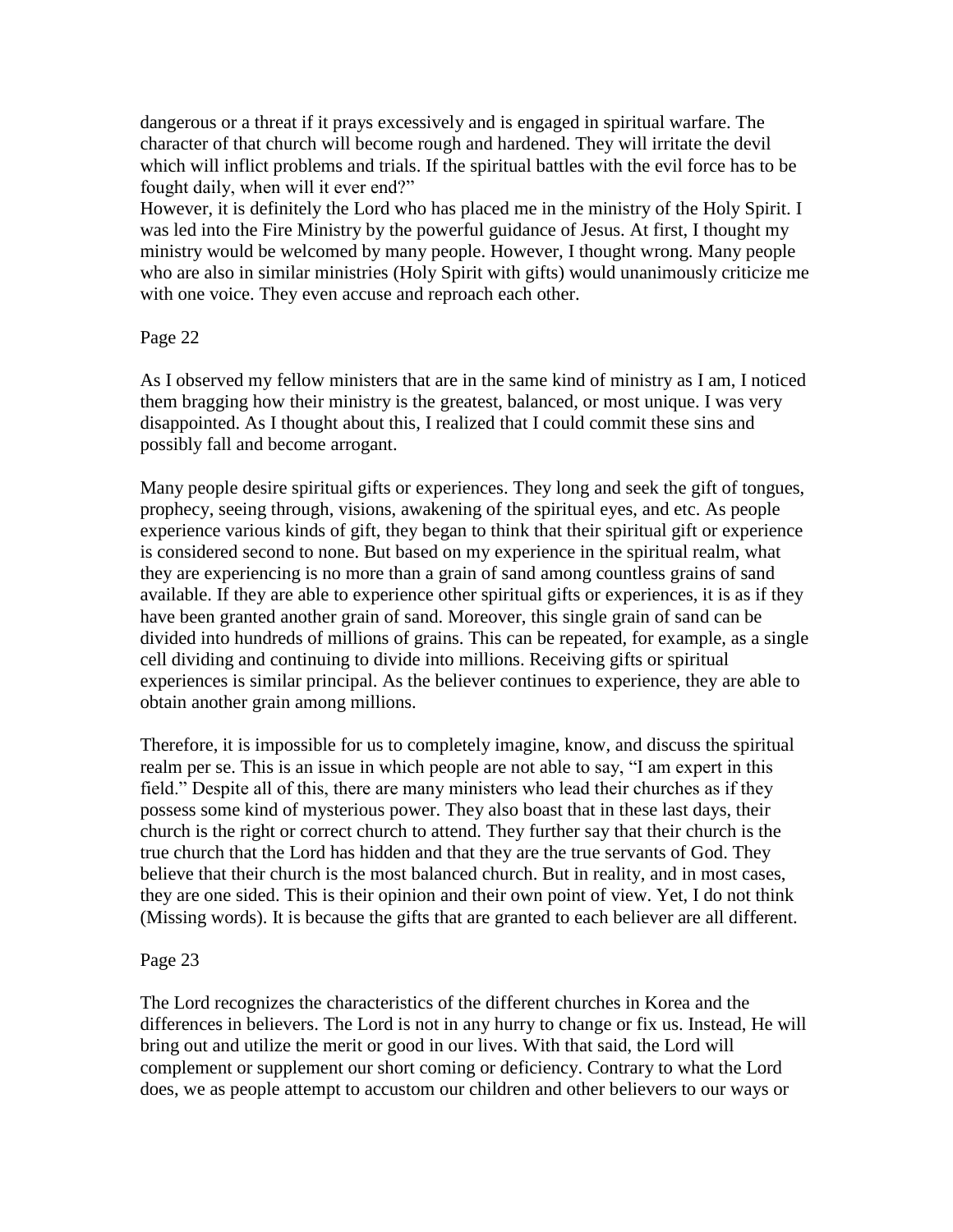our taste. In other words, we want them to conform to our ways. This is why many problems and side effects frequently occur.

Truly, God has led us to the variety of the Holy Spirit ministry as He worked with us. Among all the events we have experienced, the battles with the invisible evil spirits were above our comprehension, thoughts, or feelings. It was beyond our imagination. In the midst of our difficult battles, the Lord"s great comfort and the precious fellow ministers were my strength.

All the churches are perhaps in the same situation. But the Lord"s Church seems to be a spiritual battlefield in which we can never let our guard down. The laborers who were to be used greatly by God began to gather at the Lord"s Church. They began to come one by one. Among the laborers were pastoral leaders and many lay believers. However, they began to operate in the flesh. They became excessively competitive, jealous, selfish, and wanted to be greater than the other beside other things. As a result, such people were seized with personal thoughts and emotions which created division. Within time, they all left the Lord"s Church.

God had great plans for these soldiers. There were visions laid out for them. Then I observed the soldiers fall away as they operated in the flesh. I was very hurt by what I saw. I became lethargic. I encouraged and fought with them side by side. Nevertheless, I comforted myself knowing that in any war, there are soldiers who fall away or go AWOL (desert). They had left for the sake of comfort and where no spiritual battles can be found. However, we have to realize that there is no such a safe place. There are none. This is a fact. There are many traps endlessly placed to bring down the utilization of God"s soldiers. I was very distressed as I watched God's soldiers trapped and slipping away. Therefore, I made many pleas to the Lord.

## Page 24

After experiencing these incidents of God"s soldiers falling away, our Lord who is full of love sent many more great soldiers. The new soldiers of God are strong, bold, and genuine. As we witnessed the replacement of the fallen away soldiers, we are amazed of the new army. They are prepared and ready.

As we look around, we can see that there are many people that were once used greatly by God. There are also many spiritual people with hopeful futures. However, some of them, instead of walking and maintaining in God"s grace and blessing have become spiritual failures. As I witness and observe these situations, the church members and I gather ourselves and do not get into complacency. The Lord said that we should not hate them but embrace and pray a blessing over them. We are to wait for them to come back.

"By the word of truth, by the power of God, by the armour of righteousness on the right hand and on the left, By honour and dishonour, by evil report and good report: as deceivers, and yet true;" (2 Corinthians 6:7-8)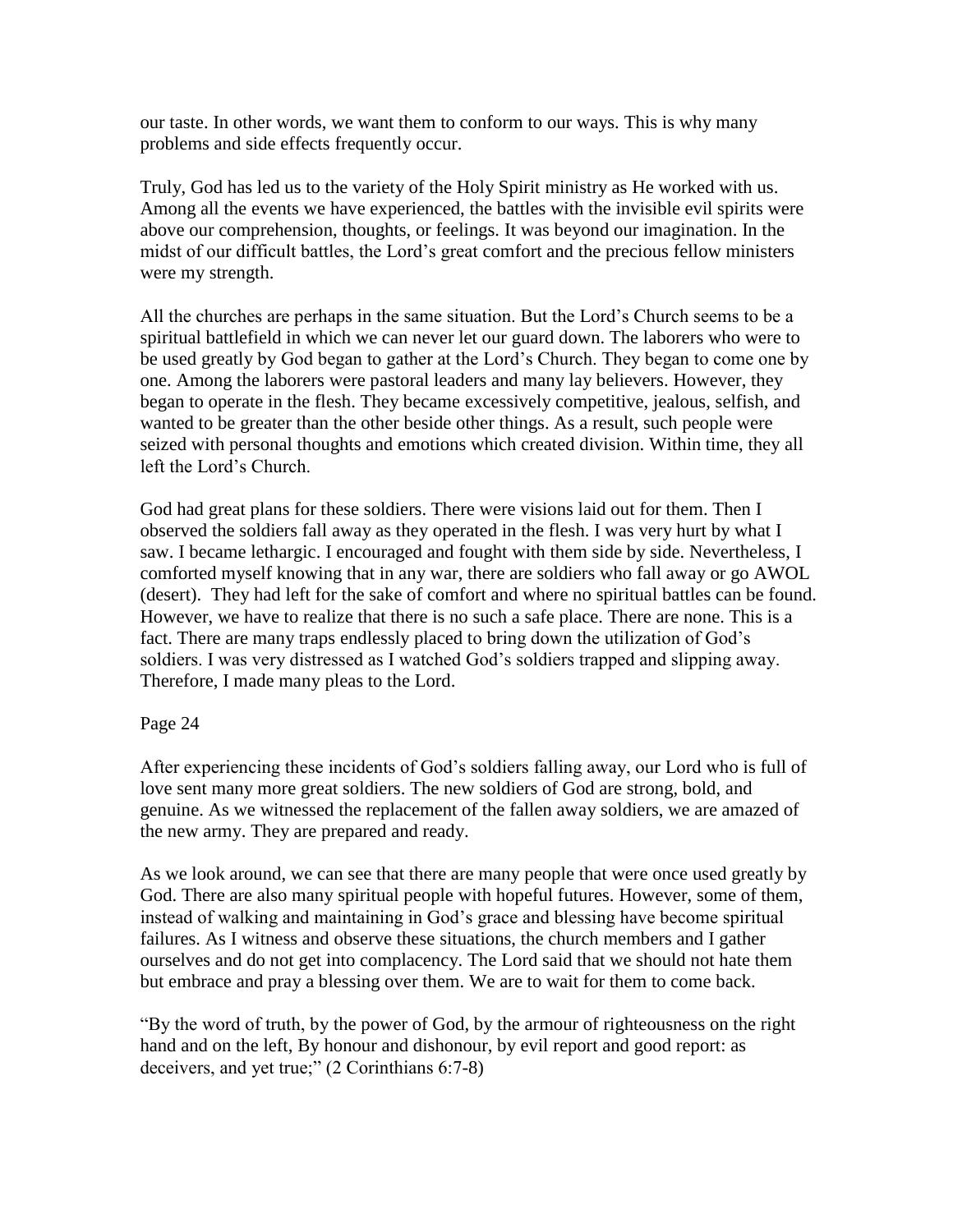"Thou therefore endure hardness, as a good soldier of Jesus Christ. No man that warreth entangleth himself with the affairs of this life; that he may please him who hath chosen him to be a soldier." (2 Timothy 2:3-4)

The Lord truly grants us stronger faith as the days pass. It is God who answers according to our faith and requests. God has granted us so many possibilities.

"Jesus said unto him, If thou canst believe, all things are possible to him that believeth." (Mark 9:23)

Page 25

There are a variety of power and gifts manifested through people. However, there is one important thing that we should not forget. The power or gift does not guarantee the stage or level of faith a person possesses. It does not matter with their character or personality as well. I am amazed and shocked with the people"s overconfidence and arrogance of their gift and power. It is God who sometimes allows people do perform the impossibility. We must not forget the fact that the hidden power is definitely of God. We need to self sacrifice ourselves as the little boy who gave the two fishes and five loaves away. The sacrifice or devotion of the least ones will bear much more fruit.

Within the Lord"s Church are many least ones who serve the church faithfully. They are the invisible who are poor or in difficult conditions who still serve. The Lord said that many souls will be changed through these people. Many believers who come to the Lord's Church are weary and toiled. However, in the future, they will be stronger and more powerful than others. I give all the glory to God who has led us up to this point. I would like to share this grace with the toiled souls and with the selfless members of the Lord's Church. I hope I can share this grace for a long time. Hallelujah!

Page 26

\* The worship that God is pleased with

"Ye worship ye know not what: we know what we worship: for salvation is of the Jews. But the hour cometh, and now is, when the true worshippers shall worship the Father in spirit and in truth: for the Father seeketh such to worship him. God is a Spirit: and they that worship him must worship him in spirit and in truth." (John 4:22-24)

All the worship in the Korean churches given to God is monotonous. It does not matter whether the church is a small one or a mega church. They progress their services according to a written bulletin which is sequential. I am not able to find any signs of transformation on their form of worship and service. Some churches state that they have open service/worship but their Sunday noon service illustrates the same format. Many Christians who visits our church ask the same type of question, "Pastor, what is the format of Sunday noon service at the Lord's Church?"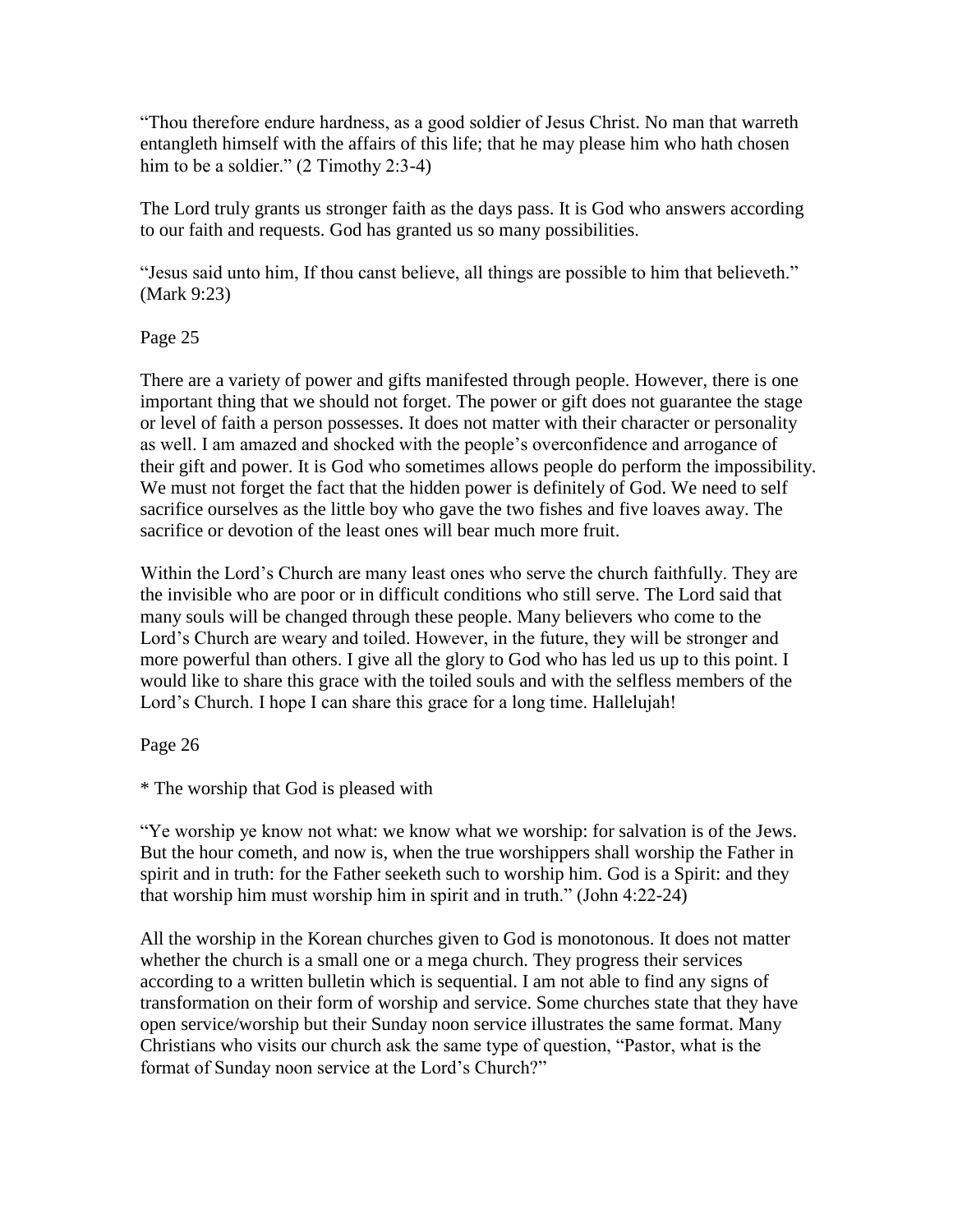I have been in ministry for 17 years as a Presbyterian pastor. For the first 13 years, our church was no particularly different than any other common church. My worship and service was ordinary and common as well. Once I experienced the personal encounter with Jesus, the traditional basic formality of worship and service went completely down the drain.

Page 27

This is my two cents. If we were able to give at least proper worship and service to God, I believe the smallest to the largest problems can always be definitely resolved. When I personally encountered Jesus for the first time, many definite changes had occurred with me. The changes in me progressed and it affected the matters and issues of my ministry. My ministry was changing at the core.

Jesus is very unrestricted. He has and continues to lead us. He has made sure that we are no longer in bondage or under any restraint from the things that we had considered important or tied throughout our life. The Lord is also very unconventional. Many people desire the power of the Holy Spirit and all see the greater power. But the Lord had said that there are many areas and things in our lives that we must lay down. He sometimes utilizes the elements of our personality but He would rather have us lay down more of our thoughts and will including our theology and plans (plans we think is of the Lord"s but is really ours).

The Lord has told me about the many stories of different worship and services around the world. Jesus has spoken to me about these matters that are difficult for me (Missing word) to answer. He has also spoken to me about many other matters that have distressed me and require me to reserve judgment. One time, Jesus asked me, "My beloved Pastor Kim, is the formality of worship and service important or is the feelings and the emotions of the person receiving the worship more important?" I could not answer right away but hesitated. I do not have to repeat the answer since all of us already know the importance of the worship and service. The Lord then explained it to me since I was hesitating for quite some time.

"The procedure and formality of the service may be important but it is more important for you to give service that I will receive pleasingly. I desire all believers worship and service to participate with joy. Worshipping and service in joy pleases Me. Pastor Kim, as you lead the service, you should dance in the Spirit with the congregation. While dancing, lead the service joyously and enjoyable with thanksgiving. Praise and Joy! Father, Holy Spirit, and I will only receive this type of worship and service and we participate also."

## Page 28

Presently some churches in Korea hold many services that are passive and mechanical. There is a service in which some people seek to hear high quality preaching. There is another where the service is only singing and praising. The last kind is of (Missing word). But true worship is when all souls participate together in the fullness of the Holy Spirit.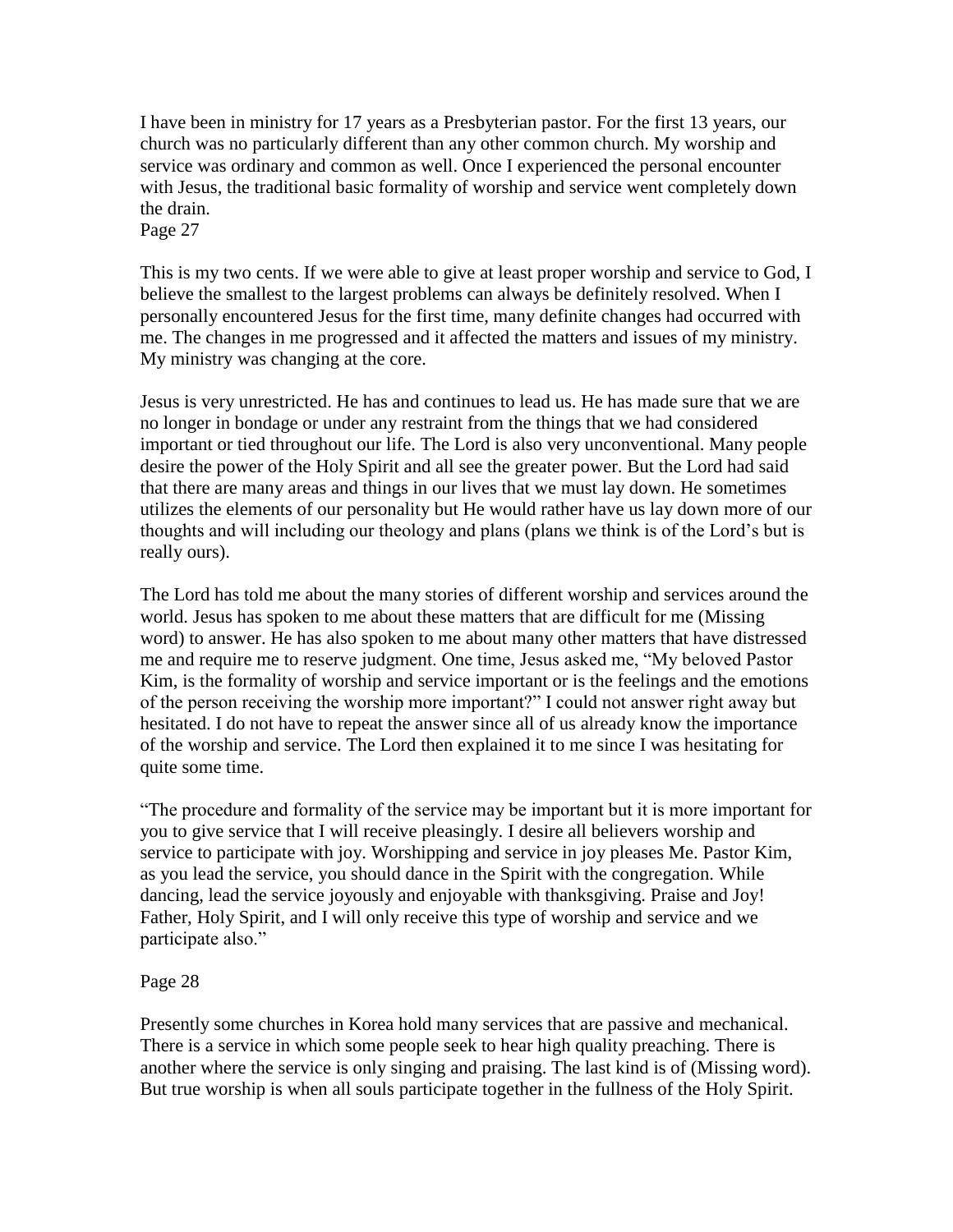True worship is not a leader with a silvery voice who can be eloquent as a news anchor. True worship is not a single singer who sings and leads the worship and praise. I can not get rid of the feeling that only a small number of people are the true participators in worship and service.

One day, a believer from an outside church visited our church and shared the contents of a message from the Lord. The message was a diagnosis of the believer"s church. She was attending a church that had more than a thousand members. She introduced her church first by stating that it lacked in neither structure nor administration. She further said that she had been so proud of the senior pastor. She thought the sermon of the senior pastor had no fault or blemishes in any way. But one day, the Lord suddenly appeared to her in the middle of service and asked, "Is this pastor preaching about Me or insisting his own doctrine? What is he talking about?" She said she shivered in fear.

Presently, the churches in Korea are moving forward with no lack in formality. The churches in Korea are filled with people who lack nothing. They think they are hearing sermons without lack or blemishes, their administration systems are perfect, and the interior of their buildings look very opulent. These types of churches are gradually increasing. If these are the types of Laodicea churches, I am really wondering what the Lord would like to say.

## Page 29

"I know thy works, that thou art neither cold nor hot: I would thou wert cold or hot. So then because thou art lukewarm, and neither cold nor hot, I will spue thee out of my mouth. Because thou sayest, I am rich, and increased with goods, and have need of nothing; and knowest not that thou art wretched, and miserable, and poor, and blind, and naked: I counsel thee to buy of me gold tried in the fire, that thou mayest be rich; and white raiment, that thou mayest be clothed, and that the shame of thy nakedness do not appear; and anoint thine eyes with eyesalve, that thou mayest see." (Revelation 3:15-18)

During the end times, the Laodicea church will be the last church before the end of the ages. The church which lacks nothing but thinks it is perfect in all human ways will be seen a shabby church by the Lord. This shabby church is self satisfied and self deluded with self thoughts and ideas. The people of this type of church are ones that would enjoy valuating church statistics which are written on the weekly bulletin. For example, they look at the dollar amount of offering coming in, the number of attendance, and they are very proud of their majestic buildings and pews. The church of Laodicea is in a state of condition that is far from the Lord"s standard. Their shame is exposed through their nakedness.

When people have quality merchandise and products, they like to display it at gift shops. Our faith is called to be the same. Although their faith is not genuine, they imitate it as though they have faith. This is a major problem throughout our churches. Faith is emphasized but not taken seriously. Some people indulge themselves with their duties in the church, their careers, and or other functions. You do not know ho many of these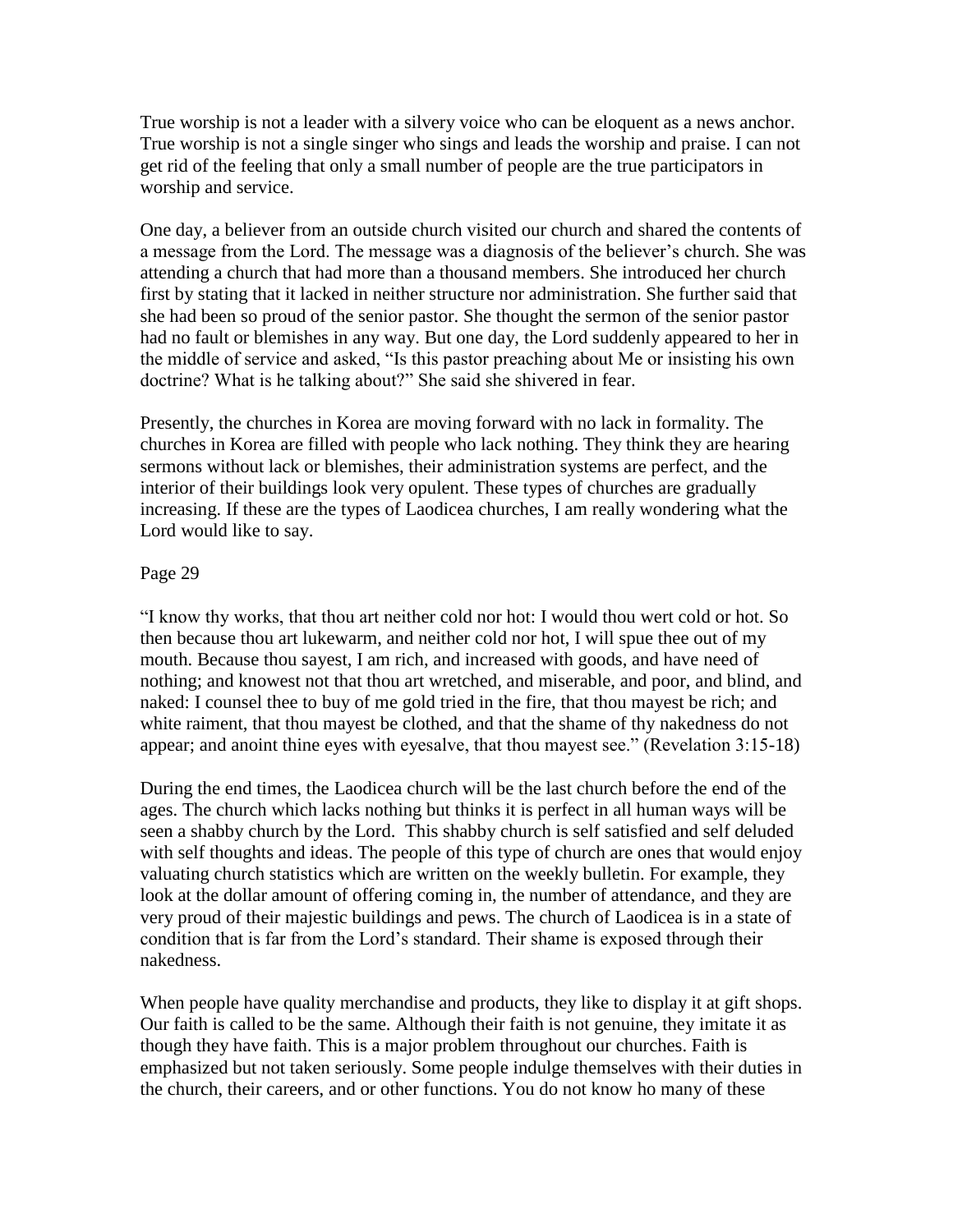lukewarms are out there. But the Lord exposed the essence of the problem so that we may fix our hypocrisy. He will scold us as necessary. Is it not possible for the Lord to fix our secret sin?

"Wherewith shall I come before the LORD, and bow myself before the high God? shall I come before him with burnt offerings, with calves of a year old? Will the LORD be pleased with thousands of rams, or with ten thousands of rivers of oil? shall I give my firstborn for my transgression, the fruit of my body for the sin of my soul? He hath shewed thee, O man, what is good; and what doth the LORD require of thee, but to do justly, and to love mercy, and to walk humbly with thy God?" (Micah 6:6-8)

# Page 30

All the members of the Lord"s Church including myself began to change everything. We changed structure, attitudes, in fact, everything. From the smallest thoughts to the smallest habits, all areas in the church that have been achieved or planned were changed. We had decided to move forward to the desires of the Lord. We put aside the formality of the church service and focused on the work of the Holy Spirit. We had completely opened ourselves to the work of the Holy Spirit. While we were changing, the people around us began to give us looks of disapproval and judgment toward our church. Friends, members, to our closest siblings, and relatives (Missing word) and (Missing word) made various comments. However, our church never really broke the existing order. Instead we had become more biblical. The Lord had also manifested and aggressively intervened. As a result, the church members began to experience more freedom and power. Many pastors and lay believers participated with our ministry.

## Page 31

We would not have been able to accommodate our actions if it wasn't the kind of faith that the Lord desired of us. What is this kind of faith? This type of faith is putting all your trust in the Lord. As we left all the matters to God, we devoted all of ourselves to Him. As a result, He worked exceptionally more for us. During church time, we worshipped and had service as though we were in revival. The Holy Spirit worked powerfully. We danced in the Spirit and sang. Continuing to worship, we sang a medley of hymns. During these days, we are progressing with the Holy Dance. Many varieties of the Holy Dance are manifesting. The Holy Dance has progressed through kindergarten, elementary school, middle school, high school students, youth, and men"s mission teams and to women's mission teams.

Both young men, and maidens; old men, and children:

"Let them praise the name of the LORD: for his name alone is excellent; his glory is above the earth and heaven. He also exalteth the horn of his people, the praise of all his saints; even of the children of Israel, a people near unto him. Praise ye the LORD." (Psalms 148:12-14)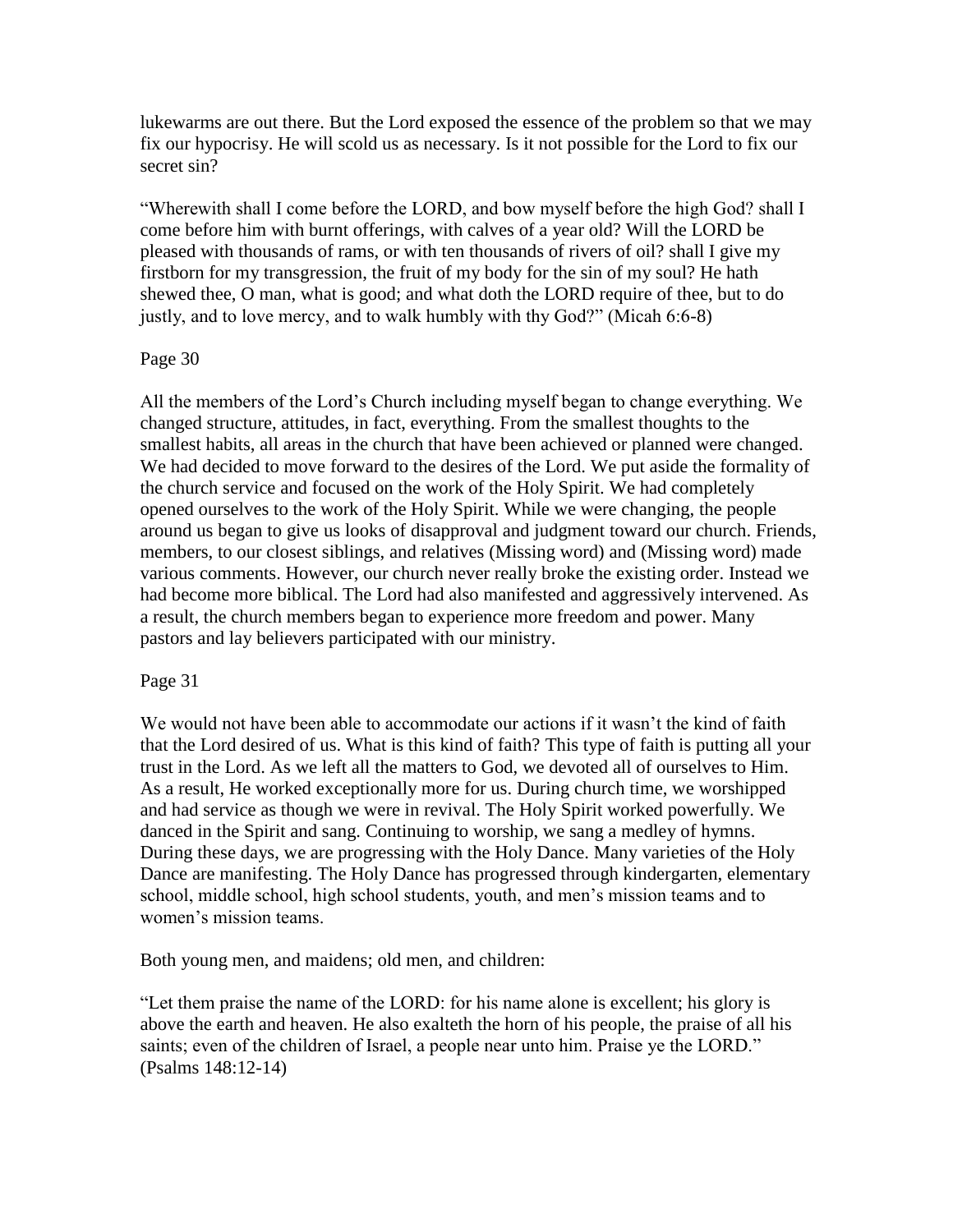Many other congregations in other churches do desire to dance during worship and praise. But most of the churches put a stop to them stating that Holiness and church order are important and so forth. Some believers observe the Holy hand and dance movements as the work of evil spirits. On the other hand, they just stare and judge the spirit filled person as weird. They ask for power and with their lip service desire the Lord but in reality they deny and reject the work of the Holy Spirit. It is an irony.

"Wherefore the Lord said, Forasmuch as this people draw near me with their mouth, and with their lips do honour me, but have removed their heart far from me, and their fear toward me is taught by the precept of men:" (Isaiah 29:13)

# Page 32

At our church, we dance in the Spirit during our Sunday noon service. We then pray together in unison for about 30 minutes rather than have one person do all the praying. The pastor (I) will then preach and proclaim a powerful message. After the message, we take offering. Lastly, we finish with the prayer of blessing. During the peak or ascension of worship and praise, Jesus and the Holy Spirit dances. Father God sometimes would get up and down from His throne. He would stomp His feet. Father God is very pleased and satisfied with the worship and praise that is ascended to Him.

We do not place worship and service into a category. In Korea, we have types or category of worship. Some are quiet, some are loud, and some are open, and so on. We must keep in mind that sincere worship in faith with a grateful and joyful heart is required in order to be presented to God. It must be presented according to the will of the Holy Spirit.

Page 33

\* Jesus or Calvin?

Within the Presbyterian denomination, no one is allowed to rebut, oppose, or speak negatively on the thoughts and doctrine of Martin Luther or Jean Calvin. After the Christian reformation and up to now, the Presbyterian Church has achieved continuous growth through the traditions of Calvinism. It has become an impregnable fortress. I was a previous Presbyterian pastor and a follower of Calvinism. I was indoctrinated and had become accustomed to the formality, traditions, theology, and theory of the Presbyterian Church. Now, I earnestly desire to possess many spiritual gifts and power. On the other hand, I had always been greatly proud of Calvinism. This may not change for many years.

The Lord demanded more changes of me. The Lord had already known that breaking doctrine of Calvinism from my conventional consciousness would be difficult for me. Therefore, the Lord began to speak about various subjects. For several days, the Lord continued to challenge, question, and suggest things to me. However, I became very confused. I shouted for change and real reformation. But my voice and attitude was in reality platitude. I was not able to reform. I really did not want reform. And my obstinate tenacity was being exposed one at a time. The Lord asked me, "Pastor Kim! You said you will do everything according to My desire. With your own mouth, you said you will lay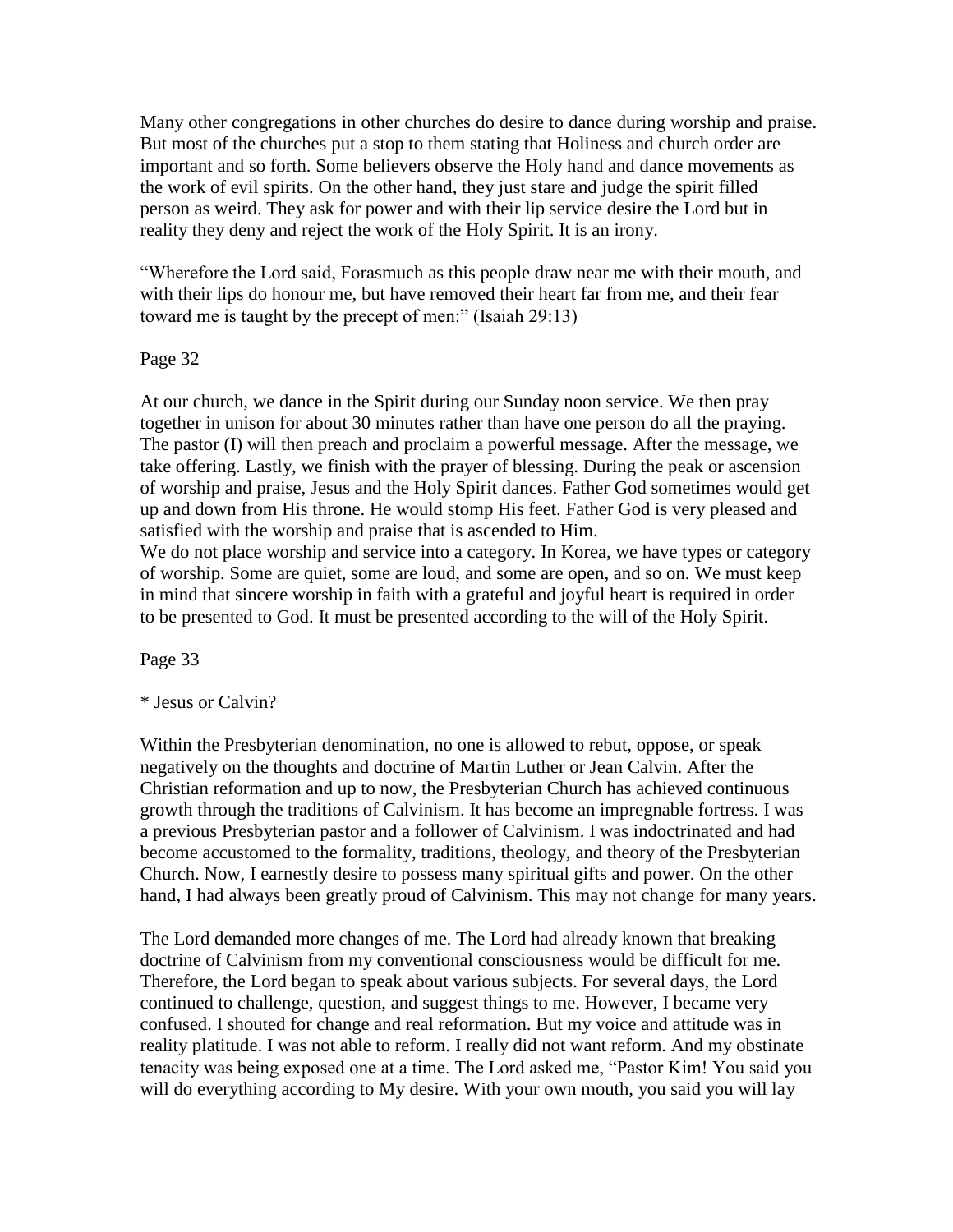down everything. Why have you not laid down everything? You like Calvin better? Or do you like Me better? If I was to ask you to choose, which would you choose?"

## Page 34

For a long time I stood in hesitation. I then asked a trivial question to Jesus. "Lord, you are the first and most, above everything! However, from my point of view, Luther and Calvin are most biblical. They are responsible for commencing the protestant reformation. They risked their lives. They democratically established and expanded the system of theology, the order and system of the church, right?" The Lord replied, "Therefore, you are saying that you like Calvin and Luther more than I?" I graciously bowed and said, "No, I like you more. You are the best!"

The Lord wants us to put down the conventional and routine system (Missing word). Including our conventional thoughts, decisions, and traditions. Currently, pastors are attempting to change their congregation according to their theology. However, the Lord desires the pastors to recognize who they are and to help and bring out their strengths. With their strengths, they can serve the Lord well.

The reality of heaven is built upon variety and differences. It is not mundane or uniform. This applies to the church as well. The Lord expects and desires the church to recognize the different characters and personalities. He desires the people of the church to utilize their special talents but at the same time desires harmony and balance. For example, when we observe our neighbor's home, the exterior of the houses may look similar but the inside or atmosphere of the home of each household is different. Some households may be ruled by a patriarchal ridged father who operates in strictness with his family. Mistakes are not allowed. As a result, the members of the family are suffocated and a presence of restriction operates the household. If the family members do not obey or listen, the father may rebuke mercilessly. The family is treated as though a dash of cold freezing water is always present. No one is able to breathe freely. The household feels diffident. Some households have no enthusiasm. It is boring. They are stained with sorrow and despair. That household suffocates its members as well. There are other households in which arguments reign. There are physical fights, invisible walls are built on their neighbors, jealousy and envy is the norm between the household and neighbors. In some cases, households result to physical fist fights.

## Page 35

On the flip side, some households have continual peace, joy, pleasantness, and an overflow of gratification. Moreover, all the family members do not alienate each other. There is an overflow of comfort and love. Nevertheless, there are many more households of different nature. God"s church is the same.

The Lord discussed the worship and services of the church. As He spoke, He said that the atmosphere of the church is very important. The Lord desires us to especially embrace one another with love so that we may cover up our faults and mistakes. The Lord further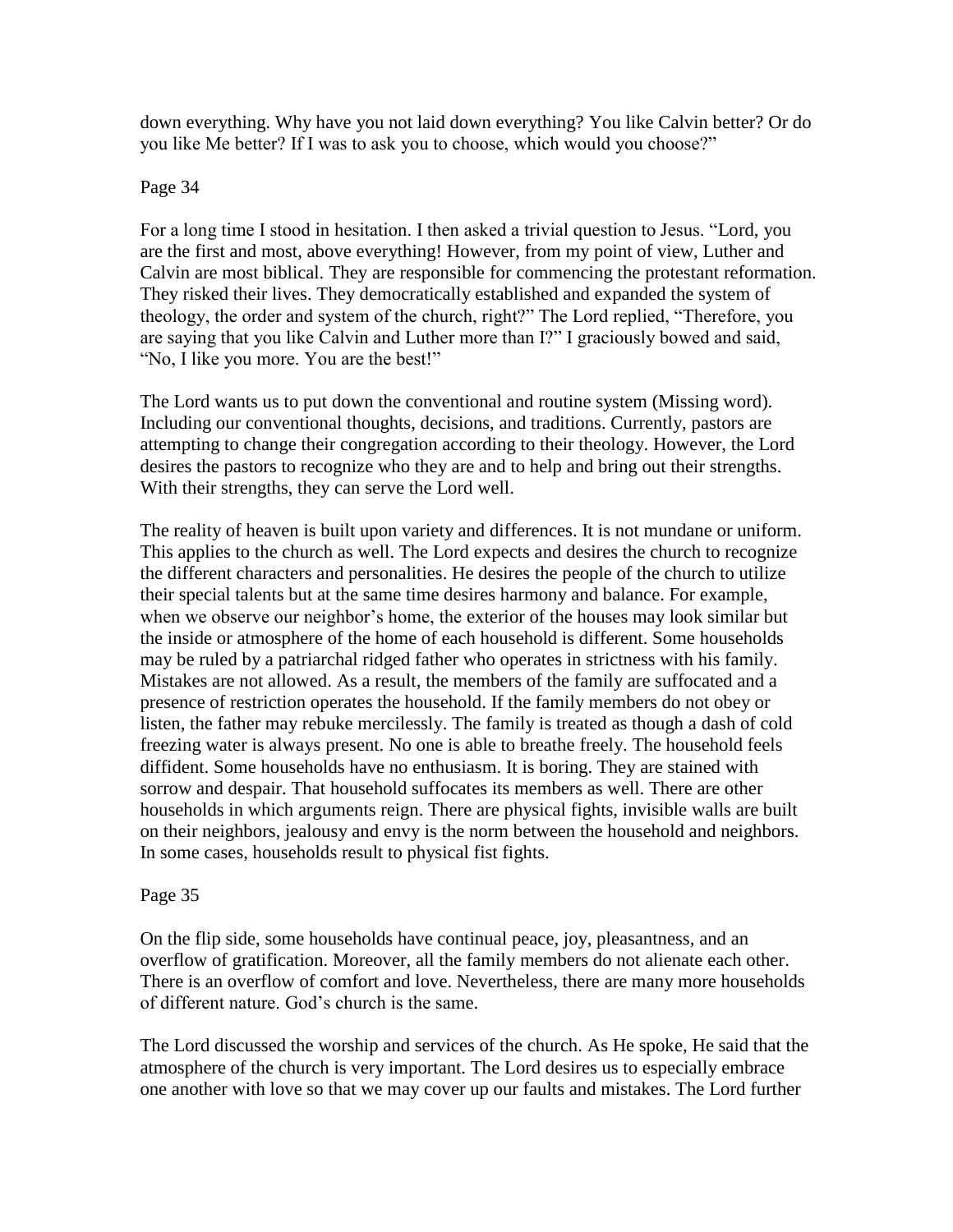desires the service to be filled with the Holy Spirit and to have the service enjoyable and in harmony. The Lord is really displeased when a person judges during the middle of service. Especially, when they rebuke and condemn what is operating during the service. Since I am an impatient person, I was reproached several times by the Lord for my deficiencies in that area.

"To what purpose is the multitude of your sacrifices unto me? saith the LORD: I am full of the burnt offerings of rams, and the fat of fed beasts; and I delight not in the blood of bullocks, or of lambs, or of he goats. When ye come to appear before me, who hath required this at your hand, to tread my courts? Bring no more vain oblations; incense is an abomination unto me; the new moons and sabbaths, the calling of assemblies, I cannot away with; it is iniquity, even the solemn meeting. Your new moons and your appointed feasts my soul hateth: they are a trouble unto me; I am weary to bear them. And when ye spread forth your hands, I will hide mine eyes from you: yea, when ye make many prayers, I will not hear: your hands are full of blood. Wash you, make you clean; put away the evil of your doings from before mine eyes; cease to do evil; Learn to do well; seek judgment, relieve the oppressed, judge the fatherless, plead for the widow." (Isaiah 1:11-17)

Page 37

## \* Meeting Pastor Steve Thomson

On December 19, 2006, God set up an unexpected meeting with Pastor Steve Thomson. Pastor Thomson is a well known international prophet. At that time, I had never heard of him. There was no way I could have known who he was. A Korean book publisher known for its propensity of translating spiritual foreign books is Soon Jun Han Na Dew publisher. The director of this publishing company is a pastor. Pastor Kim, Kwang Sung from the church of "Our Church" in the city of Gun San and the director, Pastor Lee, Geh Jung led me to Pastor Steve Thomson. Pastor Thomson was holding a prophetic revival meeting at the church of "Seoul City." Pastor Thomson, his team, and I met to have lunch. Pastor Steve Thomson is a prophet and a pastor. He is a global prophet. He is serving for the church of Senior Pastor Rick Joyner. Pastor Rick Joyner established Morning Star Publishing Ministries which is located in the state of North Carolina in the town of Shallotte, USA. From my point of view, it appears that Pastor Thomson is being used immensely on an international level in the area of prophetic ministry. It appears that many acknowledge him. Some Korean churches have also invited him as a guest for prophetic revival. The fact that a no name pastor like me is meeting a global prophet is by the amazing grace of God. Pastor Steve Thomson looked very young, almost a youth pastor.

Page 38

Altogether, it was about ten people who had lunch. During the middle of the conversation, Pastor Thomson pointed out to me and gestured with his hand. His face lit up with a big smile as he wagged his face from side to side. Suddenly, he began prophesying over me.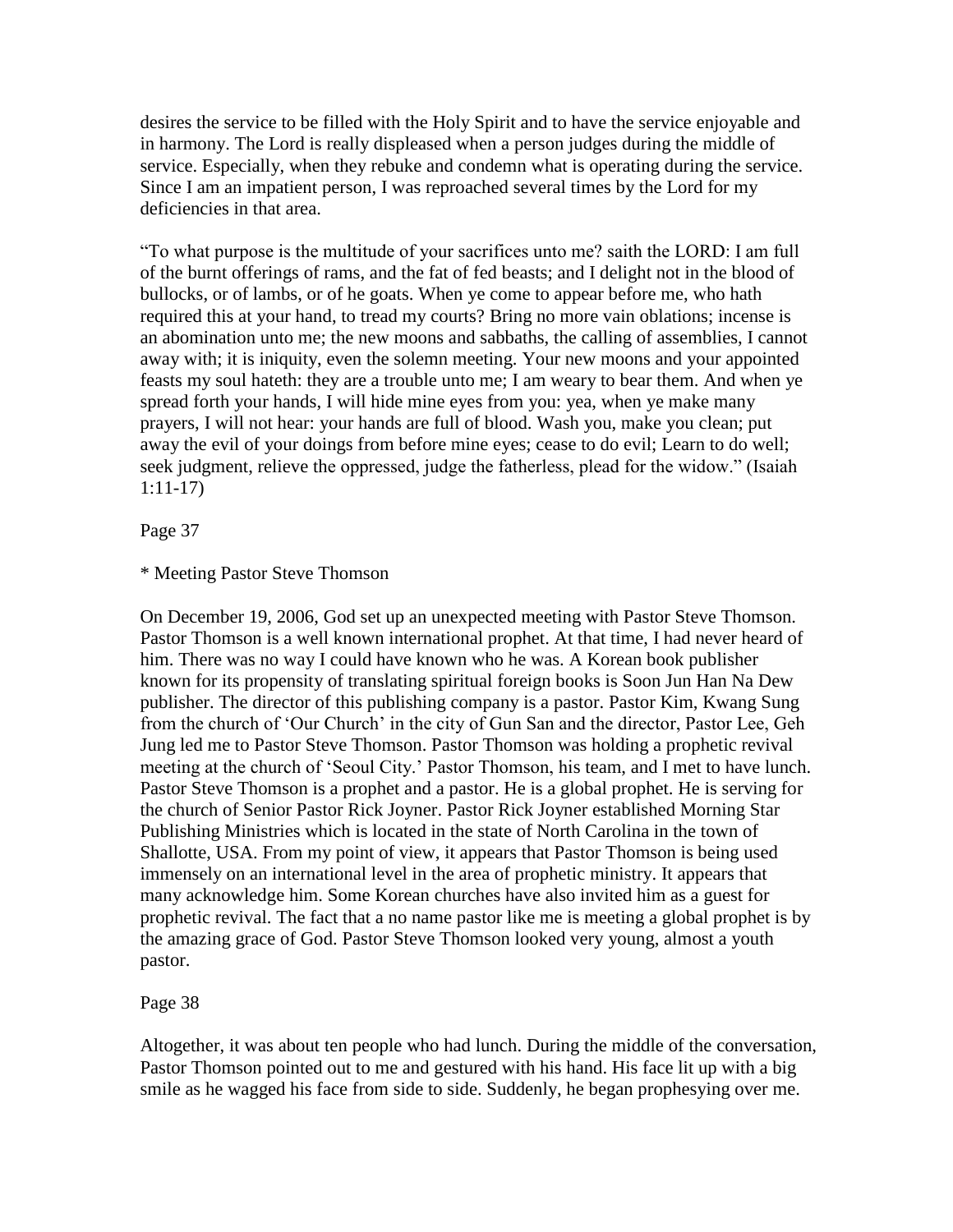"Oh, God commands me to speak to Pastor Kim!" He accurately stated they type of ministry I was currently operating and the type of worship and service I was leading. He prophesied the past, present condition of my situation, and even future. "In Korea, many churches are large and overgrown. On the outside, they worship and have service that appears holy and reverential. However, on the inside, it is void, there is no life! God does not desire this type of accustomed service. God"s perception of what is an acceptable holy and reverential service is not what generally people perceive it to be. But now, the way you worship and service is enjoyable and alive. Your current way of worship and service is with life, it is alive. It is holy and reverential which is pleasing and received by God. By the way, how are you able to make God laugh so much? How are you able to be so humorous? You are very funny. God is very pleased and happy!" I was very surprised with what Pastor Thomson was stating. He continued, "Pastor Kim, God is granting Holy Fire, in its most powerful form. This fire always blazes vigorously and you will lead many people!" Pastor Thomson then prophesied over my wife. "Sister Kang, Hyun Ja, you and your husband are leading and operating ministry as a team. It is God who has set it this way. You are passionately and powerfully dancing the Holy dance. You and Pastor Kim have especially been granted a powerful spiritual discernment gift through the Holy Fire. The ability to discern is prominent. For example, if you are not sure of anything, you ask your wife and then the question or issue is clearly resolved!"

## Page 39

As we listened, our party including my wife and me all laughed out loud stating that Pastor Thomson was right on the marker. Indeed, it is a very natural thing that Pastor Thomson is accurately discerning. We are all believers of the same God and we all have the same Holy Spirit within us.

At first, I thought to myself, "well, let us wait and see what happens." However, it was (Missing word). I then thought that I was being a bit prideful with my thinking. Meeting Pastor Thomson and his team on that day was very special and beneficial. The meeting provided an opportunity to confirm the ministry of one another. It was very meaningful. After we exchanged our books, we took group pictures to remember one another. We then parted.

#### Page 40

#### \* No one can repent for their ancestor"s sin

There is some logic that states that when an unbeliever dies, he/she becomes a departed soul or ghost. When Christians make such statements, they demean Christianity to the same low level as fortunetellers and sorcerers who are demonized with evil spirits. Perhaps, some deliverance ministers are responsible for such kind of logic. Sometimes, when evil spirits depart, they can lie by making such claims as, "I am your such and such ancestor." Perhaps, the evil spirit might say they are their grandfather or grandmother. Some deliverance ministers may believe what they are saying. The evil spirits and their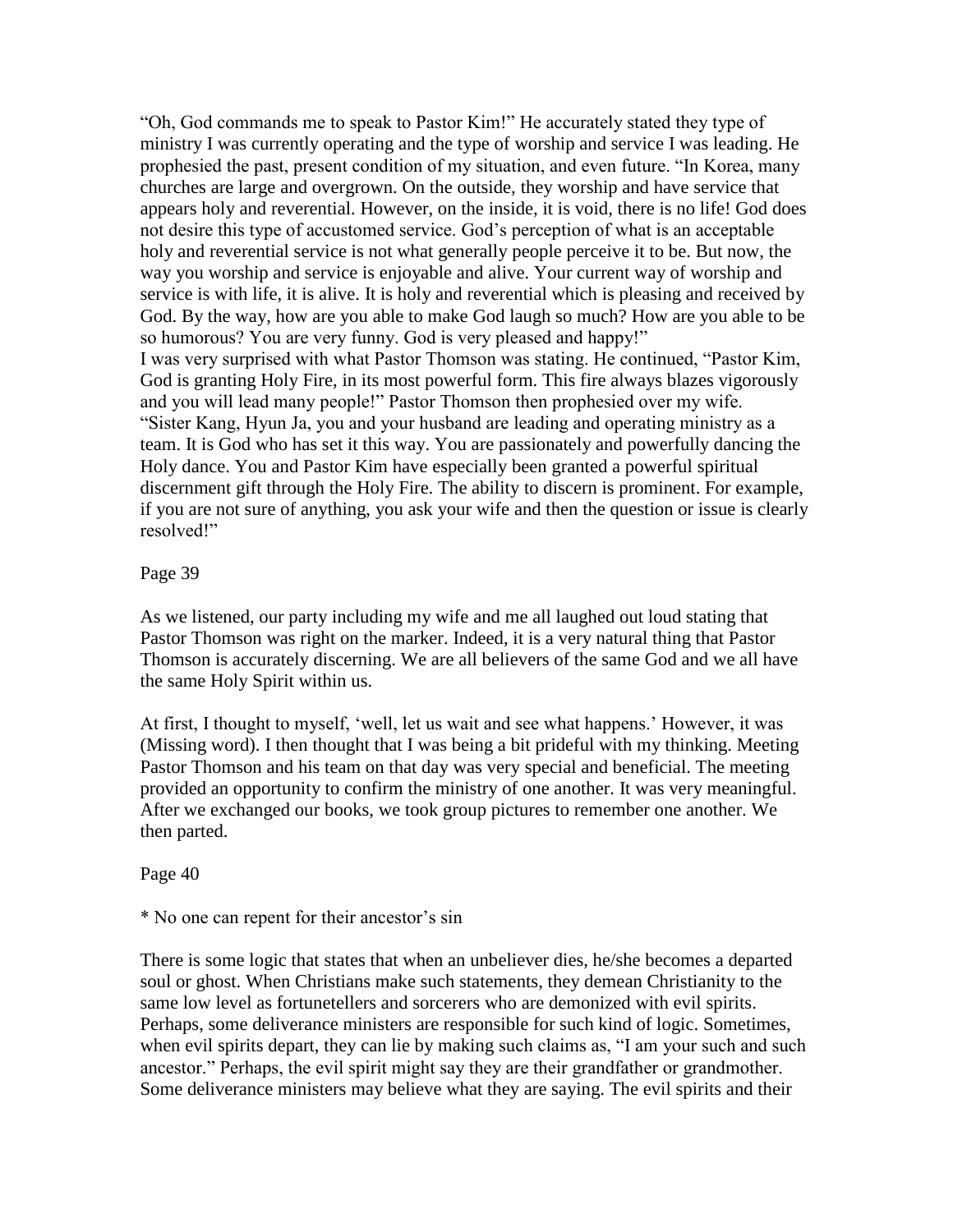forces are constant liars. They attempt to falsely identify themselves and cause confusion. They package the lie with false information and sell it as truth. How can they possibly believe everything the evil spirits say? The deliverance people should not have an excuse to be misled or be led astray.

Among some people, the concept of being tormented by the sins of their ancestors becomes a ridged orthodoxy. Many people firmly believe and accept this view point. However, there are many variables and we must remind ourselves that God is in control of everything and this is a fact.

God sent Jesus into the world to make Him a sacrificial atonement for our sins. Jesus became our reconciliation sacrifice. It is impossible for descendants to determine and pay for all the sins of their ancestors. This should not be happening. Even though within a person"s life or issues, when something goes wrong such as finances, we cannot assume they are hindered by the sins of their ancestors. Furthermore, breaking generational curses is ridiculous. Their problems are problems in their faith. The problems one may face are not a matter to repent on behalf of their ancestors. It is possible that the evil spirits operate within all households regardless. Is there not a single place where the forces of evil spirits do not operate?

"For then must he often have suffered since the foundation of the world: but now once in the end of the world hath he appeared to put away sin by the sacrifice of himself." (Hebrews 9:26)

"Wherefore he is able also to save them to the uttermost that come unto God by him, seeing he ever liveth to make intercession for them. Who needeth not daily, as those high priests, to offer up sacrifice, first for his own sins, and then for the people's: for this he did once, when he offered up himself." (Hebrews 7:25, 27)

"So Christ was once offered to bear the sins of many; and unto them that look for him shall he appear the second time without sin unto salvation." (Hebrews 9:28) "And he is the propitiation for our sins: and not for ours only, but also for the sins of the whole world." (1 John 2:2)

"He that loveth his brother abideth in the light, and there is none occasion of stumbling in him." (1 John 2:10)

"Yet say ye, Why? doth not the son bear the iniquity of the father? When the son hath done that which is lawful and right, and hath kept all my statutes, and hath done them, he shall surely live. The soul that sinneth, it shall die. The son shall not bear the iniquity of the father, neither shall the father bear the iniquity of the son: the righteousness of the righteous shall be upon him, and the wickedness of the wicked shall be upon him." (Ezekiel 18:19-20)

Page 42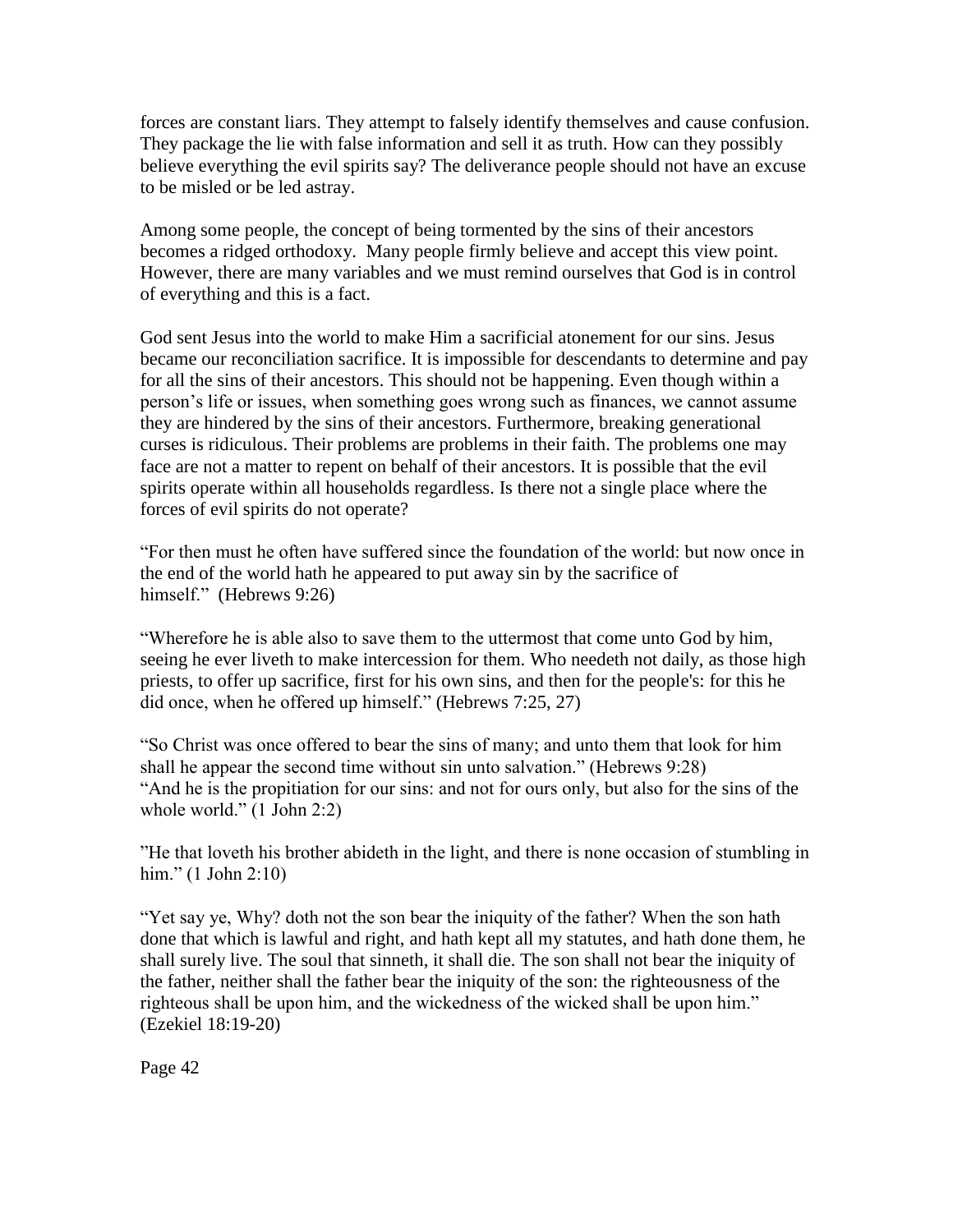## \* Discerning the gift

When people receive gifts from God, they assume that the gift will be with them throughout their life. However, this is not the case. Once we have been granted with a gift, the evil spirits will mount continuous attacks. We are especially attacked when we began to utilize the gift or gifts. The evil spirits desire to delude the people who possess a gift or gifts. The evil spirits make a frantic attempt to make the gifts useless or make it rent. Therefore, in order to properly maintain the gift or gifts, a great amount of prayer is required. In the physical realm, our life is continuously tiring and sometimes exhausting. (Missing words)

The gift of prophecy must edify the church, (Missing words). When we prophesize, the past, present, and future must all connect and flow together. (Missing words). Depending on whether people have their hearts opened and depending on how they receive it, the prophecy can either properly come to pass or not.

There is a type of prophesy where one can prophesize with five opened senses. There are many possibilities to be deluded so we must therefore be always on alert and have safe guards. The safe guard to us is the powerful Word of God and powerful prayers. In my case, I was lead into this type of ministry strictly by the grace of the Lord. However, when I was having difficulties and my ministry became cumbersome, I grumbled and complained. The Lord then comforted and said to me. "If the mountain is very tall, you must perforate a tunnel through the mountain, if the valley is very deep you must build a bridge by setting bridge pillars. This is what you are doing. Pastor Kim, you are making a way. You are performing a difficult work of construction. Pastor Kim, even though you are walking in difficulty, there are souls that will follow behind you and it will be much easier for them. So endure well."

"I have yet many things to say unto you, but ye cannot bear them now. Howbeit when he, the Spirit of truth, is come, he will guide you into all truth: for he shall not speak of himself; but whatsoever he shall hear, that shall he speak: and he will shew you things to come. He shall glorify me: for he shall receive of mine, and shall shew it unto you." (John 16:12-14)

## Page 43

There are some groups who attempt to initiate quarrels by stating that our church is a cult. They state that the work of the Holy Spirit during the days of Acts were just a one time event. They say it is over. They question and attempt to refute our repeated claim and emphasis of direct revelation and power (Missing words). They easily accept terms and words such as (Missing words) and ministry with no particular difficulty. But they condemn the people who lead Holy Spirit ministries. In Korean, the words "direct revelation' is taken offensively by the church. Of course, the ministers of Holy Spirit ministries have different personalities and as a result side effects can occur in their ministries. However, condemning all the ministers in the same category would not be the thing that would please the Lord.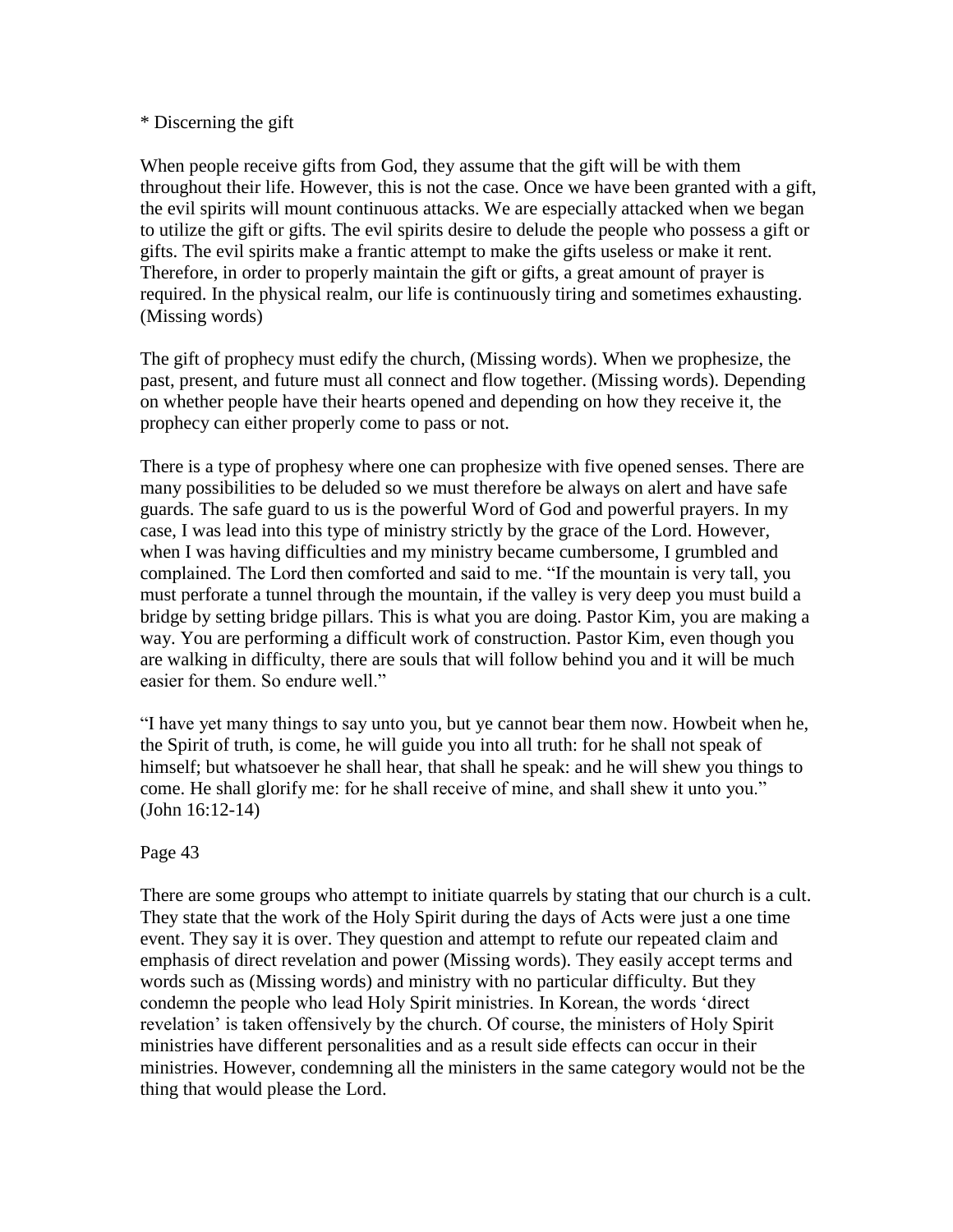I desire to educated those people who condemn the ministers of the Holy Spirit ministries to know that the voice of the Lord is heard through the different variety of gifts.

Moreover, through the gifts, we can directly ask questions to God. It is more than possible to exchange words with the Lord through the pathway of tongues, interpretation, prophecy, seeing through, and with the awakening of spiritual eyes. Despite the facts, the organizations that investigate cults condemn this type of ministries by slandering and ridiculing us. These types of organizations will drive Christianity toward the events of what happened in the past. They are very close to spiritual blindness.

# Page 44

It is just absurd for people to discuss and judge the gifts or experiences of the Holy Spirit that have never experienced or received the gifts themselves. They do not know the depth of the spiritual realm. They have never received the gift of the Holy Spirit. They claim that the Holy Spirit dance is cultish and they claim that it is impossible to have a manifestation of the Holy Spirit hand movement. In fact, there are many cases where many pastors deny the Holy Spirit gifts such as the dance, hand movement, or other gifts. I hope the biblical scriptures that I am presenting below will assist to comprehend all of this.

"And as it is appointed unto men once to die, but after this the judgment:" (Hebrew 9:27)

"So speak ye, and so do, as they that shall be judged by the law of liberty." (James 2:12) "Therefore thou art inexcusable, O man, whosoever thou art that judgest: for wherein thou judgest another, thou condemnest thyself; for thou that judgest doest the same things. But we are sure that the judgment of God is according to truth against them which commit such things. And thinkest thou this, O man, that judgest them which do such things, and doest the same, that thou shalt escape the judgment of God? Or despisest thou the riches of his goodness and forbearance and longsuffering; not knowing that the goodness of God leadeth thee to repentance? But after thy hardness and impenitent heart treasurest up unto thyself wrath against the day of wrath and revelation of the righteous judgment of God;" (Romans(2:1-5)

"He that loveth his brother abideth in the light, and there is none occasion of stumbling in him". (James 4:12)

# Page 45

People who are excellent at spiritual discernment or who have excellent spiritual senses are able to somewhat determine whether evil spirits are entering or exiting the bodies of people. Although, I desire all to have opened spiritual eyes, it is not a gift in which everyone will be granted. Trinity God's original ministry of the Holy Spirit gift will be granted to the desiring spirit according to the will of God. When I observe existing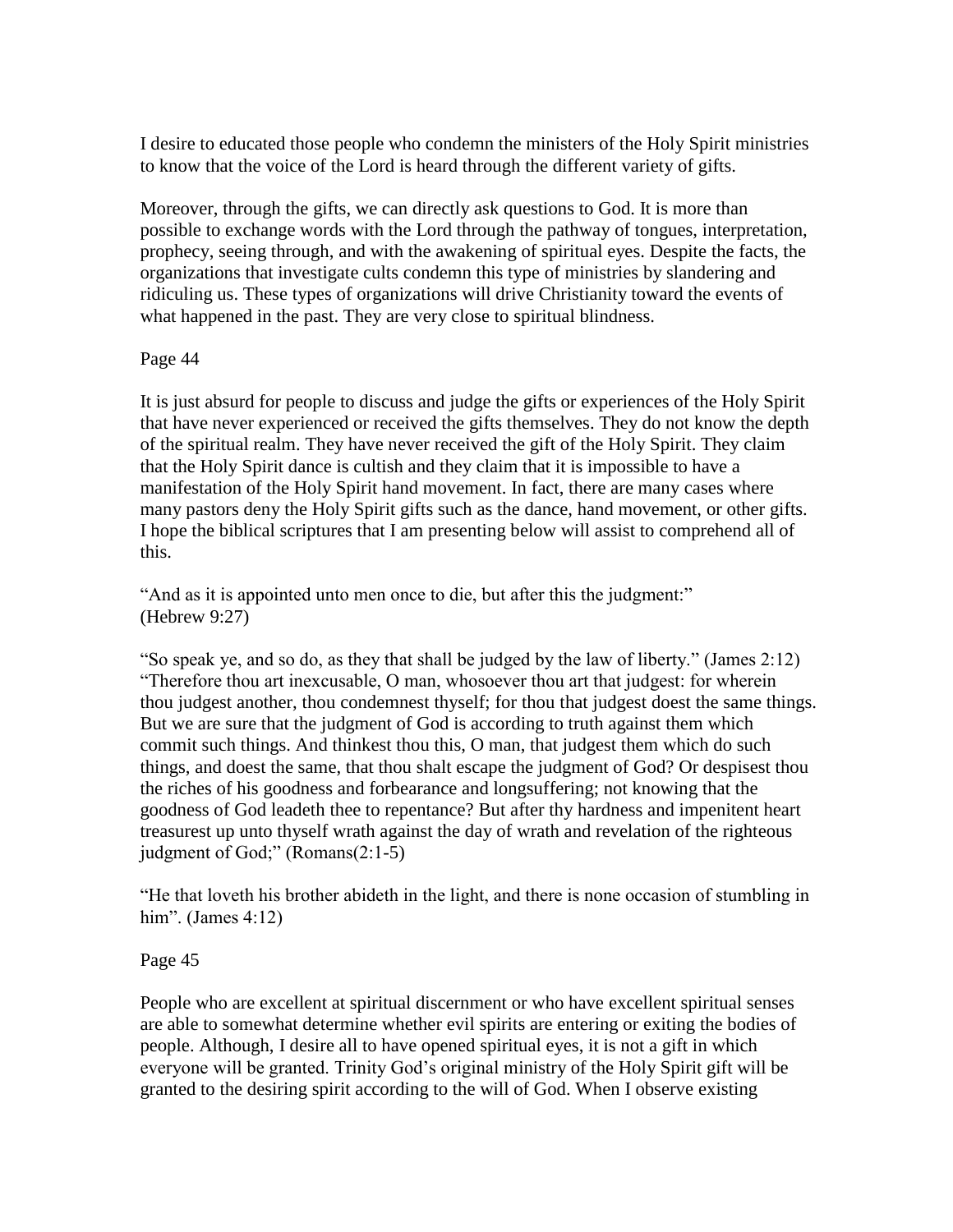traditional churches, I see that they talk about experiencing faith. They encourage believers to participate new spiritual experiences. But practically, they have the tendency to suppress the manifestation of the gift by the Holy Spirit. Rather than be healed, they would attempt to stop or block the passionate expressions or terms of the gift to be healed.

Currently, our ministry provides over night prayer services. We perform and experience extraordinary events. As a result, I am constantly on a hit list and dragged through the mud. Our ministry is slandered in all subjects of the ministry. I know there are many people who speak many negative things about me. I sometimes think it is better to hear that we are a cult. If they call me a cult, I am alright with that. I just don"t want them to go to hell. They define us as a cult because we pray excessively, we receive extraordinary experiences and direct revelations, and because we hold all night prayer meetings. Now we are defined as a cult? Just because we perform deliverances, they say excessively, I might add, we are now into mysticism. Korean churches are so well accustomed that it is easy to call a person or group a cult. Korea churches by design accustom themselves so that believers will not break away from the status quo. They have made it easy to accuse someone or group a cult. As a result, the true ministers of God are accused falsely and true cultish organizations are not properly dealt with.

#### Page 46

There is an organization that investigates cults. They called the pastor of elders which belonged to the denomination of Presbyterian churches. On one particular day, before service began, a pastor who is a clerk in the pastor of elders' assembly came to visit. He said, "Pastor, do you know the purpose of my visit?" I replied, "Yes, but I can only guess." The pastor (clerk) said, "Actually…I have desired to experience more of this type of power. I was interested in the experiences and events that are happening in your church." I replied, "Pastor, let us go to my office and you will experience the real power of God." When we arrived in my office, I raised my hand very high into the air and toward the pastor. As my hand was raised high over him, the evil spirits that were hidden in his body began to manifest. The pastor began to show symptoms of a seizure attack. But regrettably, we did not have enough time to cast out all the evil spirits, only a few were expelled. The pastor (clerk) had to leave but he said that he will return.

Generally, many lay people have the tendency to cling and hold on to traditional doctrines. Our souls are screaming and lamenting but most Christians are relying on their physical thoughts and emotions. Although we desire power, in reality, we are in the state of complacency. We are complacent to the power or gifts of the Holy Spirit. As a result, the pathway for power and gifts are closed and blocked. Complacency is a regrettable spiritual reality that I am constantly observing as I travel through the ministry scenes.

In the mean, there are some ministers with power who gather close together to fellowship. But in contrary, they sometimes extremely ostracize one another. The Lord has provided us with many power and gifts. We at the Lord"s Church always try to walk in humility. We do not want to express to others that the power is from us. We walk lowly so that the glory belongs to the Lord. I am also only a lowly servant. As I humble myself and walk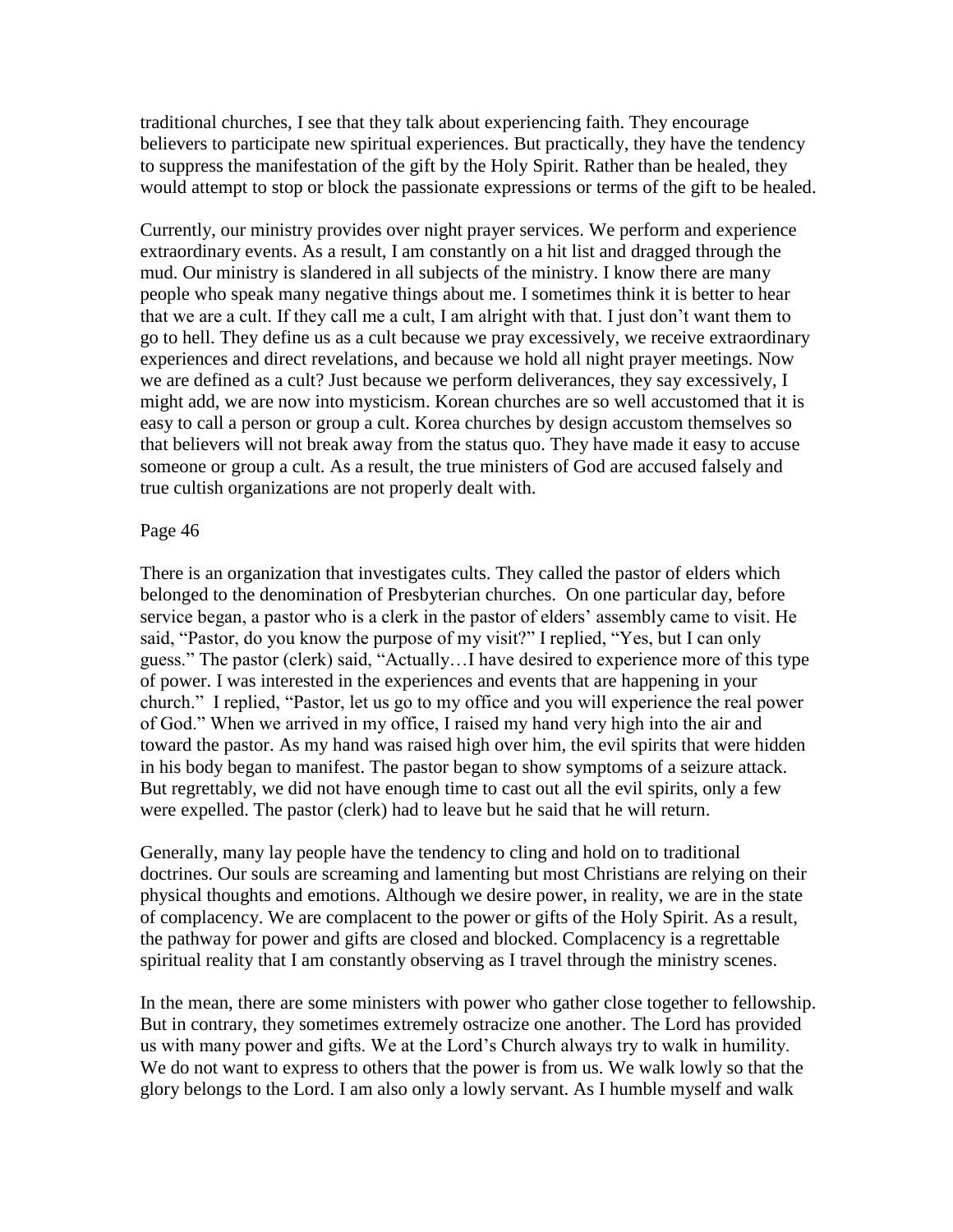as a lowly servant, people would ask, "Pastor! Do you really have to be like that?"

Page 47

Ministers, brothers, and sisters who are in the ministry of the Holy Spirit and with gifts would sometimes visit the Lord"s Church. Some of them were very blind and reckless. They would claim exclusivity for their church and that their church is the true church. They were trained in their own ways. The baptism of the Holy Fire can not be granted so factitiously. They desire with their lips but in reality they are not ready. As a result, their visit was only a one time event. Perhaps, they desired to experience but when that failed, they immediately denied and turn toward criticism.

At the Lord"s Church, we share and impart the many various gifts. But most important is the ministry of the Holy Spirit and Fire. Most of the times, during the middle of the fire ministry, the identities of the evil spirits are exposed. However, there are some who make such a claim that it is us who are placing the evil spirits into the bodies of people to expose them. What nonsense! How are we able to put evil spirits into the bodies of people and then make people have seizures? It is truly ridiculous! The work we perform is from God. Only God can do such a work. I believe He will fairly judge good and evil. Instead of looking at the positive things in situations, people in general have a tendency to target and draw out the negative. It is a natural outward character of people. As I was troubled by this type of matter, the Lord came to me and gave me a word of warning.

"My beloved Pastor Kim! Many souls are claiming to be faithful and devoted to me. However, this is not true. They are defining it in their own way and ability. They are ego centered and not genuine! In many cases, they are not pure and not sincere. They claim to be full of enthusiasm and loyalty but it is not genuine to last long. Be cautious of them!"

Page 48

I asked the Lord, "My beloved Lord! Why have you still granted them power and prophecy?" The Lord replied, "They are now dominated with a self centered spirit. Materialism has gradually seeped in. They are now accustomed to corruption. It is truly regrettable!!!"

"And the LORD said, Who shall persuade Ahab, that he may go up and fall at Ramothgilead? And one said on this manner, and another said on that manner. And there came forth a spirit, and stood before the LORD, and said, I will persuade him. And the LORD said unto him, Wherewith? And he said, I will go forth, and I will be a lying spirit in the mouth of all his prophets. And he said, Thou shalt persuade him, and prevail also: go forth, and do so. Now therefore, behold, the LORD hath put a lying spirit in the mouth of all these thy prophets, and the LORD hath spoken evil concerning thee." (1 Kings 22:20-23)

Page 49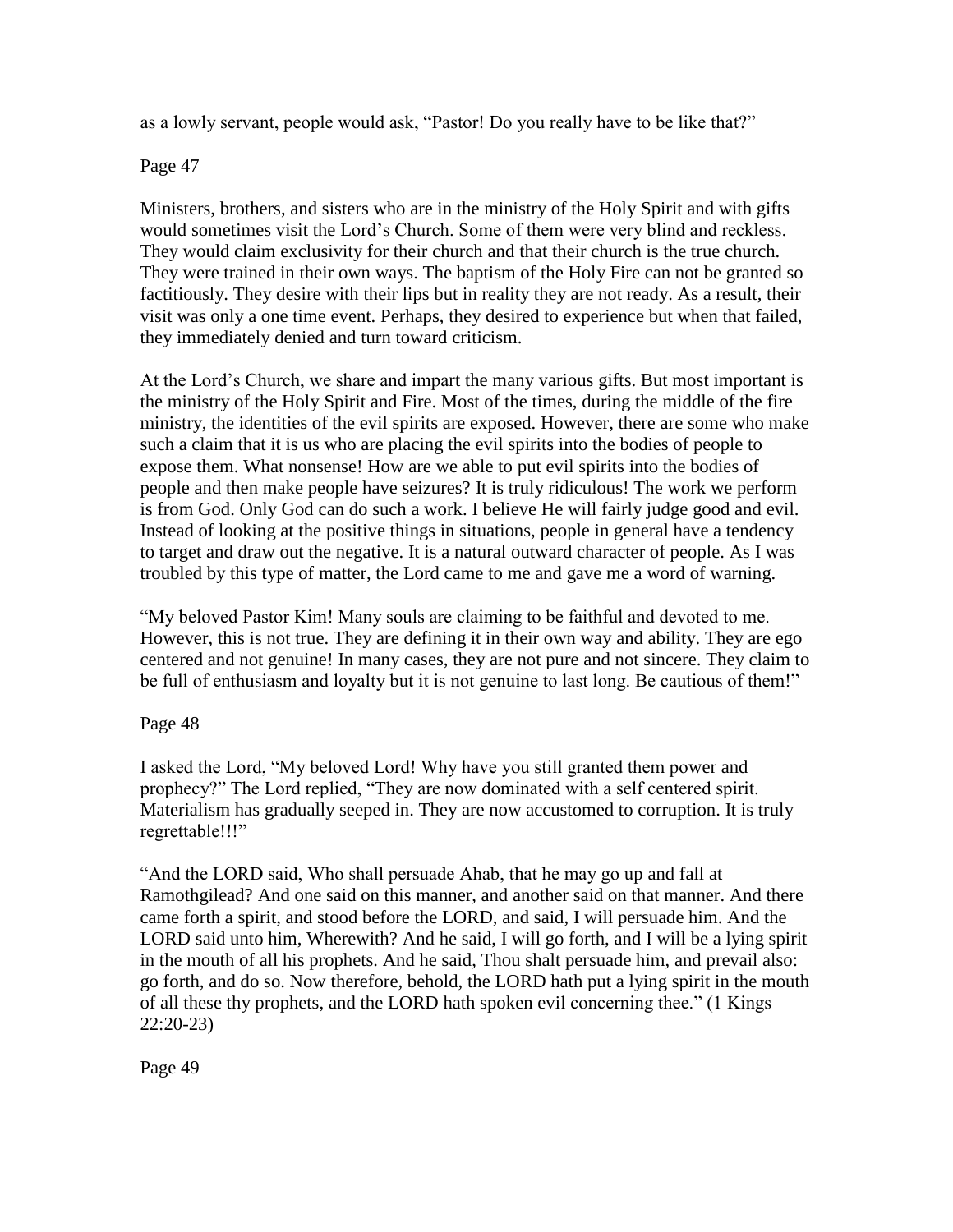\* The truth of tongues, interpretation, and gifts

"Though I speak with the tongues of men and of angels, and have not charity, I am become as sounding brass, or a tinkling cymbal. And though I have the gift of prophecy, and understand all mysteries, and all knowledge; and though I have all faith, so that I could remove mountains, and have not charity, I am nothing. And though I bestow all my goods to feed the poor, and though I give my body to be burned, and have not charity, it profiteth me nothing." (1 Corinthians 13:1-3)

"For he that speaketh in an unknown tongue speaketh not unto men, but unto God: for no man understandeth him; howbeit in the spirit he speaketh mysteries." (1 Corinthians 14:2)

Surprisingly, many people ask, "Why do you even bother to pray in tongues when you do not even understand what you are saying? You can not even interpret." These people then become hesitant to pray in tongues. But in many cases, among all the spiritual gifts, the standard gift begins with tongue. As we pray in tongue and we pray earnestly and longer, we are able to reach a state of deep spirituality. As we enter a deep state of spirituality, the powerful presence, intervention, and power of the Holy Spirit provides us with new strength. With new strength, the tongue is changed to a powerful tongue. The tongue then progresses even more swimmingly or without difficulty. The tongue then connects to interpretation and eventually to prophesizing. The tongue will then develop to the other various powerful gifts.

Can tongues, interpretation, and the gift of prophesy become corrupt? Yes, it is a real possibility. Based on our experience, there are two types of tongues.

Page 50

There are some cases when the Holy Spirit suddenly grants the gift of tongue to a person who was either not seeking or desiring it. On the other hand, the Holy Spirit will grant based on the person earnestly desiring it. With the powerful presence of the Holy Spirit, the Lord can directly grant us the tongue with or without our will. His powerful presence will suddenly move our tongue and the person will began to pray in tongue. In most cases, the person receiving will be confused for a moment. Nobody knows when the gift of tongue will be granted. It is only at the discretion of the Lord. On the other hand, the Lord will grant the gift based on our faith and request. This is also intervention of the Holy Spirit.

Our spirit, soul, thoughts, and emotions are based on our own ideas and beliefs. In other words, it is notional. We comprehend and accept our ways based on what we have learned from our environment. It is based on what we have been taught and what we have heard. Our physical body and its members such as the eyes, nose, mouth, tongue, hand, feet, and the sensory organs have not been developed to dwell in the presence of the Lord. We have not even been experientially trained. Therefore, when the work of the Lord directly comes upon us through our bodies, we are not able to understand it. We are at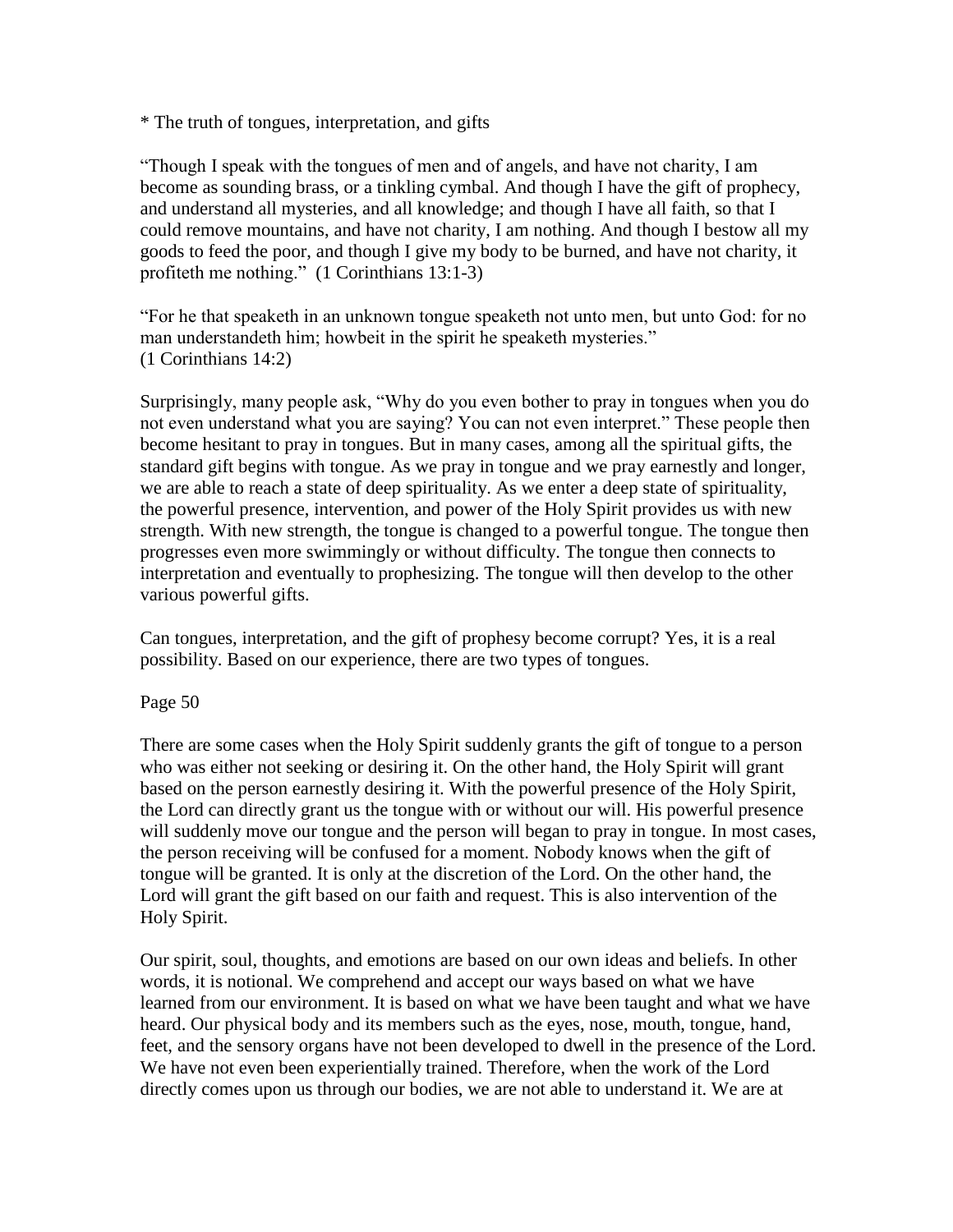many times very surprised. Especially in the case of the tongue, or the gift of tongue, it will not come out smoothly. The gifts are granted to us because God loves us. Therefore, we can never be granted the gifts through factitious manipulation or greed.

When we pray in tongue, the tongue must stay in the mouth. During the prayer of tongue, when a person's tongue comes out of the mouth, it is a form of deformity. The tongue would hiss as a snake"s. When we witness such abnormity, the tongue can come out of the mouth and appear much longer than usual. It is a horrific site. In our case, when praying in tongue degenerates and deforms, we will shout "Holy Fire" and put Holy Fire into that person. The person then recovers and is returned into a state of wholeness. As it is possible, the evil spirits will attempt to degenerate the gift of tongue. However, with the presence of the Holy Fire, all were discriminated.

# Page 51

Although, I have a short experience on the gift of interpretation, let me comment on this subject. As usual, I once again emphasize that the spiritual gifts of the Lord are many. The gifts manifest according to the measure of faith by the believer. Some people are insistent that the gift of interpretation should be of one interpretation. They say that there cannot be a conflict of interpretation.

However, this is not the case. For example, a person was sat on a chair and asked to pray in tongue. To test this theory, we placed five people around the person praying in tongue. All five persons had the ability to interpret. We also know that all five people can express differently as they attempt to interpret in Korean. The tongue can also be heard differently according to the person's faith. The most important aspect to of the interpretation is the fact that all five persons had different interpretations. This is a real case. One person had an interpretation of mental problems, the second person had the interpretation of household problems, the third person had the interpretation of the person"s job, and the last two interpretations were about the person"s husband and her children.

With these interpretations, I was very confused and in a state of doubt. I thought to myself, "How could the interpretations come out so differently from one tongue?" The Lord then gave me the answer. I want people to know the answer. Interpretation is not meant to be heard as one type of explanation or understanding.

# Page 52

Many churches, pastors, and believers have their own method and expect their own type of result. They are insistent and dogmatic of their own method or result. "If you do it this way, it will work." Or they may say, "Why don"t you do it this way?" But it doesn"t matter how well or right it appears. If one is so dogmatic with their method or result, it can appear arrogant. People have many different ways to accept things. It is an easy thing for people to become arrogant. Ignorance is one of the main reasons why they speak as though their experience and knowledge are all that one needs to know. They attempt to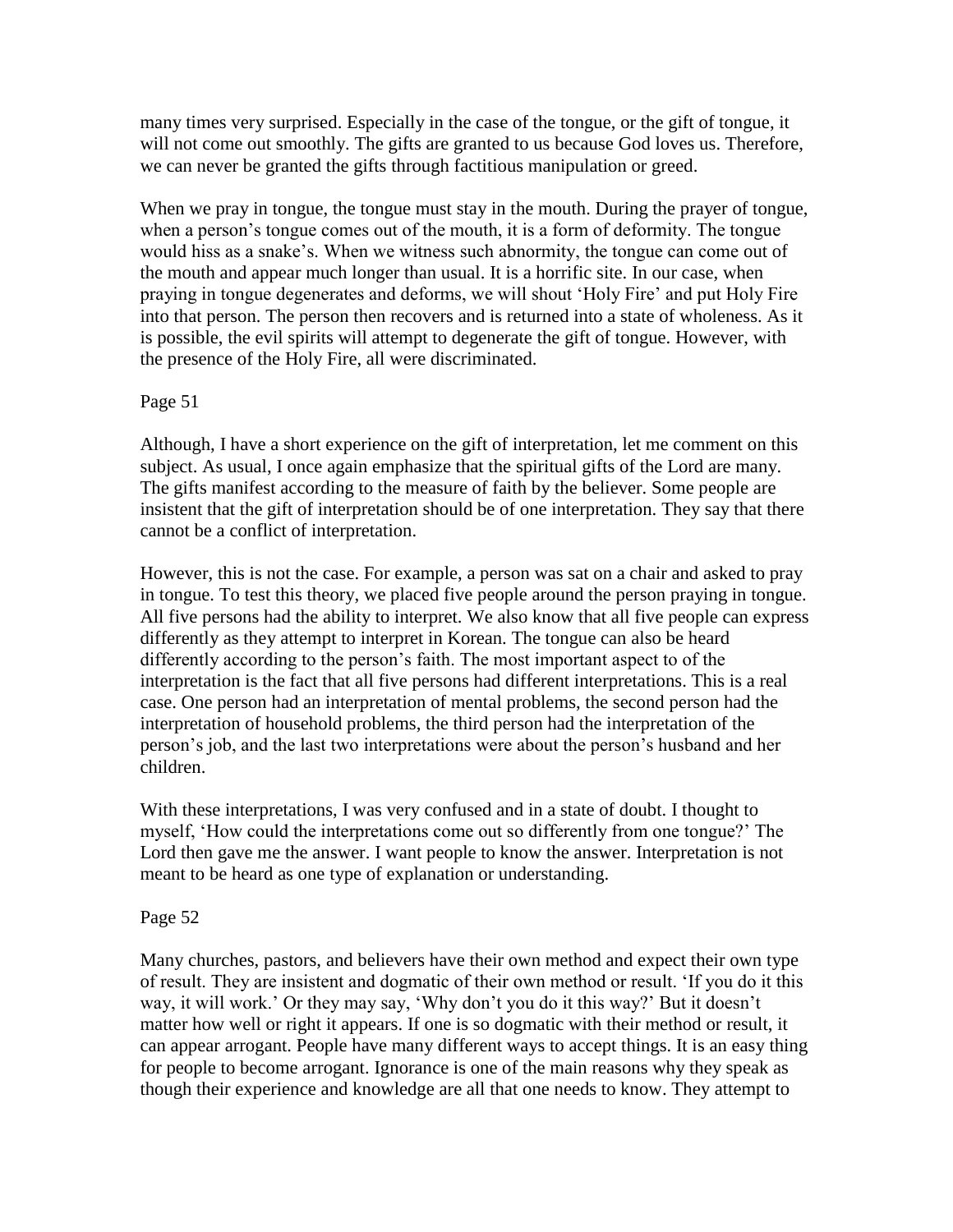apply their formula on everyone. They decide and value the outcome based on their formula. For example, when it comes to spiritual books from America or other foreign countries, these types of people become fanatics and basically go insane over these books. They will try to apply what they read and mend as necessary of what they learned. They attempt to befriend the authors and illustrate an intimate relationship. They are like fans wanting to know the stars to feel important. The prophets and prophesizing people from America are well treated and acknowledged. They call them "Apostles and Prophets." However, the same people accuse the prophets from their own country (Korea) as densely false.

Our life of faith and spiritual lives are not that simple, nor is it trivial. Our spiritual lives and the Holy Spirit movement can be very broad and different. It can take many different forms of variety. The Holy Spiritual realm is very deep and abundant. We will not be able to explore all of it in our life time. Furthermore, we will never be able to express the depth and abundance with our finite thoughts or words.

Many people are misinformed. The movement or ministry of the Holy Spirit is not a focus of itself. The gifts can not also be a focus point. If the Holy Spirit movement becomes our focal point, we will become exhausted. If the gifts or movement begin to take precedence over our life, the real focal point will be degenerated. We will eventually fall away as a result. Degeneration equals the seed of calamity. Our focal point must be only the Lord, who is the subject of our faith. The cultish churches, cultish individuals, any type of cultish organizations have all the same type of problems. It is very difficult to communicate with them. They do not have a common sense of spirituality or just sense in general. The center of Jesus and Paul"s ministry were love, devotion, and self sacrifice.

# Page 53

Jesus is our center and focus. He must be our subject of love and devotion. When a church is full of unskilled laborers who are without training or experiences, the skilled laborers who are already in the field will have twice the work. Mistakes are more likely since the work and burden is twice as much.

"Now concerning spiritual gifts, brethren, I would not have you ignorant. Ye know that ye were Gentiles, carried away unto these dumb idols, even as ye were led. Wherefore I give you to understand, that no man speaking by the Spirit of God calleth Jesus accursed: and that no man can say that Jesus is the Lord, but by the Holy Ghost." (1 Corinthians 12:1-3)

# Page 54

\* Discerning false prophets

"And it shall come to pass in the last days, saith God, I will pour out of my Spirit upon all flesh: and your sons and your daughters shall prophesy, and your young men shall see visions, and your old men shall dream dreams: And on my servants and on my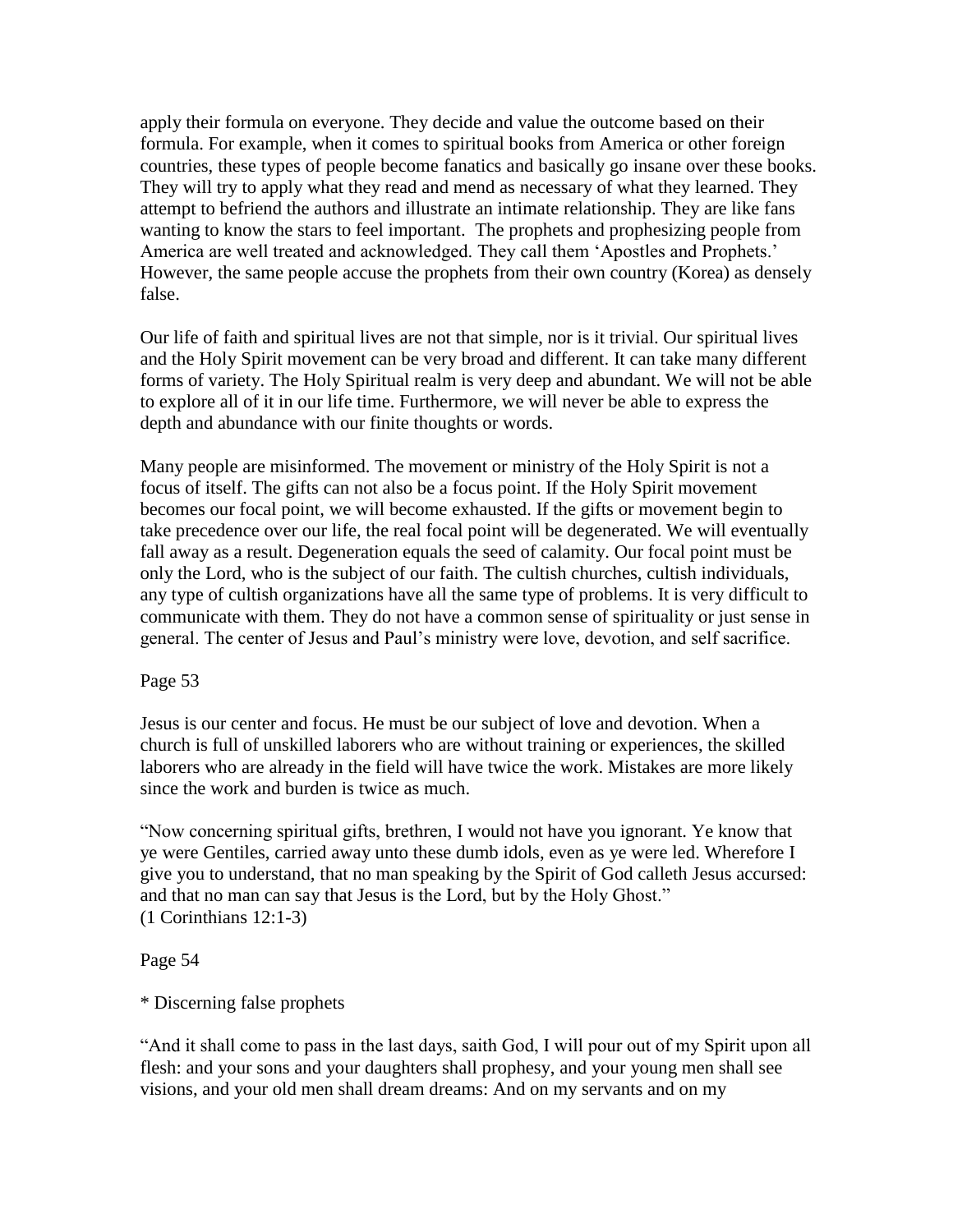handmaidens I will pour out in those days of my Spirit; and they shall prophesy:" (Acts 2:17-18)

We are living in the days where many are saying we are in the end times. They shout it out continuously and endlessly. Many prophecies, dreams, visions, and revelations are overflowing from Korea and other various places around the globe. I can actually feel God"s passionate affection toward this generation through the various gifts that are granted to His Church and believers.

However, on the flip side, a given amount of futile dreams, revelations, and deluded prophecies can occurs. Moreover, many series of side effects can occur. The fundamental position of my pastoral ministry is, of course, the written Word of God. But recently, the Lord has led me to gift and power. I sometimes think that some amounts of spiritual imbalance can possible occur but nevertheless we can not refuse or ignore the gifts of the Holy Spirit. The gifts are granted by God Himself. When we were in a spiritual slump, the various types of gifts from the Holy Spirit became a huge vital power for our faith. Through the Lord"s complete intervention and passionate guidance, the direction of my ministry became definite and clear.

# Page 55

The gift of tongue, prophecy, interpretation, seeing through, awakening of spiritual eyes, and etc are the pathway of faith. This pathway opens up the sides of our spirituality. It is also through this pathway of faith that God speaks to us and gives us revelation. Although, we already have the written Word of God, we are able to vividly experience our connection and contact with God through the various gifts.

In order to utilize these gifts, we should note some matters and not fail to take notice. The devil and his forces are greatly attracted to these types of spiritual areas and taste. They will intensely attack. The devil is well aware of peoples' likes and dislikes. The evil forces will attempt to deceive the chosen ones if possible.

"For false Christs and false prophets shall rise, and shall shew signs and wonders, to seduce, if it were possible, even the elect." (Mark 13:22)

People who possess gifts are more inclined and exposed to the forces of evil spirits. They are relentlessly attacked ever more. The devil will make the people with gifts targets. The devil will focus and concentrate a plan of attack. The devil begins by stimulating the consciousness of people. He will plant thoughts of overtaking others, getting ahead, competition, and eventually planting the seed of greed. The greed to win others. As a result, men, women, people of all ages become deluded or degenerated continuously by the indiscriminate attacks of the evil spirits.

A famous prophet from another country once made a comment with respect to prophesizing. He rationalized by stating that when one prophesizes, only 20 percent of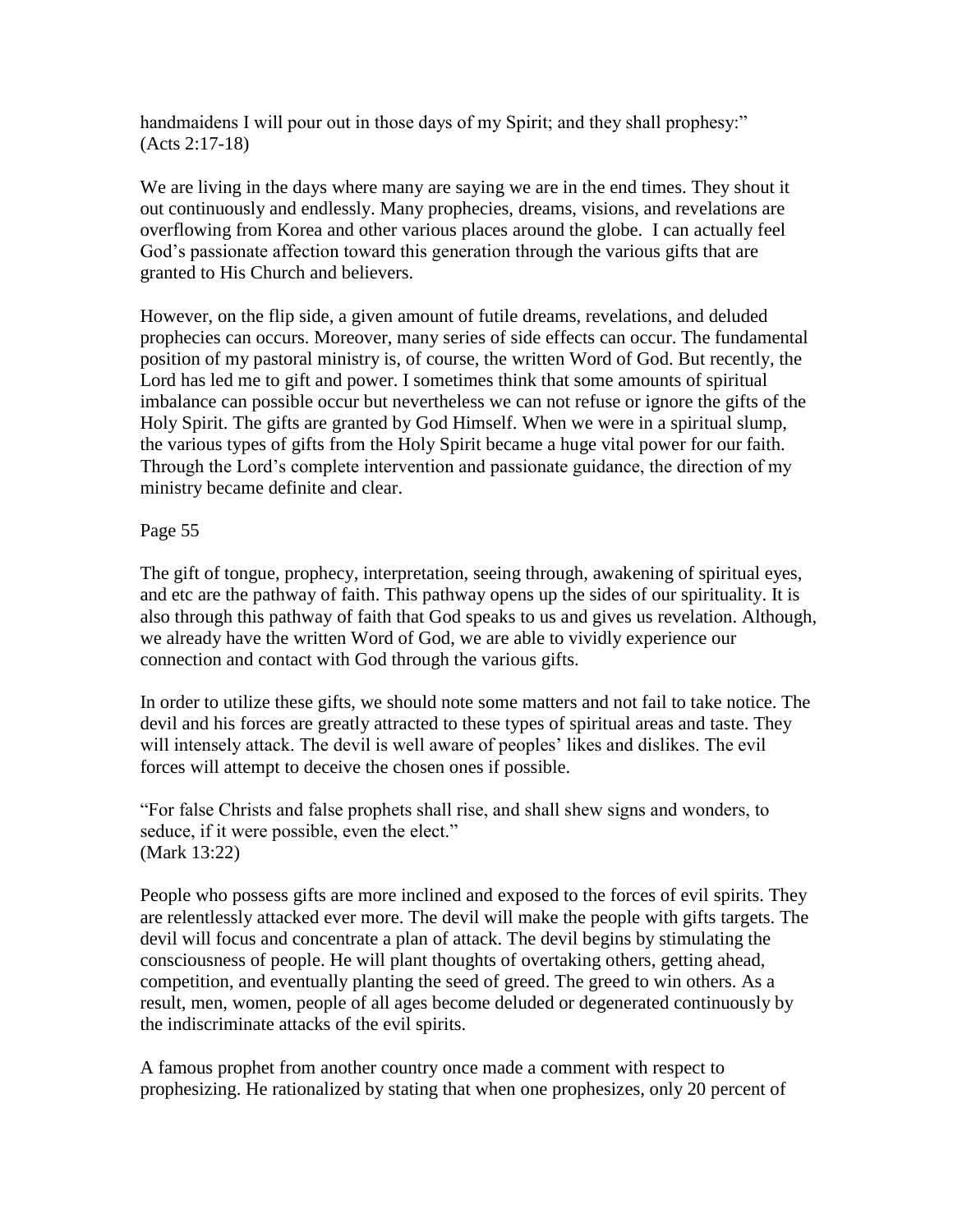prophesizing is correct. In other words, if one can get 20 percent correct, it would be determinded a success. The comment by the famous prophet is not correct, but when it comes to gifts, no one is safe or an exception to the rule.

# Page 56

There are three ways we can hear God"s voice. The first is to hear with our ears, the second is with our mind, and lastly, we can perhaps perceive with our impression. However, if we do not properly discern with powerful prayer, the Word, and the Holy Spirit, we will be subject to deception by the devil.

At every revival service, I have clearly witnessed or experience the manipulation and degeneration by the devil in prophecy, vision, dream, tongue, interpretation, spiritual eyes, and even the Holy Spirit dance. If one can not discern the evil spirits operating within their bodies which are secretly hidden and living in them, one can be possibly deceived by them. Grafting a gift without first completing a deliverance session by the powerful Holy Fire will result in possible manipulation by the devil. As I look more and deeply into the human body with my awakened spiritual eyes, I notice the body is very complicated and broad. I have a feeling of enigma from it. If we include all of the flesh, soul, and spirit, it is like spacious space which is beyond our imagination.

There is no point in counting the number of evil spirits that enter our bodies which is like broad space. The devil dispatches countless evil spirits to bring one soul to destruction. People are well pleased when evil spirits can be expelled instantly. But even this appearance can be deception. The evil spirits find pleasure in toying with us. For example, in one incident, we shouted, "In the name of Jesus Christ depart!" The demonized person fell to the floor and he or she fainted. We were very excited and impressed by the fact that the demons were expelled all at once. But soon after, we realized that we were deceived by the evil spirits. They were still inside the person.

# Page 57

There are times when some prophetic persons can advise you that the evil spirits have left during their consultation. By any amount of degree, the prophetic person can be fooled themselves by the hidden evil spirits. When prophetic and gifted people pray over a person, they must themselves first examine their own spiritual state. Otherwise, the evil spirits that are in the prophetic or gifted person can go into the person who is prayed during the middle of prayer. We have to keep in mind this can also happen vice versa.

Once some people accumulate their own experience and methods in the area of gift and spirituality, they desire to be acknowledged as an expert in that field. In reality, they are just novices or pretenders. There are no experts of spirituality on this earth. If there are any, they are really impersonators or imposters. There is only one expert, God.

"I have heard what the prophets said, that prophesy lies in my name, saying, I have dreamed, I have dreamed. How long shall this be in the heart of the prophets that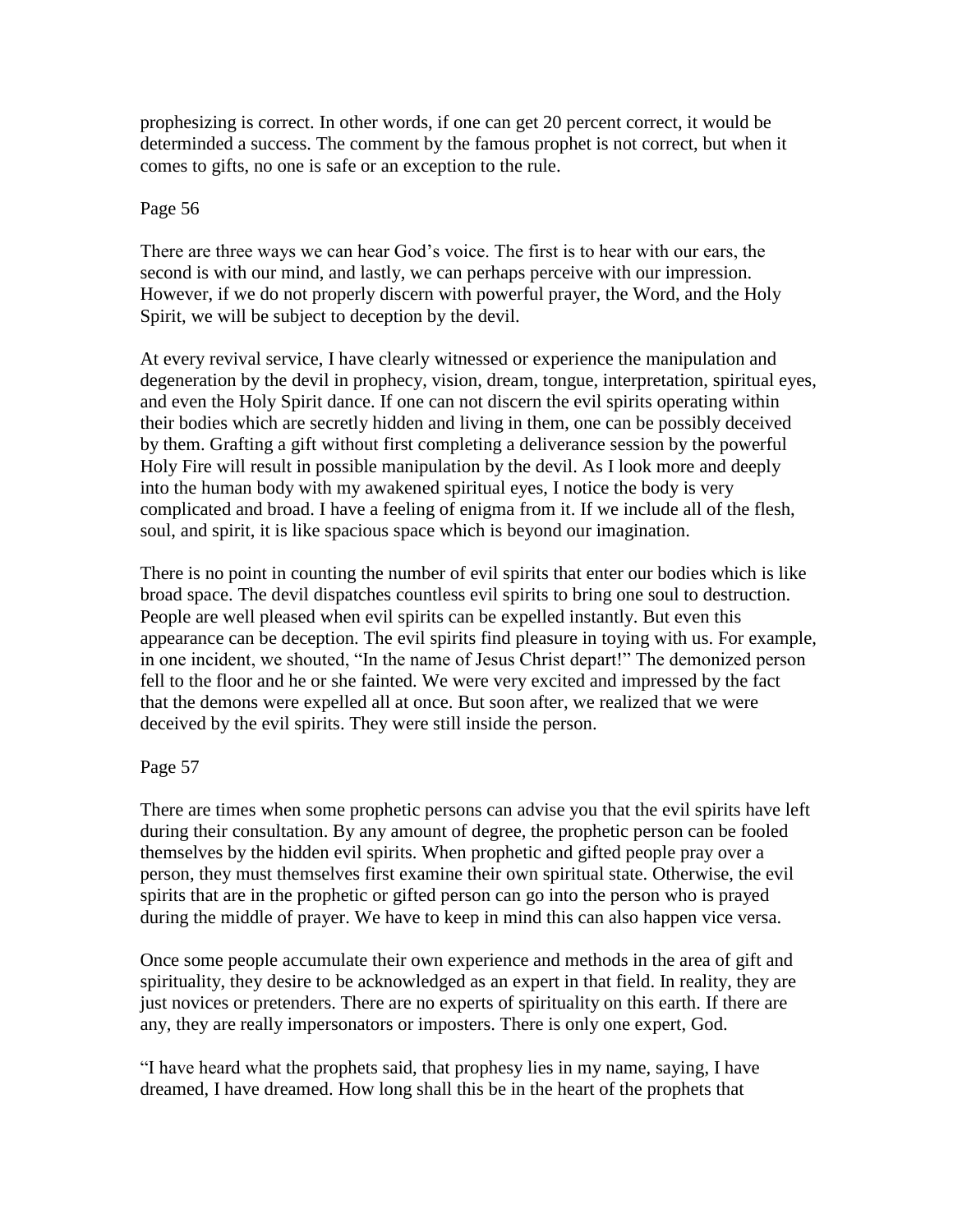prophesy lies? yea, they are prophets of the deceit of their own heart; Which think to cause my people to forget my name by their dreams which they tell every man to his neighbour, as their fathers have forgotten my name for Baal. The prophet that hath a dream, let him tell a dream; and he that hath my word, let him speak my word faithfully. What is the chaff to the wheat? saith the LORD. Is not my word like as a fire? saith the LORD; and like a hammer that breaketh the rock in pieces? Therefore, behold, I am against the prophets, saith the LORD, that steal my words every one from his neighbour. Behold, I am against the prophets, saith the LORD, that use their tongues, and say, He saith. Behold, I am against them that prophesy false dreams, saith the LORD, and do tell them, and cause my people to err by their lies, and by their lightness; yet I sent them not, nor commanded them: therefore they shall not profit this people at all, saith the LORD." (Jeremiah 23:25-32)

## Page 58

There are some who interpret a person's dream, vision, and revelation just through an educated guess. These people interpret to gain advantage for their own benefit. As a result, they are responsible for the person"s confusion or stumble. Furthermore, there are many people who fall into a snare because someone gave them an incorrect interpretation of a prophecy, dream, vision, or revelation that did not come to pass. Sadly, some are bound to the wrong interpretation as they waste their whole life chasing or waiting for their answer. Would the devil not imitate prophecy, vision, or dreams? Wouldn"t he not even imitate God? Therefore, the most important aspect is to discerning the spirit. Discerning the spirit should be considered very important. As important as our own lives are to ourselves.

#### Page 59

## \* Testimony of suffering from receiving a counterfeit gift

Some time ago, a family and their pastor visited the Lord"s Church. They were from a church located in the countryside. It was a solitary ministry. The grandmother was the deaconess and her son in law and daughter were the pastoral leaders. The son in law was the pastor who also had a son. The son was a junior in high school. They claimed that he danced in the Spirit during the worship service. In fact, he would dance in front of the platform and in front of hundreds of church members. They said his Holy dance is very beautiful and smooth. It was the maternal grandmother who was the deaconess to properly discern whether the dance was a real Holy dance or the devil"s trick. The grandmother has been praying for it and now she wanted an answer.

First of all, in case the Holy dance was a counterfeit, I advised the party that we may be subjected to disputed and arguing. I advised them to firmly prepare their hearts as they observed. They claimed their visit to the Lord"s Church was due to reading the baptism book. Furthermore, they have been told that the Lord"s Church is in the comprehensive Holy Spirit ministry including dancing in the Spirit. They also stated that their ministry performed deliverances and sometimes prophesized. Now, they were earnestly requesting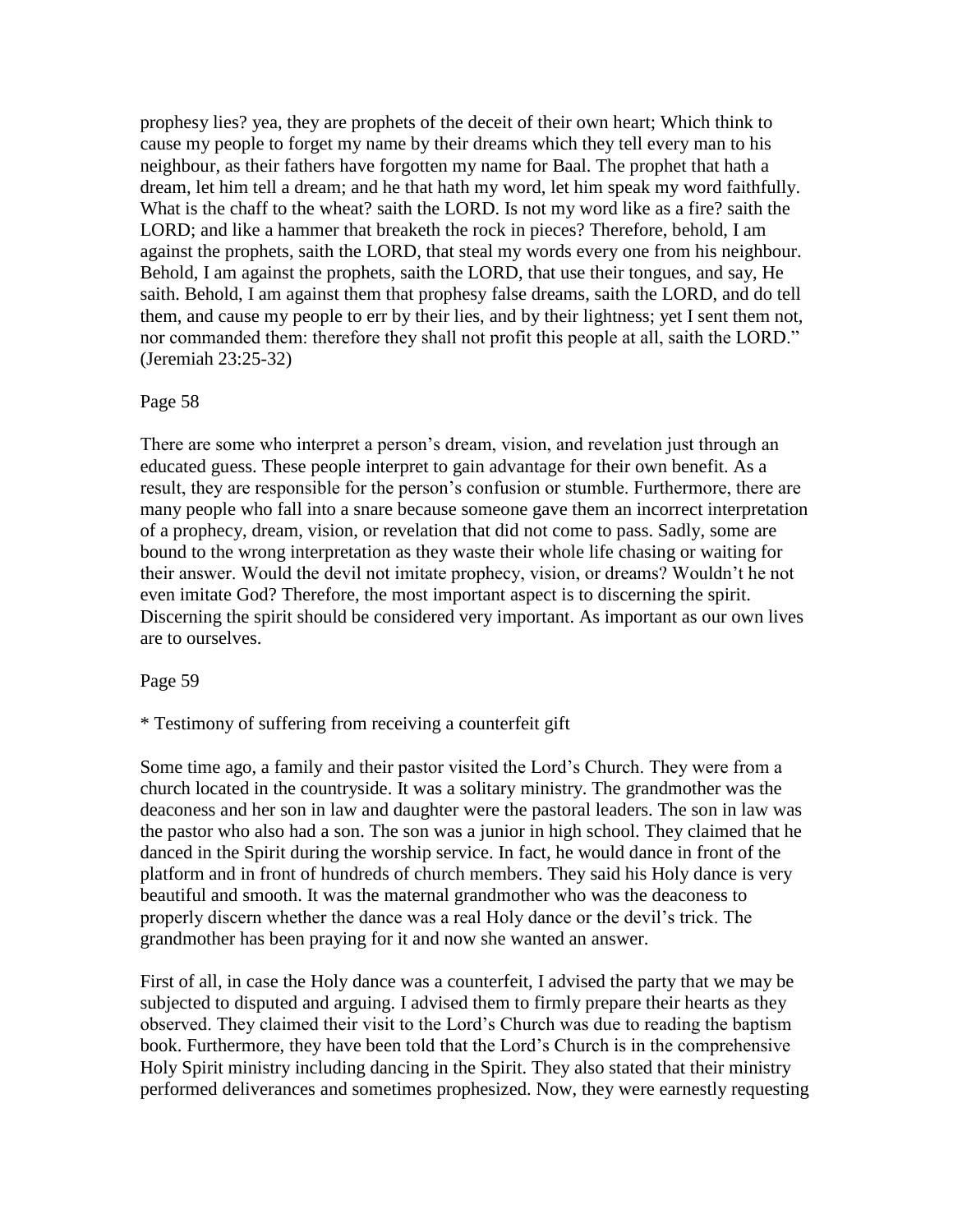the Lord"s Church to discern the spirit in public with their spiritual eyes. If we carelessly or incorrectly handle or treat this sensitive matter, we can bring about a larger problem. A negative outcome could create a psychological shellshock for the concerned party.

## Page 60

With many people participating daily all night services at the Lord' Church, we are able to perform deliverances. However deliverance is for the people who are opened in their faith and desires to be diagnosed and helped. Just when we were about to began our worship and praising, the signs of a counterfeit Holy Spirit dance began to slowly manifest. Indeed, the body movement of the boy was very soft. It flowed like water. He was dancing with the worship rhythm. However, with my spiritual eyes, I began to notice the unusual movements. Everybody was observing him out of curiosity.

I could see large and small snakes. They were packed together. Some were white and some were transparent. The transparent anaconda shaped snakes were all inside the boy's body. The snakes were twisting restlessly as they were exposed to the Holy Fire inside the Lord"s Church. As soon as I imparted Holy Fire, the snakes through the boy shouted, "Hot! Hot!" He struggled and moved restlessly. I thought to myself, "How sad. The boy thought his dancing was a gift of the Holy dance....."

When the identity of the snakes was revealed, the snakes coiled around the boy's whole body. The snakes insanely contorted and deranged in figure. I came closer to the boy and imparted Holy Fire, Holy Electricity, and the Poisonous Thorns. At last, the incident occurred. The boy screamed and fell to the floor. As his parents watched, they were shocked and restless. The parents were busy wiping their tears away as they cried out.

The evil spirit in the form of an anaconda snake rushed toward me as though to strike and bite me. The snake exposed the wild fangs through the boy"s mouth. The eyes of the snake were very contorted. As soon as I saw the eyes of the snakes, my body became covered with goose bumps and my hairs stood up. With time and continued battling, I was able to confirm additional snakes within the boy"s body. The church congregation who had awakened spiritual eyes shouted in one voice, "Pastor! Pastor! The boy"s body is full of anaconda snakes! As the Holy Fire and Electricity from your hands entered the boy"s body, the snakes distorted the boy"s body and made him behave violently as it became too hot for the snakes."

# Page 61

As I raised my right hand to the air, I drew close to the boy and quietly and softly whispered, "Hey, I already know your identity, therefore, quickly go filthy evil spirit! Why had you entered the body of the Lord"s beloved son? Quickly! Get out!" The snake made the boy hiss with his tongue and said, "No! No! Do not come close! I will not get out! It is very comfortable in here. It is so good in here, why should I go out?" The eyes of the boy appeared menacing. It almost looked like the eyes of a snake. The evil spirit in the boy was posturing defensively and ready to bite me. A serious deliverance was just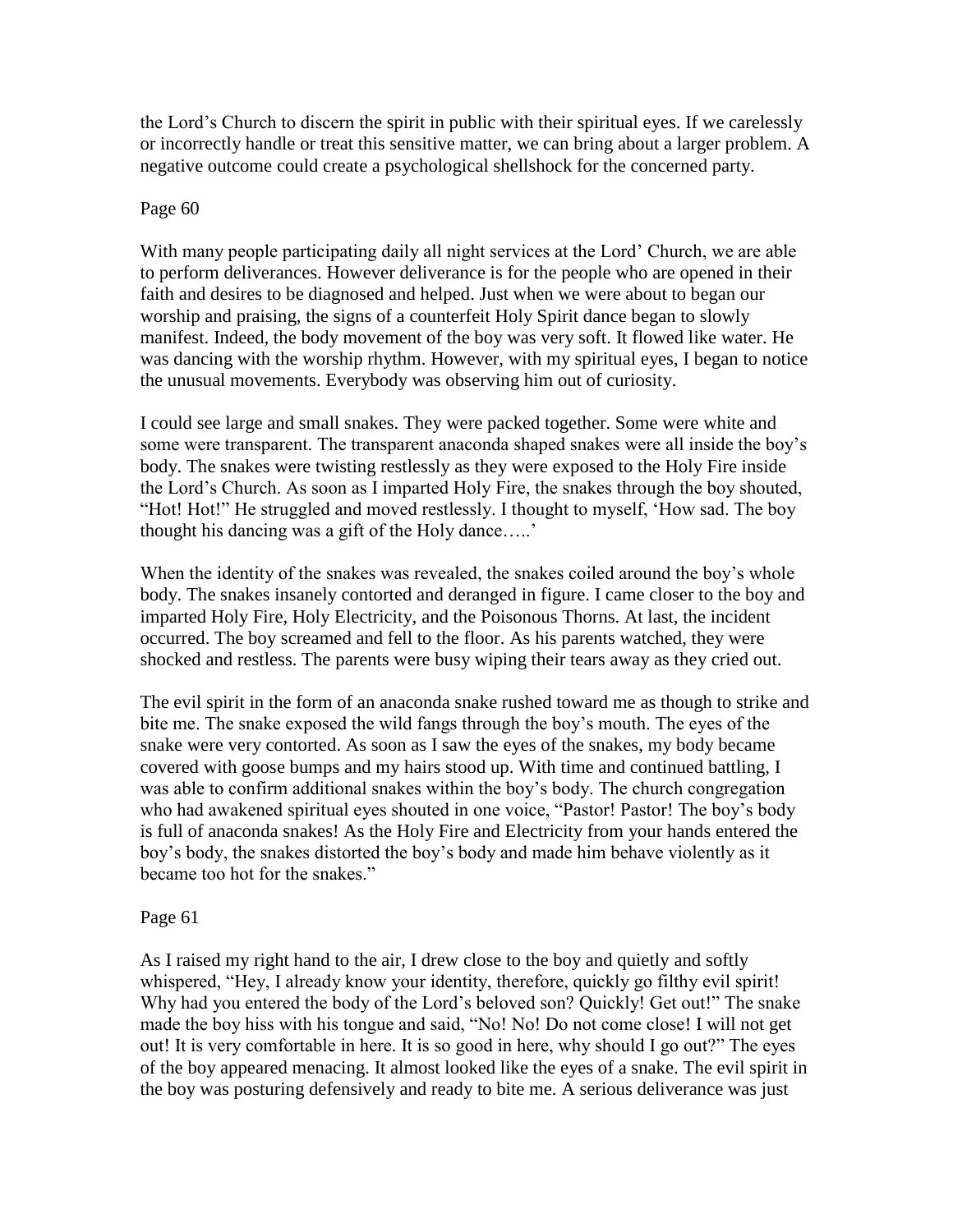about to begin.

"I command you in the name of Jesus, you filthy evil spirit, come out quickly! Holy Fire!" As I shouted, the boy fell to the floor screaming and distorting with his whole body. He was having a counterfeit seizure. The parents and the relatives stared with deadly paled faces. They were in complete shock. I asked the boy"s Father who was the church pastor and his family members. "How on earth have you neglected this boy in such a way up to this point? What kind of place would teach that type of dance as Holy?"

The father of the boy responded by stating that there are many places in Korea that are in the ministry of the Holy Spirit. A certain place had taught them to lie down and tumble, rolling around. They pressure people to swirl around. These movements have made people dizzy and they would fall to the floor from exhaustion. The father continued and said that the movements are universal and are being taught by that particular church. I was somewhat aware of that particular church or place. They were performing many different eccentric types of ministry. Nevertheless, this boy was in serious situation.

# Page 62

The Lord"s Church has been granted with many different varieties of gifts. We have had the privilege of experiencing the utilization of the gifts. With that said, I now realize once again that there is a fair amount of places in Korea which are practicing imprudence and acts of outrageousness.

Based on our experiences, we have realized that the devil dispatches the forces of evil to churches, households, believers, and individual believers. The forces of evil are either dispatched as an individual evil spirit or/and as groups. Satan persistently, endlessly, continues to dispatch the forces of evil into the Christian communities. But the Christians are disconcerted and ignorant. The devil will also dispatch higher ranked evil spirits to attack people who are officially recognized as a higher spiritual authority. The devil will send evil spirits comparable to the level of spirituality of the person. Their purpose is only one.

"Now the Spirit speaketh expressly, that in the latter times some shall depart from the faith, giving heed to seducing spirits, and doctrines of devils;"  $(1$  Timothy 4:1)

"For there shall arise false Christs, and false prophets, and shall shew great signs and wonders; insomuch that, if it were possible, they shall deceive the very elect. Behold, I have told you before." (Matthew 24:24-25)

We can easily perceive how the many churches, pastors, and believers are in ignorance of the attacks by the devil. They deal the matter in an abstract way. If possible, the devil will attack the ministry to degenerate it. But in realty, for example, the people who are leading ministries with the gifts are vague to the idea that Satan cannot invade their ministry. Satan can not only invade but manipulate as well.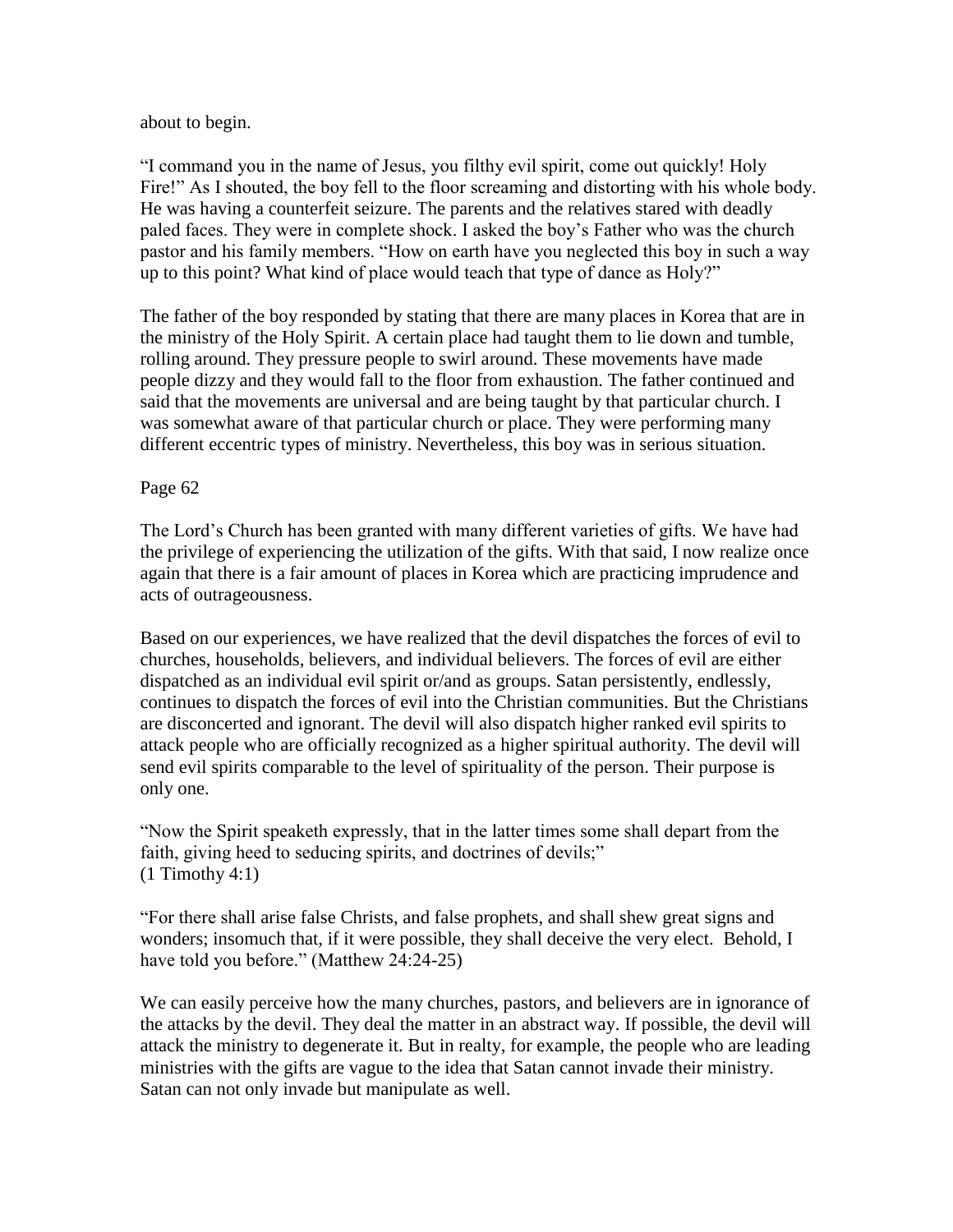## Page 63

The devil is active in any place where there is teaching and training in prophecy. Even in substantial ministries or while revival may be occurring, the evil spirits can bring in a delusion of specious plausibility. Based on my experience thus far, the evil spirits will degenerate and dilute in between prophecy, tongue, interpretation, dreams, and visions. Satan has a maneuver of splitting the messages from our gifts. Therefore, we can not relax for a moment.

Many gifted people from all ends of the spectrum from different types of ministries visits the Lord"s Church. People without rooted faith tend to fall away when big trials and tests come their way. They vaguely participate with our church. Some people who were at least opened up with their spiritual five senses, prophecy, interpretation, and visions collapsed at the end of their final trial or test. Even though, a person can think he/she has good faith, if they depend on their gift without spiritual discernment, they will not last very long. The center of their hearts will be shaken.

The Lord saw the fruits of our gifts bearing from the foundation of love and our personality. As time passes, we are able to see the truth of our work. The promise comes after we are tested through a process for perseverance. There are always counterfeits waiting.

"Cast not away therefore your confidence, which hath great recompence of reward. For ye have need of patience, that, after ye have done the will of God, ye might receive the promise. For yet a little while, and he that shall come will come, and will not tarry. Now the just shall live by faith: but if any man draw back, my soul shall have no pleasure in him. But we are not of them who draw back unto perdition; but of them that believe to the saving of the soul." (Hebrews 10:35-39)

Page 64

\* An all around soldiers of the cross

"Thou therefore endure hardness, as a good soldier of Jesus Christ. No man that warreth entangleth himself with the affairs of this life; that he may please him who hath chosen him to be a soldier." (2 Timothy 2:3-4)

"And the LORD said unto Gideon, By the three hundred men that lapped will I save you, and deliver the Midianites into thine hand: and let all the other people go every man unto his place." (Judges 7:7)

The secular world defines power and pride by quantity. Everyone is concerned about increasing their number. They want to increase their number whether it is the dollar amount or the number of people of their congregation. However, we must recognize that quality is more important than quantity. When we examine the parable of the sower, we can see when the seed falls onto good soil, the harvest is a hundred fold of good fruits.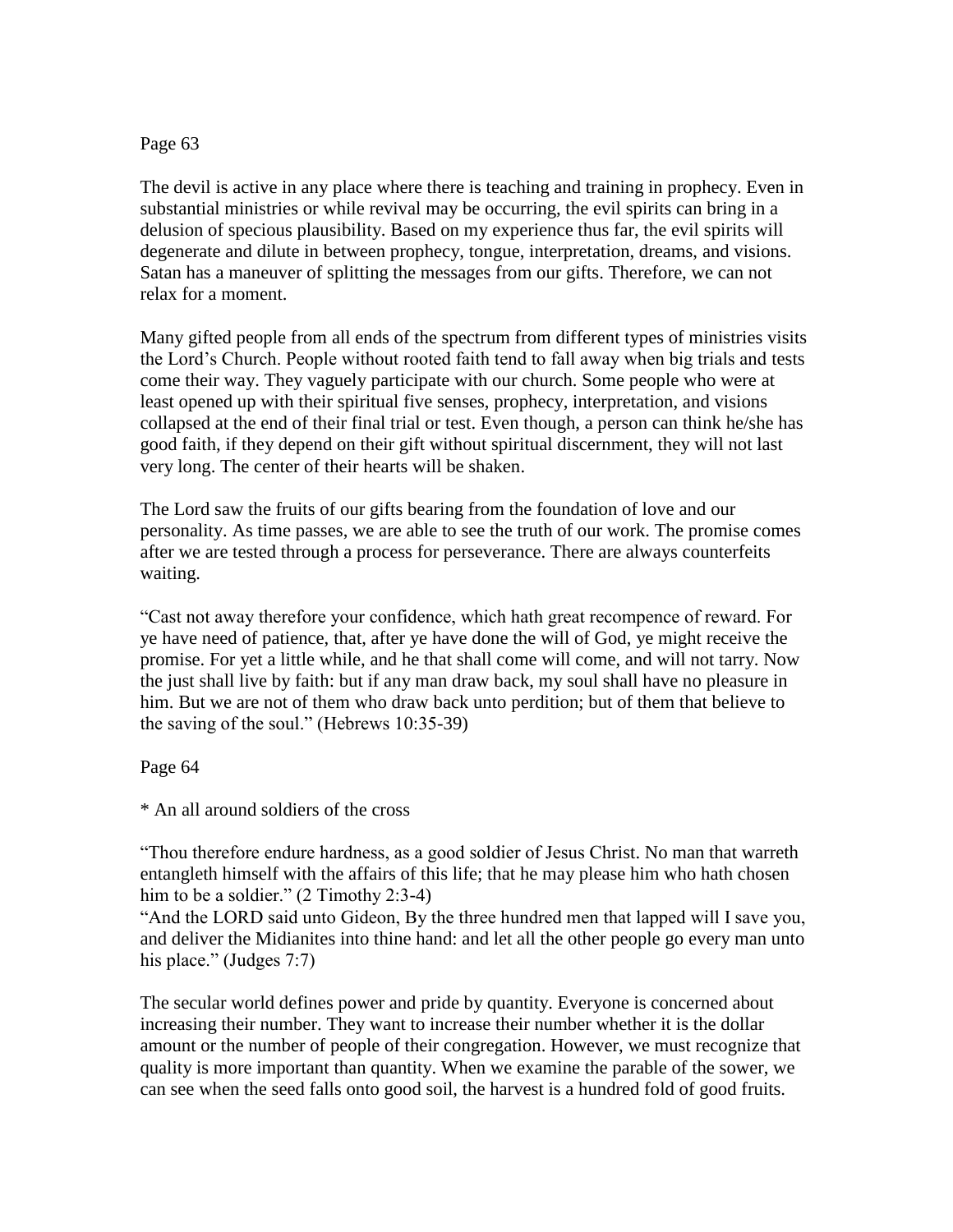God requires people of faith who do not trust the weapons of the flesh but only the Lord. God chose three hundred soldiers in Gideon and used them. They were not complainers. They were obedient with pitchers and lamps. They were skilled at watching and observing the enemy. (Missing words)

In the last days, the Lord will look for soldiers who can match head to head with the forces of evil spirits. I like to tell you that those types of soldiers are like the members of the Lord"s Church including myself. We are the Lord"s servants including lay believers who will jump into the ministry of Fire.

# Page 65

Many churches, pastors, and lay believers are not interested and even hostile when it comes to discussing or engaging against evil spirits. They are only willing to explore the truth of evil spirits when they are directly or personally injured or suffered from them. This is why the evil spirits are running around like wild animals in the world. Not many people are engaging them. The evil spirits are in delight and shout for joy due to the apathy of people.

The devil and his evil forces enter our bodies, thoughts, mind, and will. They hide in all of those areas inside a person. They then in secret will build their nest to demolish God"s good will and order. In conclusion, God and evil spirits use people as their passage to process their work. The difference is their course and direction. The devil uses people to trample and use them thoroughly. The evil spirits make toys of people to play around with. Their intention is to make us sin and drag us to hell. However, through our body and our balanced personality or character, God leads us to heaven. Therefore, our body, soul, spirit, and living daily is the bloody battlefield that we must fight Satan and his evil forces.

Despite of the situations or battles, the reason we are able to live in gratitude of salvation, joy, and not sorrow is due to God"s total powerful grace. As long as there are combative Christians willing to engage and confront evil spirits, the Lord will always properly equip them. The Lord will always be the source of new power. New power will be released for the Christians engaging and fighting evil spirits.

Even on earth, when people go to war, the country with the new powerful weapons will likely win. However, creating and making new weapons is costly and require much time in research and development.

## Page 66

Once a weapon is completed in research and development, the weapon must still under go tests in various ways. A new weapon has to be powerful, weather proof, and accurate enough to reach and bring down destruction on the target. A new weapon must endure water, fire, cold and hot weather conditions. I desire Christians to mimic the newest developed weapons. I want Christians to be powerful soldiers like superman but in reality, Christians are very weak and are easily exposed to the forces of sin.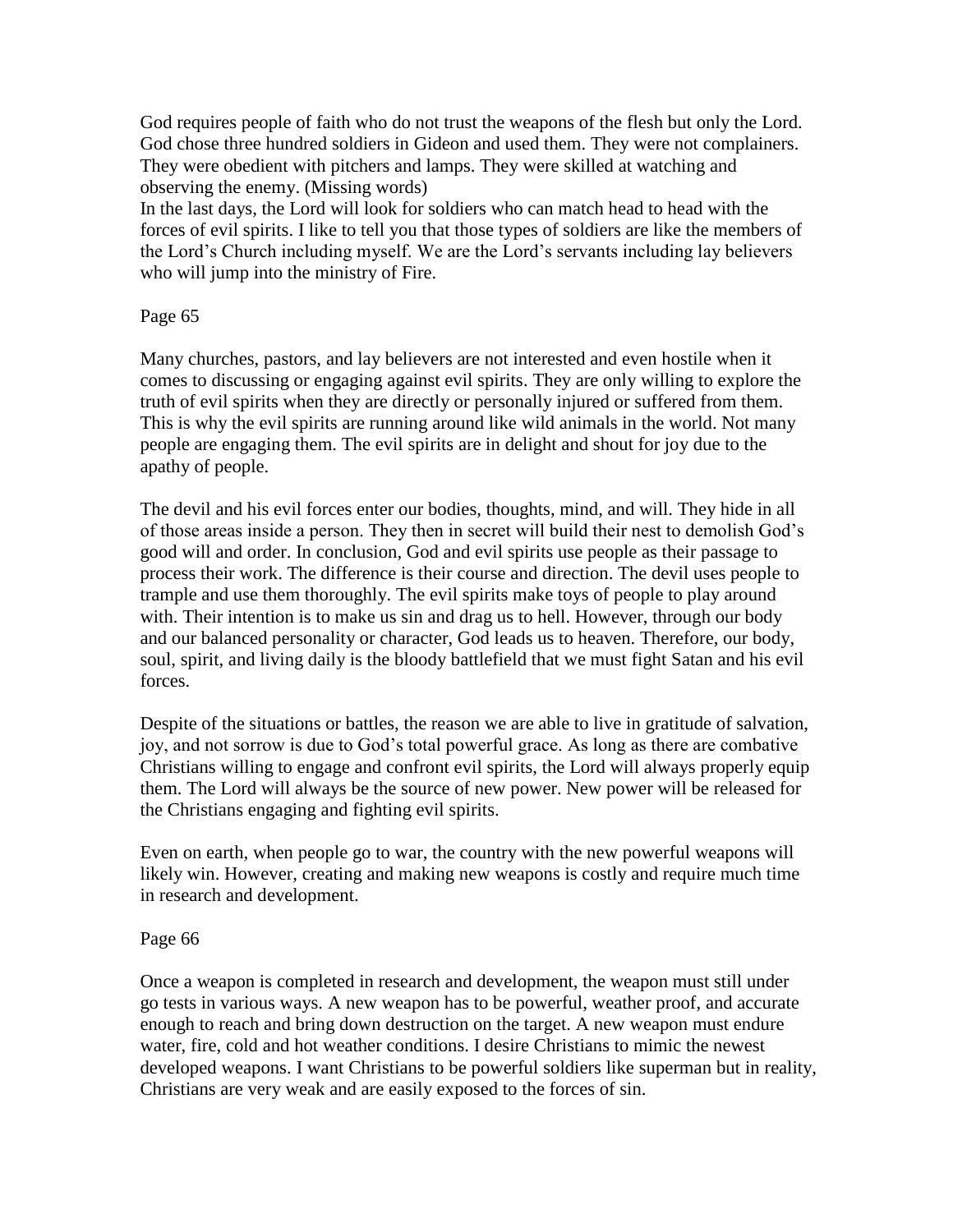To the weak Christians, the Lord desires them to become the newest developed weapon. We habitually scream and fall at even the smallest trial or test. We had always wondered why powerful manifestations or events occurred in our church. We assumed such manifestations and events only occurred in mega churches, with powerful gifted people, or with ministers of other foreign country.

Page 67

\* The Prize

Just as in the physical world, the spiritual world has a prize for warfare to the winner. In other words, the prize or spoils goes to the victor. Many souls around the world seek powerful anointed ministers but I am sensing that there are not enough of them. Day and night, we are engaged in bloody restless spiritual warfare with the devil"s forces. We are excessively exhausting the strength of our physical bodies. As a result, we are attacked by chronic exhaustion as well. However, on the flip side, the Lord has granted us fresh and new spiritual power in our lives and now we are overflowed with joy and excitement. Furthermore, we did not give up in our battles but we preserved through it. The Lord then rewarded us with special powerful weapons of Holy Fire, Electricity, and many more other new spiritual advanced weapons, if you will, and gifts. We felt like we were receiving prizes.

"Thanks be unto God for his unspeakable gift." (2 Corinthians 9:15)

All of the different types of gifts and power for use in the spiritual warfare are being delivered to us as a result of our prayer and crying out. Crying out and prayer are pathways of supply for our weapons. Therefore, we desperately struggle on a daily basis to keep up our hours of prayer. The spiritual weapons that God grants cannot be easily obtained. It is not like something we can simply get from a vending machine by simply pressing a button. Generally, it is not that easy. One must cry out daily, persevere and triumph extreme difficult spiritual battles against the devil and his evil forces. Whoever preserves to the end without giving up will obtain it through victory. One must persevere and be more persistent than the evil spirits.

"But thou, O man of God, flee these things; and follow after righteousness, godliness, faith, love, patience, meekness. Fight the good fight of faith, lay hold on eternal life, whereunto thou art also called, and hast professed a good profession before many witnesses." (1Timothy 6:11-12)

## Page 69

\* The warning through signs

"Blow ye the trumpet in Zion, and sound an alarm in my holy mountain: let all the inhabitants of the land tremble: for the day of the LORD cometh, for it is nigh at hand; A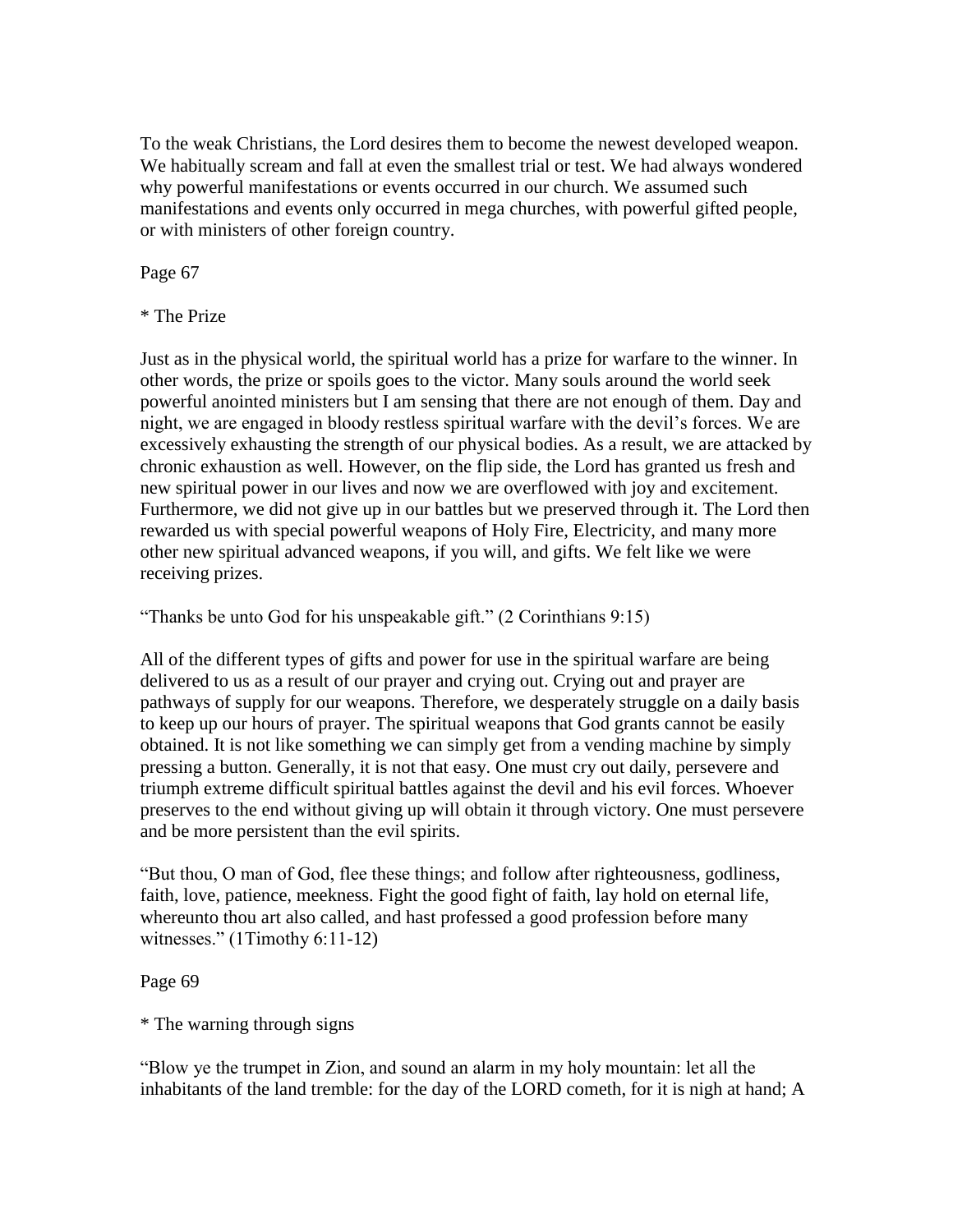day of darkness and of gloominess, a day of clouds and of thick darkness, as the morning spread upon the mountains: a great people and a strong; there hath not been ever the like, neither shall be any more after it, even to the years of many generations." (Joel 2:1-2)

Many people are endlessly crying out that we are in the end time. Therefore, in order to discern this evil generation, people are gathering around gifted people. The people are wondering when the Lord will return. But most clear and certain is the fact that the gifted people do not know the answer to that question. It is only up to God. With the Lord"s statement in Matthew Chapter 24, we can indirectly discern the end time apocalyptic phenomenal events.

As a matter of fact, when I visited heaven, I asked Apostle Paul a question. Paul humbly directed me to deeply read through the four gospels which have the statements of the Lord rather than the epistles of Paul. He pointed out and said that the four gospels are more beneficial. The end time apocalyptic phenomenal events in Matthew Chapter 24 would be the place to go for the answer.

# Page 70

"And Jesus answered and said unto them, Take heed that no man deceive you. For many shall come in my name, saying, I am Christ; and shall deceive many. And ye shall hear of wars and rumours of wars: see that ye be not troubled: for all these things must come to pass, but the end is not yet. For nation shall rise against nation, and kingdom against kingdom: and there shall be famines, and pestilences, and earthquakes, in divers places. All these are the beginning of sorrows. Then shall they deliver you up to be afflicted, and shall kill you: and ye shall be hated of all nations for my name's sake." (Matthew 24:4-9)

"Awake, O sword, against my shepherd, and against the man that is my fellow, saith the LORD of hosts: smite the shepherd, and the sheep shall be scattered: and I will turn mine hand upon the little ones. And it shall come to pass, that in all the land, saith the LORD, two parts therein shall be cut off and die; but the third shall be left therein. And I will bring the third part through the fire, and will refine them as silver is refined, and will try them as gold is tried: they shall call on my name, and I will hear them: I will say, It is my people: and they shall say, The LORD is my God." (Zechariah 13:7-9)

The sensitivity of Christianity may be the cross and the second coming of Jesus Christ. The beginning journey and the journey itself is an important process of a Christian but the most important aspect of the life of a Christian is the Lord"s second coming. It is an end time event for all Christians who are waiting for the Lord. It is the last hope and the fruit of our long wait. The Lord is our reward for our perseverance.

"Here is the patience of the saints: here are they that keep the commandments of God, and the faith of Jesus." (Revelation 14:12)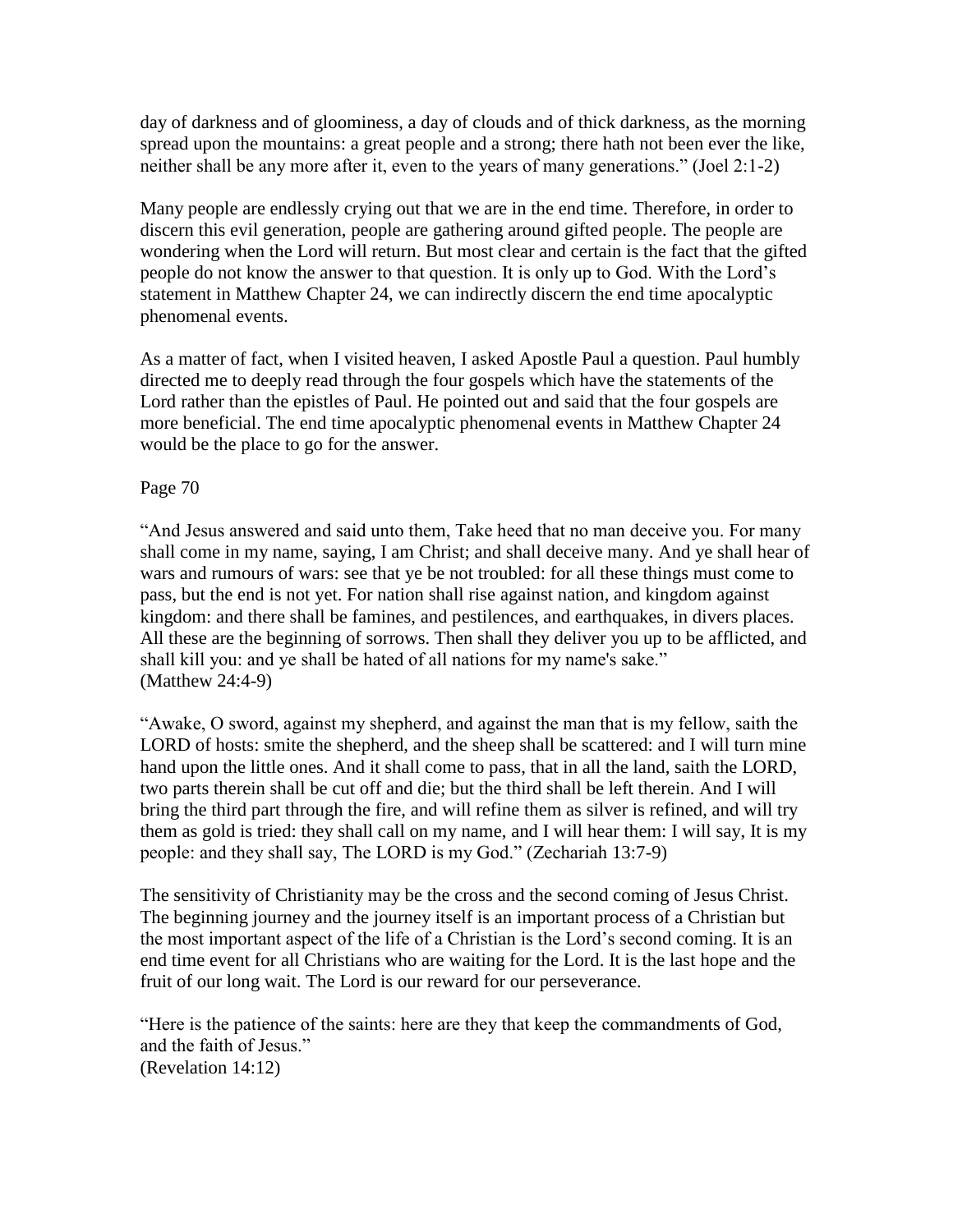## Page 71

I wish for all those who believe in the Lord to be rapture. But on that day, there will obviously be a division for those who were taken and those who were left behind. First and foremost important process is to equip myself with the conditions the Lord requires of me. However, many believers are living a dangerous Christian life. Their faith is on the border line.

"While the bridegroom tarried, they all slumbered and slept. And at midnight there was a cry made, Behold, the bridegroom cometh; go ye out to meet him. Then all those virgins arose, and trimmed their lamps." (Matthew 25:5-7)

It would not be a mistake even if I say that our Christian life exist for only one day, the last day of the second coming of Jesus. In some instances, there are people prowling around to determine the final day. But this infatuation to find the determined final day is clearly superstition. The best route for Christians is to be ready at all times. We can realize this from the parable of the ten virgins. Although we all physically fall asleep due to weariness, we must always be ready with the oil and lamp. In other words, we are preparing ourselves spiritually on a daily basis.

The Lord made some statements to me. He said that when the pastors do not prepare the congregations for rapture beforehand, the result will be that they will all be left behind. The believers who are left behind will vent out their anger on their pastors. They will be angered for not being rapture. The believers will take their revenge on pastors who had taught them in error during their lives. The pastors will die brutally by hands of their church members who were left behind. This event will occur throughout the world in all places and churches. As a pastor, I am truly in fear.

"My people hath been lost sheep: their shepherds have caused them to go astray, they have turned them away on the mountains: they have gone from mountain to hill, they have forgotten their restingplace. All that found them have devoured them: and their adversaries said, We offend not, because they have sinned against the LORD, the habitation of justice, even the LORD, the hope of their fathers." (Jeremiah 50:6-7)

Page 73

\* The Fire Ministry motive

"I am come to send fire on the earth; and what will I, if it be already kindled? But I have a baptism to be baptized with; and how am I straitened till it be accomplished!" (Luke 12:49-50)

Jesus stated that He comes to bring fire on a sterile and cold land. The Fire that the Lord grants us can completely devastate the forces of evil. In fact, it is more than just fire. The fire is a powerful layer of light that can burn up all kinds of diseases on earth which can heal.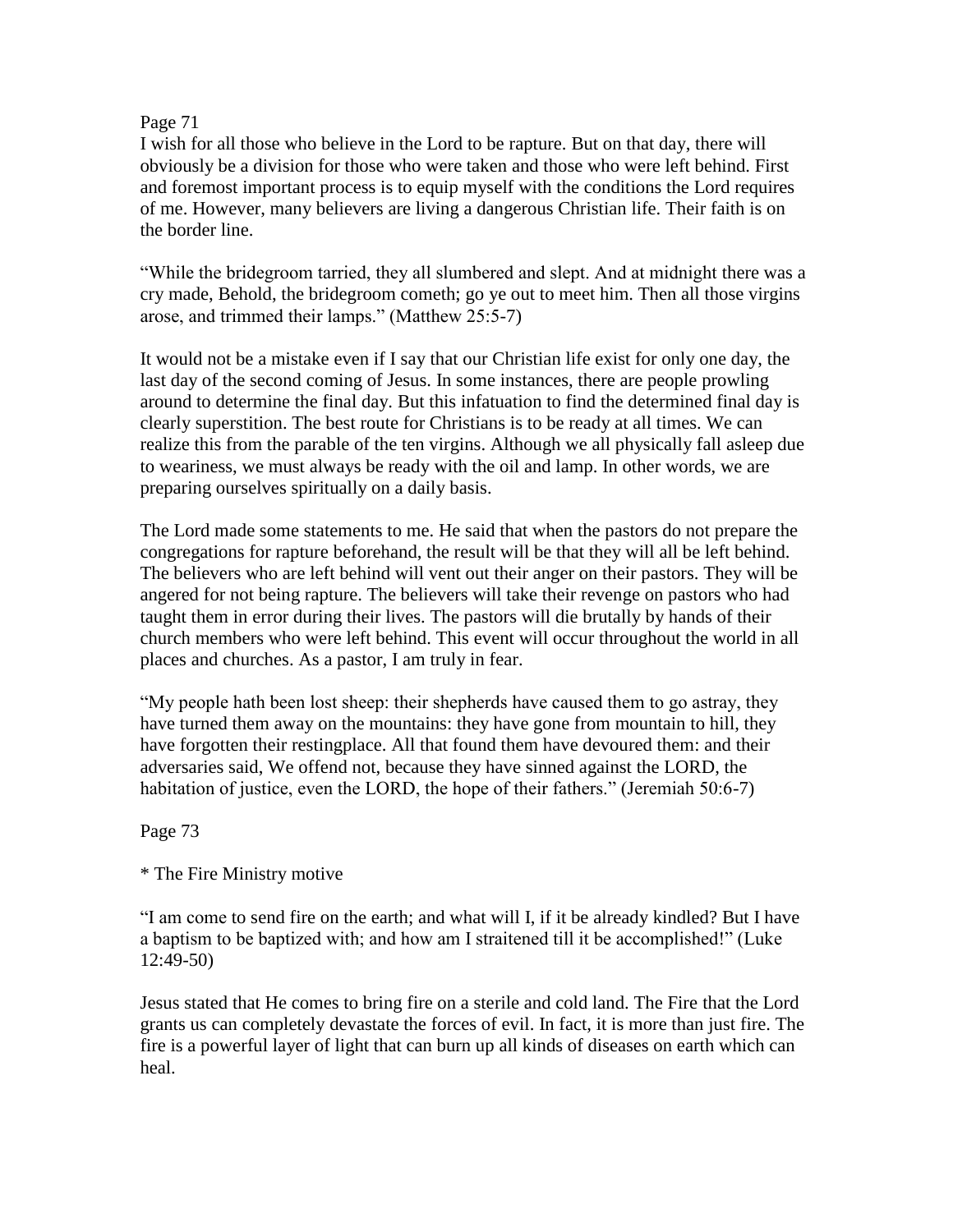"But unto you that fear my name shall the Sun of righteousness arise with healing in his wings; and ye shall go forth, and grow up as calves of the stall." (Malachi 4:2)

Will there be anyone who could refuse and dislike the granting of Fire by God which represents power? The Fire can be received by any type of ministry as long as the conditions are met in which the Lord can work with. However, in reality, spiritual reality that is, we can realize that is not the case. People admire and request to the Lord to grant them power. They ask with their lips but as the Lord approaches closer, they become startled and frightened before receiving the power. They habitually run away.

# Page 74

On any given day, the Lord can suddenly grant a person the Fire and gift without the person realizing it. However, most of the time, one must start from the bottom. We reach spiritual depth and maturity through a process of one step at a time. As we go through this process, the people do not really understand spiritual warfare. It is an unavoidable encounter with the enormous army of evil spirits on a daily basis. This is the reality of it and most of the people do not realize it. We must discern the present time and generation through a spiritual perception. We must believe that the Lord will engage with us. To all the laborers, He will spiritually open us up and will overflow in us with His filling according to our measure of faith. This power and ability is granted to all those who wish to resolve all spiritual oppressions.

"And God is able to make all grace abound toward you; that ye, always having all sufficiency in all things, may abound to every good work: (As it is written, He hath dispersed abroad; he hath given to the poor: his righteousness remaineth for ever." (2 Corinthians 9:8-9)

Page 75

\* There will be division

"Suppose ye that I am come to give peace on earth? I tell you, Nay; but rather division: For from henceforth there shall be five in one house divided, three against two, and two against three. The father shall be divided against the son, and the son against the father; the mother against the daughter, and the daughter against the mother; the mother in law against her daughter in law, and the daughter in law against her mother in law. And he said also to the people, When ye see a cloud rise out of the west, straightway ye say, There cometh a shower; and so it is. And when ye see the south wind blow, ye say, There will be heat; and it cometh to pass. Ye hypocrites, ye can discern the face of the sky and of the earth; but how is it that ye do not discern this time? Yea, and why even of yourselves judge ye not what is right?" (Luke 12:51-57)

Jesus is the source of divisions. He causes quarrels among the followers of Satan in various places. From the moment He came to earth and until He died on the cross, He created many disputes and caused a big stir. Moreover, the quarrels and divisions He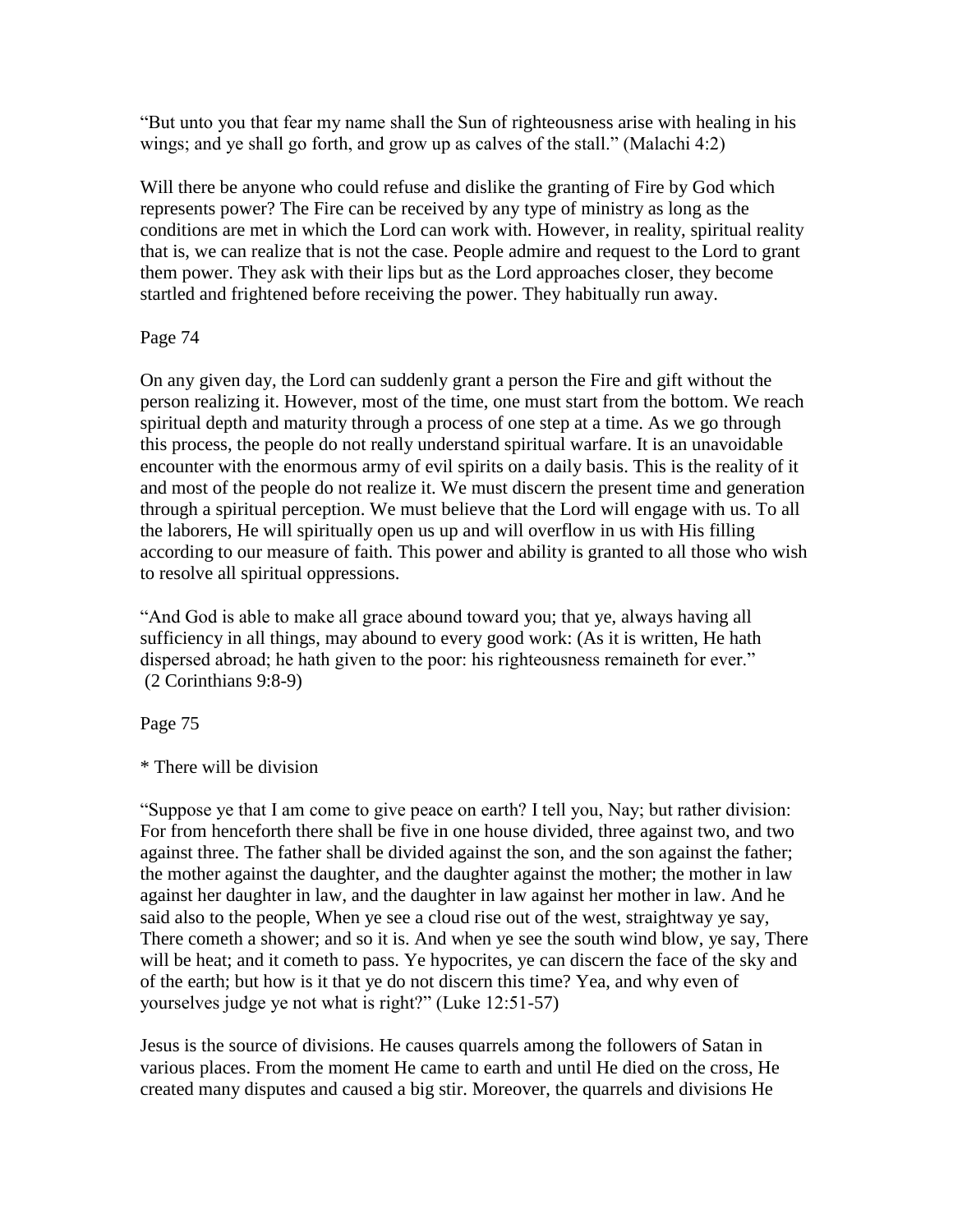created lead to His death as well.

"Saying, Where is he that is born King of the Jews? for we have seen his star in the east, and are come to worship him. When Herod the king had heard these things, he was troubled, and all Jerusalem with him." (Matthew 2:2-3)

Page 76

"Then Herod, when he saw that he was mocked of the wise men, was exceeding wroth, and sent forth, and slew all the children that were in Bethlehem, and in all the coasts thereof, from two years old and under, according to the time which he had diligently inquired of the wise men." (Matthew 2:16)

"And when he was come into Jerusalem, all the city was moved, saying, Who is this? And the multitude said, This is Jesus the prophet of Nazareth of Galilee." (Matthew 21:10-11)

"And they were the more fierce, saying, He stirreth up the people, teaching throughout all Jewry, beginning from Galilee to this place." (Luke 23:5)

Furthermore, the Lord will continue and cause another enormous stir in a scale in which the whole universe will be affected.

"For the Lord himself shall descend from heaven with a shout, with the voice of the archangel, and with the trump of God: and the dead in Christ shall rise first: Then we which are alive and remain shall be caught up together with them in the clouds, to meet the Lord in the air: and so shall we ever be with the Lord. Wherefore comfort one another with these words." (1 Thessalonians 4:16-18)

Christianity is not only emphatic but constitutes many metaphorical components. We can understand heaven through the parables. We are always able to dig up God"s Truth by (Missing words) method. Before the arriving at the Red Sea, a way out was hidden for God's chosen people. In the same respect, the real truth of Jesus' power and authority is hidden within the spiritual disputes, divisions, and stirs.

# Page 77

But how many souls are out there that would boldly jump into division? Who will be like John the Baptist? For the Lord, John isolated himself, he was a source of quarrels, and he fiercely rebuked the hypocritical self righteous people. The self righteous were people with only an outward appearance of holiness. The Lord taught His disciples to take up their own cross in freedom and not to tangle themselves with anything else for the sake of the gospel. The Lord had isolated them as well.

"Then said Jesus unto his disciples, If any man will come after me, let him deny himself, and take up his cross, and follow me." (Matthew 16:24)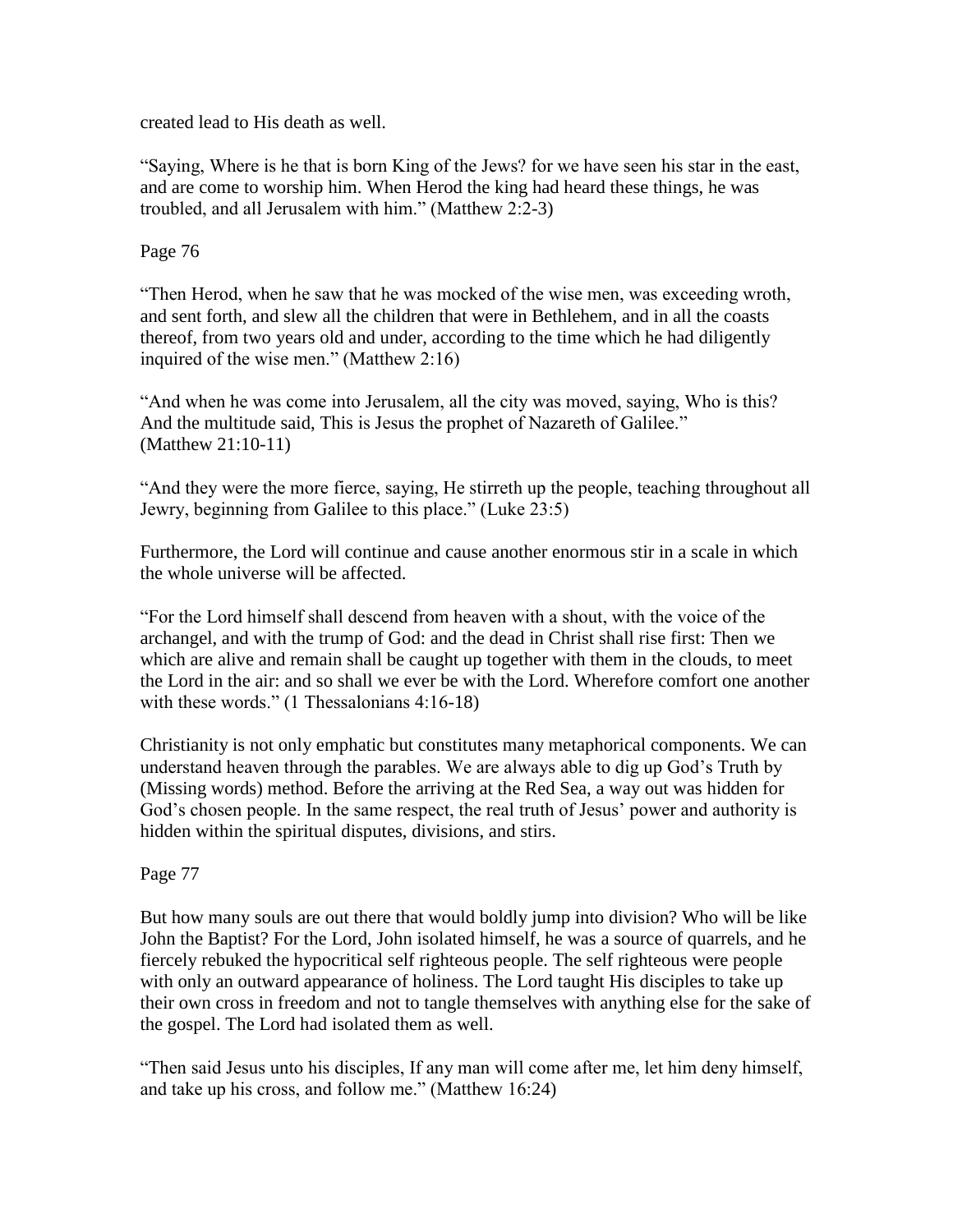Apostle Paul once pointed out the war that was raging and battling inside him. "But I see another law in my members, warring against the law of my mind, and bringing me into captivity to the law of sin which is in my members. O wretched man that I am! who shall deliver me from the body of this death? I thank God through Jesus Christ our Lord. So then with the mind I myself serve the law of God; but with the flesh the law of sin." (Romans 7:23-25)

After publishing "Baptism by Blazing Fire, the Lord"s Church and our ministry became an important subject among many people. Most of the people valuated us in a good way but occasionally, some people negatively expressed their opinions by saying something like, "They will not last long. That church does not have any fruits." Therefore, we decided to disclose the fruits. In other words, we decided to disclose the answers we had received through our prayers for our church.

## Page 78

God had granted us a plentiful harvest of fruits. The fruits were not only in our daily lives or routines but throughout all our spiritual sides. We gave all the glory to God with thanksgiving and joy. Moreover, all the necessary materials and provisions were added.

"The haters of the LORD should have submitted themselves unto him: but their time should have endured for ever. He should have fed them also with the finest of the wheat: and with honey out of the rock should I have satisfied thee." (Psalms 81:15-16)

When we receive a blessing from God, we must receive it, it is considered a command. If we refuse or cannot accept a blessing, it is completely our responsibility. Our problem may be unbelief. This is a matter of the individual's faith. We must first mature and grow in faith to receive. When it comes to God"s blessings, the spiritual blessings come first and then material blessings follow. However, people pray for it in reverse.

"And they said one to another, Behold, this dreamer cometh. Come now therefore, and let us slay him, and cast him into some pit, and we will say, Some evil beast hath devoured him: and we shall see what will become of his dreams." (Genesis 37:19-20)

It is important not to give up on the dreams that God has given us. We must embrace it even in tribulation. Jesus commanded me to disclose and document all the work He had completed and the fruits He had bear. The Lord said that many of God"s servants and churches would gain strength and hope as they read our testimonies during their difficult trials.

# Page 79

People must experience their own spiritual time. When they experience a time of difficult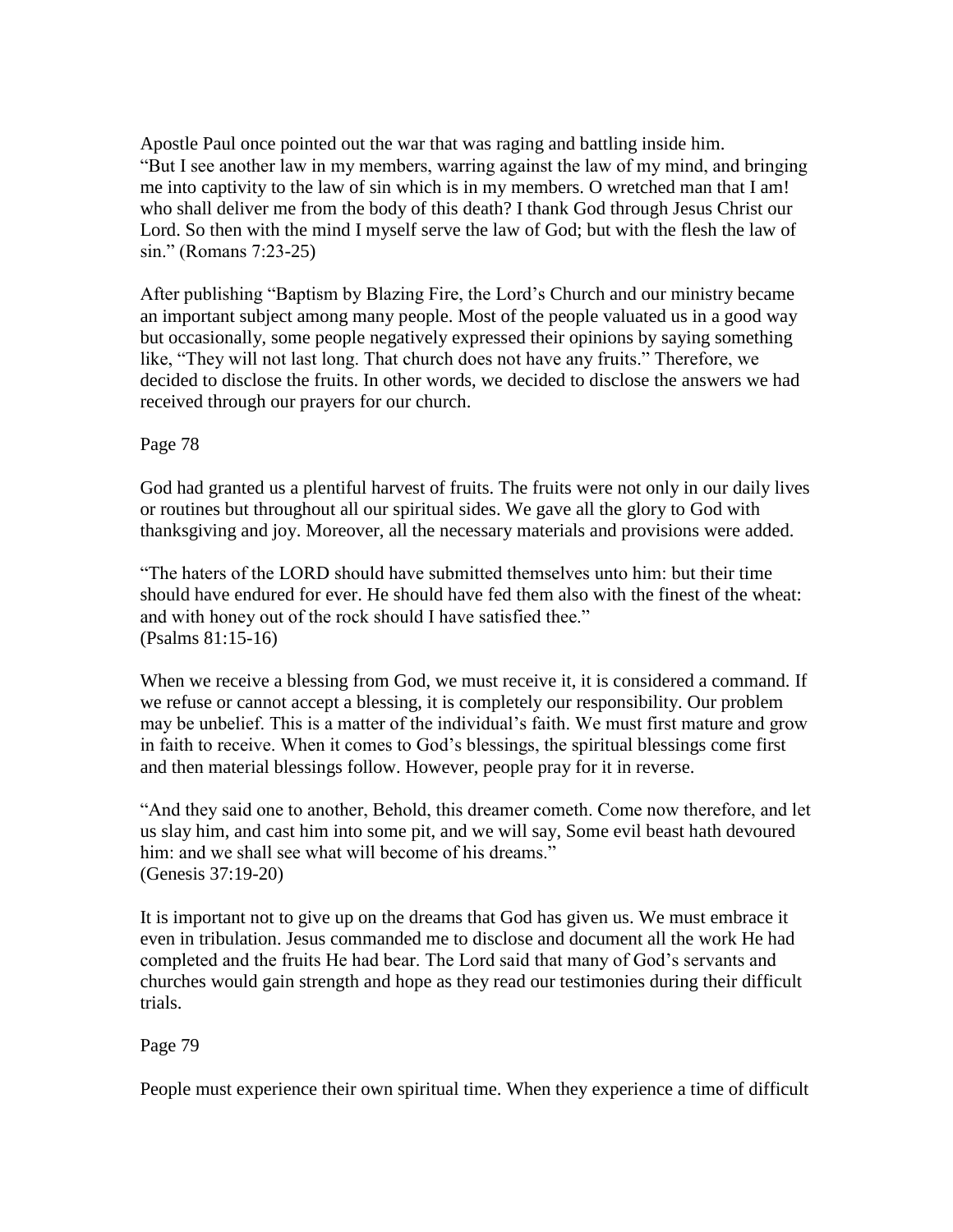discipline, God will speak to them and grant them revelation and experience. When we pray, read, and meditate God"s Word, we are spending time to store up spiritual power and strength. As we spend time in praying, reading, and meditating, the power of inspiration will come out and we will know the will of God of us. Therefore, in order to receive our own promised grace and blessing, we must obey the commandments of God and endure the suffocating tribulation that approaches us in prayer and crying out.

"How long will ye judge unjustly, and accept the persons of the wicked? Selah. Defend the poor and fatherless: do justice to the afflicted and needy. Deliver the poor and needy: rid them out of the hand of the wicked." (Psalms 82:2-4)

"For the LORD God is a sun and shield: the LORD will give grace and glory: no good thing will he withhold from them that walk uprightly. O LORD of hosts, blessed is the man that trusteth in thee." (Psalms 84:11-12)

People who excessively seek first His Kingdom rebuke the people who seek the daily necessities of life. They state to them that they do not have faith.

"But seek ye first the kingdom of God, and his righteousness; and all these things shall be added unto you." (Matthew 6:33)

Page 80

But I want you to know that we sometimes cannot seek first His Kingdom and His righteousness. We are living in a society that is fiercely competitive. I think we do not have to worry so much about when we are not able too at times. When it comes to asking, seeking, and knocking, I think the Lord would rather enjoy the process of our prayers even though it may not be in order. Perhaps, even if it was in reverse.

It would be better if we carefully consider and pray rationally with procedure. But the Lord had always and accurately answered the Lord"s Church"s disorder and crying out which was with no procedure. The requests and prayers by the Lord"s Church were always urgent and in most instances considered an emergency and therefore, we had always prayed in a disordered manner. Despite that, the Lord accurately and orderly arranged our prayers as He answered them. As we experienced this revelation, we are continuously impressed by His work. Hallelujah!

Chapter 2

\* Amazing prayer answered

Page 82

Everyday we cried out, we prayed powerfully all night long on a daily basis throughout the year and as a result, God granted us many blessings. One of our special blessings was the Lord progressively moving our church from the basement level to a building above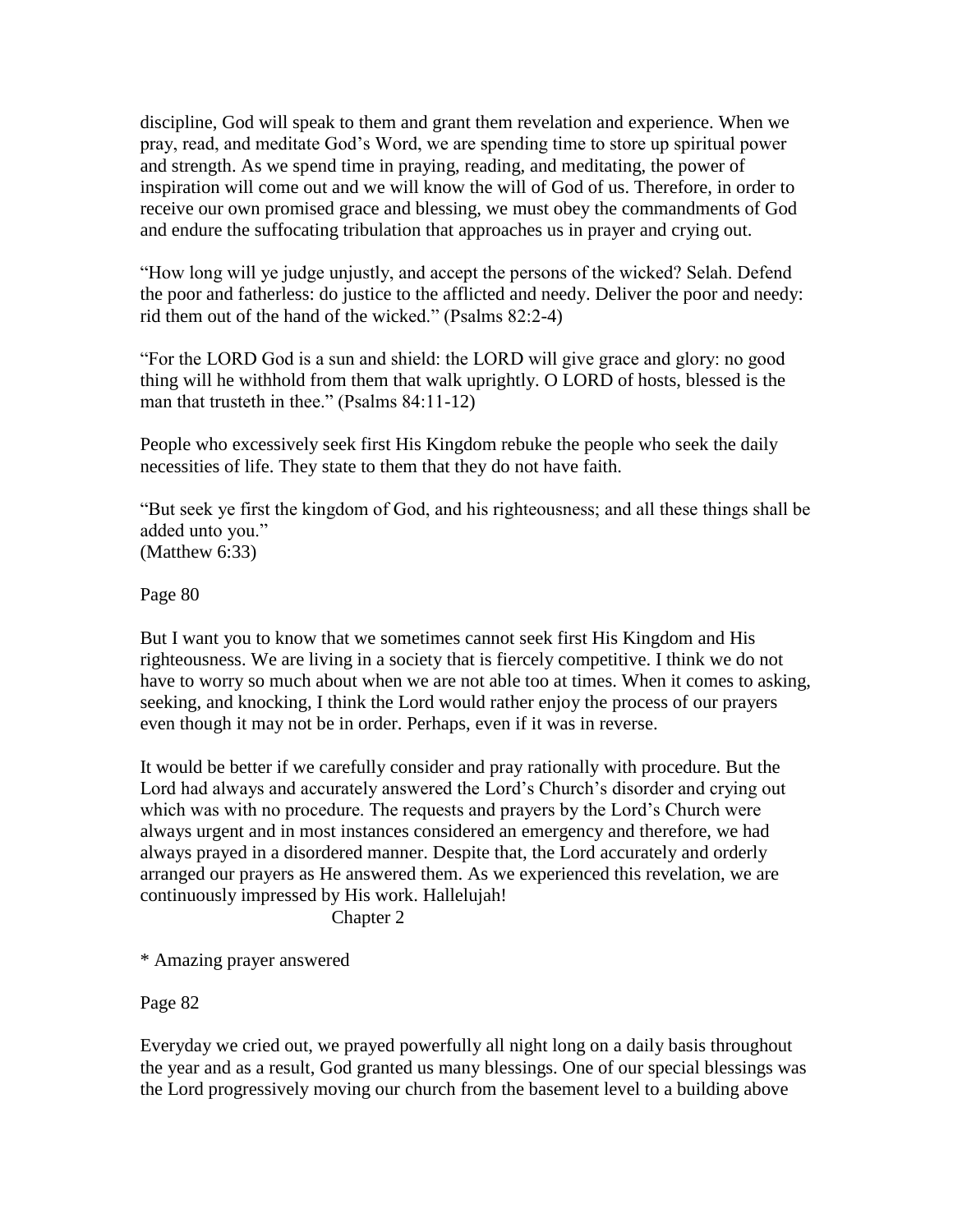ground. The Lord moved us into a larger temple from 711 square feet to 9400 square feet. Hallelujah! How on earth was all this happening, I could not believe it. What was happening to me? It was like a dream.

Our previous church was located underground, it was in the basement. The neighborhood was surrounded by many other small and large churches. Almost every other building in our area was occupied by a church. As a result, this place was a difficult place to envision a revival. A medium sized church was located right across the Lord"s Church. A prayer house and a church were located next to us below ground level. Another church was located above the Lord"s Church. Behind the Lord"s Church was a very tall building and that was a mega church. There were countless of other churches lined up along side of the road.

The neighborhood where our church was located was not an easy place to hold a revival. The Lord"s Church had prayed for 13 years throughout the night there. The people in our neighborhood had complained of our prayers and worship music during the night. They could not sleep from the sound we were making. But we restlessly pressed on. I did feel sorry and was overwhelmed with gratitude. Those years in the underground basement level church was a battlefield for me. I was going through the daily struggles of life and death.

## Page 83

I have an impatient personality. In order to escape from the underground basement church, I attempted to indirectly find an excuse. I wanted to get ahead of the Lord. "My beloved Lord, the space for the underground Lord"s Church is too small and tight. Many people who are reading the "Baptism" book are visiting from all throughout the country. What should I do? Please move us to a larger building, quickly!"

Whenever I beseeched the Lord, He sometimes would sanction against me or He would kindly advise me. He's thoughts are very different than mine. But I was impatient and I obstinately beseeched Him. However, the Lord always had replied that the time was not yet and for me to be more patient and continue praying.

As a matter of fact, whenever people came to visit the Lord"s Church, they commented on how small it was and they felt suffocated. The church sanctuary for worship and service was only about 711 square feet. We only had one toilet and it was used as a unisex. We had a very small sized washing place where the people had to crouch down to wash. Some of the older buildings do not have a traditional sink to wash in. The place was extremely uncomfortable. Behind the sanctuary was a kitchen in very poor condition, it was about 106 square feet in size. Many people rushed to visit the Lord"s Church to confirm and experience what they had read in the Fire Baptism book. They wanted to know if the experiences in the book were either real or fake. The Lord sent many people. In some instances, there was no more space for people to sit or stand. The Lord then told me about moving the church temple.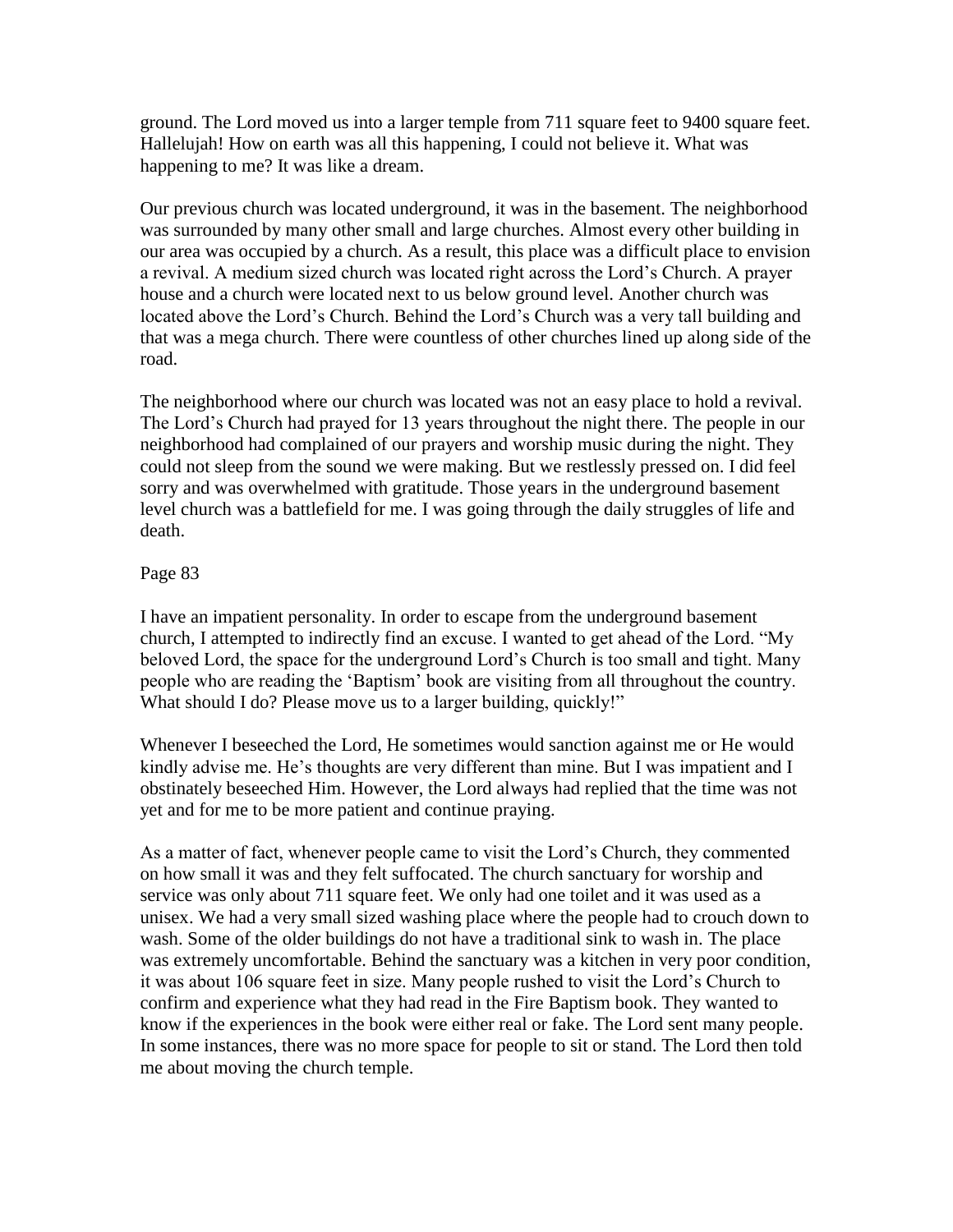"Pastor Kim, many people will come and when that happens, there will not be enough space for people to sit. Some people will have to sit on the platform. The peoples' shoes will fill the bottom of the stairs all the way to the top of the stairs. I will then and finally move you to a larger church building.

## Page 84

"He hath made every thing beautiful in his time: also he hath set the world in their heart, so that no man can find out the work that God maketh from the beginning to the end." (Ecclesiastes 3:11)

The incidents that have occurred in the Lord"s Church has attracted not only many people from within the country but from outside the country as well. Some have visited for one day while some have come for a longer duration. Those that have stayed for a longer term stayed despite of all the great inconveniences of our limited space. Since the contents of the book composed of unprecedented and special events, we have attracted many different types of people. Some people have come in doubt. Some have come fervently desiring the blessing while some have come to quarrel with us. They want to quarrel whether our experiences were biblical or not. Many people who had visited were already gifted. Some people condemned us as a cult. Some asked if they could participate with our ministry and so forth. I think thousands have visited.

It didn"t matter what type of people came. I led all the services with care and treated them all with dignity. I had opened my mind to whoever visited our church and I treated them as if they were part of the family of the Lord"s Church. Each one of them participated in our prayer rally with one mind. I am very grateful to those had visited the Lord"s Church.

"For where two or three are gathered together in my name, there am I in the midst of them." (Matthew 18:20)

# Page 85

As the day passes, many more people began to visit the Lord"s Church. They were not only from within Korea but we were getting visitors from USA, Germany, Japan, China, and even from the Middle East. As we all prayed in unison for the course of our church, our prayers began to radiate light.

I beseeched the Lord, "My beloved Lord, we give worship and service to you on a daily basis and we are pleasing you. But since the space of the church is so small and limited, we are not able to perform the ministry you desire. Please permit us to procure a larger spaced building now." The Lord finally answered, "Very well. Go ahead and seek a larger spaced building." However, He did not give us specific instructions or directions for the location. Our church members and I specifically prayed for what we desired and needed for the new church building. We looked for a building that would be large enough to provide the necessary offices and various rooms for different purposes and venues. We desired to have a intercessory prayer room, a discipline room, guest rooms for either men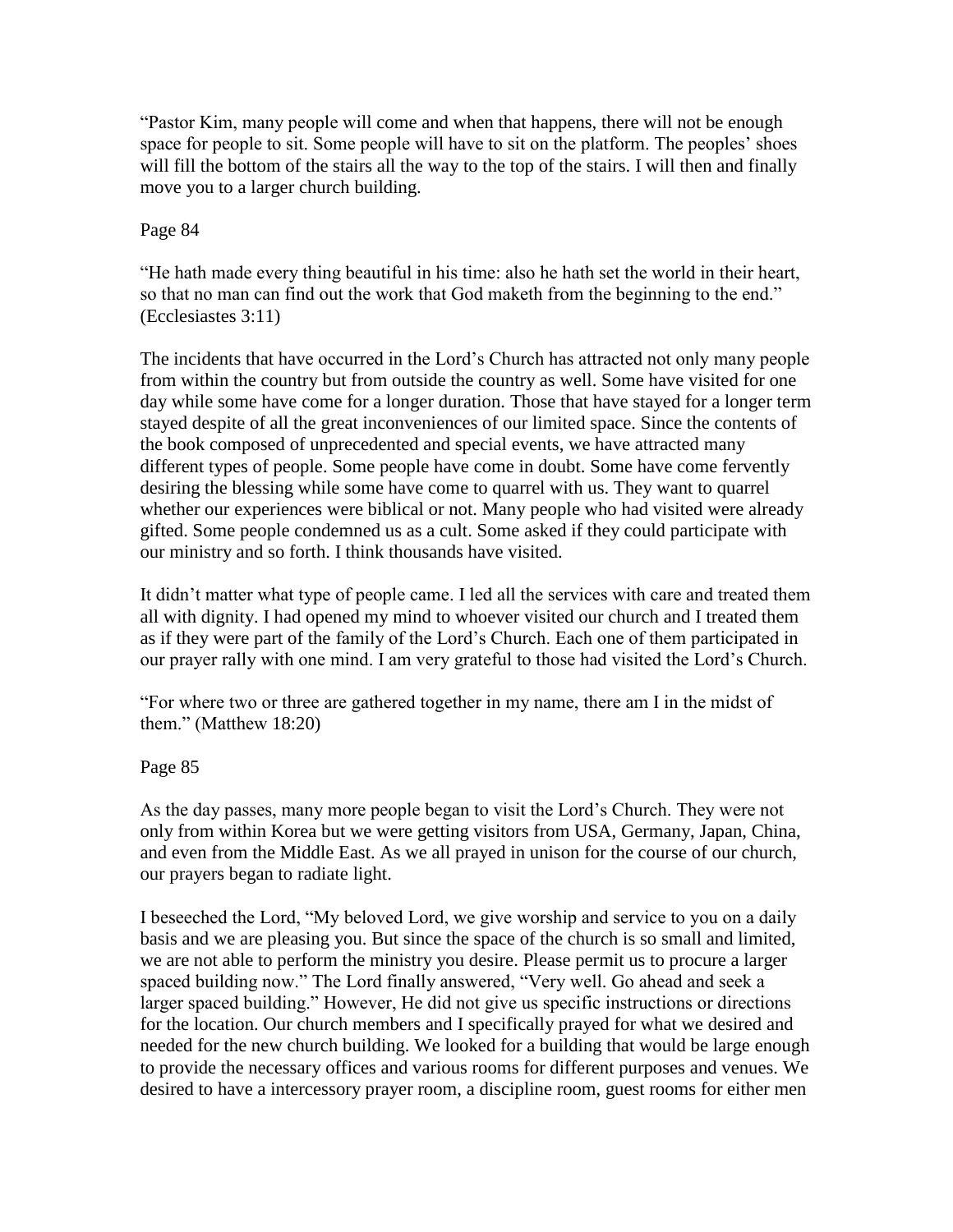and/or women, separate wash rooms, a library, a broadcasting room, a dining room, kitchen, at least five private prayer rooms, (Missing words), the main sanctuary, a nursing room, and etc. I officially announced the task to look for a new church building. I provided the information to the church members and asked them to assist in looking for our desired building. I told them to seek a building size with at least 1423 square feet or more. We began our search on the west side of In Cheon.

However, with all the desired rooms we had listed and to equip and facilitate our requirements would require a building of at least 3559 square feet. We did not have any money but we were determined with our goal. All the church members asked, "Pastor! A building that large will cost a lot! How will you make this happen?" The church members worried as anybody else, they were concerned with the facts of our situation and the vision to have a new church in faith. However, they continued to follow and trust my lead. Most of the people of the Lord"s Church were newly registered members.

### Page 86

We the members of the Lord"s Church did not isolate ourselves among the outside world. We were more than willing to share our testimonies and revelations from the Lord. We decided to internationalize and accommodate the people who would come visit our church. We were willing to open our church to any and all who wanted to be blessed. We desired our brothers and sisters from other areas to experience what we were experiencing. As a result, we decided to move close to the international airport as close as possible.

We searched for a building with a minimum size of 1423 square feet and then up to 2850, 3600, 5338, 7118, and 8185 square feet. We gradually increased the size of space but the landlords of each building we looked at rejected us. They did not want to lease to a church. We, therefore, started to pray more intently and powerfully. We beseeched the Lord for a larger floor space. We were determined in will, mind, and faith. However, as I pressed forward, I was still a bit concerned. I thought to myself, "Am I seeking too large of a goal and am I being pretentious? Was I leading my congregation on an absurd dream?" As we continued to search for a new building, the Lord allowed the landlords to deny us. The Lord was training us. He wanted our limited small thoughts to transform into larger thoughts. At that time, we did not know it was God behind the scenes to help us learn something. The Lord was already way ahead of us. He had prepared a very large nice looking building space. The Lord guided us to this particular building space through various circumstances and paths. If we press on and progress our tenacity and will toward faith, the Lord will work for us. The Lord, Jesus, had already considered a location of the church with convenient transportation in mind. Jesus achieved and fulfilled all we have been praying for, even to the smallest detail.

We found a building that had been vacant for several months. The building was located across the Seo Gu district office and next to the Seo Gu fire station. The size of the building was 9400 square feet. We instantly thought this was the building prepared for the Lord"s Church. Jesus told us that before we permanently move our church close to the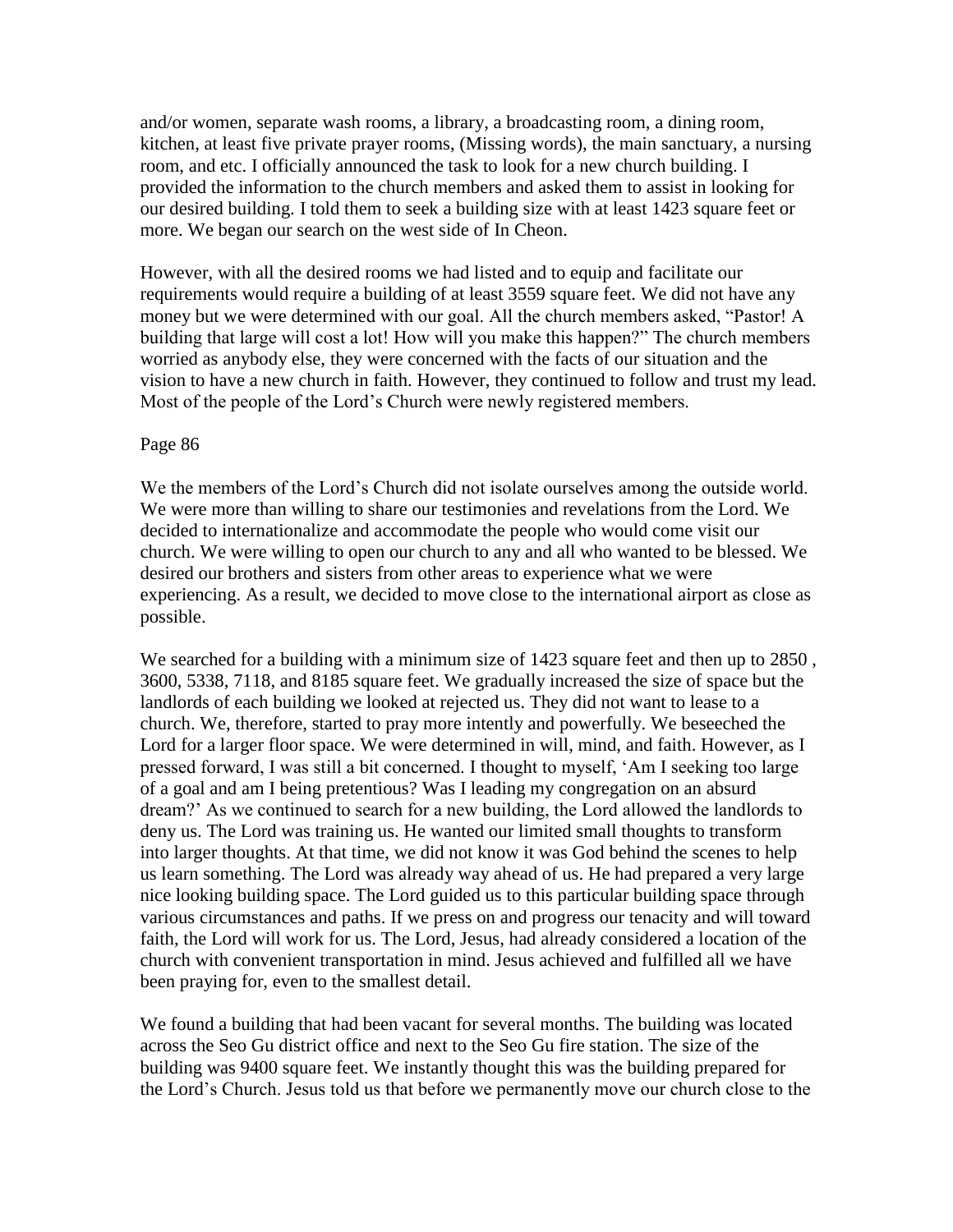Yeong Jong Island InCheon International Airport, He wanted us to settle and set a foundation with our church and growth in Seo Gu InCheon. We prepared ourselves to leap into our future.

## Page 87

The unoccupied space was located on the fifth floor. The floor space was very large. Seven pillars spanned across from one end to the end as they were aligned from the center. The pillars divided into about 3600 square feet. As soon as I saw the enormous space, I began to immediately draw up floor plans in my head. We had enough space to facilitate all our proposed rooms. We had found our ideal place. I then instantly drew on the floor with my chalk. There was enough space to accommodate all the different rooms we had envisioned. We could build the main sanctuary, the broadcasting room, the nursing room, and etc. The concern for proper bathrooms was no longer a concern for me. I was very impressed with all this floor space. But back to reality, we were financially poor. All we could do was pray, there was nothing else to do except pray. Our finances were very limited. Furthermore, we had not met the owner of the building. In fact, we were not even sure if the owner of the building was willing to lease for church purposes.

One evening, on midnight at 12 AM, the members of our church and I secretly snuck into the building of the fifth floor and used the strategy from Jericho. We lined up and as we walked around, we shouted, "Lord! Please give us this place!" We prayed powerfully and cried out. From the noise, the security officers for the building ran upstairs in surprise. This neighborhood was occupied by governmental offices such as the fire station, the police station, local, and city officials. The security officers looked blanched with concern. Moreover, there were apartments around this building as well. "What are all of you doing in here? Why are you shouting in this building? You have snuck into this property? What are you doing here? Get out this instant before we call the police and have all of you thrown in jail!" The officer stared at us in anger. Even after this incident, we snuck in again three more times and cried out in prayer. The security officers and eventually the owner of the building hated us. Since we were not welcomed, we thought there was no hope.

## Page 88

In this world, when we start all things with faith, it is only natural that many obstacles will occur spiritually and physically. In most cases, many people do not like obstacles. However, we must at sometimes face the obstacles boldly. Even though, we may be frustrated by the negative circumstances, we must not be afraid but continue pressing on. As we continue to do so, we will build up immunity. With increased immunity, we will eventually overcome all obstacles.

"I can do all things through Christ which strengtheneth me." (Philippians 4:13)

"Jesus said unto him, If thou canst believe, all things are possible to him that believeth."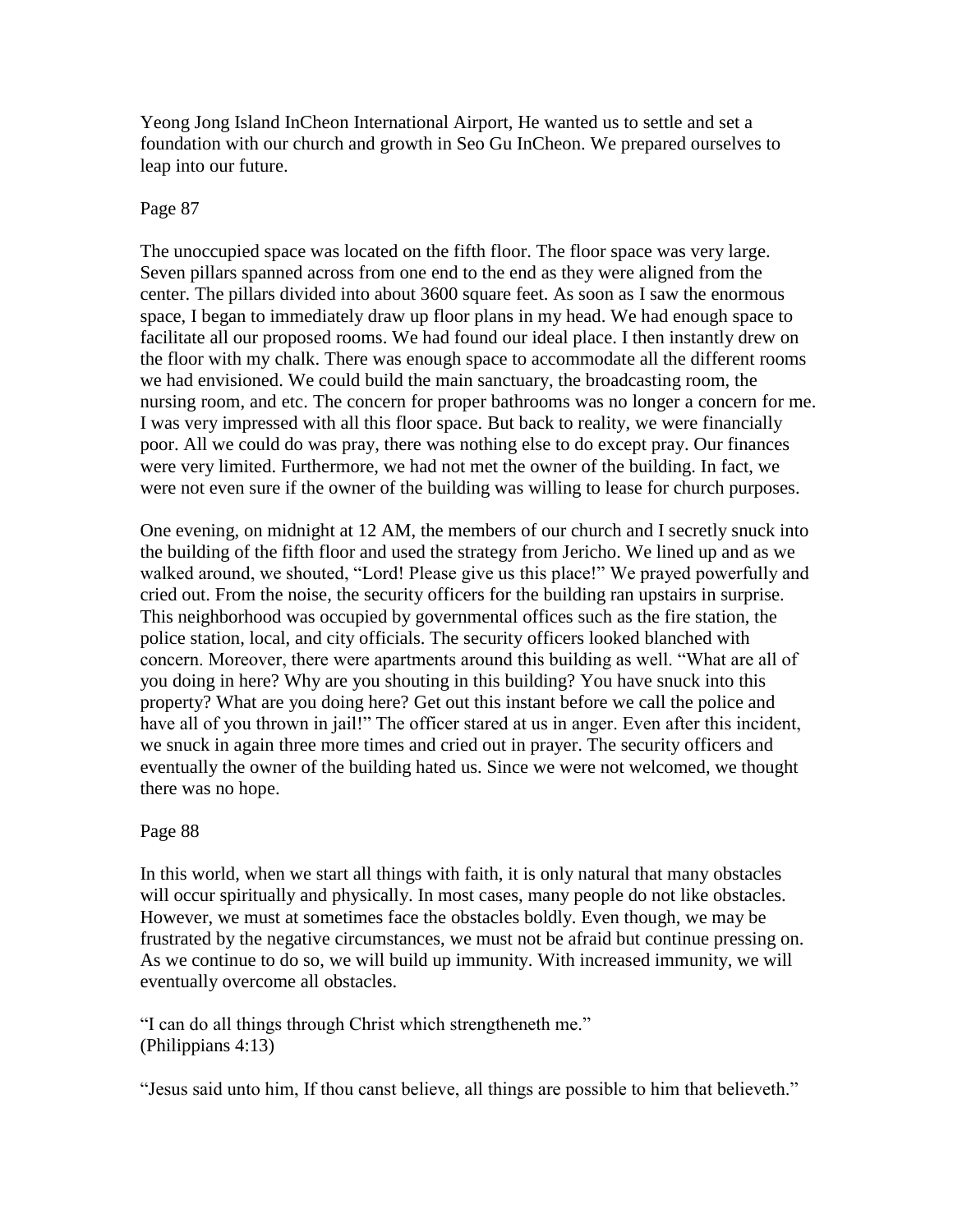### (Mark 9:23)

I later found out that the security office who continued to chase us out was a relative to the owner of the building. We even heard that the other tenants in the surrounding areas told the owner of the building not to lease to us at all cost. In fact, we heard that the space was not to be leased to any church. We were told that the owner would leave the space empty rather than leasing it out to a church. When we approached the owner, he persistently refused to lease to us. He was very stubborn. The owner of the building rejected us six times but on the seventh meeting and attempt, he finally gave us the approval to lease the space. I believe this was by the help of the Holy Spirit. But the leasing fee and deposit was beyond our imagination. The amount of money required totally shocked us. If we lease by paying a deposit of \$350,000, them we do not have to pay a monthly rental fee. In Korea, rent is paid through the interest earned by paying a large sum of deposit. The deposit is completely returned once the lease ends. On the other hand, if we deposit \$86,000, our monthly rent would be \$2,600. Another option is to deposit \$170,000 and then the monthly rent would be \$1,700. The last option is to deposit \$260,000 and the monthly rent would be \$862.

The administration fee would be a separate charge and that was \$5 per pyeong (35 square feet) or \$1400. If we were to include our utilities such as electric and water, we were looking at \$2500 total. This was no joke.

Page 89

We had fallen into a dilemma. Even if they were to rent the space to us, how on earth were we to fund and afford it? All we had in our current church building was the remaining deposit of \$2000. During this time, I was leading a revival in the city of Su Won. While in the revival, I prayed fervently over this matter.

"My beloved Lord, if it is really your desire for us to locate to Seo Gu district office, please grant us \$86,000 in cash within a week! If this is so, I will believe it to be your will for our church to obtain that lease. I will press forward."

All this really came to pass. God worked through someone that was a stranger to us. This person sent us a text message several times and then deposited a total of \$86,000 three different times into our bank account.

Page 90

\* The woman breaks open her alabaster jar after hearing the voice of the Lord

"And Hezekiah rejoiced, and all the people, that God had prepared the people: for the thing was done suddenly." (2 Chronicles 29:36)

Three years ago, on January 2005, nine church members from the Lord"s Church including my family held a special New Year's all night prayer rally. During the 30 days prayer rally, the members of the church had their spiritual eyes opened by the Lord. At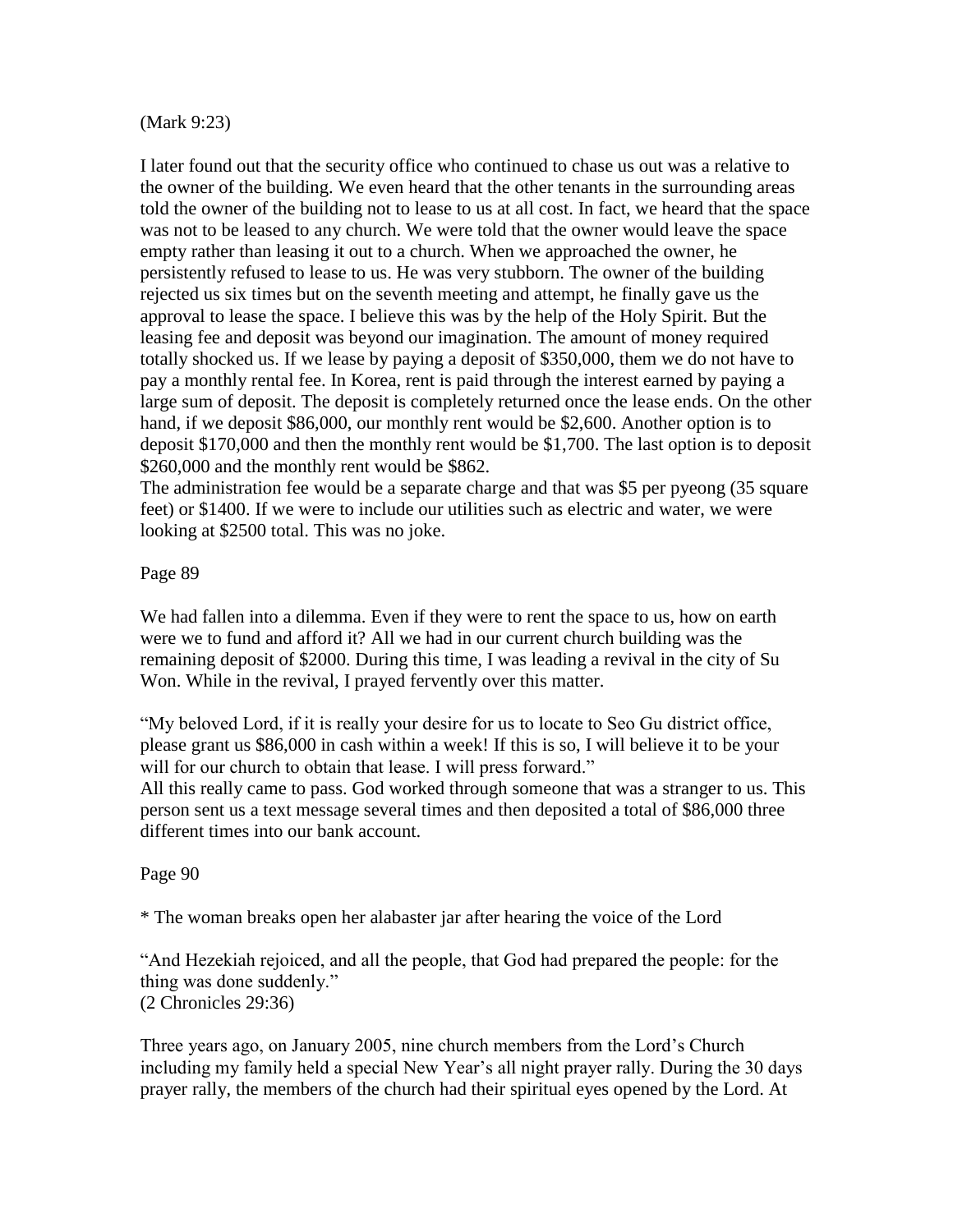the same time, the baptism by Holy Fire ignited. The Lord had commanded me to document the "Baptism by Blazing Fire" book. Our Holy Spirit ministry became much diversified. It was (????????) ministry of the Holy Spirit.

During that time, we were praying under extreme poor conditions and circumstances. Our situation was unfavorable. In order to enhance the visual effects, I placed a projector screen and placed five prayer titles on the screen. I led the prayer by shouting out each prayer title from the beginning to the end. The rest of the eight members repeated after me. Our prayer may have appeared to look like nonsense. But the Lord performed a miracle just as He multiplied five loaves of bread and two fish for five thousand! In reality, I knew the five prayer titles were very vague and I thought it was impossible for them to materialize. Also during that time, five of our members shouted after me just for fun. Here are the contents of the five prayer titles.

1. Baptism by Holy Fire to the whole world

2. Grant us \$430,000 so we can move to another building or church temple.

3. Please send all nine of us on a pilgrimage

4. Please send laborers to the Lord"s Church for all departments.

5. "Bobarubaru!" (Move us to another house (praying in tongues)) During that period, my family was evicted onto the streets. We prayed ignorantly as we asked God to grant us a 1779 square feet size apartment.

We declared these prayers.

## Page 91

I thought in reality our prayers didn"t make much sense but they came to pass after 2 years, in 2007. It is simply a miracle. I made up some positive prayer lists to cheer up the believers. I used the projection screen just to enhance the visual effects. However, God was really working for us behind the scenes. Even though we received our answers, we were bewildered. In fact, we thought a lot of money would be granted to us from the book, 'Baptism by Blazing Fire.' But God's thoughts and our plans progressed differently.

There was a deaconess who lived in the country side. One day, she was browsing on the internet and looking into the site for "Heaven is so real." The main content for this website is about Mrs. Choo Thomas and her book, 'Heaven is so real.' After looking into that website, she was about to stop and turn off her computer. But suddenly the Lord spoke to her through her ears. "Daughter, do not quit browsing but continue to do so to other websites!" The deaconess continued her search into several more different websites. Then suddenly, a pop up with an ad appeared. It read, "Introducing these books." The books were about the 'Baptism by Blazing Fire,' books 1 through 4. They had paperback and simplified contents available. The Lord commanded her, "Very well, my daughter. Now go buy these books and immediately read them all. Understand?"

# Page 92

The deaconess purchased all the series, books 1 through 4. She read all the fire books in a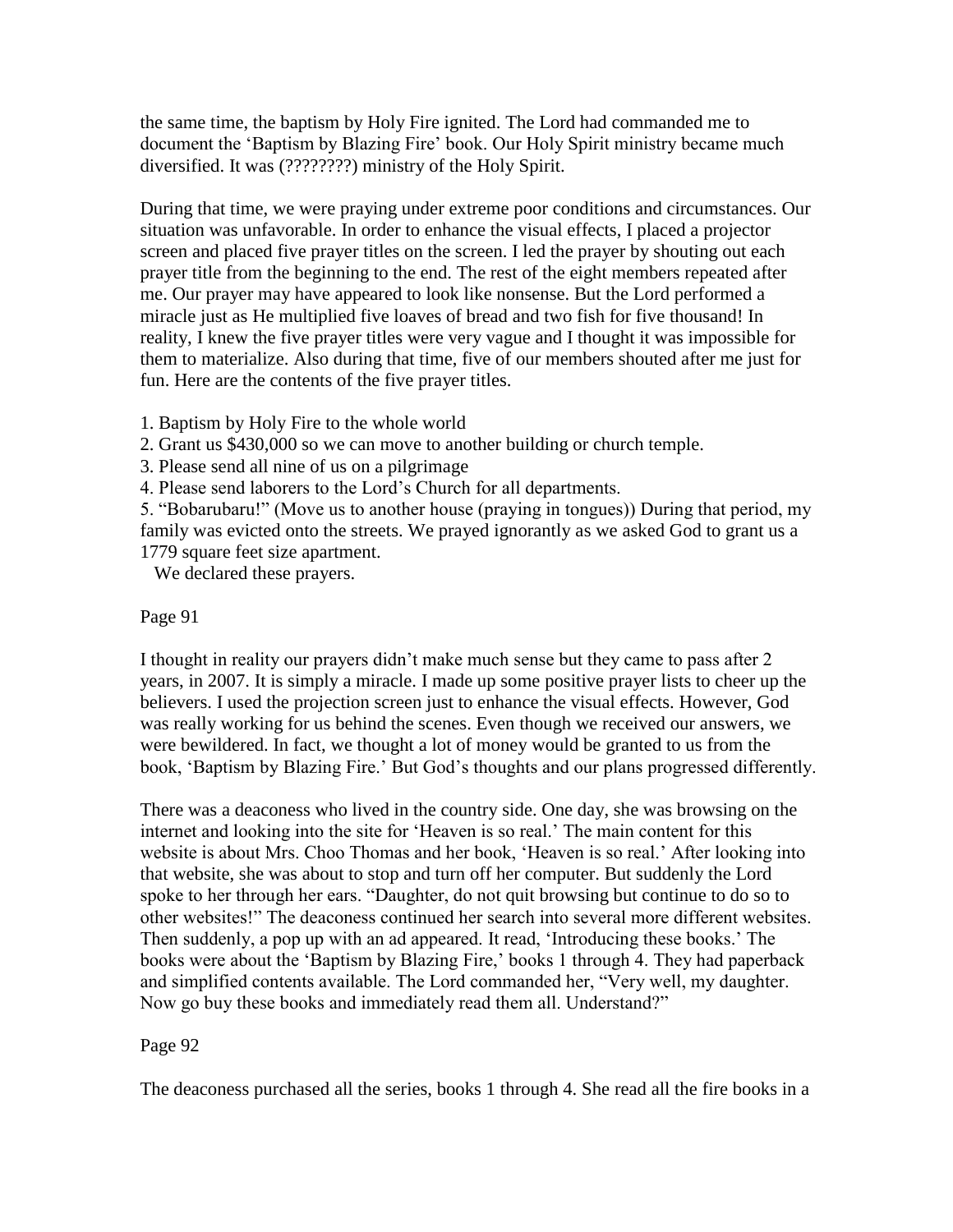single sitting. The deaconess was blessed and shocked big time. The Lord then whispered to her. "Daughter, collect all the money you possess. You will go to the city of Seo Incheon and to the Lord"s Church to give them the money. All you have was prepared for this situation. From this moment forward, you must also attend the Lord"s Church." The deaconess replied, "Lord, I want to attend the mega church in Seoul which is famous for prophesizing rather than the Lord"s Church. Why are you asking me to attend the Lord"s Church? Why are you telling me to give my money away to them?" After the deaconess had asked, the Lord said that the church in Seoul already had many people and is a wealthy church. Pastor Kim, Yong Doo at the Lord"s Church embraces all the people who are in poverty and in difficult situations. The Lord further said to the deaconess that she was to assist the Lord"s Church financially and in servitude.

The Lord had commanded the deaconess to assist in all of our funding requirements. Through her, God provided the funds to move to the new church building, funds to the church members needing financial assistance, and even our pilgrimage trip. Jesus had already prepared to cover the expenses that were needed for the move through the unknown deaconess. Additional funding was covered by other special Christians throughout the country. The Lord had mentioned the pilgrimage trip to the deaconess. "Daughter, send the members of the Lord"s Church on a trip! You are not to plan the trip but ask Pastor Kim before any plans are made. When you ask Pastor Kim, you will know my will."

The deaconess complained and said, "Why Lord? All the members in the Lord"s Church have their spiritual eyes opened. They are able to travel to heaven and hell during prayer. There is no reason for them to go physically on a special pilgrimage. Right, Lord? The Lord answered, "Spirituality is spirituality, flesh is flesh. Traveling in the physical realm is also required. Therefore, my daughter, you must be a direct participant in this plan. They are not to worry about how they will travel and pay for their trip. You must send them! You are responsible to take care of their meals. Make sure their meals, sleeping arrangements, and accommodations are good quality. Prepare their travel with a meal plan. You are also to provide the cost for passports, luggage, and small cross shoulder bags."

Page 93

After I had heard the deaconess's story, I was greatly shocked by the tremendous consideration by the Lord. I stood wordless and mindless for a moment. My wife and I had never had a chance to go on a honeymoon. In fact, we have never been on an airplane. We could never have dreamt of ever traveling on a romantic trip. I was speechless and in great awe with the Lord. I was in a daze. Then suddenly, I was overwhelmed by emotion that I could not express. My heart started to beat rapidly. I was almost able to hear my heart gradually race faster. No matter how much I tried to calm myself down, it was not easy.

January 2005 was the time when our church members and I began to awaken spiritually. We were also cold and literally hungry. That winter was very cold and we were basically in a basement church about 711 square feet size. Nine of us began our prayer crying out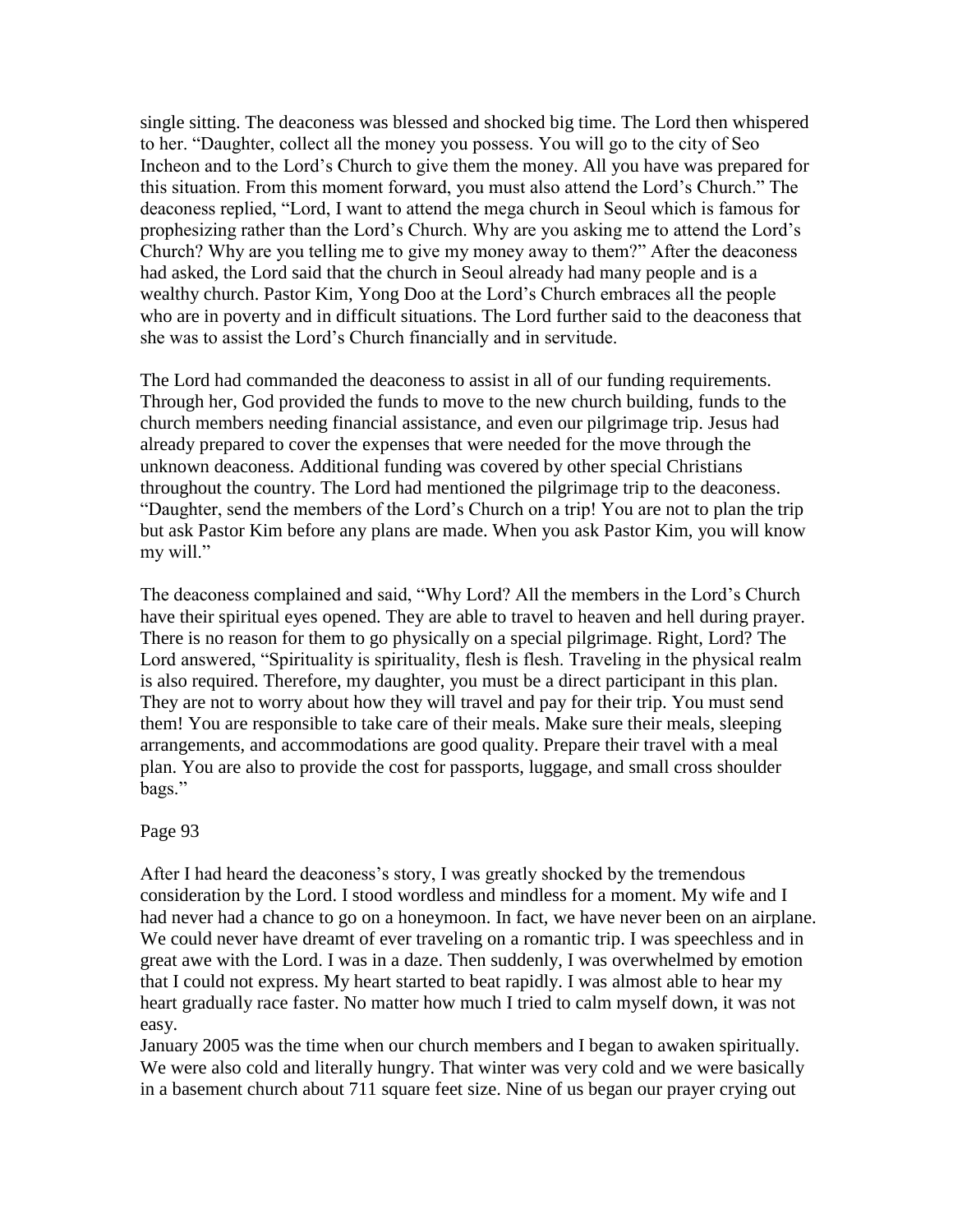under extreme poor circumstances. It is now three years later. When I now reminisce about those days, it is only a hazy memory.

During that time, with fuel that depleted quite some time ago, in cold conditions, we restlessly and desperately fought with the forces of the devil and the evil spirits which seemed endless. We fought in extreme conditions with temperatures dropping below 15 degrees. We had nothing to eat. In hunger, we fought against the evil spirits and the demons during prayer. We did not know why they were coming against us. We did not know their purpose. As we breathed warm air onto our hands to keep warm, we faced and fought the evil spirits relentlessly. We were starving and we were shivering from the cold. The only thing we knew and had was our prayers. We could not even take warm showers or properly wash ourselves. Most of the time, we were only able to eat one meal a day and that was usually rice balls.

# Page 94

At that time, all nine of us including myself were focused on praying. Praying was our hope and we wanted to meet Jesus. Whenever we prayed, we were always engaging in almost a fist fight with the groups of evil spirits. We had many battles and eventually we became tired and sick. But in 2007, the Lord answered all of our prayers simultaneously. When I think about it, I am still flabbergasted. I am filled with so much emotion when I think of what the Lord had granted me. I quietly and ceaselessly stream tears of joy. The good news brought a joyous event to the original nine church members and to the new members who had entered after. Our situation proves how prayer is strong and powerful. We gave all the glory to the Lord.

"Now unto him that is able to do exceeding abundantly above all that we ask or think, according to the power that worketh in us, Unto him be glory in the church by Christ Jesus throughout all ages, world without end. Amen." (Ephesians 3:20-21)

Planning the pilgrimage trip created another new problem for me. The Lord wanted the original nine church members who had prayed throughout the 30 day prayer rally to attend the trip. But some new members who had participated at a later time wished they could go on the pilgrimage as well. I had become very stressed for a while over this dilemma. As we tried to decide, several months had passed and during this time the deaconess had dedicated \$260,000 for the lease of the new building. The contract had been completed. We had been dreaming a ministry for the Lord in a larger building. Now, our dream had been accomplished with a 9400 square feet sized building.

## Page 95

The space was so large it appeared the cost for interior design would be enormous. We had originally decided to install zinc panels which were produced with Styrofoam. However, the Lord said, "Pastor Kim, even though this building is not your own, the Church is my body. Therefore, properly equip the interior. I will provide you with enough funds." When it comes to decorating the temple of God, He would not be pleased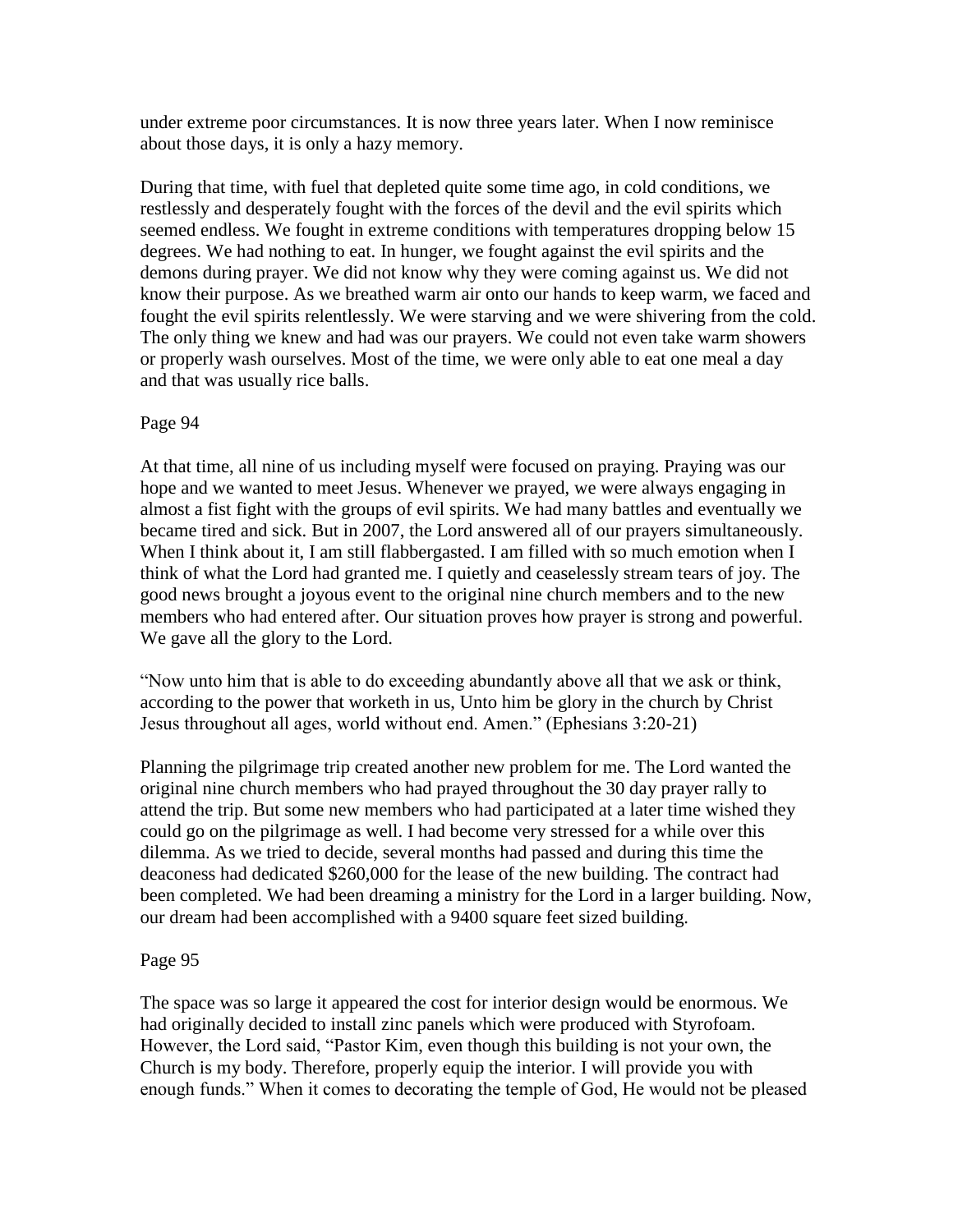with shabby materials or work. The Lord strongly persuaded us to decorate the interior thoroughly with elegance and beauty. Whenever we were short of funds during construction, the Lord had always provided us in the tens of thousands. When it came to funding issues, I was always anxious but money was unexpectedly provided. The Lord was always prepared and a step ahead of us.

The stages of church construction and preparing for the pilgrimage trip went smoothly. We accomplished both with much blessing. The husband of the deaconess who had financed us was in the business of debentures. I was curious to wonder what channels she was utilizing to fund the needs of the Lord"s Church. Regardless, the deaconess quickly worked out the proper procedure and channels to fund. It appeared the Lord had given her a powerful message. However, she could not fund the complete project.

God filled the deficiency of funds through various people who were touched and impressed with the five fire books. Of course, it was God who had touched them throughout the country. These people supported us financially and with their prayers. God also had the Lord"s Church contribute funding and prayer. As the Lord powerfully intervened, the construction work progressed smoothly like flowing water. There were no problems and we did not incur any additional debts from the construction. We stayed within budget. The aggregate cost for everything at the end was \$450,000.

## Page 96

All activities within the Lord"s Church are done freely with a joyous heart and in happiness. We will continue in this way. Everything is done with self determination. There is no demand on anybody. There is no pressure to give special offerings or any other valuable goods. Everything is done voluntarily. The funds for the new building were provided without discordance or interference. God had completely prepared the way and it totally amazed us. We had especially devoted much prayer time for the interior designer. God had prepared a special interior designer who was like Bezalel.

"And the LORD spake unto Moses, saying, See, I have called by name Bezaleel the son of Uri, the son of Hur, of the tribe of Judah: And I have filled him with the spirit of God, in wisdom, and in understanding, and in knowledge, and in all manner of workmanship, To devise cunning works, to work in gold, and in silver, and in brass, And in cutting of stones, to set them, and in carving of timber, to work in all manner of workmanship. And I, behold, I have given with him Aholiab, the son of Ahisamach, of the tribe of Dan: and in the hearts of all that are wise hearted I have put wisdom, that they may make all that I have commanded thee;" (Exodus 31:1-6)

Someone had recommended an interior designer to us. The interior designer was a deacon from another church. His name was Kim, Sung Jong. He was also working in other related fields. He was known for providing his services pro bono for newly established churches with interior construction cost of under \$3,000. Regardless, with his low rates, the total cost can be kept low. Many interior designers had come to assess the plans but I was not interested in anyone else. After I had met with Deacon Kim, Sung Jong, I had a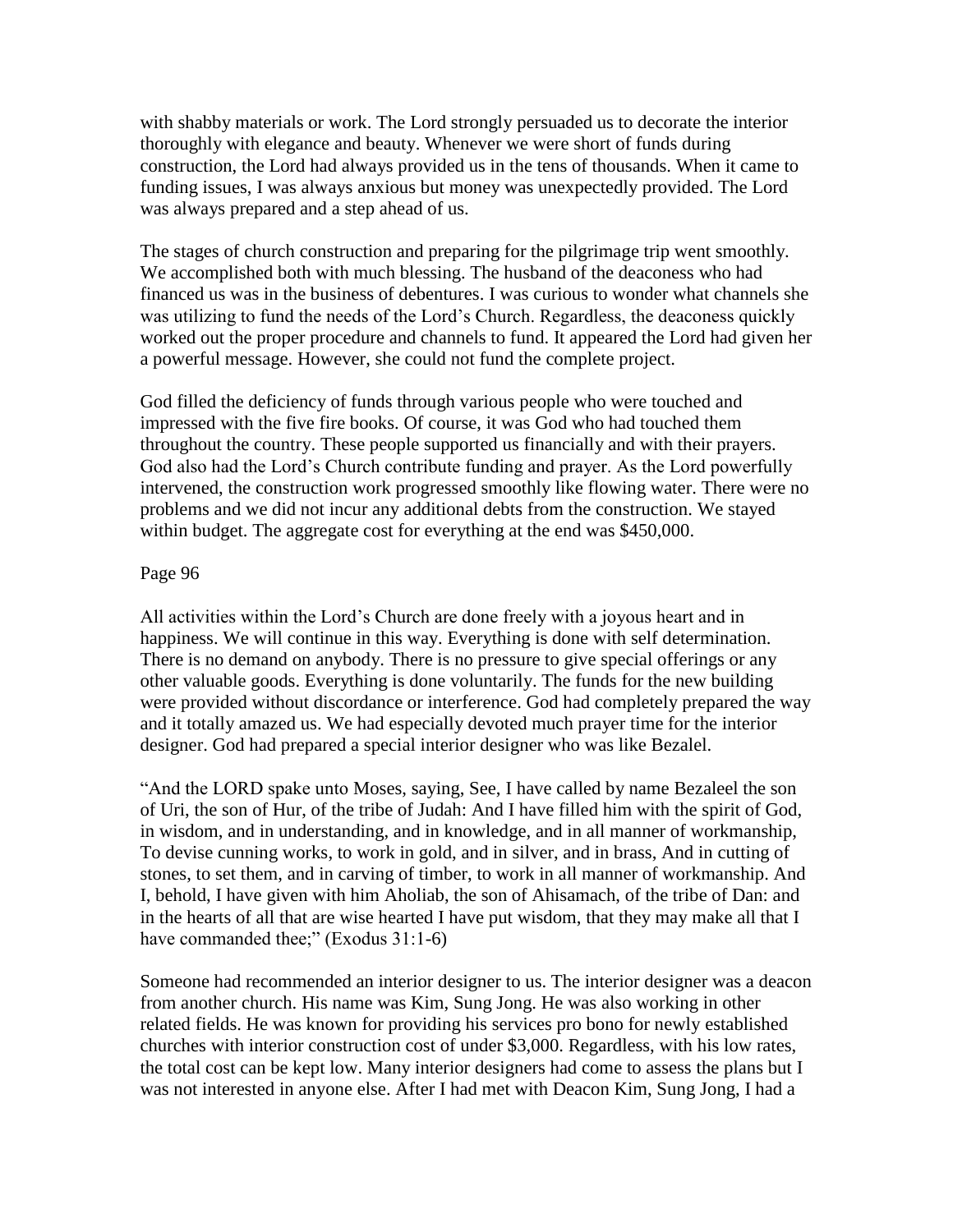strong feeling. "This is the one!"

Deacon Kim, Sung Jong had attended the all night prayer service daily. As he worked on the new building, he worked in joy. He then received the gift of tongue, prophecy, and other gifts as well. He eventually became part of the family of the Lord"s Church. God had given him a bonus of gifts. God also let him work on the construction of the church temple with a joyous heart. How amazing is that?

Page 97

After the Lord had moved us out completely into the new church temple the Lord had us relax our minds so that we would start with a new mind set. A new mind set at the new location. Our prayers refreshed and we were ready for the new spiritual battle. It had been the long cherished desired answer by all the church members. The main sanctuary is 4270 square feet and we have a dining area, kitchen, rooms for men and women, a shower room, five private prayer rooms, disciple room, an intercessory prayer room, a broadcasting room, a library room, a furnished storeroom, separate bathrooms, an office, and etc. The Lord had prepared the perfect rooms. Now we can shout without concerning the neighbors, we had sound proof walls. Moreover, any visitor can come and rest as they attend the all year evening prayer meeting. The church was no longer lacking in anything or deficient. We were now ready as a prayer house or a full structured church.

Page 98

\* The Lord answered our prayer!

I have always wondered how the Lord views the construction of the churches in Korea. I wondered how He would answer my question in this matter. I have a question to ask and the reason I wish to ask is because I have an impulse to build a large church. It is natural for any pastor to build a larger church as their numbers grow. When a church is built, many variables and factors are considered based on the vision of the pastor and their faith. In some instances, we have witnessed many pastors build very large church buildings and generally the size is bigger than required and is built beyond expectation. One reason for this mistake is the pastor"s ambition. It is their ambition to accomplish something like this during their life time. The exterior of their churches are built enormously and with boastful dignity. However, in reality, they continuously suffer from heavy debt and interest. Moreover, their church members participate in the continuous debt through co signing these large projects. They all end up living in poverty.

Jesus said, "The excessive self vanity of pastors to show off combined with their religious philosophy has resulted in mistakes and side effects. I feel sorry for the church members who are trying to clean up their mess." The Lord added that these churches will continue to live a taxing life after their extreme decisions. I replied to the Lord, "But Lord, what if a person contributed heavily for the construction of the church, will he/she be blessed as much? This is correct?" The Lord answered, "But still, one must perform wisely. They must build within their means!"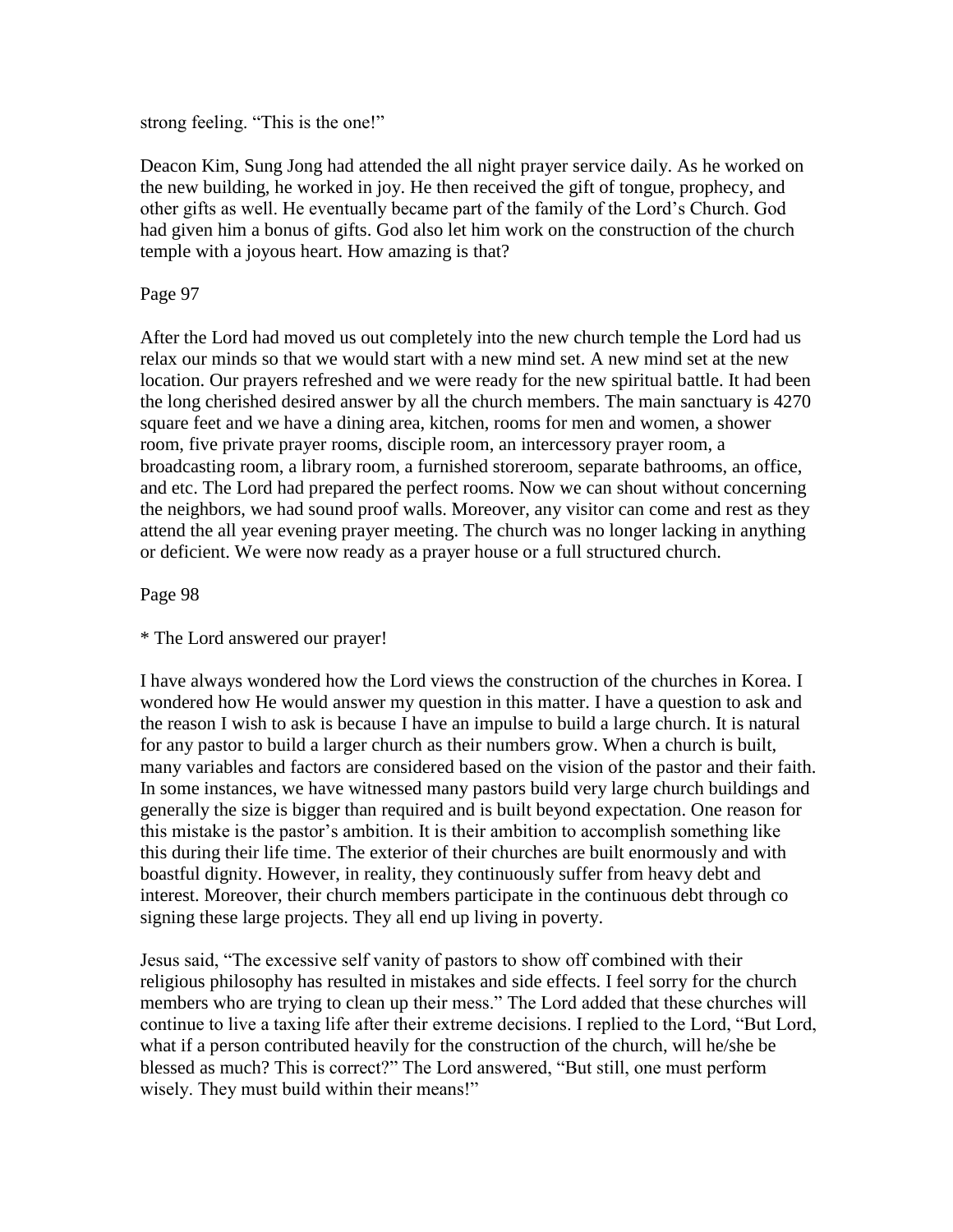"According to the grace of God which is given unto me, as a wise masterbuilder, I have laid the foundation, and another buildeth thereon. But let every man take heed how he buildeth thereupon." (1 Corinthians 3:10)

## Page 99

I asked the Lord, "My beloved Lord, we have done nothing for you. How is it possible that you have blessed us by moving us into a larger spaced building? You have even prepared our pilgrimage trip. We are very grateful for your grace!" The Lord then laughed out loud and spoke to me.

"Hahahaha! What are you talking about Pastor Kim! Do you even know how much you have made the Father, the Holy Spirit, and I delightful? You and the Lord's Church have prayed all throughout the night and have made Me so happy. I want to grant you a wonderful gift. How is that? Are you joyous?"

As I listened, stream of tears flowed down my cheeks. I said, "Yes, Lord! Thank you!" The Lord continued to speak with his soft and warm voice.

"Do not change, even to the end. Always please Father, the Holy Spirit, and I. You have experienced a difficult life so that you may go through the spiritual battles. I want to relieve of your fatigue by providing a pilgrimage trip. I will personally go on the pilgrimage trip with you. Let us go together! One more thing, from this moment forward, you will experience spiritual battles in a new dimension. Therefore, you must firmly prepare and arm yourself! Understood?"

Page 100

Since the Lord mentioned spiritual warfare again, I became tensed. I thought to myself, "Now, is the Lord planning to extend the spiritual strategy internationally?" The Lord was now planning a new spiritual strategy. He commanded us to be prepared and ready to jump in. We were to prepare ourselves. The preparation is to read God"s Word and pray. However, the Lord"s strategy and tactic was for us to win some battles and be defeated by the evil spirits in some battles as well. He desired to make us matured battle harden generals. I had somewhat known this already.

During the construction stages of the interior for the new leased building, we all excitingly prepared over the pilgrimage trip. This was a historic trip ever in history for the Lord"s Church. The Lord had systematically put all things together so that after completing the construction in June 2007 and moving into the new building, we were able to make our pilgrimage trip.

Nevertheless, I was deeply troubled by the number of people participating in the pilgrimage trip. I did not know what to do since all the church members were competing over one another for the trip. I had no choice but to select the first fifteen people who had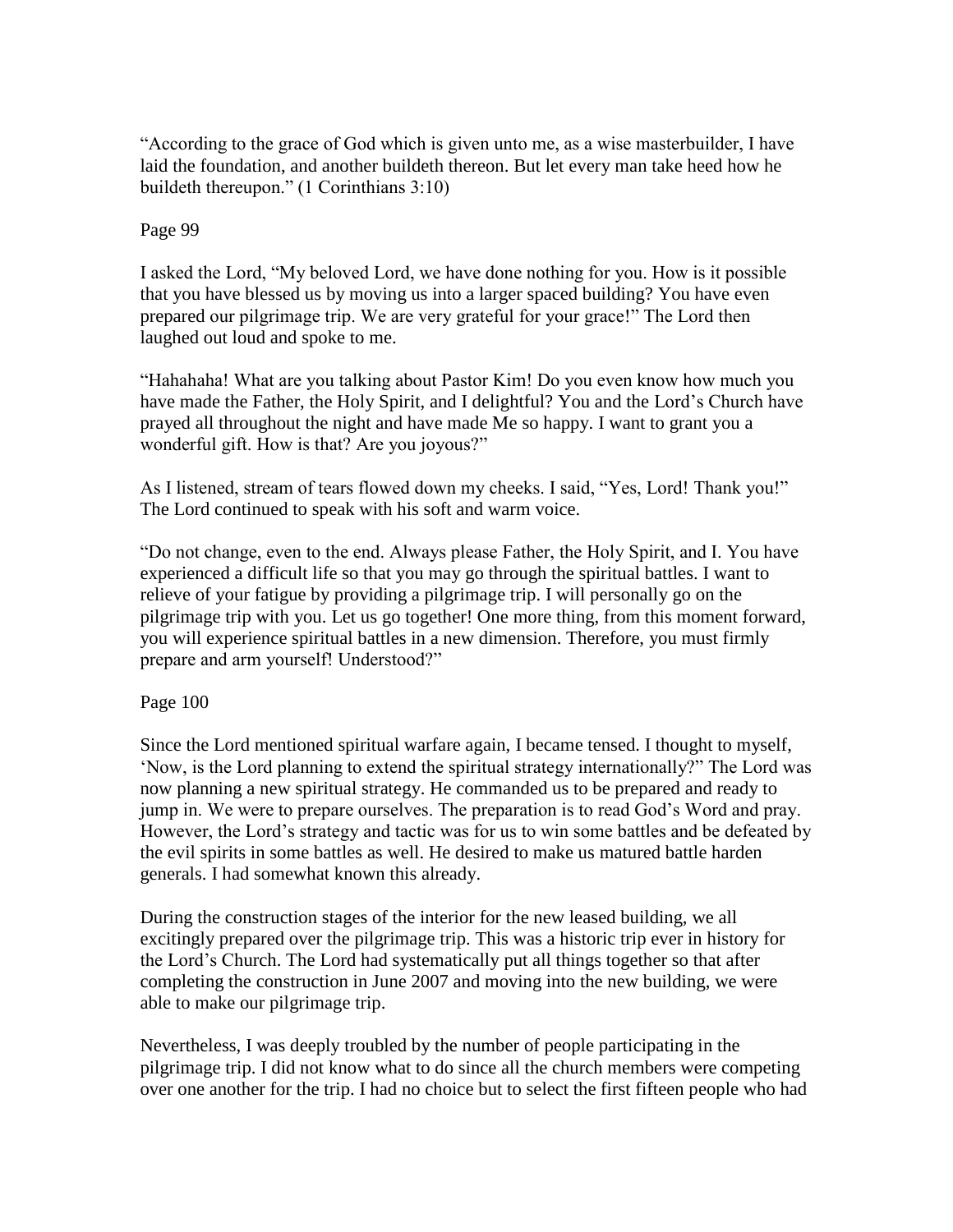registered first with our church. However, I felt bad since there were many new members who had registered within one or two days of each other. But I had no choice, I had to omit some from the list but they did not give up in competing for the trip. They did not give up until the end. "Lord, I also want to go on the pilgrimage trip! Please send me!" They prayed in a unanimous voice.

As I witnessed the pilgrimage trip unfold, I was troubled. The expense for our trip was not progressing easily. The funds for the trip was being relied by an unknown deaconess. Being aware of that, I felt sorry and uneasy. But suddenly, the deaconess called me. "Oh, Pastor Kim! Why are you worrying so much over your pilgrimage trip? It is a very simple matter. Just take the original nine members. Why are you troubled so much?" I could not say anything. I just listened to her. At a later time, the deaconess had told me what the Lord had commanded her to do. "Daughter, what are you going to do since my servant Pastor Kim is in so much trouble? Add several more people to the list so that my servant does not have to worry anymore."

## Page 101

At the end, fifteen were confirmed to go on the trip. However, now, the other new members begged me. "Pastor! Although I have been here for only a short time, I still would like to go. Send me! Please?" The remaining members who were not able to go on the trip desperately prayed. They prayed to go on the trip. They even resorted to pitifully beg and cling on me. I was once again troubled. "Lord, what do you want me to do? Should I not go?" As I worried, the deaconess called once again. "Oh, Pastor Kim, what has happened?" The deaconess told me that the Lord had once again commanded her. "My daughter, My servant is in trouble again. Therefore, add the remnant members for the trip."

Now there were twenty members confirmed. Then it happened again. As I continued to worry, the Lord spoke to the deaconess. "Daughter, there are still more members that need to go on the trip." The deaconess complained and pleaded, "Oh, Pastor Kim, what on earth is the number of people that you are taking on your pilgrimage trip?" I replied, "Well, if it is possible, I want to take all the church members with me. But since I am not able too, I will just take several more." At the end, we had a total of twenty five people making the pilgrimage trip. This was all done through the Lord"s amazing grace.

#### Page 102

The deaconess said as she laughed out loud, "Pastor, do not worry! Since you worry too much, the Lord had still come to me even though I was busy and exhausted." The Lord said to me, "Daughter, even though I know you are very exhausted, do you have any idea what difficulties my servant Pastor Kim has experienced? He is very exhausted as well. Pastor Kim is dragged to hell on a daily basis. During the evening, his soul is brutally torn apart in hell. He is in unimaginable pain. The pain is physically as well. Therefore, I do not desire Pastor Kim to be concerned about this matter. Pastor Kim is directly experiencing the torments of hell so that he can warn others. He is on a mission to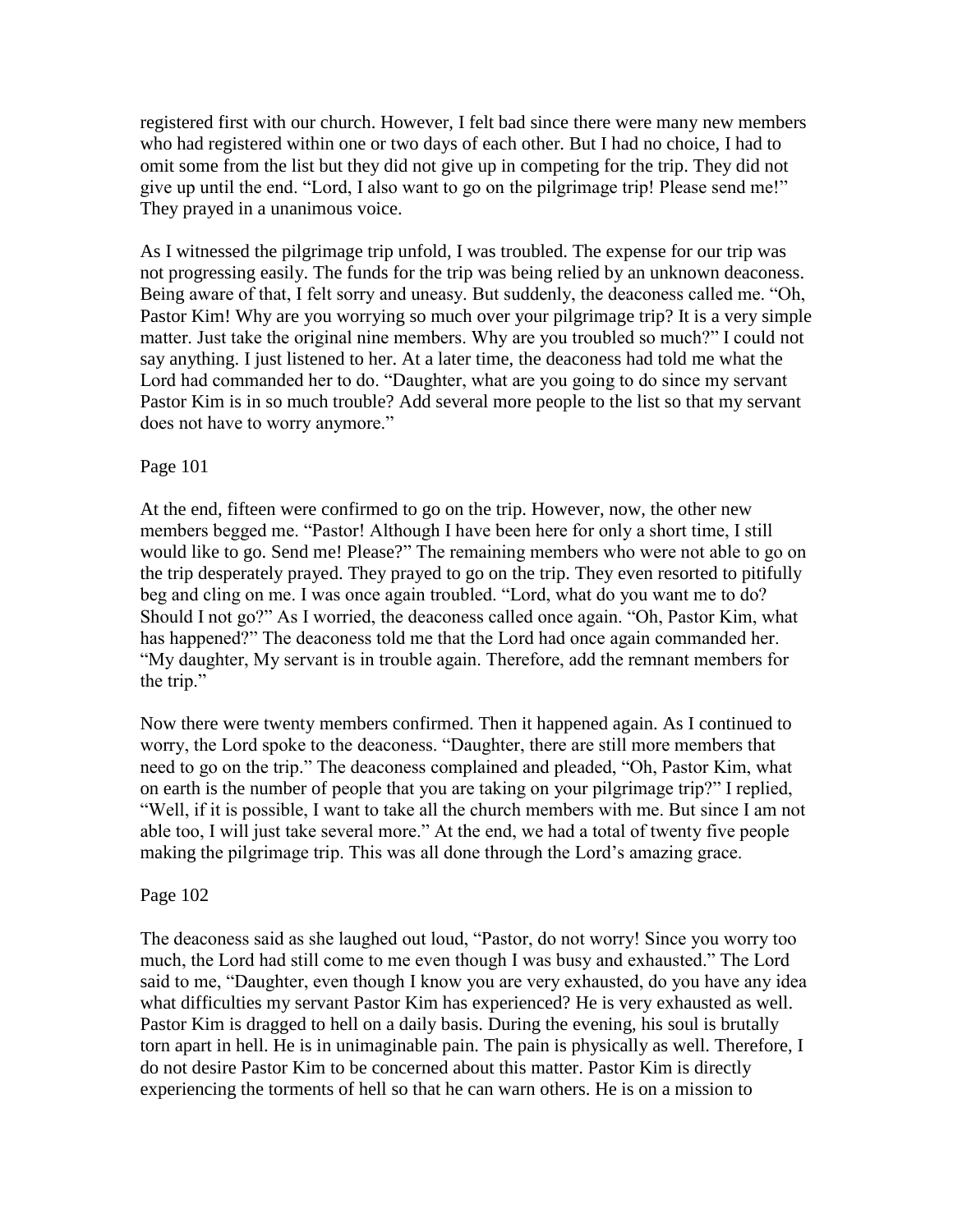prevent people from going to hell. My daughter, I am asking you to take care of all of his financial obligations and the preparations for the pilgrimage trip. I do not desire for him to worry."

Eventually, the deaconess labored and self sacrificed herself. She devoted herself to make our trip a reality. She took care of all the important matters to the trivial. The preparations for the pilgrimage trip were completed. We were to stay in five star hotels from Israel, Jordan, to Egypt. I heard we were going to obtain a high class limo service. We were to get a personal bus. It was a bus filled with luxurious amenities. The country only had two buses of that kind. I was so grateful. I expressed my gratitude with tears. The pilgrimage trip and the move to the new church building are results of beautiful fruits. The fruits were made possible through a devoted self sacrificed anonymous deaconess and through many believers.

"Ye also helping together by prayer for us, that for the gift bestowed upon us by the means of many persons thanks may be given by many on our behalf." (2 Corinthians 1:11)

Page 103

\* Our pilgrimage trip accompanied by Jesus

"The LORD hear thee in the day of trouble; the name of the God of Jacob defend thee; Send thee help from the sanctuary, and strengthen thee out of Zion; Remember all thy offerings, and accept thy burnt sacrifice; Selah. Grant thee according to thine own heart, and fulfil all thy counsel. We will rejoice in thy salvation, and in the name of our God we will set up our banners: the LORD fulfil all thy petitions. Now know I that the LORD saveth his anointed; he will hear him from his holy heaven with the saving strength of his right hand. Some trust in chariots, and some in horses: but we will remember the name of the LORD our God." (Psalms 20:1-7)

The Lord"s Church gradually revived and grew through the great work of our living God. Our pilgrimage trip progressed as planed. A festival atmosphere was in the air. Some of the church members who were not able to attend the trip were sad for a long time. "If I only knew, I would have come earlier. I would have registered my name sooner. I had been attending the church unofficially, not having registered. I postponed my registration from day one. Now, I am not able to go on the pilgrimage trip. I had registered late."

Page 104

I made sure a certain brother had made the pilgrimage list. He used to live and sleep on the park bench. He was greatly delighted. The brother was so impressed and happy. He said that he had never thought the pastor would think of taking him. The anonymous deaconess took care of the all the necessary arrangements for the trip. I did not have to worry a thing for the trip. I will never forget her diligent effort and dedication. I will always remember it throughout my life.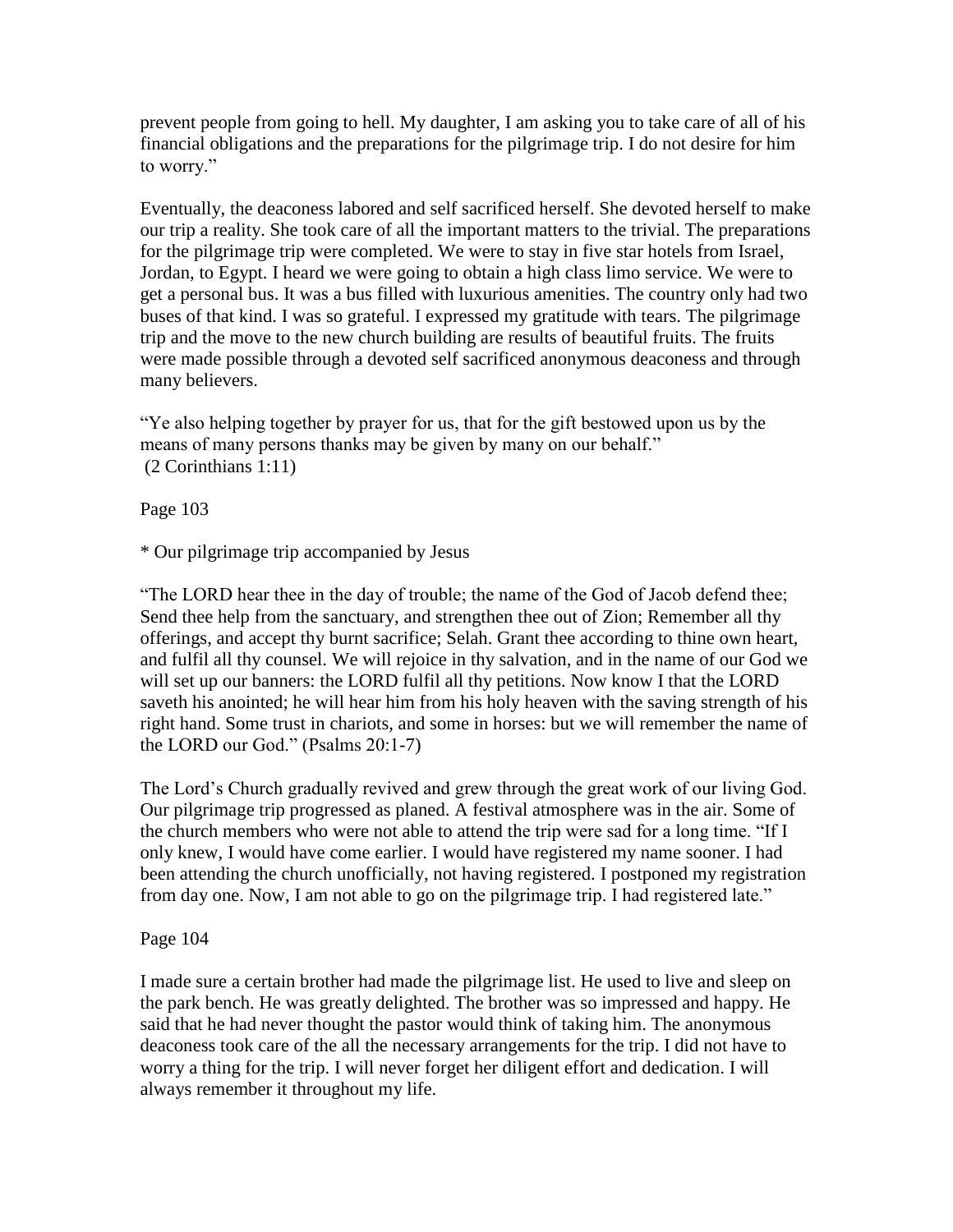Jesus with great affection had pressed this pilgrimage trip to move forward. The Lord told the president of the travel agency to read the book, "Baptism of Blazing Fire." The deaconess had asked the president of the travel agency to prepare some of the travel arrangements. She asked him to make this trip a priority and treat it as VIPs. The trip would be accompanied by the members or characters from the fire book. However, this trip is special because Trinity God would be accompanying the church members.

On the last week of June 2007, we completed the construction of the interior for the church building. On July 9, 2007, the members of the Lord"s Church had a farewell service and after church we went home to pack our luggage. We rode a bus to the airport. The Lord also had four bags and He was accompanied by angels. "Saints of the Lord"s Church, I will accompany you on the pilgrimage trip. What do you think? Are you all happy and excited?" We all gladly replied, "Amen!"

At 8 PM we boarded on Korean Airline KE951. We were now on a plane flying toward the Promised Land. We had longed and dreamed for this moment. This was a life long dream and was pretty much impossible but now a reality.

### Page 105

My wife, Joseph, Joo Eun, Haak Sung, the some of the other members and I were on a plane for the first time in our lives. We were overflowing with excitement and emotions. We all shouted unanimously and continuously, "Hallelujah! Lord, Thank you!" My wife and I looked at each other and repeated. "How come the Lord loves us so much?" We were joyfully crying. Streams of tears ran down our faces. We were not aware of the Lord who had already joined us. He was sitting on our laps. "That is right, my beloved Pastor Kim and Saint Hyun Ja! You know I love you both very much. It is I who want to thank you for enduring many difficulties and suffering. Endure and labor even more from here after. There will still be many more difficulties ahead of you. When you face the difficulties in the future, I will expect you to endure. I love you." As the Lord spoke, He patted and caressed our heads. He then rubbed His face against ours.

During our flight, I thought to myself, "Ah, I don"t think the Lord will take me to hell during the pilgrimage trip." I was excited and joyous. "I am very sure He will not take me during the pilgrimage trip. Hmmm, will He?" I think my church crew was sensing what was on my mind. They all comforted me by stating, "Pastor Kim, you must be very happy. The Lord will definitely not take you to hell during our trip."

The trip had been approved and ordered by the Lord. We pressed forward in the path of faith. We were on a vacation package trip. Coincidently, it was called the Exodus package, 10 nights and 11 days. The pilgrimage trip would take us around Israel, Jordon, and Egypt. We would be touring the place where Jesus had been born. We would also visit Galilee where the early Christians operated and other hot spots such as where the old and New Testament prophets and disciples performed their work. But when we arrived at the sights, we were disappointed. The sights were not what we had imagined. Most of the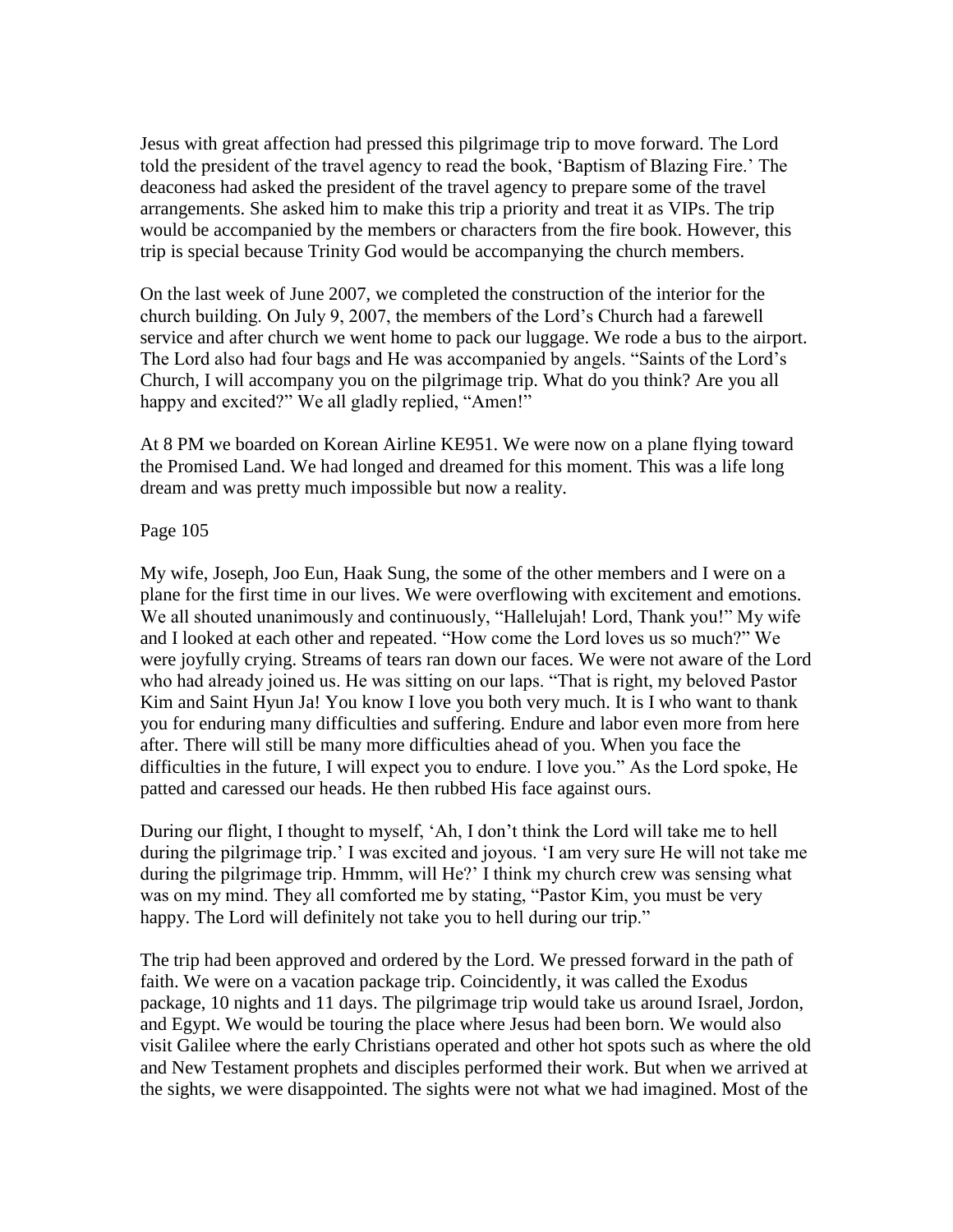places reminded me of a Buddhist temple. It had become a place for a den of evil spirits and thieves. The demons were running wild and amok. In fact, it appeared the demons were enjoying their residence. Furthermore, wherever we went, there were numerous candles everywhere. It reminded me of the Buddhists and their temple and candles. The places were filled with burning incense and the areas were overflowing with merchants and vendors. I needed the Holy lash or whip to cast out the evilness.

### Page 106

As we arrived to the locations, we were attacked. The evil spirits attacked us in groups. However, throughout each location, we powerfully cried out in prayer and engaged the evil spirits. We were not going to be defeated. And on the other hand, we were actually very refreshed as we visited the strange surrounding areas. It was exciting to be on foreign soil. We were able to experience all this through the Lord"s grace. Our group visited three countries, Israel, Jordon, and Egypt. Once we arrived on foreign soil, we naturally became more patriotic. Our mind and thoughts were of our country. I had once heard someone telling me that when one leaves his/her country, it is natural to sense patriotism toward their home country. That sounded correct and our mentality gradually became one.

It has been 22 years since my wife and I had married. But we had never traveled together outside or inside our country on vacation. In fact, we had never been on a honeymoon. On our stay in Israel, during our time in the five star hotel, we secretly held our hands together and took a walk. We held hands when the other church members were not watching. It has been a very long time since we had time for one another. As we held hands, we were very nervous. We were afraid a church member might see us. Our hearts rapidly raced. We looked at each other and laughed out loud. Our children, Joseph (senior in high school) and Joo Eun (sophomore in high school) sensed that we wanted to be alone and gave us our space. "Dad! Mom! You have been through so many difficulties. We will let you spend some time together. Hold your hands. We love you!"

All the years of pain, discipline, and trials were now fading away. The memory and circumstances of that time was of continuous sorrows and trials. It was now all fading away like a page on a book to be flipped. Hallelujah! Lord, Thank you!

#### Page 107

"Sing unto the LORD, O ye saints of his, and give thanks at the remembrance of his holiness. For his anger endureth but a moment; in his favour is life: weeping may endure for a night, but joy cometh in the morning.

"Thou hast turned for me my mourning into dancing: thou hast put off my sackcloth, and girded me with gladness; To the end that my glory may sing praise to thee, and not be silent. O LORD my God, I will give thanks unto thee for ever." (Psalms 30:4-5, 11-12)

Before we had departed on our pilgrimage trip, a staff member from the travel agency had visited the Lord"s Church to educate and advise us. Of all the materials we were to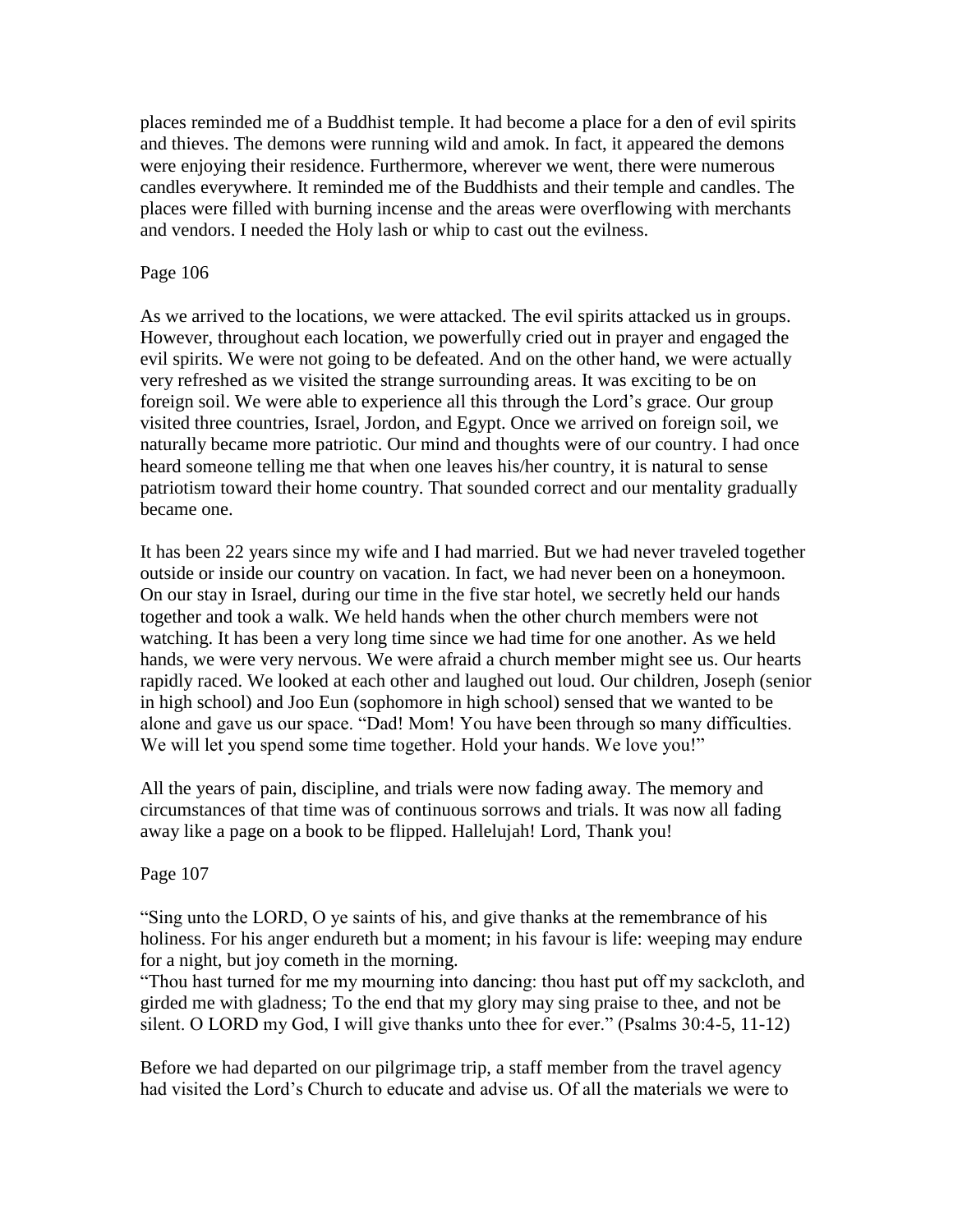review, there was one very important thing that we had to engrave in our minds. The travel agent said that the Middle Eastern, Western, and European folks hate the odor of dried or roasted squid. The travel agent advised us not to bring squid. The agent told us to eat as much here before we left.

Nevertheless, people tend to do the opposite of what they are told. It doesn"t matter if they are children or adults. Our church members who attended the pilgrimage trip created a problem. Our church members had secretly brought dried squid. As we rode the tour bus for Israel, Jordan, and Egypt, they took the squid out and snacked on them. The odor of the squid filled the inside of the bus. During that time, the windows of the bus were closed tightly. All the church members had secretly brought various dried squid. Only my wife and I had complied and followed the advice of the travel agent.

Some of the Muslims in the Middle East are aware of scripture in the Bible. They consider fish without scales to be unclean. They especially despise squid because of the smell. The Middle Eastern bus driver had got a whiff of it.

## Page 108

The bus driver looked disgusted from the scent of the squids. As I observed the expression on his face, I noticed it to be contorted. It appeared as though the bus driver considered the odor of squid to be of the stench of feet. He grasped his nose and shook his face continuously from side to side. "Oh no!" He then opened his window and attempted to air out the bus.

I gave the church members a look with my eyes to put the squid away. Instead, they replied, "Why? You know how good this squid is. Why would you want us to put it away? Pastor, come join us and have some with us." Oh, Korean people are so stubborn wherever they go. Even though I told them to put it away, I still snuck some for myself. At the end of the bus sat a policeman in plain clothes. This police officer was accompanying us on our tour. He was our security.

Our pilgrimage trip/tour did not have any problems or inconveniences. With the help of the deaconess and the staff from the travel agency, everything was thoughtfully prepared. We had truly experienced new and different places and events. There were many funny episodes, especially with the body odor or armpits of the locals. We were not pleased with their body odors just as they were not pleased with the smell of our food such as garlic and squid. It was most difficult when it came to the odor from their armpits. It was very hard for us to endure.

During our pilgrimage, the accommodation was of a five star hotel. It was the cream of the crop for that area. The food was great as well. We always had a high quality grade buffet. The presentation of the buffet was beautiful and it all looked very delicious. Our mouths were literally watering. But the food on display was not of any I recognized. I was not able to eat any of it. I could not even eat any of the fruits. I could not eat because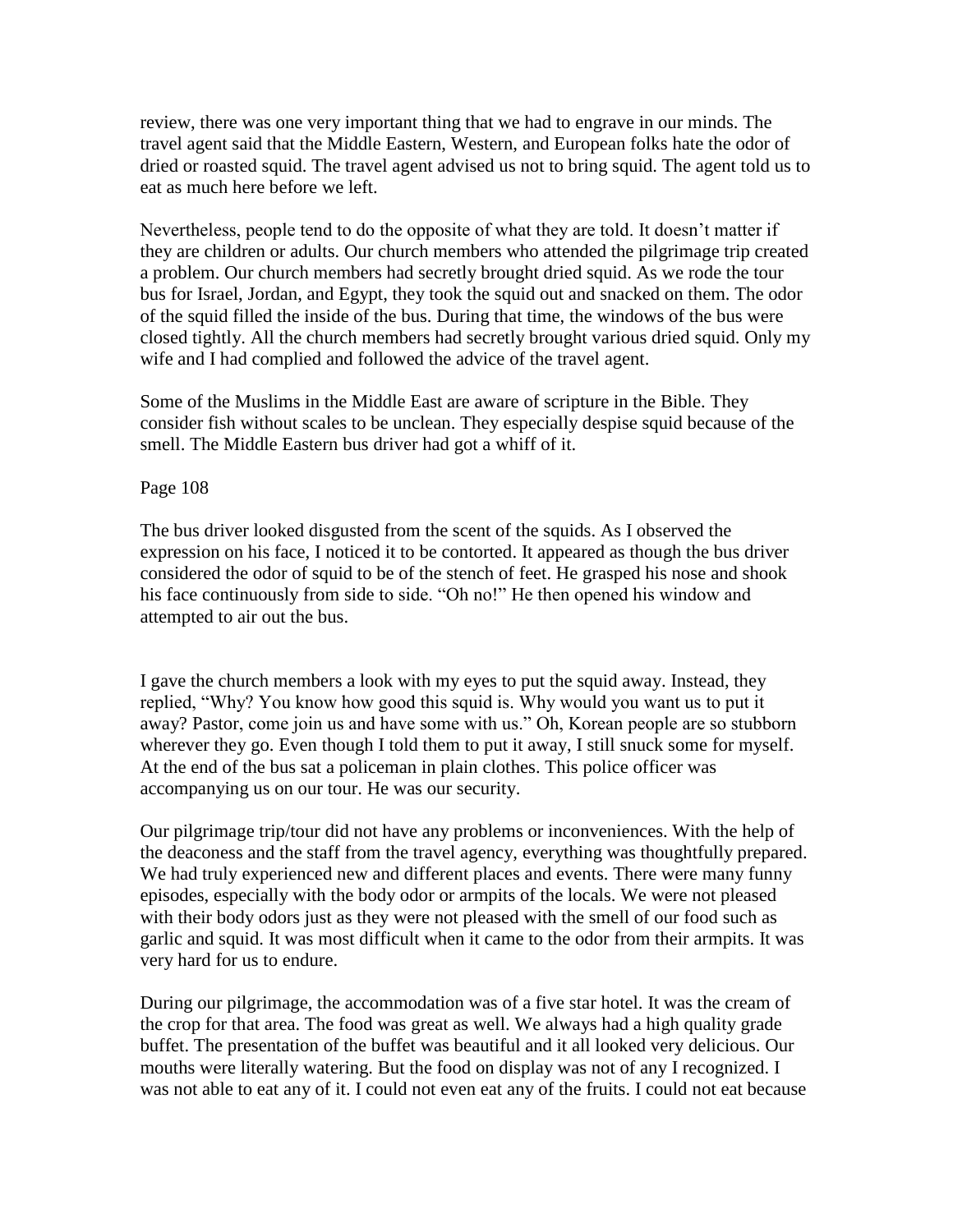all of the food in the buffet had a particular smell. The particular smell was on all the food including the fruits. I attempted to eat by pinching my nose but I failed to eat each time.

### Page 109

But just in time, some of the church members brought canned side dishes from Korea. I then ate off their food. I was very hungry. The Korean food tasted so good. I later found out that the unique or particular smell from their bodies is a spice. This spice is used in their food. They sprinkle the spices on their rice. It is almost like how the Korean people use salt and hot pepper paste when preparing our dishes. It seemed that it was just our group that was not aware of their particular spices. These spices are considered an intimate part of the Middle Eastern culture. This pilgrimage tour was a good opportunity for us to experience the traditional food culture of other foreign countries. We realized that it was not so easy to overcome the food culture.

Some of the church members and Joseph had quickly adapted to the food. They were eating very well. "Pastor, try one more time. It is good." Now, I am reconsidering what the Korean missionary teams must be experiencing. They have left Korea to enter strange foreign lands to preach the gospel. They have overcome various cultural issues including the food. I can not ignore the feeling of how great they are to have sacrificed themselves.

I once heard a story from Brother Kwon, Pal Kyu and Sister Shin, Jae Lan who are living in the United States of America. This story occurred on campus when they happened to be college students. The Korean students were bullied by the local American college students. The Korean students were somewhat weak in power. The Korean students lost their patience and to get back at the local students, they brought dried squid. They ate the dried squid in front of the bullies. The bullies ran from the smell of the squid. Anyway, despite of the warning by the travel agent not to bring dried squid, the church members ate squid up to the last day of the tour. The stories that have resulted from eating dried squid from our trip have surfaced many times. They are stories that will be repeatedly told for a long time.

## Page 110

During the day, on our pilgrimage trip, we followed the road of Exodus. However, we had a constant battle with each of the region"s principality god for ten days. Among all of the events and experiences, there is one event that will dwell in our memories forever. Including our tour guide, we all were under the powerful presence of the Holy Spirit and His powerful anointing. We all cried out and prayed in the ancient places of Jerusalem, Galilee, and the other places where Jesus and His disciples had once walked or stayed. The Holy Spirit's energy, hot fire, and anointing were baptized on us including the tour guide. We were granted the baptism with the Holy Blazing Fire. The tour guide who had traveled with us to various places fell on his back and onto the ground. Trinity God was accompanying us everyday and taking care of all meticulous matters. The tour guide testified that this was the first time in all of his tours where he had experienced the most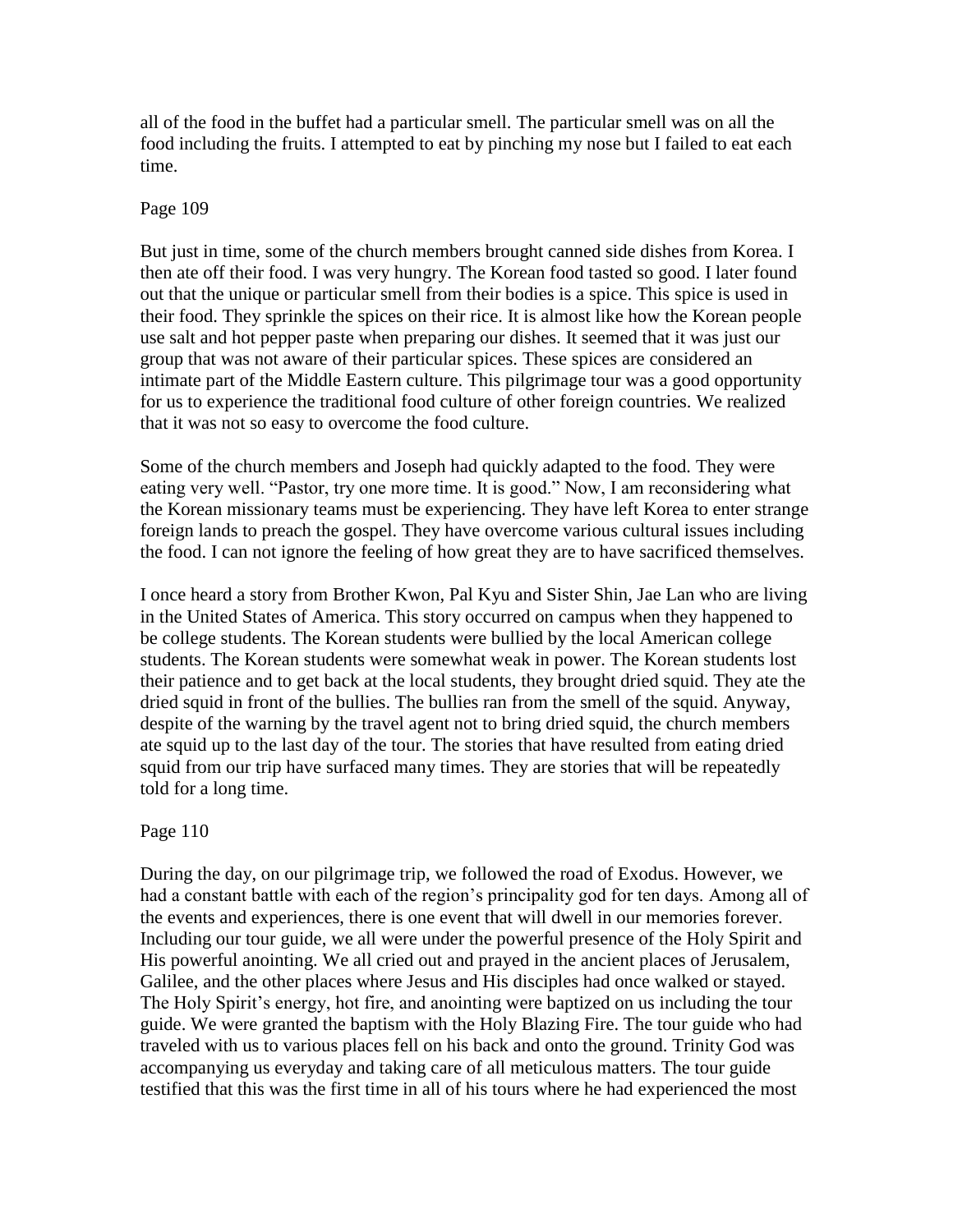powerful presence of the Holy Spirit. And the tour guide had taken many pilgrimage tours with other people throughout his career.

Later when I have an opportunity, I will plan to meticulously document the spiritual phenomenon that was shown to me during the Exodus pilgrimage trip. Our ten day pilgrimage trip accompanied by Jesus in the year 2007 was now ending. However, many incidents and trials were awaiting me.

With the conclusion of the pilgrimage tour, we spent the last night in Egypt at the best class hotel. It was called the "Cairo International Continental Hotel." After this night, we depart to Korea early in the morning. I thought to myself, "With the pilgrimage tour ending, perhaps, the Lord will start taking me back to hell once again." I was very nervous. Suddenly, the Lord appeared and spoke to me.

Page 111

"My beloved Pastor Kim!" I replied, "Yes, Lord!" The Lord asked, "How was your trip? Wasn't it nice? Anyway, we are behind schedule. We will be going back to hell now that the trip is completed. Prepare yourself!"

I cried out, "What, again Lord? Please give me a little more time! Oh, wait Lord!"

I knew it was time and I was not admitting to the facts. The Lord then instantly led me to hell before I was able to argue with Him. As I walked through the hotel lobby and into the hall before my room, I fell. With difficulty, my wife assisted me to our room. As soon as she helped me on to the bed, I screamed out very loud. I tumbled over the bed and then on to the floor. The pain of hell shrieked through my whole body. The next morning, I packed our belongings with much pain. I could barely move. All my joints and most of my body was aching and in pain. With the help of my wife and the youth group, I was able to board the airplane. They helped me to my seat.

I thought to myself, "Surely not here. There are too many people on the airplane and the flight is 15 hours. The Lord will not take me to hell from here. It is a full flight." The Lord then spoke to me. "Pastor Kim, we are behind schedule. Let us quickly go to hell!" He pulled my hand and I sullenly replied, "What! Lord? Here? The airplane is full, the area is narrow and the space is limited. How? How can I go to hell under these conditions? Lord, do you not think this is too much?" Jesus answered, "No, this is fine. I have already prepared to take you to hell. I have prepared some extra seats for you. Pastor Kim, do not worry about the narrow seats. If you do not believe me, ask your wife to ask the stewardess if there are any empty seats available." In that instance, I fell to the floor aisle of the plane. I tried to limit my moaning since there were so many people on the plane. I attempted to keep silent while in pain.

## Page 112

There were many Korean people flying back to Korea. All the tickets were sold out. My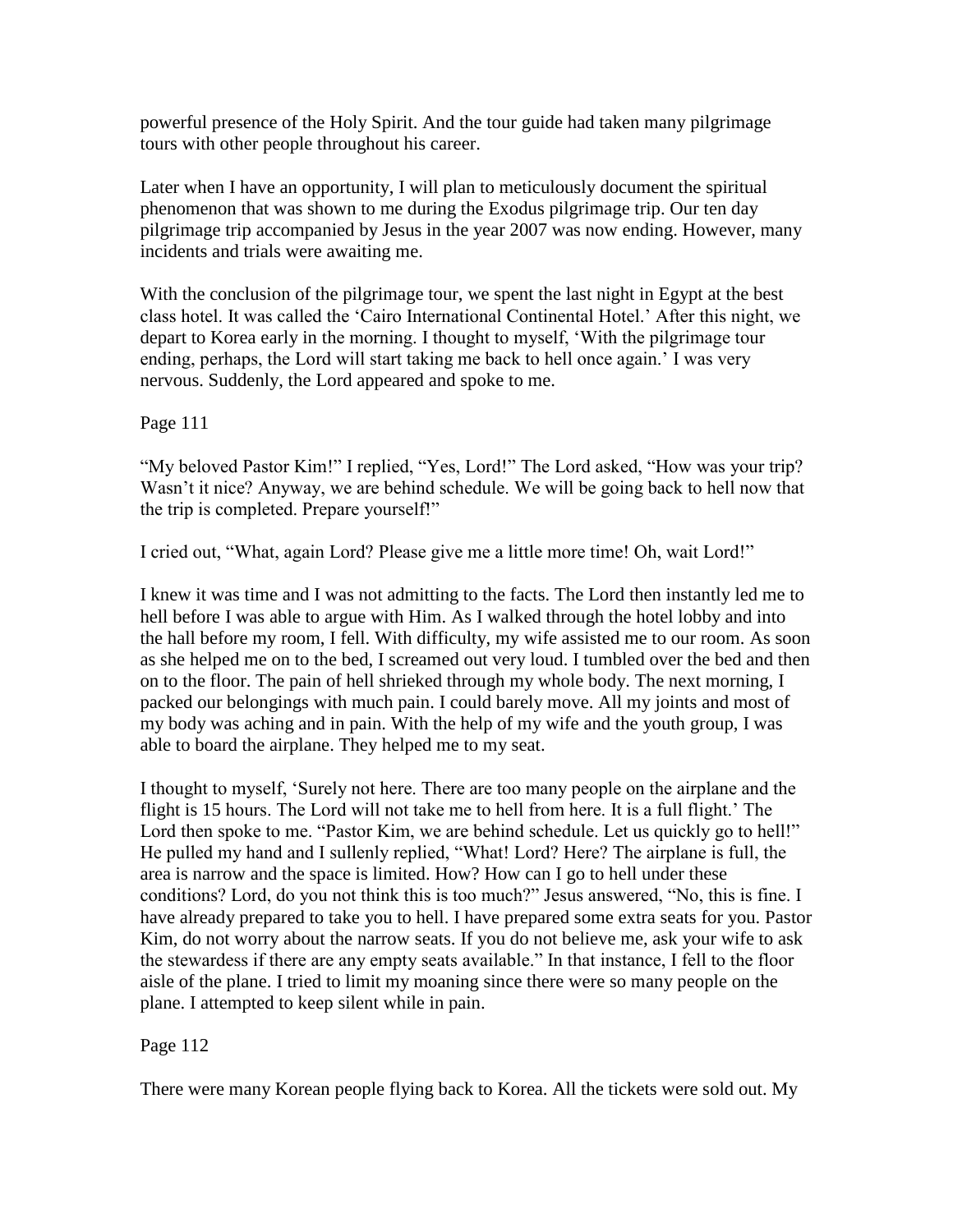wife returned to seat down and said to me, "Pastor, it is really unusual! All the seats are sold out but the Lord somehow has made the last row of four seats to be empty. You can lay down there, hallelujah!" As I saw my wife amazed, I thought to myself, 'What! She is shouting hallelujah? Of course, it's not her who is going to hell. It is me! How can the Lord take me to hell on an airplane?" But I still thanked the Lord for His great consideration.

Suddenly, my prayer changed to gratitude. "Lord, who am I to be so concerned? I am only a sinner! Lord, what am I but only a sinner." Although I was repeatedly going back to hell, I was grateful for the Lord"s help. I unceasingly cried with much tears. Our group returned safely back to Korea with the Lord"s special care.

Hallelujah! Lord, Thank You!

Page 113

\* Spiritual Warfare during the pilgrimage trip

"Wherein ye greatly rejoice, though now for a season, if need be, ye are in heaviness through manifold temptations: That the trial of your faith, being much more precious than of gold that perisheth, though it be tried with fire, might be found unto praise and honour and glory at the appearing of Jesus Christ: Wherefore gird up the loins of your mind, be sober, and hope to the end for the grace that is to be brought unto you at the revelation of Jesus Christ;" (1 Peter 1:6-7, 13)

Before the trip and as we prepared for the pilgrimage, the evil spirits intervened in various ways. The evil spirits worked through some of the members' dreams, particularly the ones who were attending the pilgrimage. Satan was also able to use some people to give incorrect advice to the members attending the trip. In fact, some members with weak faith gave up on attending the pilgrimage trip even as they were in the middle of preparing their trip. The people who gave bad advice were people who claimed to have opened spiritual eyes and were fervent prayer warriors. They placed fear into the weaker brethrens as they spoke about plane crashes and terrorists. The members who with a weak faith cancelled and back out as they became anxious about their personal safety.

Until the day we departed, there was endless quarreling between those who were attending and those who were not attending the trip. We even had a strange incident with the deacon who was in charge of the interior designing. He almost died. The deacon"s tongue rolled backward and it caused him to suffocate. I was anxious and sweating throughout all the quarreling incidents until I departed. Moreover¸ the night before we departed, I was taken to the bottom of hell and my soul was brutally torn. I was able to feel the pain vividly on my physical body.

## Page 114

If one has a special faith, he/she will have to endure special tests and trials. A person with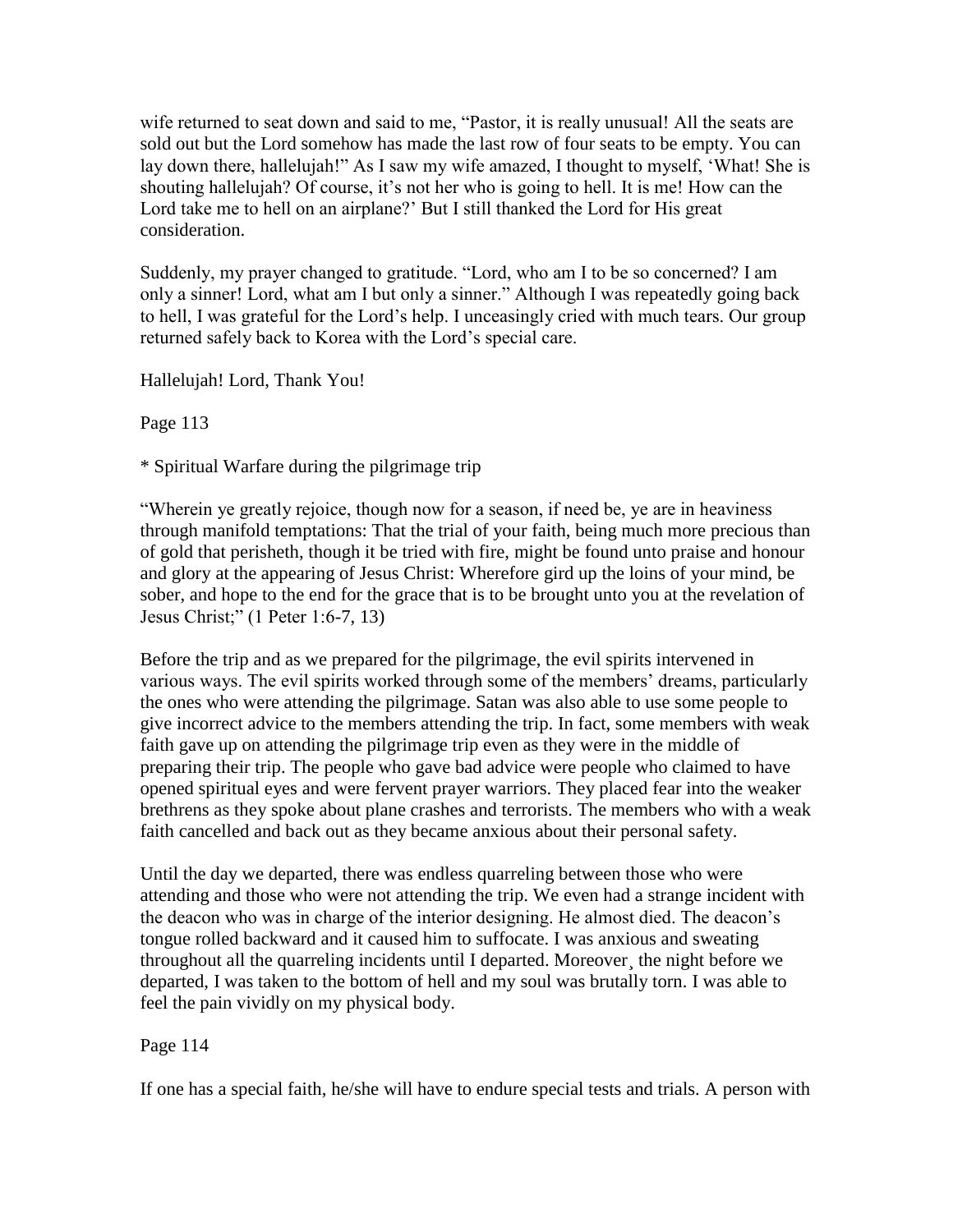an extraordinary life of faith will have to go through special circumstances of trials and tests. God had an enormous amount of affection toward the righteous man, Job. As a result, God had accepted Satan's proposition. God wanted to test Job's thoughts, character, and especially his free will of faith in God. The story of Job also reveals to us that God knew how far Job"s state of perseverance would last or go.

There are many characters and stories in the bible that reflect a similar rite of passage that Job experiences. They are all over the bible. From my perspective and opinion, it appears that our church is progressing and reflecting many of those stories in the bible. We are realizing this either directly or indirectly. The church members and I have always desired to be used by God in a unique way.

The Lord"s Church has frequently been put through many different tests. It did not matter whether we were holding a personal or group revival service. The various places were met with big trials and tests. Therefore, I had to heavily arm the members with prayer. Despite of heavy armed prayer, some of the members were defeated and some were victorious over their tests. This pilgrimage trip is no exception. In heaven, there are taxis, buses, trains, motorcycles, helicopters, tanks, and other vessels with offensive weapons such as submarines. On this trip, the Lord protected us by personally accompanying us and by bringing the vehicles of heaven.

The people who had their eyes spiritually opened had frequently witnessed the supernatural events and reported them to me.

At the same time, the forces of evil had also summoned their colleagues to confront us. They continued to harass and follow us. But since Jesus had always accompanied us, the evil spirits were not able to approach us very closely.

Page 115

The Lord however had occasionally allowed the evil forces to attack us. Whenever that happened, some of the members fell to the ground and became severely ill. They were met with conditions of awful vomiting and body aches. It was a rude awakening for all of us. We had encountered a new international dimensional spiritual warfare.

During our flight, thousands of angels flew close to our airplane. They flew in a formation, in the shape of a "V". The forces of the devil also gathered closely near the airplane from all directions. The evil spirits were repeatedly gathering and scattering like bees. The number of evil spirits was numerous as the sand on a beach. They were piled up numerously a high as a mountain. The airplane unknowingly flew through them. It turned out that the spiritual warfare in the foreign countries was just as if not more serious.

Our church members with curiosity and excitement went on sight seeing tours during the day time during our pilgrimage trip. However, I as the leader had to lead the spiritual warfare. Whenever it became evening, I became tenser. Nevertheless, the subordinates of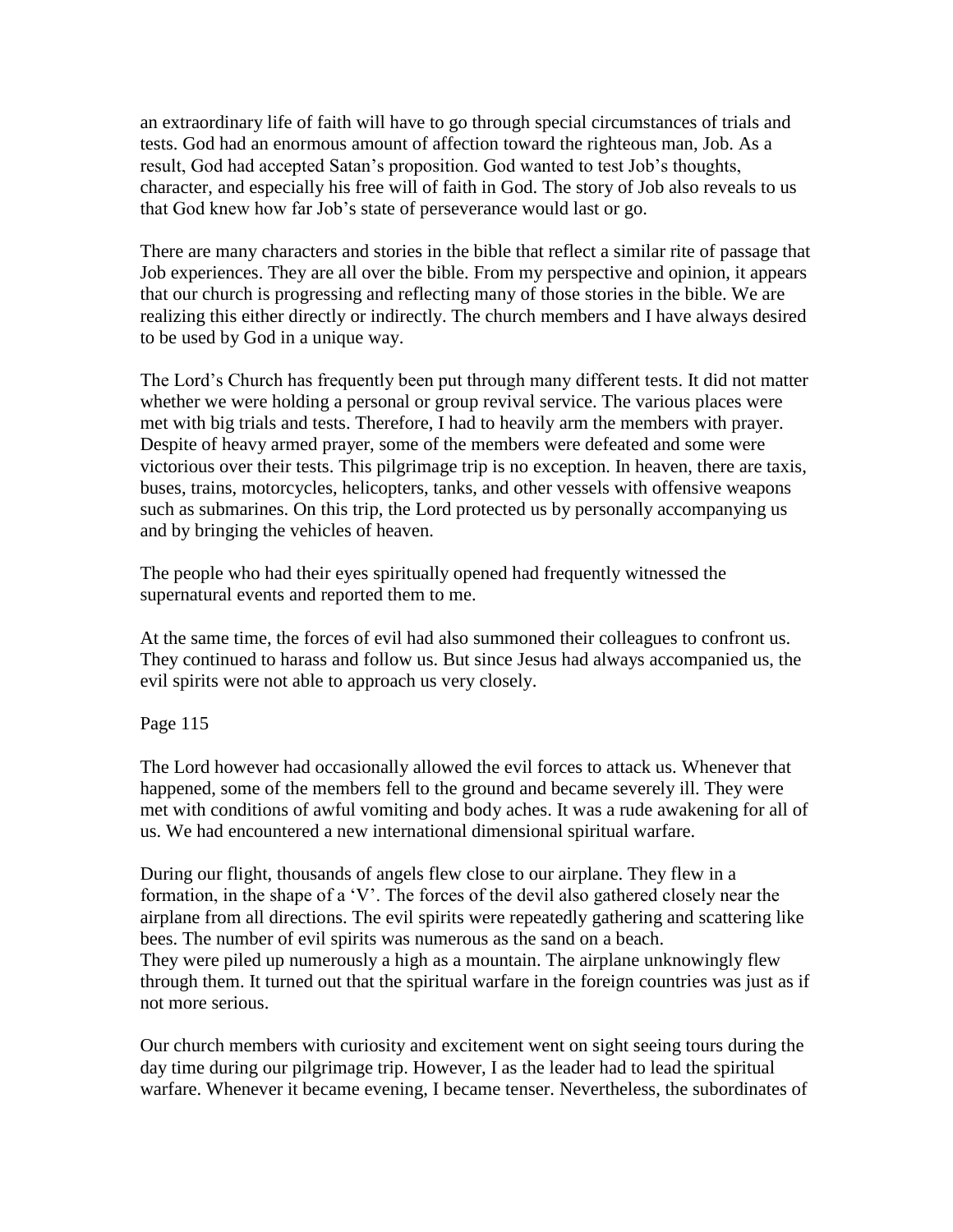the devil would still attack me whether it was day or night. I would be attacked in the restaurants, the hotel, the swimming pool area, or in the bus.

Page 116

\* The principality that oversees Egypt

We departed on July 9th and arrived in Egypt on the next day. Once we arrived, a sight seeing tour was set up to view the National Museum, the pyramids, and the sphinx. Our first night was spent in a hotel located under Mt. Sinai. Joseph and several members were already being attacked by the forces of evil. With Joseph, he told us that he was verbally abused. They said, "That  $5^{\wedge}$  ( $\partial$  #%!, why have they come here?" The attack happened while we were sight seeing the three tourist areas, the National Museum, the pyramids, and the sphinx. Since Joseph was unprepared, he was struck in the head. He said that his head felt like it had been cracked. He was in unbearable pain. Jesus then instantly appeared and applied His blood over Joseph"s head. Joseph gradually became better and healed.

I went to bed at 10:30 PM since we had an early morning mountain climbing trip. But I could not sleep. I kept tossing and turning. Since I could not sleep, I thought about the main characters in the Exodus event. I was then suddenly attacked by the principality of Egypt and by the evil spirits from Mt. Sinai. The evil spirits of Egypt were aided by the evil spirits that had followed us from Korea. I was very startled and appalled by the voices and the freakish laughter of the evil spirits, "HEHEHAHAUHUH." My wife who was sleeping next to me was already snoring and in her deep sleep. She was very tired from the trip.

Page 117

I felt awkward and strange since the Lord was not in my sight. I could not even feel His presence in this critical moment. The offensive weapons that I had been granted by the Lord were all taken away. Usually, when other believers are attacked by the devil, the Lord assists by granting them more weapons. Now, I wondered why God is allowing me to be helplessly beaten up again. I am sometimes sad of this fact. I am sad because I am placed in these spiritual situations and in need of critical help. But what can I do? This is the will of the Lord.

"I am the principality god of Egypt! I am glad to be confronting you! You will taste pain!  $(a# $# \& \# \& \# \& \# \& \# \& \# \& \# \& \# \& \# \& \# \& \# \& \# \& \# \& \# \& \# \& \# \& \# \& \# \& \# \& \# \& \# \& \# \& \# \& \# \& \# \& \# \& \# \& \# \& \# \& \# \& \# \& \# \& \# \& \# \& \# \& \# \& \#$ calves became paralyzed. I did not even have a minute to defend myself. I instantly fell to the floor and tumbled around screaming. I was not able to ascertain which demon or evil spirits were attacking me anymore. The pain was unbearable.

I shouted, "Which one of you is attacking me?" I saw a huge evil spirit, the size of a mountain in front of my eyes. He looked like a gypsy, unkempt and shabby. His hair was long and messy. The evil spirit gypsy insanely ran wild as he bawled and squalled.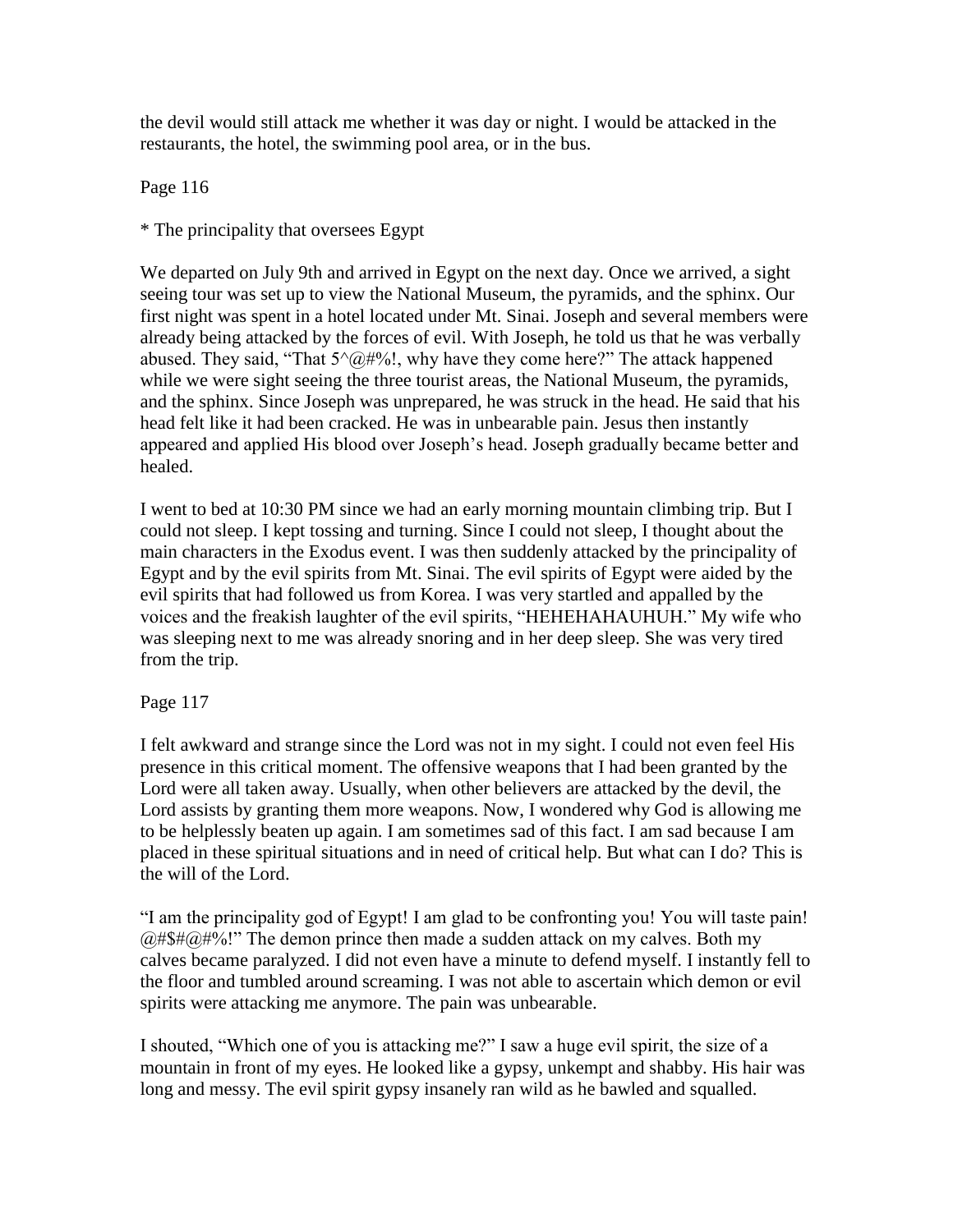"Why have you come here?  $\omega\llap{0.06}$   $\omega$ ! Who do you think you are? Have you come all this way to torment us?" They all then attacked me. The evil spirits had poisoned my calves and the poison was gradually spreading throughout my body. As the demons saw me in pain, they rejoiced, "Hahahaha! This one turns out to be nothing, not even a close match! Hehehehe." Being tormented, my wife somehow sensed my battle and woke up from her deep sleep.

"Ah, honey?" I replied, "Oh, hurry, massage my legs! I was just attacked by evil spirits. The poison is gradually spreading throughout my upper body. Quickly stop it with Holy Fire and by praying in tongue!" Lying on the floor, I shouted out 'Holy Fire.' My wife then engaged and confronted the forces of evil with enormous Holy Fire.

Page 118

"Oh, hot!" The groups of evil spirits of Egypt screamed loudly in pain as they were met with Holy Fire. The evil spirits became dust and instantly disappeared.

The evil spirits never give me any time to rest. It doesn"t matter whether I am sleeping or awake. They attack me day and night. Therefore, I am not able to let my guard down. The groups of evil spirits relentlessly attacked us until we departed Egypt.

Page 119

\* The Principality god of Israel

July 14, 2007 – We checked into the hotel located by the lake of Galilee. As I was about to fall asleep, a very small sized snake quietly approached me. When it reached me, the small snake transformed itself into an enormous golden yellow snake. The size of the snake was a large as a mountain. The snake hissed and exposed its deadly fangs as it drew even closer.

"You little brats, how dare you come to my region?"

It has already been two days since we had arrived in the land of Israel. I was nervous on the inside since the evil spirits had not confronted me to my face. Eventually, they disclosed their true colors. The Lord urgently appeared and spoke to me.

"Pastor Kim, this evil snake spirit is ancient. It is a very old evil spirit. It has existed from great antiquity. This is the same evil spirit that had tempted my people in the wilderness. This evil spirit still works currently in the various places of Israel with the support of the lower rank evil spirits of lust."

As soon as the Lord finished speaking, a different enormous golden yellow snake attacked me. It was able to coil around me. It appeared and looked like a dragon. I screamed and fell to the floor from my bed. I battled the snake tumbling around with it. I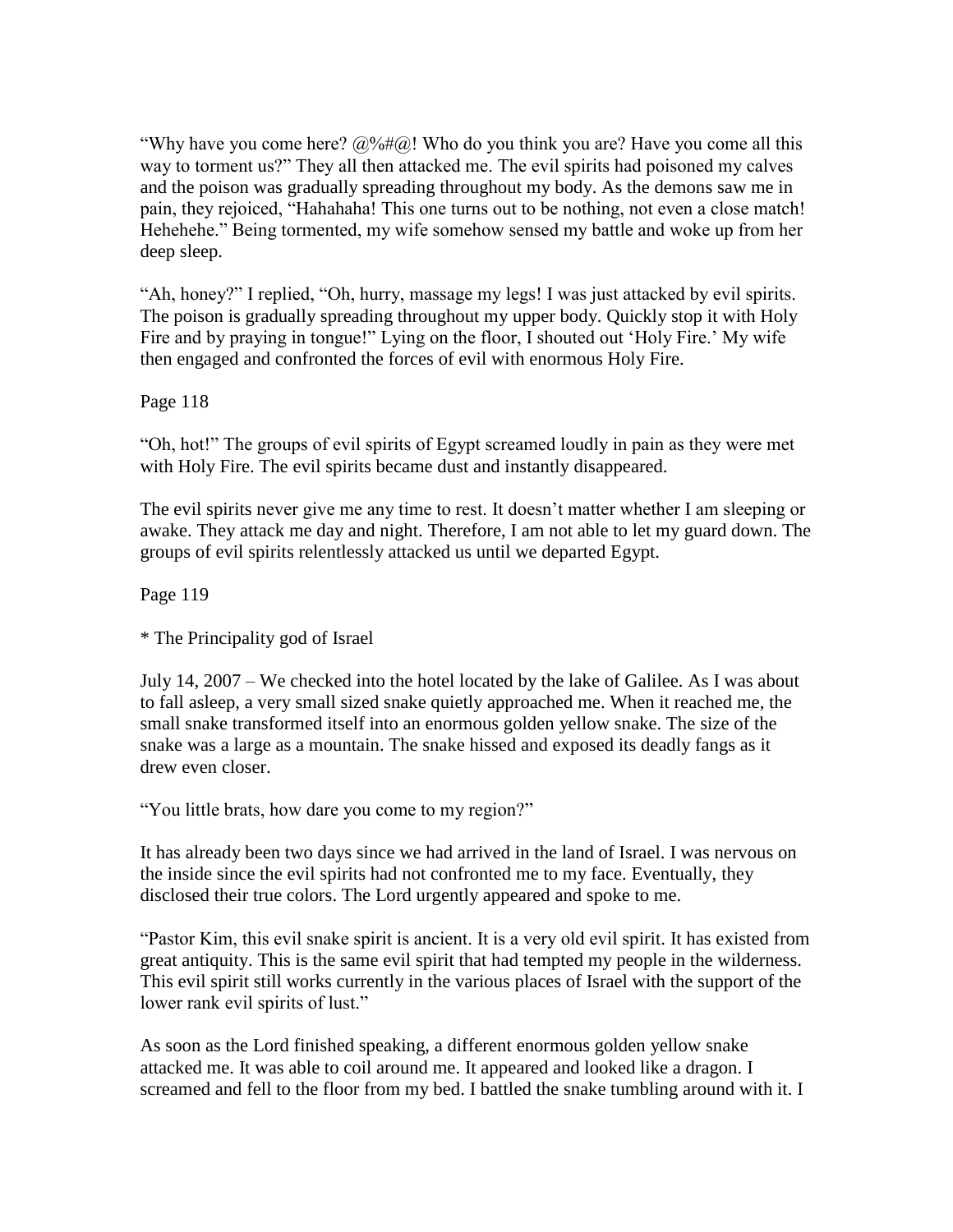shouted, "Holy Sword, Holy Sword!" But the Lord did not grant me the sword. The Lord was making me fight the snake with my bare hands. "Ah, it is too slippery!" The snake had me coiled with its tail. I could smell an awful nasty odor. The body of the snake was covered with a disgusting type of oil. I was not able to get a grip of it. As I tried to grab a hold of its body, I would lose any grip. The snake was too slippery. I then began to vomit. "Lord, please give me the strength!"

## Page 120

As the Lord watched closely, He finally granted me something unique. I was granted a special glove worn on my left hand. The glove was covered with a non slip resistant material. My hand would no longer slip. In fact, the glove helped me stick onto the body of the snake. It was adhesive like super glue. With the glove worn on my left hand, I used my left hand to climb up toward the head of the monstrous snake. The golden yellow snake with all its strength and effort attempted to bite me. It tried to make me fall off his body. It then sent out a strange signal to call the other snakes of lust.

The snake I was battling had a color that looked like a mixture of desert sand and deep mud yellow. I then saw multiple groups of white snakes rushing toward me. From a distance, they appeared in different forms and shapes. The numerous snakes appeared to be filling all of the earth and the surrounding atmosphere. But I continued to focus on the one I was fighting. I assumed that if I defeated this one, the rest of the lower ranked ones would be follow suit.

Finally, the Lord granted me the strength to reach the head of the snake. I reached the neck area of the snake. I secured myself by sitting on its neck as if I was sitting on a horse. I then grabbed its upper and lower chin. I shouted, "Lord, please give me the strength!" As I shouted with all my strength, I ripped the mouth of the snake. Within that instant moment, the snake screamed in torment with a roaring sound and disappeared. My whole body was covered with sweat. I eventually fell to the floor from exhaustion.

Page 121

As I groaned in exhaustion, I was barely able to speak, "Ahhh, Lord, Lord." My wife approached me and said, "Oh my, did you just experience an awful battle, in this place? Was it difficult?" She handed me a cup of cold water and began to massage my body. The Lord stood silent but gave me a look of satisfaction.

I am once again greatly thankful for the fact that the Lord did not take me to hell during the time of the pilgrimage trip. If it wasn"t for the trip, I would have been visiting hell each night. On the other hand, I was still very nervous because I thought the Lord may change His mind. Nobody knows, he may still take me to hell.

Page 122

\* The principality god of Jordon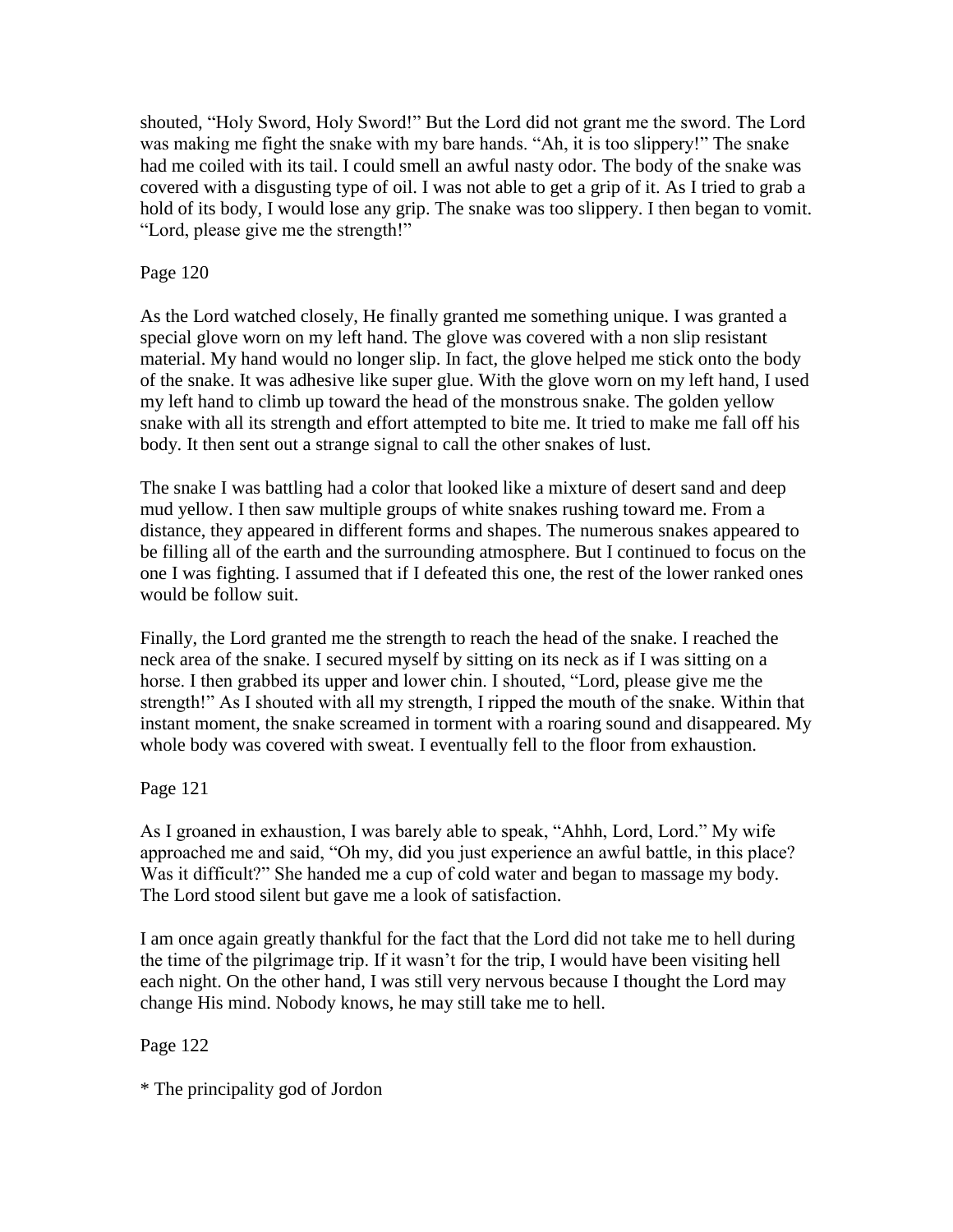July 15th, 2007, it was a Sunday and after service we moved to the location of the pilgrimage. We toured Zoar which was the place where Lot"s family had escaped too. We then toured the cave where Lot and his two daughters lived. Afterwards, we toured the land of the Ammonites, Moabites, Gilead, and etc. Lastly, we arrived at our hotel, "Petra Golden Tulip Hotel." Watching the beautiful scenery, I did not want to go to bed early for some reason. My wife and I went out from the hotel and went for a walk. We enjoyed our time, it was peaceful. It had been a long time since we had some time to converse and speak what was on our minds. We made sure we did our best for the Lord and His ministry even though we did not know how much time was given to us. We shared what was on our minds. We spoke of our desires, wishes, and prayers. We had hoped the Lord would grant us the information of spiritual warfare ahead of time. Spiritual warfare is costly. It can momentarily and gradually suffocate us.

Even when we share and enjoy our time together, Jesus is always sitting between us. He was enjoying our conversation and He expressed His love to us in various ways. It became very late and we returned to the hotel room. I then once again sensed spiritual tension arising. We were lying in our beds. We had a room with two beds. We each had our own bed. We decided to pray and go to sleep. Finally, the evil spirits that are assigned to the Jordan area arrived. If one knows their enemy, it is more easily feasible to win the battle. Some time passed but the forces of evil did not completely expose themselves. I asked the Lord, "Lord, Lord, please let me see them." But I did not sense the presence of my Lord.

#### Page 123

I know the Lord is always present but sometimes we are barely able to recognize His presence. And that would be at His discretion. The Lord already knows all things. He accurately assesses all the spiritual battles. Moreover, He is always gazing at me. I never have a choice in this matter; I must engage and battle with the evil spirits. God desires me to enter and go through the spiritual battles. He is the one who leads me into such circumstances. It appears the Lord leads and enjoys the dramatic (I don"t really understand this word needed to be checkedà( outcomes for the saints)). Therefore, He expects us to have a natural nature of persevering faith which does not get discouraged.

## (Psalms 24:10, 16)

As time passed, I was able to gradually see the forms of the evil spirits. All of them appeared wearing deep black yellow tattered hemp clothing. Their number was so great, it was impossible for me to count. An unimaginable amount of evil spirits appeared in all different shapes and colors. It looked as though all the beggars in the world had gathered in this one spot. All of them possessed different kinds of conventional weapons.

## Page 124

The Lord said, "These evil spirits have the power to make people lazy, lethargic, and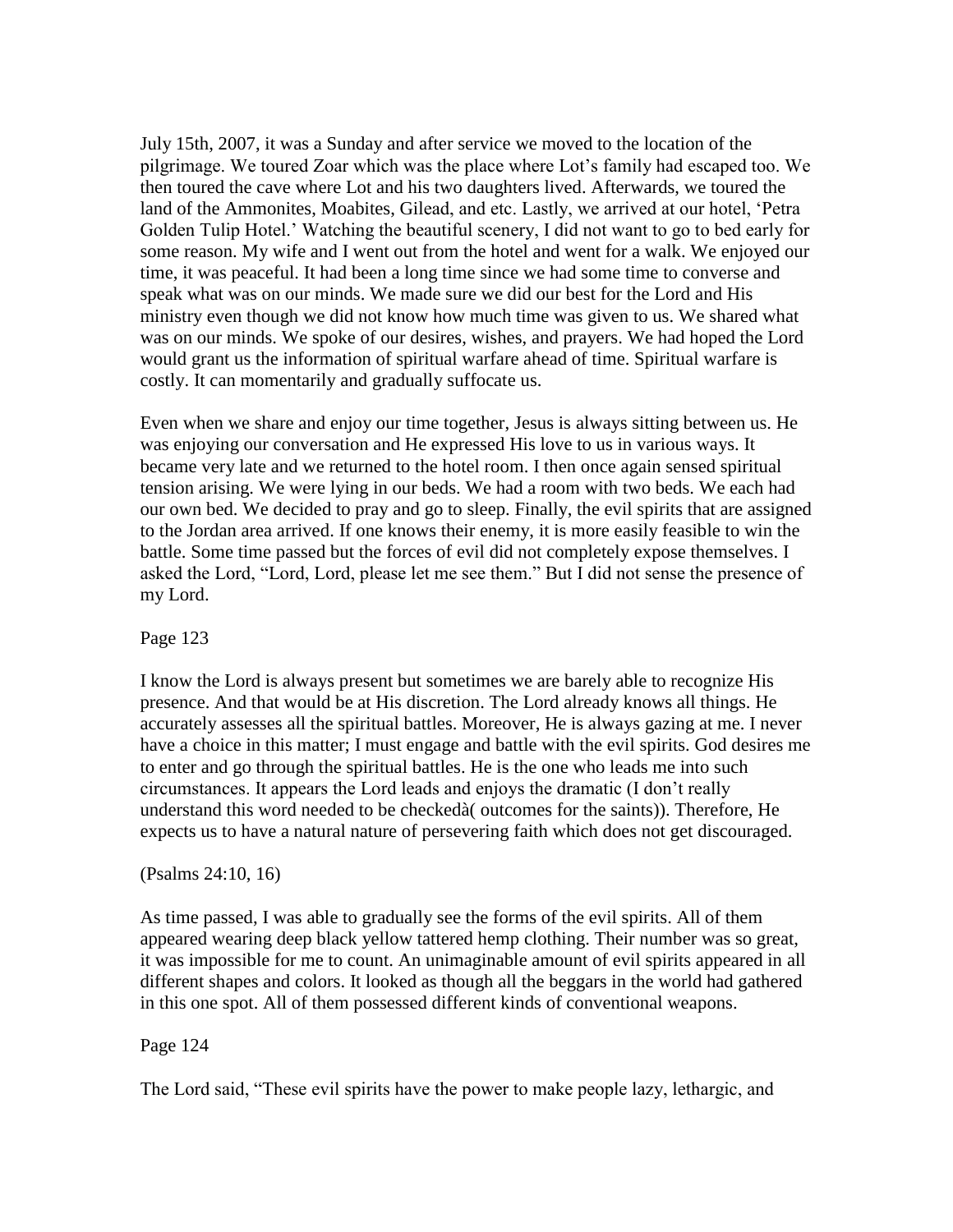poor. Once the evil spirits capture a person, it is very difficult for their victim to escape." And among the multitudes of the evil spirits stood the leader, he wore a black mantle. He then threw a harpoon at me. The harpoon was very long and frightening. The harpoon was one a whale ship would used to hunt whales. It happened so quickly that I did not have a chance to move or avoid the harpoon. I was pierced near my heart. Once I was struck, I fell to the ground screaming and tumbling. The harpoon pierced my heart and the devil"s sticky poisonous liquid began to spread throughout my body. As the devil"s poison spread, I was gradually losing consciousness. I was also getting dizzy and hazy.

I groaned with a weak voice. I could barely be heard. "Lord, awww, Lord. Please help me. My wife, please do something. Hurry, help me." But my wife was in a deep sleep. She was exhausted from the trip and did not even know what was happening. My body was numb from the poison. The poison spread throughout my whole body, I lost strength and could not even move a finger.

The leader of the evil spirits shouted out, "Oh yes! Cheers! Finally, Pastor Kim is defeated and on the floor! Attack, all of you attack!" Afterwards, the second in command sliced my stomach opened with his frightening sharp knife. My stomach was being sliced and split opened. I screamed in pain, "Ugh! Ugh! Lord, save me!" It didn"t matter how loud I screamed, the Lord did not come to assist me. I could not even feel His presence.

Additional groups of evil spirits appeared and attacked me in concert. With all my strength, I was able to groan in pain. "awww…"

Page 125

When I attempted to make some noise, the evil spirits covered my mouth. They did not want my wife to wake up. The wicked evil forces tore and ripped into me. I could not move a muscle. Tears, drool, and sweat dripped and wetted the mattress of the bed.

After a long period had passed, my wife sensed the situation and woke up. She then came over my bed. "Honey, what is happening? Were you attacked again? Oh, why do they not attack me? Those evil spirits do not even let you rest, not even on our trip." She felt sorry for me and began rubbing my body. She massaged my body as she silently prayed in tongue. She tried to bring me back to full consciousness. I was very grateful for her care. After the battle, the Lord finally appeared and spoke comforting words to me. "Pastor Kim, do you now understand and realize the ruthless reality of the spiritual world?" The Lord grieved over His beloved people who had forgotten the spiritual reality. They were now living their lives attached and focused on the physical reality.

Page 126

\* A pair of rainbows

Before we had left for the pilgrimage trip, the Lord had told us that more than half of the members attending the trip would eventually fall away from the Lord"s Church. He told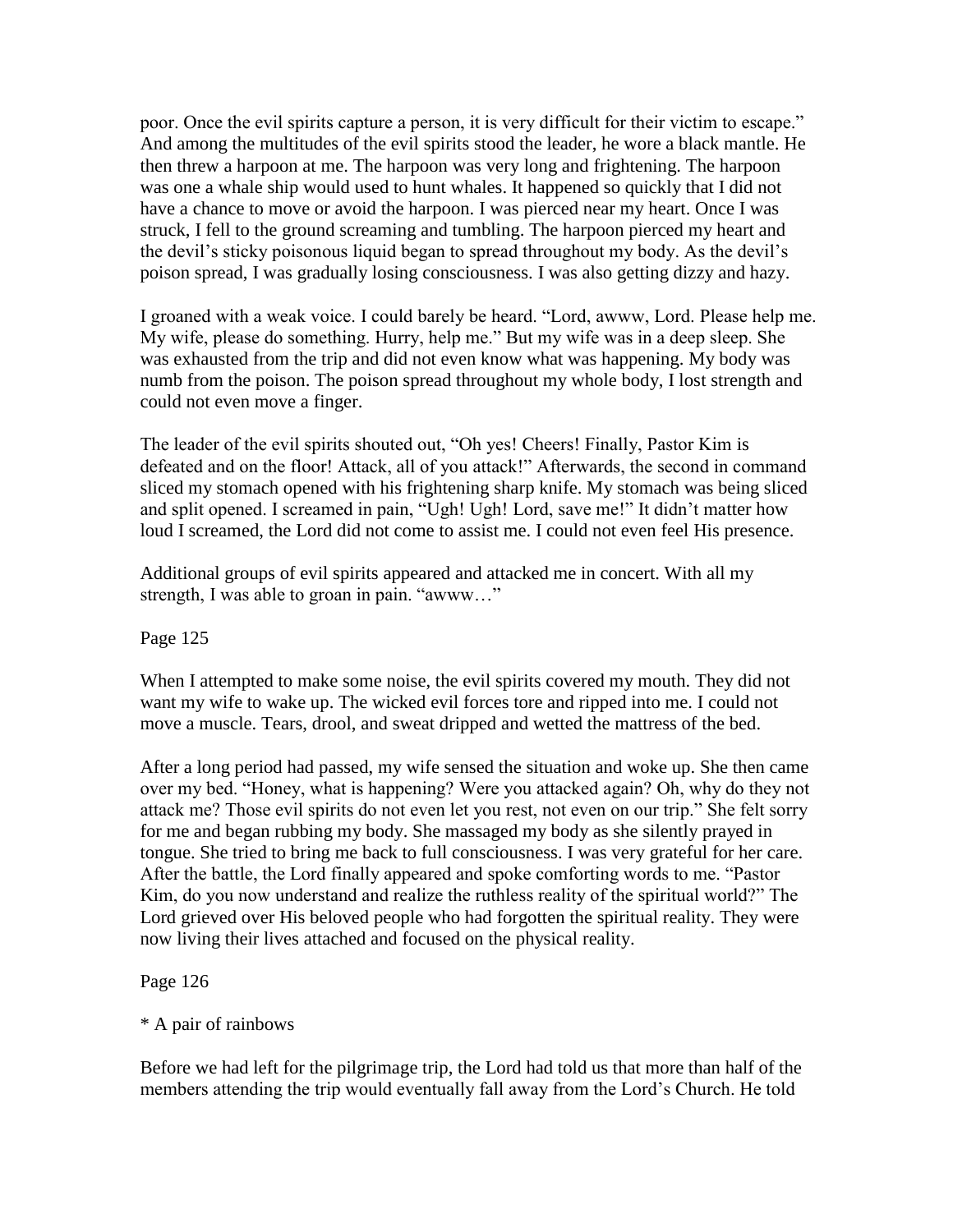us not to be weakened or discouraged but rather prepare for the change. Moreover, some general members not attending the trip will also move away. I asked the Lord, "My Lord, why does it have to be this way?" The Lord replied, "Their assignment with you has ended. I will send more laborers to you. Do not worry, Pastor Kim!"

The deaconess who had financed and prepared our pilgrimage trip had also prophesized this situation. Some other members of the Lord"s Church with opened spiritual eyes had also concretely prophesized. I was very dismayed.

I have experienced many fierce battles with the forces of evil. I have also experienced many difficulties and obstacles. Each day has been a bloody spiritual warfare. Painful tests and trials were always waiting for us. The devil had scattered all the members who were called to be soldiers for the Lord.

And sure enough, more than half the members who had attended the pilgrimage trip had fallen away. All the ones who had fallen away gave evasive excuses why they could not attend church. However, it was the Lord who had told me that it was Him was allowing a change. After the pilgrimage trip, I had tried to engage in the spiritual warfare with a new refreshed mind but Satan had discouraged and exhausted me. My physical body gradually became weak and I was in great psychological pressure. I felt like I was going to fall into a spiritual slump.

Page 127

On August 12, 2007, 5 AM, after finishing Sunday early morning service, I sat on the sofa in the office. I then heard my wife and Deaconess Maria shouting, "Pastor, look out the window! Wow! There is a pair of rainbows!" I went to the roof to get a better look. I mumbled to myself, "What is this? It had not even rained the day before. How is a pair of rainbows showing up in the morning when the weather is bright and clear?" Within that moment, I heard the voice of the Lord. "My beloved Pastor Kim, I know you are tired and going through difficulties. I will protect and bless you twice more than my servant Noah. The pair of rainbows has been shown to you as my promise. Therefore, do not be discouraged. Look close at the twin rainbows. This is the evidence that I am with you."

The middle peak of the twin rainbows touched the tower of our church where the bell was located. The rainbows lasted more than 30 minutes. They were so vivid. It was a marvelous experience to witness rainbows in such close proximity. I had only seen rainbows as a small child from far distances. Deaconess Maria, my wife, and I stood in front of the rainbows until they disappeared. We then returned to the office.

When evening came, Pastor Gong, Tek Mo and his family with some of his church members arrived to the Lord"s Church. They were once again visiting us from the city of Jedlanam-do Goseong. Surprised, I said, "Oh, pastor, you have traveled so far to come and visit us again." Pastor Gong explained, "We have come to visit you per request of the Lord. Our Lord has commanded us to come, comfort, and cheer you up Pastor Kim. He has told us that you are going through a difficult time."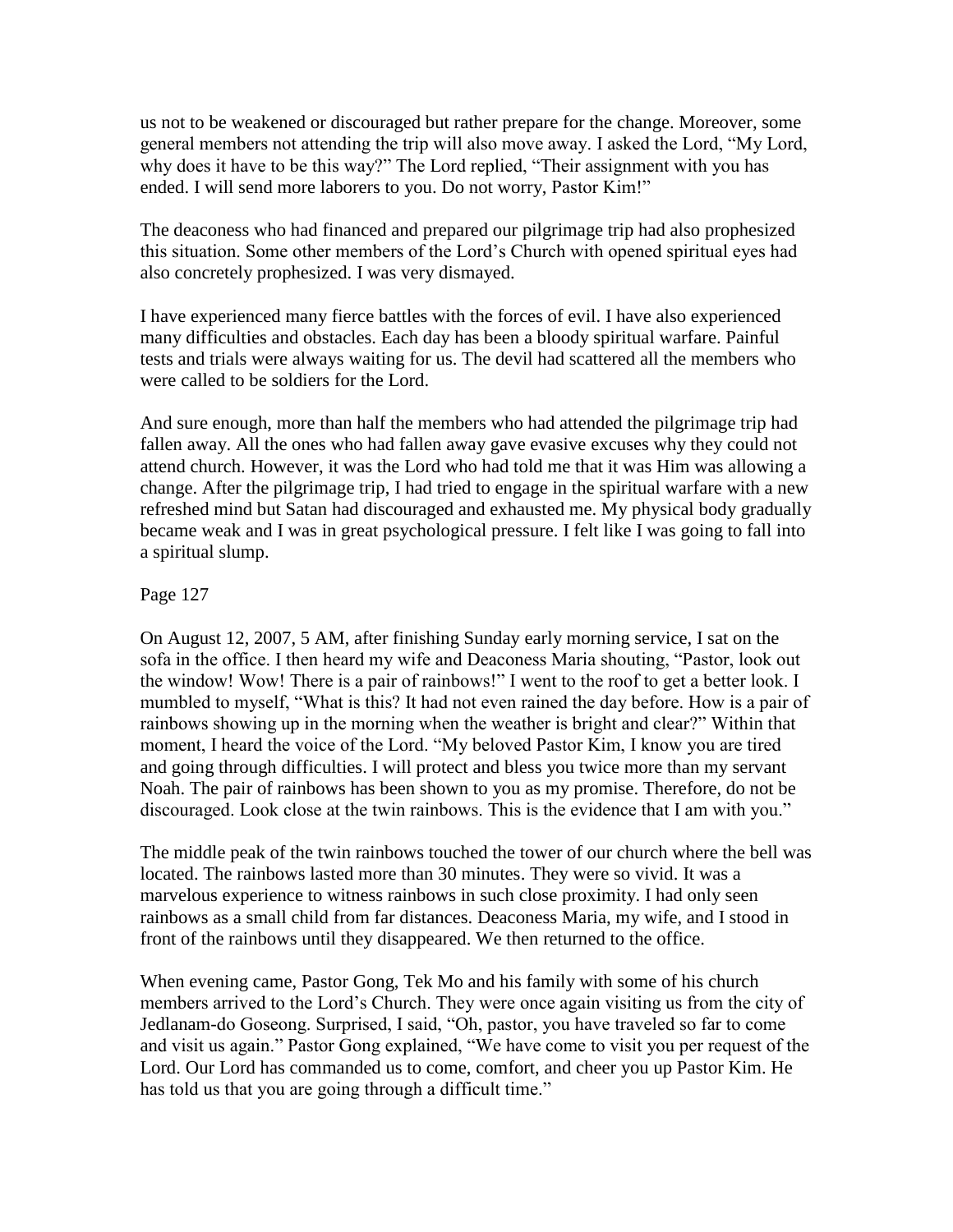Page 128

Just to comfort one person, the Lord has sent Pastor Gong and his party from the city of Gokseong which is some distance away. I am only a sinner and I am humbled to know how the Lord is so concerned about me. I am only a sinner who has committed sins.

Page 129

\* King Crab Party

"Offer unto God thanksgiving; and pay thy vows unto the most High: And call upon me in the day of trouble: I will deliver thee, and thou shalt glorify me." (Psalms 50:14-15)

Believers who are rescued from their tribulations must glorify and honor God. Nevertheless, if we glorify and honor God in all circumstances, God will save and bless us. The Lord"s Church had knocked and asked God with many prayer requests. God answered all the prayers precisely. After all these years as I look back, I could see how the Lord had dramatically worked on our behalf.

The Lord was responsible for moving our church. Our church was small and very limited. Now, He has moved us to a larger spaced church. Furthermore, it was the Lord who had made it possible to go on the pilgrimage trip. Only the Lord knows how we had toiled for many years in prayer. Now, He has also moved my family to a larger spaced home. But we had not seriously prayed for a house for the family, it was more casual than with urgency. However, God had powerfully intervened and had worked all things up to the smallest details. He had not missed a single prayer request.

One day, Deacon Kim, Jong Sup asked a prayer request. He was the brother in charge of the interior design for our new church building. "Pastor, before the end of this month (November 2007), I must buy a fixer upper, repair it, and move in. Please pray for me." I instantly replied, "Really? I also think it is my time to move to a place closer to the new church building. Let us bet on who will find a place and move in first!" Of course, I was only joking. In reality, the deacon had already bought a house from an auction. He was already in the process of repairing and renovating the property. On the contrary, I was still living in my small spaced rental home 462 square feet located near the previous basement level church.

## Page 130

My wife and I had been praying for a new home. Our prayer did not really make sense. "Lord, there are newly built apartments located near the new church. The place is called Hankook apartments. Please move us into the 1708 square feet sized apartment. They have four bedrooms! We would like to live there! My beloved Lord! I know this prayer request is a bit carnal and silly but nevertheless."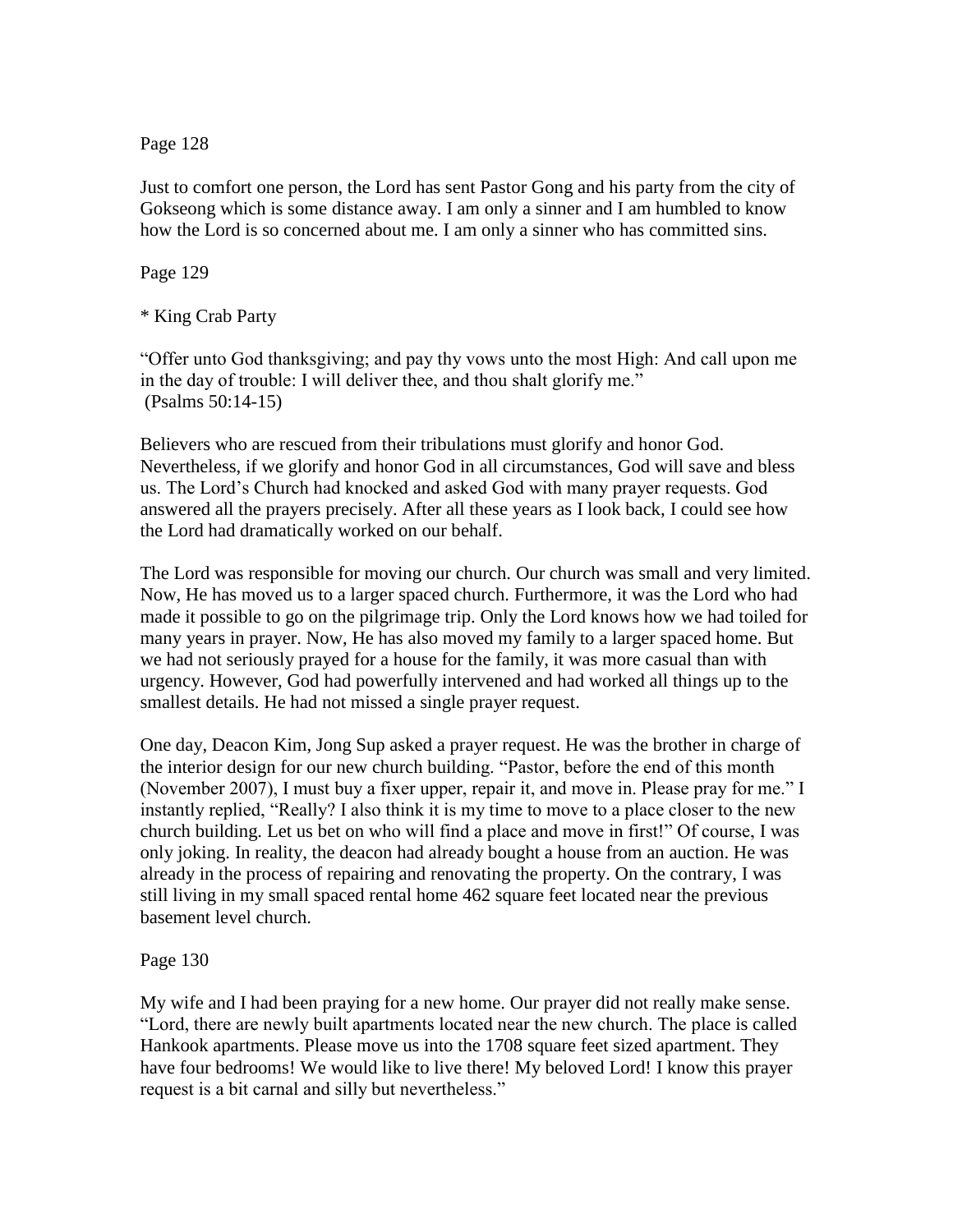My prayer request is closely aligning to my greed and desires but I am requesting for a larger spaced apartment for my own personal reasons. My family has always lived in rentals. From the inception of our church and through the years of establishing our foundation, we had always lived in poverty. Living in a large spacious home is only a dream to us. But since we are free to pray for our individual needs, I pray for what we need. Since scripture states to ask, well, I asked for a 1708 square feet sized new apartment, especially Hankook Apartments.

Deacon Kim quietly stated that he was already in the process of renovating the interior of his new property. But I had guaranteed Deacon Kim that my family would be the first ones to move into the new place before he did. I said, "If I move in first to my new home, I will have a king crab feast for all the church members." Of course, I was half heartedly joking.

Surprisingly, my omniscient and omnipotent God answered my prayer. He moved my family to the Hankook Apartments with a floor plan of 2708 square feet by the end of November 2007. He had moved us before the full season of winter. Deacon Kim was still busy working on the renovation of his home. I had won the unofficially bet.

## Page 131

Most of the members of the Lord"s Church live in poverty. They all live in rentals. As the Lord moved my family from a small limited rental to a large spacious apartment, I felt sorry and was overwhelmed with gratitude towards the church members. I asked the Lord, "Lord, I feel uncomfortable. My family is the only one to move into a new spacious residence. What should I do?" The Lord replied.

"Pastor Kim, what are you talking about? Until this day, you and your family have endured my years of my discipline, pain, and trials. I am now therefore blessing you. As you endured all the previous years, you were afflicted inside your heart. There were always tears behind your laugh and smiles. I know it well! Hereafter, I will greatly bless you, your family, and your church members. I will wipe away all your tears! In order for your church members to be blessed, you must be blessed first. Therefore, do not feel sorry or guilty about it."

Jesus had already appointed and planned the 2708 square feet sized apartment at Hankook Apartments. We deposited \$90,000 and no monthly fee or rent was required. The inside was already completed with interior decorations. The Lord had prepared this place for us. All the church members greatly rejoiced and shouted in unison, "Hallelujah!" They rejoiced with me. Despite of their difficult financial situations, they provided for our home appliances. Initially, I resisted their assistance but they insisted on providing.

God had also sent a new member who owned an electronic retail store. He was a deacon and his name was Nam, Young il. He had registered with the Lord"s Church and into our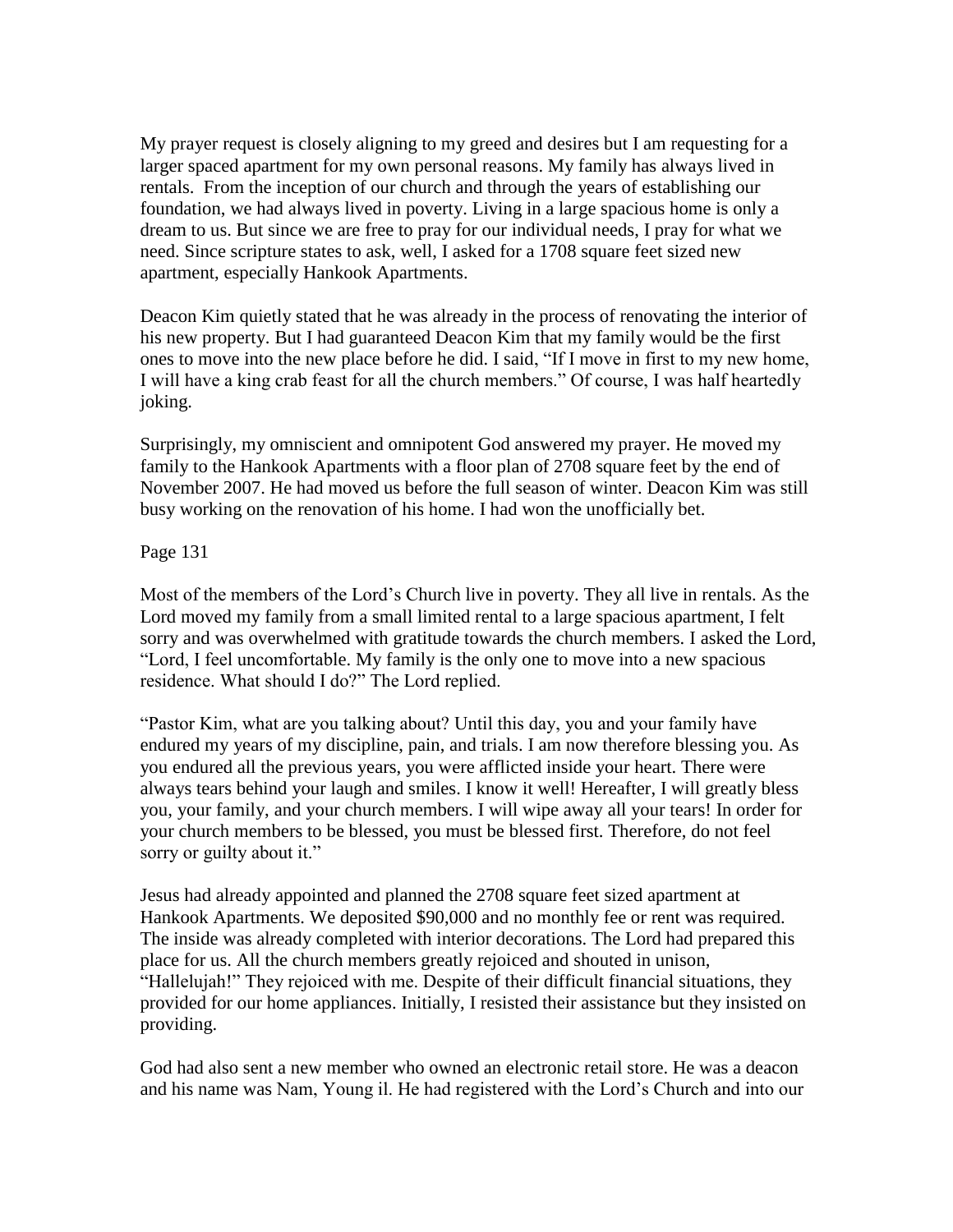family. God used him to fill my large spaced apartment with appliances. God then blessed Deacon Nam.

Page 132

My wife, children, and I were all carried away in amazement. God had precisely filled all of our needs. He filled our needs not only for our family but for the church and its members. What God has done for our lives stunned us. I do not know how all of the blessings occurred and they occurred one after another. We were very blessed and grateful.

I have always had to look out for the members of the Lord"s Church. Especially for the members who had cried out throughout many long nights. They had cried out daily while living in poverty. I wanted to feed them the best and most delicious food. By God"s grace I had moved into a large spacious apartment and I wanted to host a feast. I wanted to host a king crab feast with all the members of the Lord"s Church including all the other people who attend the all night prayer meetings. The folks in the Lord"s Church do not distinguish what is yours or mine, we all share.

While I was praying in the pulpit, the Lord gave me a sign to go to Noryang Jin Fisheries Wholesale Market. I left the church with some deacons, deaconesses, and youths to the market at around 3 AM. We were just in time to buy live fresh king crabs. We bought a total of 16 cases of 160 crabs. It was a large amount of crabs. I later found out that the market usually do not have so much live fresh king crabs. I shouted out loud in my local accent.

"My beloved Jesus, you know the conditions of the Lord"s Church members. I feel sorry for them, they live in poverty. They have no one to depend on but you Lord. I have bought many king crabs to feed them. Please bless them. I firmly believe that you feel as good as I am right now!"

Page 133

The Lord laughed with grandeur, "Hahahaha!" During that time, a couple from the USA was visiting our church. Brother Kwan, Pal Kyu and Sister Shin, Jae Lan were among many others who visited our church. We fed the guests as well and had as much as we wanted. We estimated one person could eat up to three crabs. What was left, we let our church members take home.

The Lord"s Church has the heart of community. All the members are in accordance with each other. Everyone in church are rejoicing and living a faithful life in Christ. They are able to pray and rest as much as they want. Everyone volunteers to serve the church. The folks at the Lord"s Church are overflowing with joy and brotherly love. No one is alienated; all the believers love one another with the love of Christ in close fellowship. Currently, we are praying with bigger visions. The content of our prayers may seem foolish but if the Lord permits our requests with financing and circumstances, our dreams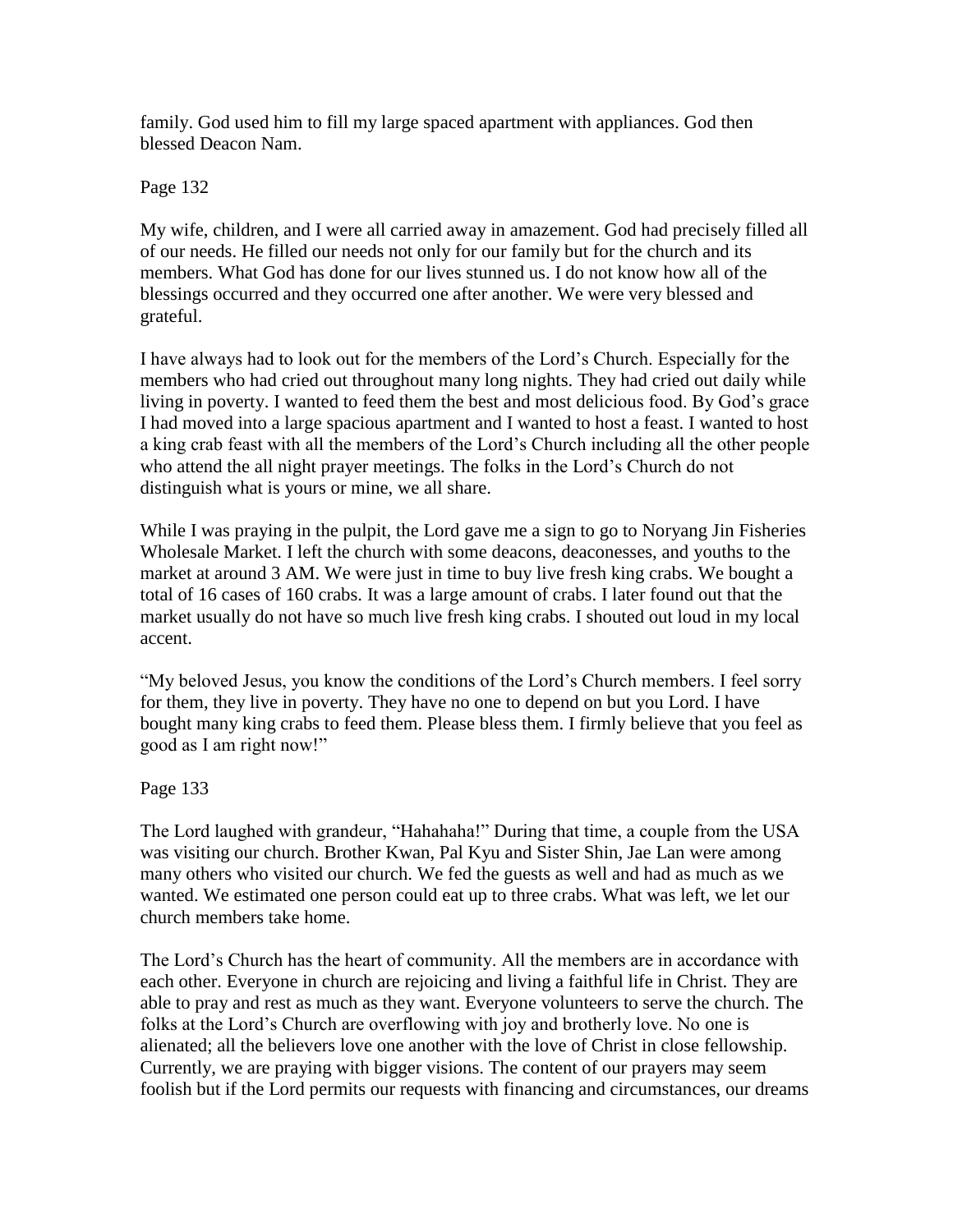will come to pass.

If the Lord grants us 1,779,500 square feet sized parcel and (Missing word) near the Incheon International Airport, we can plan to build an apartment. We would use this apartment to house people who are financially struggling. The apartment units would then be given to them gratuitously. We are also praying to build a larger church and mission center. A larger church and mission center can host many visitors from foreign countries. The foreign visitors would be greatly blessed. I wish to arrange a bridge for intercessory prayer ministries between Korea and the world. And of course, the core purpose is for the salvation of souls. I once again expect the amazing blessing of the Lord. Hallelujah!

Page 134

\* Mohave (name of car)

God is very pleased with believers who cry out to Him day and night in prayer. The content of the prayer does not really matter. For example, when children repeatedly ask their parents over and over for something, the parents generally become annoyed. Even though they may be their children, parents can be annoyed. The Lord on the other hand will always answer our prayers only when we seek, ask, and cry out to Him. It does not really matter how we may look when we pray. The Lord loves believers who are poor and destitute. The answers to our prayers are equal to His promises and therefore will eventually come to pass. So if we give all the glory and glorify Him in all our circumstances or whatever we do, God will deliver us and bless us.

"For the LORD God is a sun and shield: the LORD will give grace and glory: no good thing will he withhold from them that walk uprightly. O LORD of hosts, blessed is the man that trusteth in thee." (Psalms 84:11-12)

On February 2008, the Lord granted us a new gift. The Lord"s Church is steadily growing everyday. Generally, it is people who are in difficult and deteriorated situations or circumstances that end up in our church. Perhaps, it is God"s will for our church to embrace the sheep that are in greater need of help. They are the sheep that have been most damaged by life. We use to have a van for church use in which our family utilized. But now, through some members of the church, we have received a gift. The gift is a brand new car for the private use of our family.

## Page 135

One day, I was having a conversation with one of our deacons, Song, Byung Soo. The conversation was as follow, "Pastor, I am having many tedious problems with my car. I have had this car for quite some time. I will begin to pray for a brand new car. I will pray for the 'Mohave.' The 'Mohave' is a new Kia model that has just come out and it is an SUV." I replied, "Is that right? What kind of car is that Deacon Song? Since gas prices has risen, I, myself wish for a small sized car. Hhhhmmm, Deacon Song, should I ask the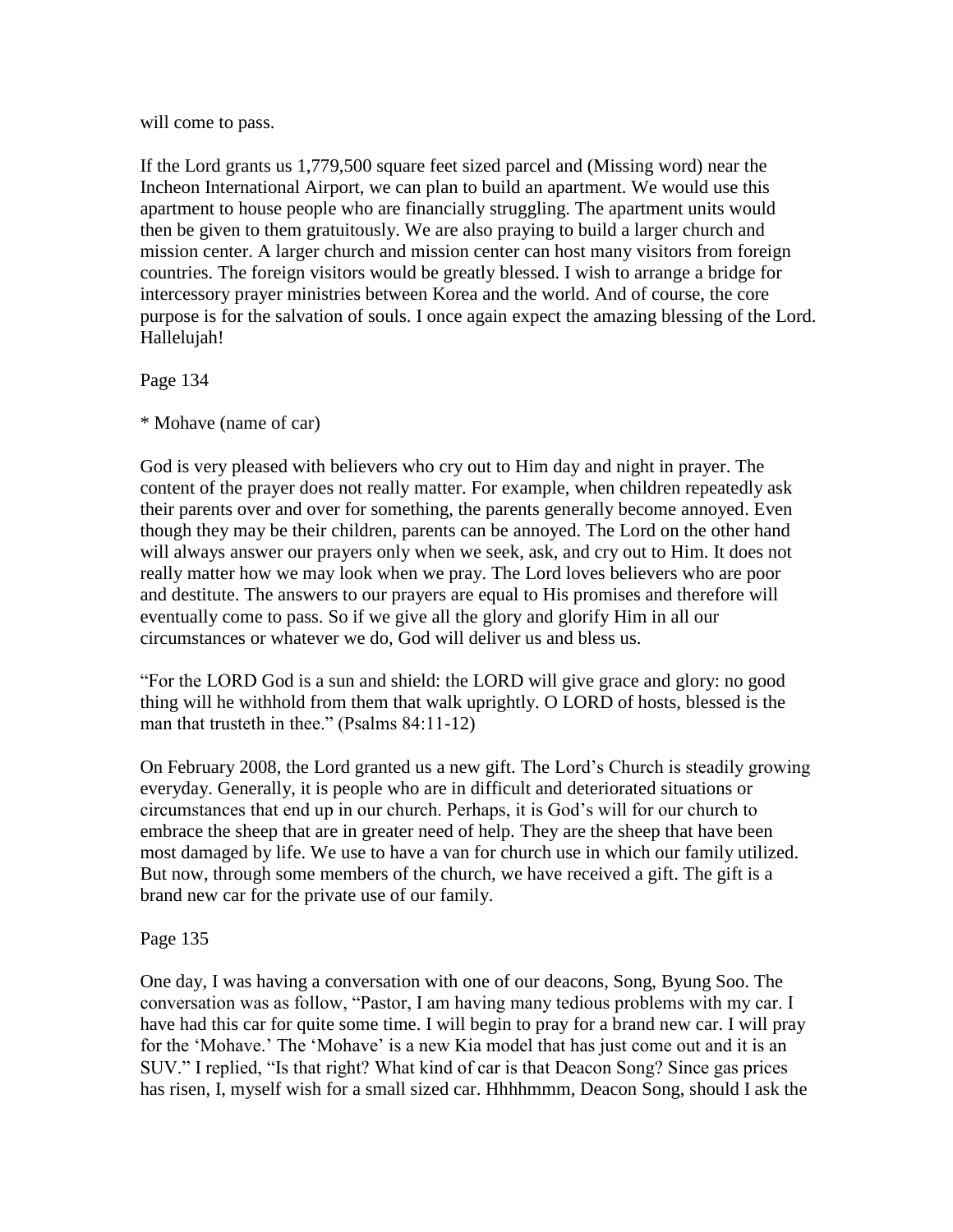Lord to grant me the car you are praying for?"

Acting childish, the deacon and I betted who would get their prayer answered first. Is it the Lord"s will to answer the prayer of the pastor or lay believer first? It wasn"t a real bet of any significance, it was just for fun. I was not very serious about our conversation. I took it very light. However, the deacon took our friendly bet seriously. Deacon Song and his wife Kim, Soo Kyung eagerly began to pray for a 'Mohave' car.

I thought to myself, "Well, I can"t believe the childish acts I am participating with the members of the church." But as I witnessed Deacon Song and his wife seriously praying and asking, I became challenged. As a result, my wife and I began to pray with the same enthusiasm.

Two weeks passed and I would have never dreamed that the Lord would answer my prayer so promptly. The price of the Kia Mohave is not such an inexpensive car. With limited options, the price would not change that much. The price for the Mohave is generally more than \$60,000. With various taxes and other fees, it would be more than \$70,000 by the end of the day. I even personally went to a dealer and test drove the car. There is a reason why this car is relatively expensive. The seats are very comfortable and soft and the car handles very smoothly. The engine required the higher grade of gasoline but there was almost no noise from the engine. My heart was taken away. I now realized why so many people desire the more expensive cars.

### Page 136

Middle class households generally cannot afford such an expensive SUV. Although I was praying, I was also in doubt at the same time. "This car does not apply for us or our situation. Will God really grant us such a vehicle?" But God surprisingly worked on our behalf. One late evening, I received a phone call from an unknown deacon. "Pastor, I would like to meet you at your house in private." I was curious to know what type of subject he wanted to discuss. I wondered if it was a serious matter for he had to come a long way to my home. In that evening, the deacon and his wife arrived and he began discussing on procuring a vehicle. "Please choose a car from either Hyundai or Kia.

Please choose as you desire. Pastor, God has impressed on me to provide you with a vehicle for your household. Pastor, there are a few new models that have entered the market such as the Sonata, Sorento, Santa Fe, and the New Granger. I was going to bring you some catalogs to browse but it slipped my mind. I will come visit you again and bring you a catalog in two days."

I was very grateful to the Lord. However, I repeatedly refused and said, "Deacon, it is alright, you do not really have to do this. I will thankfully accept your heart." The deacon and his wife insisted until I gave in. "No pastor, this is my mission and it is an offering to God. I witness you visit hell every day. I desire you to be comfortable when driving." I replied, I know if you also in a difficult financial situation, I rather choose a smaller sized car such as the Matiz. However, they continued to be insistent.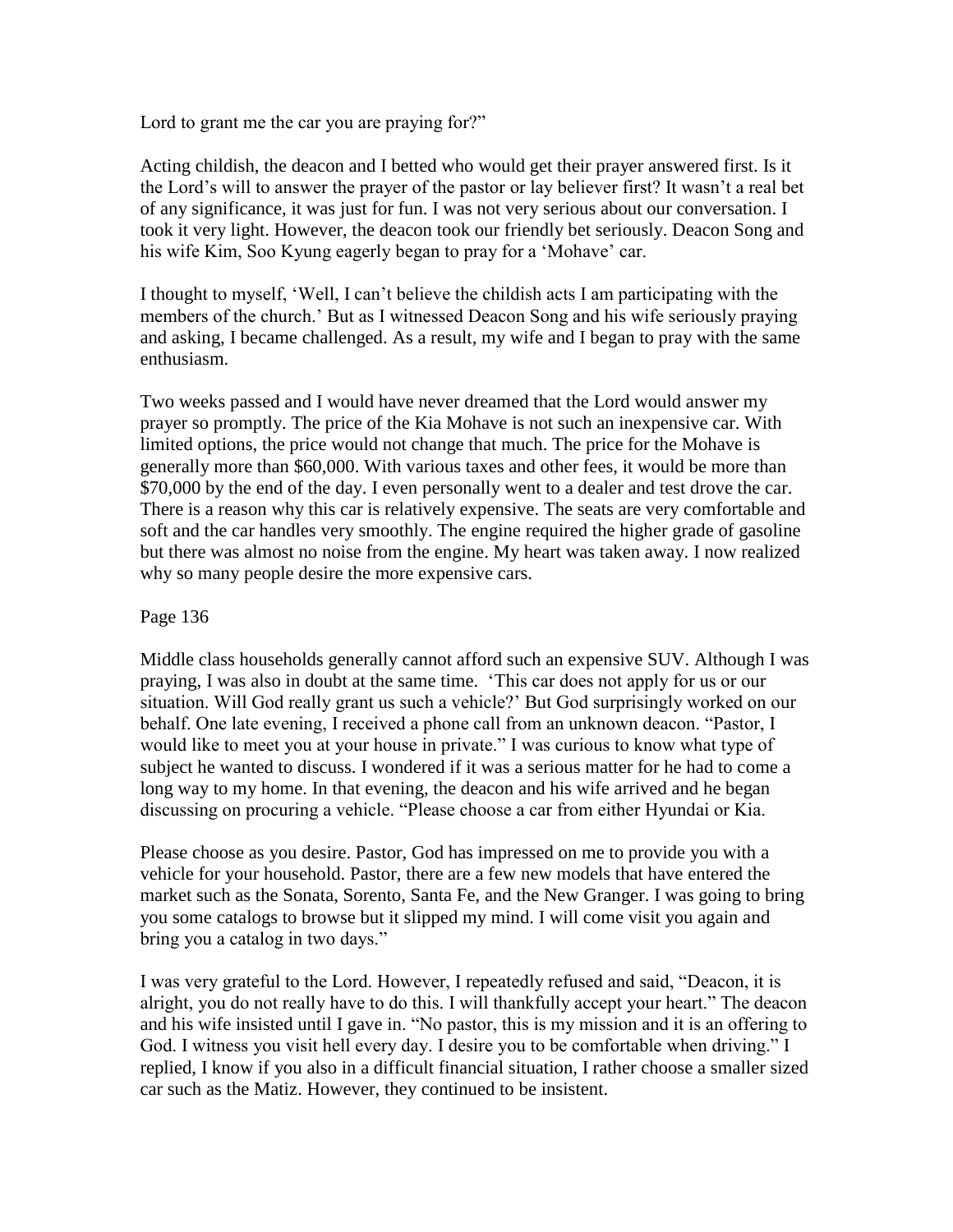## Page 137

Two days later, the deacon and his wife returned with a car catalog. I whispered in my wife's ear. "Honey, we prayed that God grant us a Kia Mohave." We watched to see how the Lord would work. Suddenly, the deacon said, "Pastor, it is a very strange thing. I asked, "What happened?" They began to meticulously explain the situation.

"After we had finished our day, we hastily arrived at the Hyundai dealer to pick up a catalog. However, all of their catalogs were out. We then went to the other dealers but they were all out of catalogs as well." They then arrived at the Kia dealership and the dealer was all out of catalogs except for the Kia Mohave SUV. They decided to visit other Kia dealerships but the dealers were all out of catalogs except the Kia Mohave. A salesperson finally handed a catalog of the Mohave and said, "This is a new model. They have just recently arrived to the dealers. It is a very nice vehicle." The deacon and his wife stated that the only catalog they were able to bring was the Mohave brochure. They opened up the catalog and gave a strange uneasy expression. "Pastor, I guess you must choose the Mohave."

My wife and I were very amazed at the meticulous work and care of the Lord. He had completely intervened. Our jaws dropped to the floor. I then explained in detail how we prayed for a new car, especially the Mohave. The deacon and his wife were very amazed and thankful. "Pastor, Mrs. Kang Hyun Ja, the Lord must especially love you two very much. He has used us to bless you." I greatly give thanks to the Lord. I did not know how to express my gratefulness to the Lord for his compassion for us. My eyes were full of tears. In that moment, I heard the Lord"s small voice.

## Page 138

"My beloved Pastor Kim and Saint Kang, Hyun Ja, you are leading a daily services in which I am very well pleased. I am delighted. Father and Holy Spirit are also in agreement with Me. I want to grant you everything you need and desire. However, this is nothing compared to what is coming. I will gradually grant you more blessings. Therefore, do not change and always continue to please Me, understand?"

Several days ago, the Holy Spirit continued to touch my head and face. It appeared that Trinity God was happier than my wife and I was. I continued to ask, "Deacon, this Mohave SUV is really mine, correct?" The deacon replied knowing what was in my thoughts. I was thinking of eventually selling it at a later time and purchasing a smaller vehicle. "Why do you ask pastor? You can not sell it no matter what. I have made some arrangements to prevent you from selling the vehicle." We all laughed out loud. After several days later, I was able to pick up the Mohave. The SUV was the newest and most expensive car in my neighborhood.

But as I drove the car, part of my heart was filled with burden. The members of the Lord's Church were all poor and in difficult situations. I could be seen as a rich arrogant corrupted pastor in their eyes. I continued to worry and the Lord finally said, "Pastor Kim,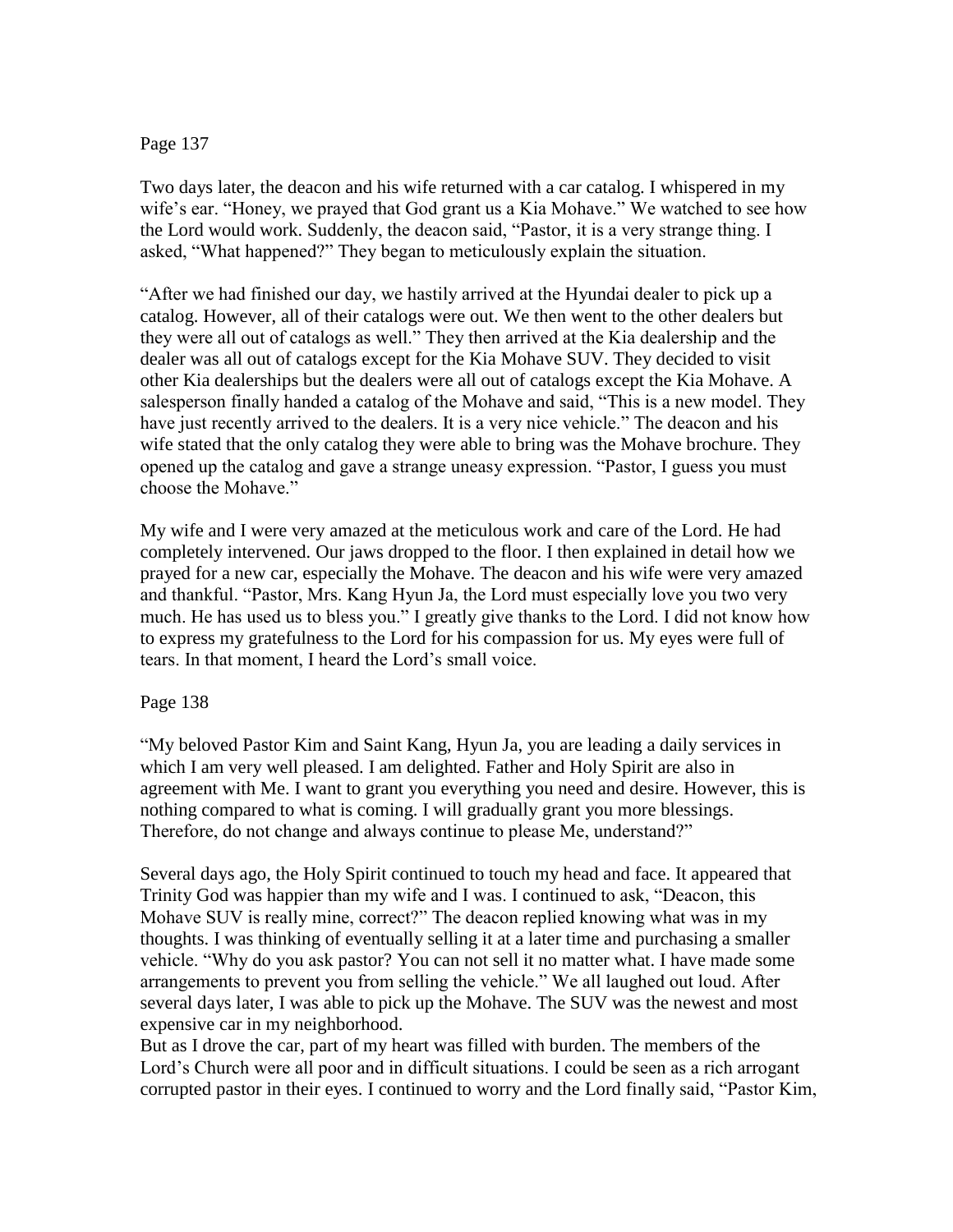do not be so concerned. You have the right to enjoy the blessings I have granted you. In order for the church members to be blessed, the pastor must be blessed. But there are many who misuse the blessings in a carnal manner."

Page 139

Since my wife, children, and I have always lived in a difficult and poor manner, this kind of luxury did not suit us very well. It was hard getting used too. I was very concerned with the views of my relatives, the church members, and other people. When we pray at the Lord's Church, the Lord answers the prayers of the pastor's family first. This has been a challenge for the church members.

"Pastor gets his prayers answered first! Let us pray to have our prayers answered as well." They were motivated. With the pastor prayer answered, the deacon and his wife were all fired up to zealously pray. The church members also asked me to treat them to a feast.

"If ye abide in me, and my words abide in you, ye shall ask what ye will, and it shall be done unto you." (John 15:7)

\* Prophetic words given by the Lord

Page 140

On October 17th, 2007 at 1:30 AM, we received a Word from the Lord through a female pastor for Pastor Kim. This particular female pastor was from the city of Bucheon. We documented the words in order to disclose it on book five.

Pastor Kim: My beloved Lord, please give words and your view on the current condition of the Korean churches and Christians.

Jesus: The world is covered with red light crosses. Most of the churches are not attentively listening to My voice. They are full of human greed. They listen to the voice of their congregation and are too busy trying to satisfy them. My beloved servant, I desire my words to be proclaimed to the world through you. My word is to be the fire and the gospel that goes into the world. I desire this to be the opportunity to awaken my servants who most are in error. The people's perceptions of value, scale, growth, revival are not in accordance with my standard. I do not approve of their ways. Their ways have nothing to do with my thoughts and plan but they continue to build up their own tower of Babel. There are numerous amounts of people who are building their own towers.

Page 141

There are many people who ask for the filling of the Holy Spirit but only through their lips. They say they want love and mercy. They praise, worship, and even pray with their lips. They say they know a lot of their Lord and God but it is with their lips. But they are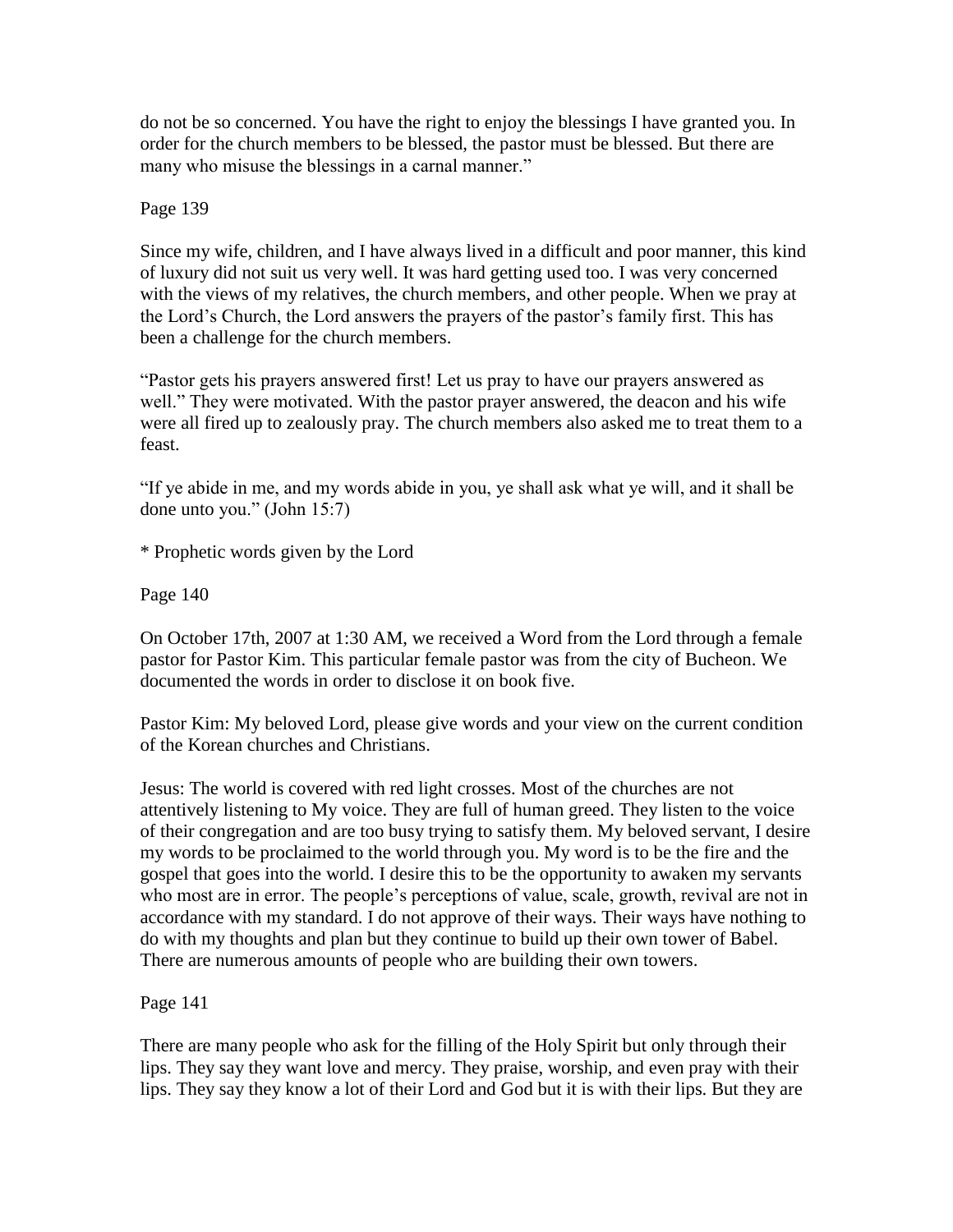self centered. They only ask and proclaim according to their knowledge, safety, and convenience. They do not proclaim what I desire.

My beloved servants, my sheep who belong to Me! Many will point fingers at you. Many will disapprove of you. Perhaps some will say that you are insane. Some will persecute you claiming you are only one sided. They will all say that you are out of your mind. My beloved servants, my beloved sheep, they say many words are proclaimed like waves of the sea and currents of the sea. They say many sermons are proclaimed according to wisdom, knowledge, and edification. But it is not what I truly desire. I do not approve! I want it pure and simplified.

To all who love to dress up in beautiful clothes and show off, to all who love to go out standing on an intersection, shouting and boasting of yourselves, you love to show off! To all who are so busy boasting of yourselves through the media and TV, I feel pity on you!

Many of my sheep are listening to their voices. Many of my sheep are admiring them. The world is experiencing where my sheep are blinded by such people. My sheep are ignorant. They do not know the way of the real truth. Therefore, my sheep must awaken and listen to my voice. I do not pursue things that are fancy, I do not pursue knowledge. I only pursue love, truth (sincerity) and mercy. In the future, many various kinds of tribulation and opponents will arise with the work of the Lord"s Church ministry. When this occurs, all of you must listen carefully to the Lord"s voice. Do not lean toward either the left or right but have your hope in heaven. Do not be shaken or swayed but understand and apprehend the secrets of heaven.

## Page 142

I have already stated that one can not stand without the power of the Holy Spirit in this last generation. Do they know righteousness? Do they know faith? They say they believe and have faith in God. They say they give glory and exalt God. But eventually, they achieve their purpose and desire to show themselves in front of people. It was not for Me but it has always been for themselves. They have always wanted to be better than everybody else.

My people must truthfully pray for my beloved servants who are placed on the altar. They must pray as though they are watchmen. This is the generation of evil people. Therefore, this evil generation will not leave my servants alone. They will attempt to trample and kill my servants by any means. Technology and instant transfer of information will assist in rapidly spreading out accusations. My people need to be the shield of protection. Protect my servants with the shield of prayer. Stand firm on the Word and do not be shaken. Be strong as a rock. My people, you will make it through the prayer that is built on a rock. Everything must be done whole heartily. Pastor Kim: "My beloved Lord, at this time there are some church members who have left the church and formed their own group. They call the people to their homes and prophesize, interpret, and perform deliverance. Lord, what is your view on this matter?"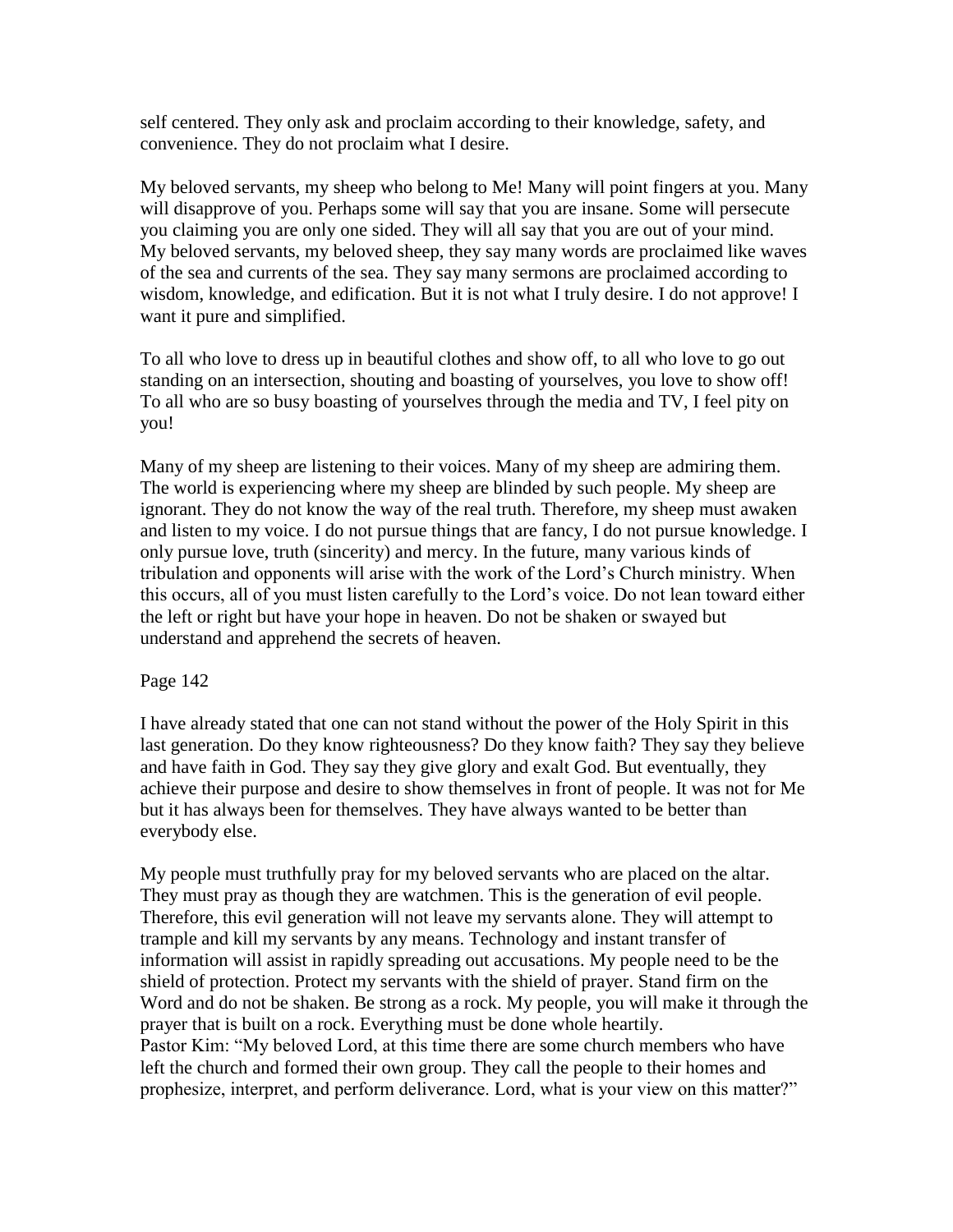Jesus: My beloved children who have left, I desire to call you. I want to pour down a clean pure solid gold Spirit. I want to give you the Word with a clean clear crystal water Spirit, not mixed with anything. But because you are arrogant and conceited, you do not pay attention. You do not listen to my Words I speak to you. You are arrogant and busy exhibiting yourselves. When you think you hear something, when you think you see something, when you think you feel something, you consider yourself bigger than Me. Instead of listening to my Word, you behave according to your thoughts.

### Page 143

My beloved children, you must listen carefully. If your soul is not clean, if your soul has a blemish, Satan will exploit that blemish even if it is a small one. The enemy will exploit your body and use it as their weapon. Like the people who have left your group, you can become a spirit of darkness just like them if you are not able to discern yourself. One must always discern and judge oneself. If one is not able to discern oneself, one"s eyes and soul will become dark. Thereafter, one will not be able to discern anything and one will not be able to hear any person's voice because their ears are clogged. It will not matter how much word of truth one will hear, the words will not come upon his/her heart and their thought. These types of people will follow after the secular world and will attempt to gratify the desires of the world. These types of people will proclaim what the world wants to hear. They will then say, thus saith the Lord.

My beloved ones, you must always have a clean and pure mind. You must always be watchful and on guard. I will judge those who have fallen with the fire of hell. I will not grant them the Holy Fire. As they continue with their lives and ministry, they will one day realize that their fruits are not truly from God. But whoever quickly repents and remorse their errors, I will love and have compassion on them. I will love them as I loved those in the city of Nineveh.

### Page 144

I have pity on their souls. Whenever I think about their souls, my heart aches. Foolish men! They are so filled with pride and arrogance that they can not receive the blessing I desire to grant them. They do not have the ability to enjoy the power I am willing to grant them. But my children do not hate them. You must have compassion on them and I desire you to pray for them. I want you to embrace them and you must pray by exerting all of your energies for them. It is My will that they return to God to stand before Me with their eyes truly brightened with light. Pray for them without ceasing. Do not miss a day. I love their souls just as much as I love you.

Pastor Kim: My beloved Lord, how long must I continue to visit hell? It has been over 3 years and I am being sent everyday.

Jesus: Hahahaha, my beloved servant, have you been apprehensive? Hahahaha, even this opportunity of visiting hell is something others are not able to acquire. If one only witnesses heaven, people will not believe it. I, therefore, have granted you a special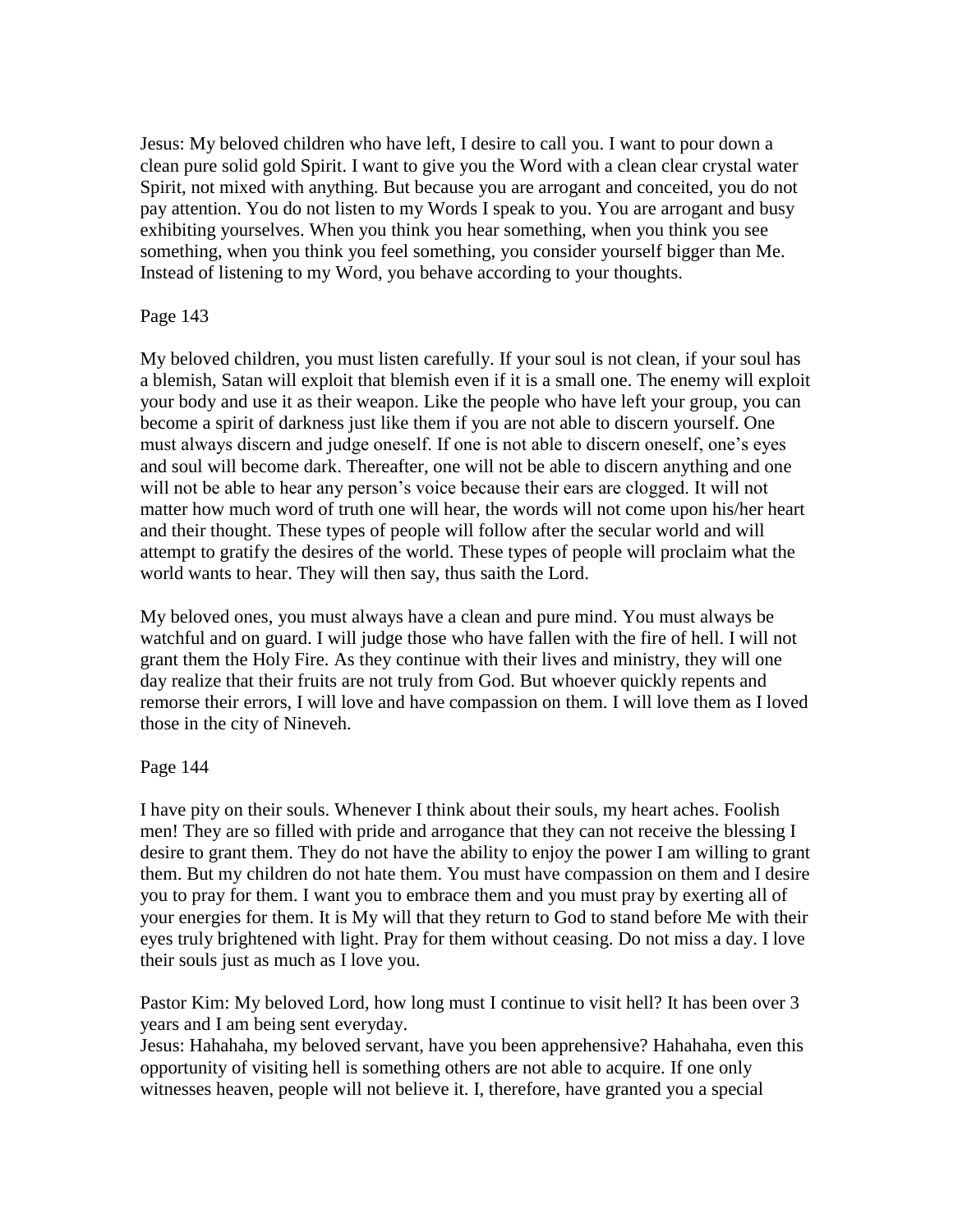privilege of visiting hell to witness it first hand. I have especially chosen you to experience hell. I am helping you bear all the pain and torment. I have given you the opportunity to taste the pain because I consider highly of you. This is why I have given you the opportunity and privilege to visit hell. It is not for any person. Are you still worried? Hahahaha.

Pastor Kim: If you continue to take me to hell, please grant me more power. Lord, please sharpen and strengthen my gifts of spiritual eyes, seeing through, prophecy, and interpretation.

Jesus: You mind is in haste! Hahahaha. How impatient is your mind! Your time and my time are different. Wait and preserve, consider it a joy. This moment may be difficult to bear but I do not let just anybody experience such unique tribulations. This is all because I love you. I have especially chosen you. I will use you and grant you many experiences. Consider this all a joy. Be grateful to Me. Hahahaha, My beloved servant! Do not worry, hahahaha. In the very near future, you will realize why I had to take you to hell.

Page 145

Pastor Kim: You will show me much more? In details, right? Lord, when you show me, please let my wife also see with me. She has become sulky.

Jesus: Hahaha, I know. You are asking too much! Hahahaha, My beloved servant! (Jesus caressed my hair and held my hand. He then spoke to me and laughed.) You abide in Me and I abide in you. Why are you continually trying to get ahead of Me? Let us go together, keep pace with Me.

Hahahaha, as I see you doing such things, you are very lovable and cute. Hahahaha, My beloved servant! There is one thing that I really want you to listen carefully. When you deliver the things I have shown you and the words I have spoken to you, you do it in a manner as though you are floating up like an inflated balloon. You must examine yourself. There are moments when the devil makes you arrogance. You must always examine yourself and think again before speaking. You must be very cautious and do not forget to examine yourself before you speak and before you announce anything. Examine yourself before you look at anything. You must always be cautious and not become arrogance.

I desire to entrust my precious ministry to you for a long time. I desire to entrust my ministry to many of my servants. But there is no room in them for me to plant my beautiful plans and precious ministries with My Spirit since their will and knowledge are so strong. They are full of themselves in their own will and knowledge.

As you lead my ministry, do not be distracted by the world. Do not measure or compare your ministry to others. Have your own standards. Do not pay attention to the other pastors throughout the world. You must only look at Me. Pay attention to only My voice.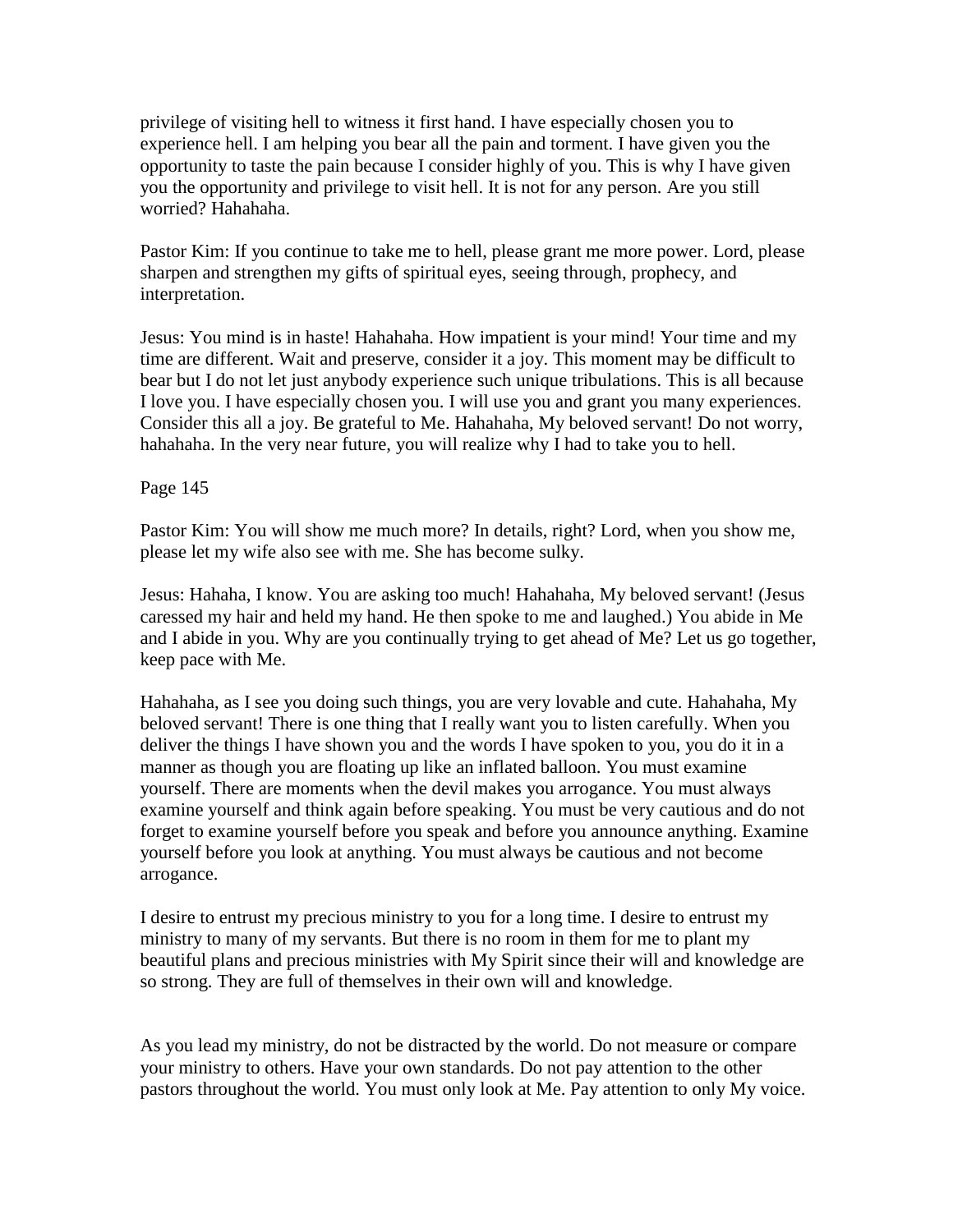#### Page 146

Pastor Kim: My beloved Lord, please tell my wife that she has an eccentric personality.

Jesus: Hahahaha, you may see her as unusual or eccentric but she is my creation. Her characteristics, nature, and image is a reflection of Me. In a factory, there can be fishermen, farmers, and other trades people who may be working in one place. Your wife is different from you. Hahahaha, she is not eccentric or unusual. I desire to use her as she is and to use her nature and personality. I consider her character and nature dear to Me. You are also very beautiful and loveable in my view. Hahahaha, you are considering your wife unusual because you are viewing her through your perception. Just as I view you loveable, cute, and beautiful, I view your wife as beautiful and loveable. I love her with my passionate heart.

Saint Hyun Ja Kang, do not desire to spiritually get ahead of your husband who is my beloved servant. I am a God of order. The things that I plan to spiritually open in you will not be the same as your husband. I desire to spiritually open up the things that are special and different for you. I will utilize you appropriately and preciously. I will utilize the delicacy, tenderness, and loving heart of yours that only women possess. You must always have your eyes opened to Me. Do not be impatient. You must have the heart to love My time.

Pastor Kim: Lord, my beloved Lord, I beseech you to speak words to the people who are here visiting from the outside.

Jesus: My beloved male servant is here in this place. The servant whom I have entrusted with My small church. (Some of the visiting pastors are crying out, "Lord! Lord!".)

Jesus: (The Lord sobbed) My beloved servant! Your heart is in so much pain. You are not able to share your pain to anyone. You sometimes wanted to give up. In fact, you thought about giving up twelve times in one day. As you looked at your family, you felt so sorry and your heart ached for them. Oh, My beloved servant. Do not be so hasty with your thoughts. From your perception, it all looks stagnant. You feel like you do not see anything. You feel helpless. But I am still working on your behalf even in this moment. I allowed it all to happen because it is the process you must experience and go through. It is not because I hate you, it is not because I am ignoring you, and it is not because I consider you weak. I desire to season you and utilize your durability and resiliency.

Visiting Pastor: (Severely wailing) God, my heart is suffocating!!! I feel as though I am chocking in my spirit (sobbing). God!!! I am not able to read the bible. I am not able to hear your voice. God! (Sobbing) Many times, I have felt resentment towards you. I have said, "God, have you called me to be your servant just to experience difficult situations?" God, what do you want me to do? (Sobbing) (At this moment, the Lord caresses the pastor"s neck and holds him in His arms).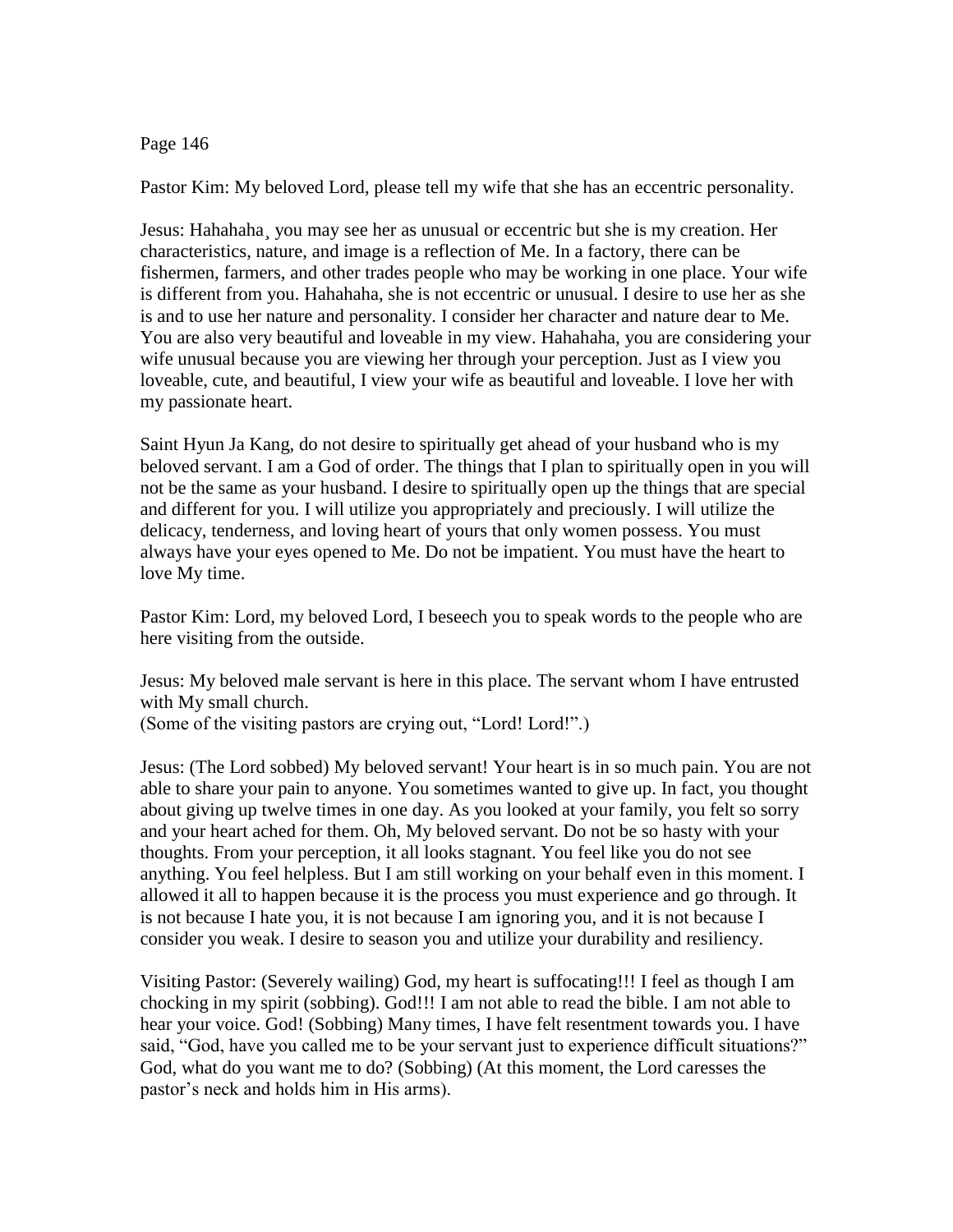Jesus: My beloved servant, get rid of your flaming impatient heart. I desire you to be like Me and possess My likeness in nature and character. Be a servant who will love and embrace people, especially those you are resentful towards. Do you hold resentment toward anyone in your heart? Go and visit them. Humble yourself, hold their hands, hug them, embrace them, and have pity on them.

I do not expect you to be an excellent leader. I expect and desire you to be an excellent shepherd. I want you to be a shepherd who would embrace wounded souls. I do not expect you to be a leader with different types of talents, power, or of great strength.

#### Page 148

My beloved servant, I want you and your household to cry out to me for 30 days. Unless your character becomes like Mine and until all your wounds are healed in your heart, you will not be able to love my beloved flock. Pour out all of your hurt and pain. Pour out all of your garbage. I want you to give Me all of your heart. I need to move in your heart. I need to come and dwell in your heart. Even though I wanted to come into your heart and speak with you, I could not do so because your heart was filled with so much of you.

My beloved servants, do not envy when you look at other people. I do not desire the type of servants who are well known, recognized by the world. I will evaluate all the ministries that have been entrusted to my servants. I will not evaluate based on their popularity. Cherries grow in the spring. It matures and turns into bright red. When it becomes the fruit it was designed for, its duty or job is complete. I have entrusted each one of my servants a mission. Their missions of width, depth, area, and sizes are all different. You may desire many things but if you nurture and feed five sheep that I give you on a daily basis, it will be the same reward for the shepherds that have nurtured and fed 5000, 10000, or 30000 sheep. Therefore, do not be so greedy. I desire you to endure and do all that I have entrusted to you. Give me your best and do it in joy.

My beloved servant, I want you to recommit your mind back to when you first made your confession to Me. You had a hope of heaven when you first made your confession to Me. As it was when I first met you, I desire once again that you restore your heart.

#### Page 149

Remember when you had made all the promises to Me? Pray and cling on to them. Ask Me and I will lift you up and will use you. I will lift you up and will give you strength so that you can carry out the mission I have set before you. I will give you hope. I will grant you laborers as you need them. Therefore, do not be impatient. Feed my flock with long suffering, love, mercy, and compassion.

Pastor Kim: My beloved Lord, may I document the contents of our conversation in the fifth book? Lord, I think many servants of the newly established churches will gain strength.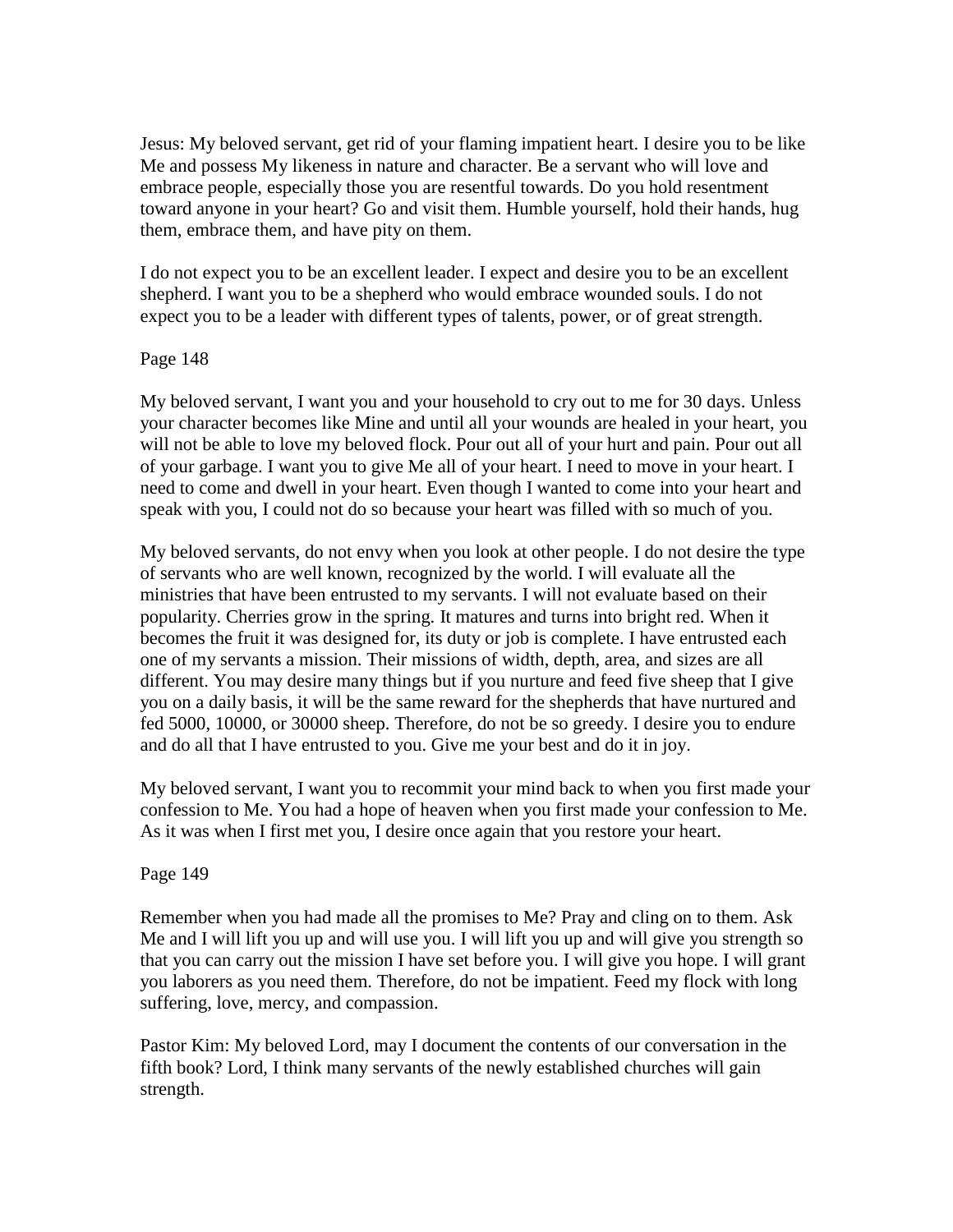Jesus: My beloved servant, you have stopped writing half way through your fifth book. Correct?

Pastor Kim: Yes, Lord, very much so.

Jesus: You must be feeling suffocated. You know you must start to write again but you are in a hurry. Your hand is not moving as fast as you desire and nothing is coming across your mind. Correct? Therefore, I will grant you a special time today. I have come to this place to free your mind. And to all who are currently listening to Me in this place, I want them all to witness, document, and proclaim what I am saying. Many people will bear fruit through the fire ministry and My books. Through the Lord"s Church, many people will admire and desire to do the Holy Spirit ministry and to participate in the Holy Spirit movement. As you publish book 5, many people will desire the work of the Holy Spirit. After book 5 is published you will be strengthened in hope and power. Currently, you are experiencing some difficulties with various issues and colliding against the work of Satan. But be of good courage, I will grant you three times more joy.

Pastor Kim: My beloved Lord, I have a revival scheduled in the USA. But my visa has not yet been issued. Lord, the church I am scheduled to attend is a newly established church and the members are the pastor"s household. What do you think I should do? Lord, should I attend or not? What should I do?

### Page 150

Jesus: The servant who is requesting your service has two purposes. First, he wants to satisfy his greed and desires. Second (Missing words)… His purpose is not to proclaim the true gospel but to promote his church. His motivation is to promote himself. Now he is preparing a revival based on his personal desires and greed. I am not pleased. If the ministry or message is delivered incorrectly, Satan will intervene. Then a counterfeit result will occur. The people who had attended may temporarily get excited and satisfied but later they will criticize. It will be like a fire ignited on dead dry leaves which will quickly die out. It will be more like a short puff of smoke with no long lasting effect.

My beloved servant, I do not desire you to go there. The various works you have built can become less valid. My servants in these last days have so much desire to fill their greed. They desire to succeed with spiritual power so they can boast of themselves. This is why I cannot perform and fulfill the work of the Holy Spirit. This is why I cannot grant power or pour down the powerful gifts of the Holy Spirit. It is regrettable. If one does not become humble and fall flat on the ground like dust, I cannot grant the movement and work of the Holy Spirit to my servant otherwise they will use it to fulfill their greed. As a result, many will be lead astray. They will become leaders who lead many in the wrong direction. Many will be blinded and many will be stopped from entering the truth. This is why I currently cannot grant power to many of my servants. All of my servants are longing for gifts. They all desire for the spiritual realm. However, many of them are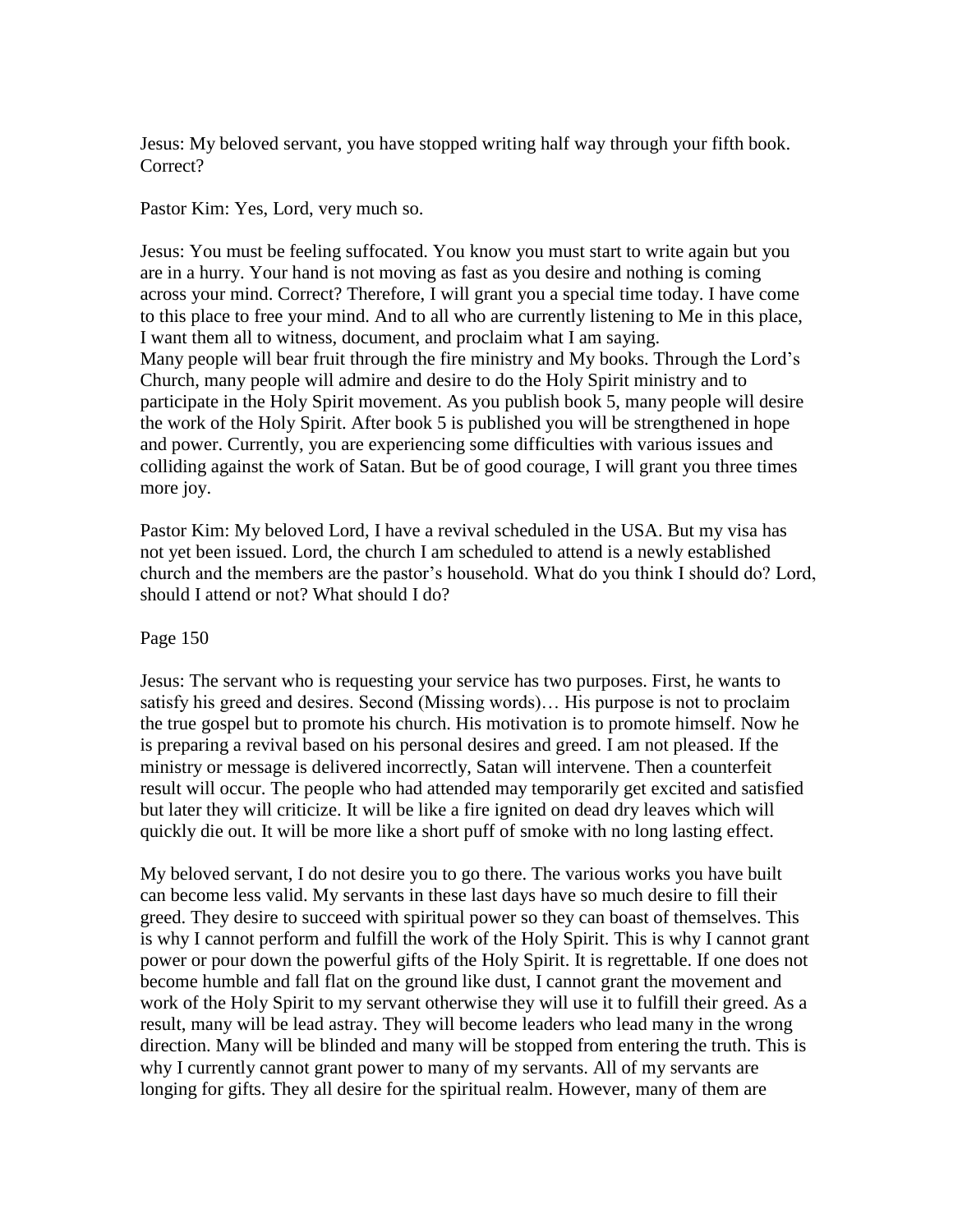asking for the wrong reasons. They are seeking for their own self achievement and success.

### Page 151

Now, I will speak to my servants in this place. If anyone in here is visiting the Lord's Church for the purpose of receiving power and gifts as Pastor Kim possesses, I require you all to put down your personal desires. If you are here to further your ambition or your success for the sake of putting yourself or your ministry on a pedestal, I suggest you lay all that down at my feet. All of your pride and arrogance must be put down as well. When your greed or personal ambition is cleansed out from the inside out, I will then grant you the gifts. The gifts are not something that I can just grant because you expect it or because you personally desire it. You think I will grant the gifts to you just because you earnestly desire them? If you have any amount of personal greed within your earnest desire, I will not grant you the gift of the Holy Spirit. Otherwise, receiving the gift can be poison and the gift may be used as a knife to murder. This is why I cannot grant you the gifts.

My beloved ones, when you possess the likeness of my character such as love, kindness, and humility, then the gift of the Holy Spirit will come upon you. I am very eager to grant you the gift. My heart desires to quickly grant you the gift but you are not emptying your heart. Your heart is full of greed. You are desiring to use my gift and power as a machine. This is why I cannot grant my gifts. All who are here, listen and pray with a sound mind. For those who think they can receive the gifts by praying either three months, two months, one month, 30 consecutive days, or all night long, you are wrong in your assumption! It is only when you empty yourself I can enter in you and then the work of the Holy Spirit will fully manifest in you. When you are filled with your greed, how can I enter in you? You are not preparing yourself to receive my gift. You are only confessing with your mouth without emptying yourself. I desire you all to empty your personal greed or ambition that are in the midst of your spirit. When you realize the hidden identity of who you really are and in what situation you are in, you will then eventually see yourself before Me.

Pastor Kim: My beloved Lord, there is a place where they train people to in the work of the prophetic. Many people are gathering at this place. A member from that training place visited our church and we delivered him from a high ranked evil spirit. He was very shocked when he realized that he was demonized. He had been prophesying without being aware of the demons inside him. Lord, what is your thoughts on this matter?

Jesus: (With a sigh of deep breath) You have all read the bible and are all aware that the gift is a gift. It is a big mistake to assume that the gift of prophecy can be achieved by training or in some other unnatural way. Some people are also training others to speak in tongue, the heavenly language. There are some who create their own heavenly language. These are the leaders of cults. They are the ones who block the heavenly gates. They are the ones who blocks the heavenly milestone.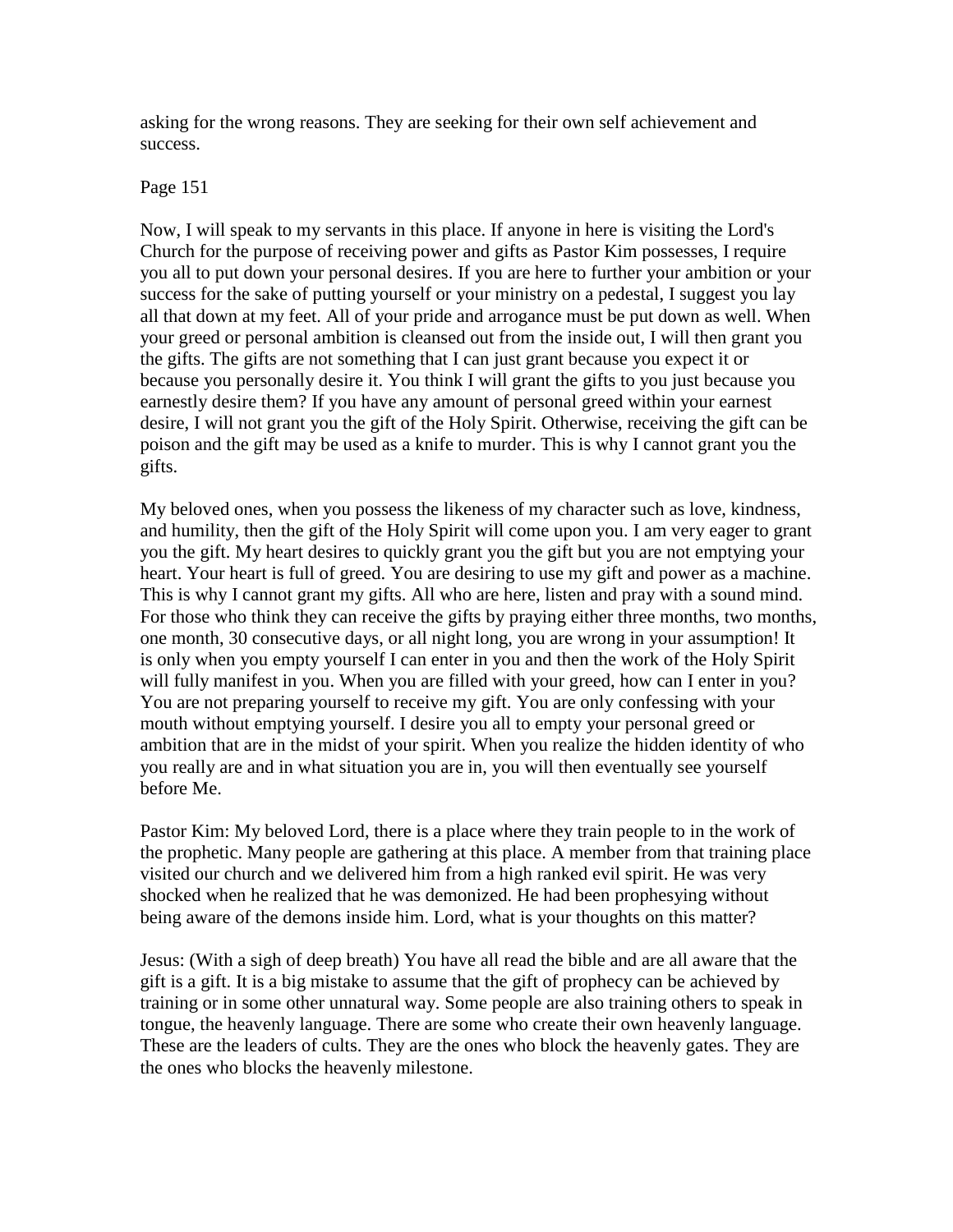My beloved, the people in this place do not believe it can be achieved by training. I have given you the gift of salvation. You had no other option but to die in your sins. You do not know the concept of a gift. Some think the gift can be granted based on demand. At times, even you get ahead of Me. You then end up trying to teach Me or command Me. Now, those who have been unnaturally trained are operating ministries and employing Me. They are standing in front of Me and commanding Me to comply with their desires. They are the worst of the worst.

### Page 153

You all know there are wheat and tares or sheep and wolves within this end time generation church. Now, the time has come that I must separate them from right to left. You must awaken and meticulously examine yourselves. Be very careful and be repeatedly cautious to know that you are not lined up in the wrong lane.

Once your spiritual eyes become darken, you will not be able to discern any further. It will not matter whether I come close to you, crying with compassion, and speaking the truth, you will not be able to hear Me. Filled with personal desires, they will be running toward their own ambitions. You will be able to witness their end results or consequences. And not too far after, they will receive disciplinary punishment and you will clearly witness how they will go under. I will judge them. You will not witness their destruction at My second coming, you will witness them with your vary own eyes. The Holy Spirit's work will manifest with fruits. You will see from their life whether their fruit is dead or alive.

Pastor Kim: My beloved Lord, I thank you. I am very sorry for asking once again but since my children Joseph and Joo Eun have deeply entered the spiritual realm, can you tell me if I am loving my children more than my church family? Lord, how will you use Joseph and Joo Eun? How will you use the Lord's Church members? Please tell me?

### Page 154

Jesus: From your perspective, you see them as your little children. Therefore, you may get very concerned for them as they see the spiritual realm. However, in the Kingdom of God, it does not matter whether the person is 60, 40 years old, or little children. In the spiritual realm, it is all the same. As you have seen in heaven, there are no old, young, male, female, children, or adults. The spirits are all the same.

I do not perceive the spiritual realm in a physically manner. It is perceived spiritually. I desire to use the children because their spirits are clean and pure. With older people, they are sometimes clouded with knowledge, common sense, and stubborness. It does not matter how clearly I show them the spiritual realm, their thoughts gust out like rusty polluted water. Therefore, there are times when it is dangerous to use such people. This is why I use young children.

In these end times, I will pour out the Holy Spirit unto young children and show them the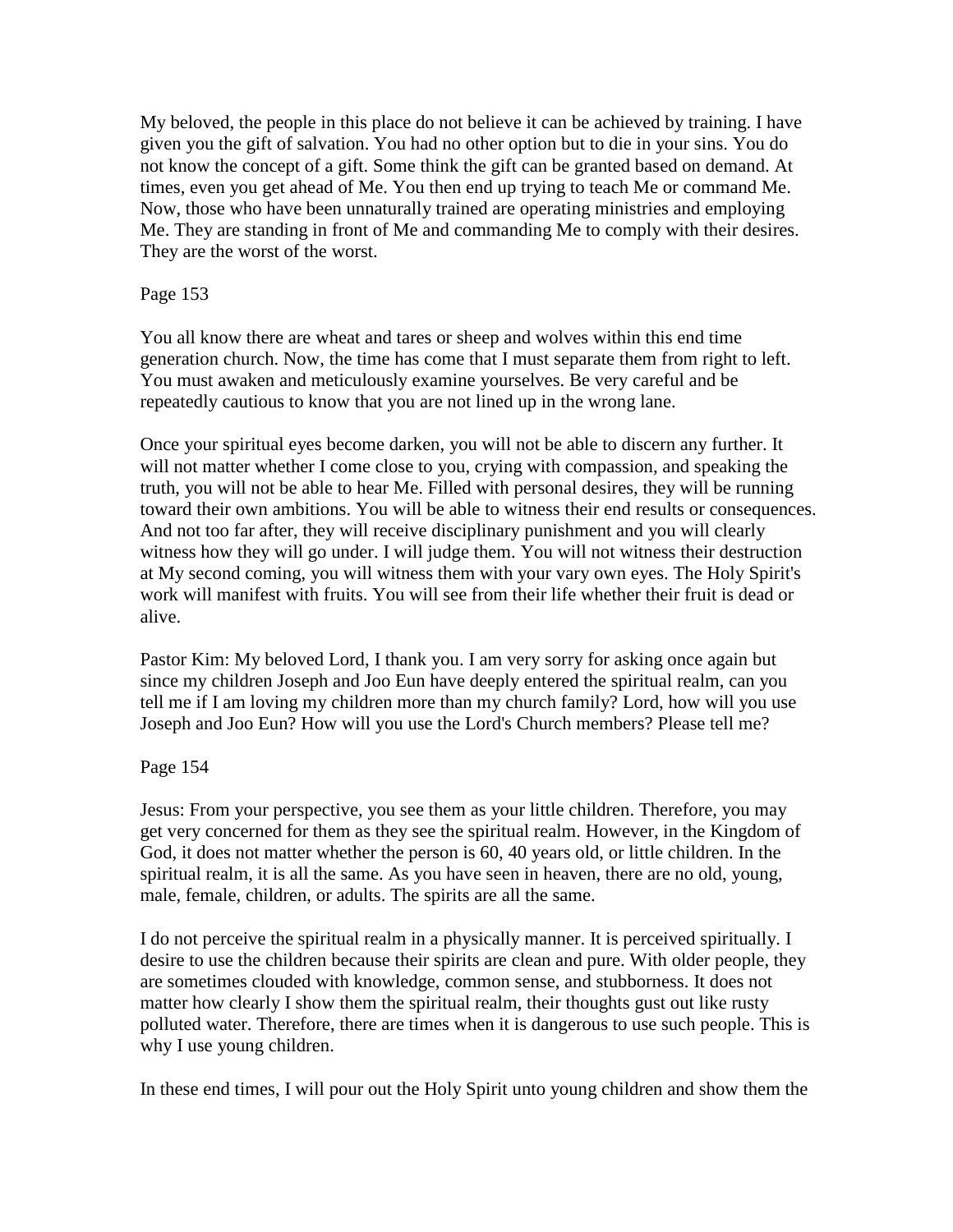spiritual realm. They will prophecize. I will lift them up and use them. I desire to use your children because their spirits are clean and pure. Therefore do not excessively worry. However, Pastor Kim, do not misuse them. Whenever I provide an opportunity, I want you to utilize them. You must be very concerned about them. At times, young children may excessively utilize their gift with their leisure activities. Therefore, you must always train and teach them to use the gift according to the purposes of serving God.

# Page 155

From here after, many young children will experience the spiritual realm, the Holy Fire, and they will receive the gift of the Holy Spirit. When this happens, adults must not look down on them or ignore them just because they are young children. This is the sign that my coming is very near. You must respect, love, and lift them up. I want you to treat them as you would treat Me.

Pastor Kim: My beloved Lord, thank you for your grace. Someone has stated that You will come when his/her grandchild is a teenager, specifically mid teens. Is he/she deluded?

Jesus: My beloved servant, if I disclose the date of my coming to some of my servants, then chaos will come upon the world. As I have stated in the Bible, I will come like a thief and no one will know. However, for those who are spiritually awaken, they will know that my coming is soon. They will not know the exact date but will know the season. They will suddenly realize the urgency of the coming. In that season, it will only be a matter of time.

It will not be years and days of prophecising that the gates of heaven are opening or if the arch angels are blowing the trumpets, when I come for My bride, it will happen abruptly. For those spiritually awaken, when you are in a moment of prayer, suddenly, you will know and feel it spiritually through the spiritual realm that I am coming. All who are waiting and awakened will feel it together.

I do not state the date to any single person, otherwise, the world may become chaotic and disorder may follow. Therefore, a date will not be given. Only the Father knows the date. my beloved servants, if you only love Me and you are abiding in Me, you will never be bewildered for not knowing the date.

# Page 156

Pastor Kim: My beloved Lord, I thank you for your grace. As you are well aware, Mrs. Baxtor had visited heaven and hell many times. In her book, she stated that hell was inside the earth. In my opinion, I do not agree. Although, there is fire inside the earth's core, it based on my experience and from the trips you have lead and shown us, I do not think hell is inside the earth. Lord?

Jesus: My beloved servant, from the bible's perspective, heaven is currently present in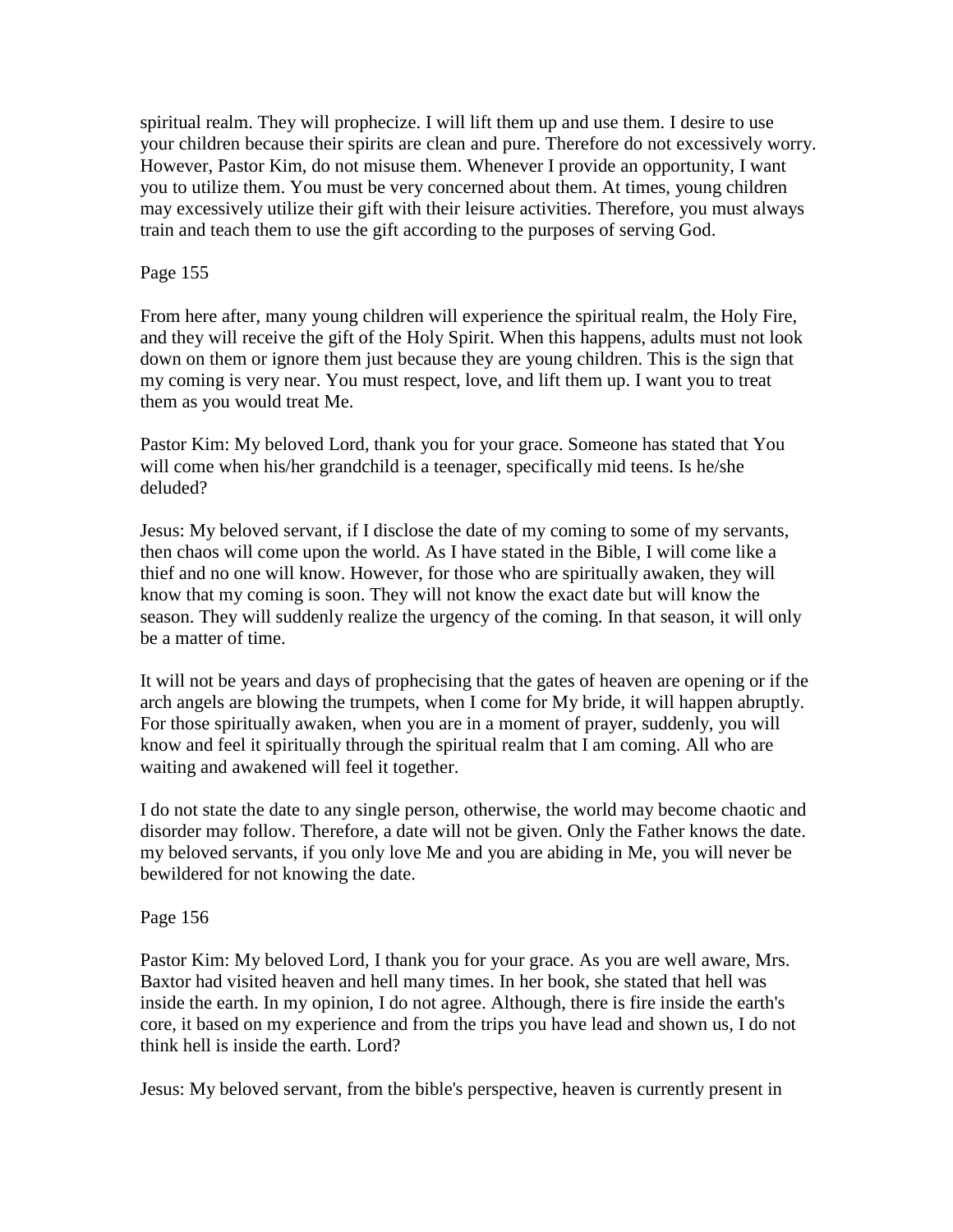your heart and heaven is also coming in the future. You are aware of this knowledge. When I state that hell is on earth, it does not mean that the concept of location or place of hell is coming after judgment. When I say hell is on earth, it means that the Kingdom of God is not present or upon you. For example, people say such things as, 'It feels like hell, We are living in hell, The world feels like hell.' There are differences in the volume of pain or misery a person goes through.

My beloved ones, I desire you to listen carefully in this hour. There are things in which you must be very cautious when I grant you a gift of prophecy which opens up your spirit. If the person who receives this gift is not pure in spirit/soul, many problems can occur. When a person prophecizes or speaks for another and the propheciser's spiritual impurities are not all removed, it would be like a person misinterpreting the bible. The uncleaned spiritual propheciser can incorrectly prophesized or incorrectly interpret and as a result falsely deliver My intention. Therefore, although a person has received the gift of prophecy, that person should not speak out everything that may come upon their thought. They, however, should be very careful. The person receiving the prophecy and the person prophecising must both be very cautious.

Pastor Kim: My beloved Lord, as I have already stated, it is very dangerous to operate the Holy Spirit ministry when a person has not been delivered from all the evil spirits within them. It has been clearly proven during our daily services in church. There is a certain church in which they focus and concentrate on prophecising. They do not have the ability to disclose the identities of the evil spirits. Lord, please tell me how to manage this?

#### Page 157

Jesus: In the ministry of prophecy, a person's single word can either lead a weak or young faithing person into the truth or the evil way. There is the danger of leading people into the darkness as blind people. I will give you some examples and conditions of those who prophecizes. When you pour red water into a cup filled with yellowish orange juice, the color will become redish orange. As this example shows, a person and the evil spirits' thoughts can become mixed together as the person speaks out. When this occurs, one must voluntarily humble themselves and restrain from prophecising. As one humbles and obeys, they must wait and pray as one manges their spirituality until their spirit gets cleaned. I desire that person to stop prophecising and instead rest. I want the person to humble themselves. Those who have the Holy Spirit will be able to discern and know if the evil spirits are corrupting the person's spiritual condition. I will advise you through the Holy Spirit if your current ministry is the work of the Holy Spirit or something that the Lord is not pleased with. Therefore, you will know through the Holy Spirit when your spirit is not clean and you are not suitable to prophecize at that time. When one realizes their condition, I desire that person to refrain themselves. By practicing caution, the person will not sick my sheep and the propheciser themselves will not become ill. If a person continued in their ministry under corrupt conditions, that person's spirituality would become dull and they would get sick. As a result, the person will eventually become the instrument of Satan.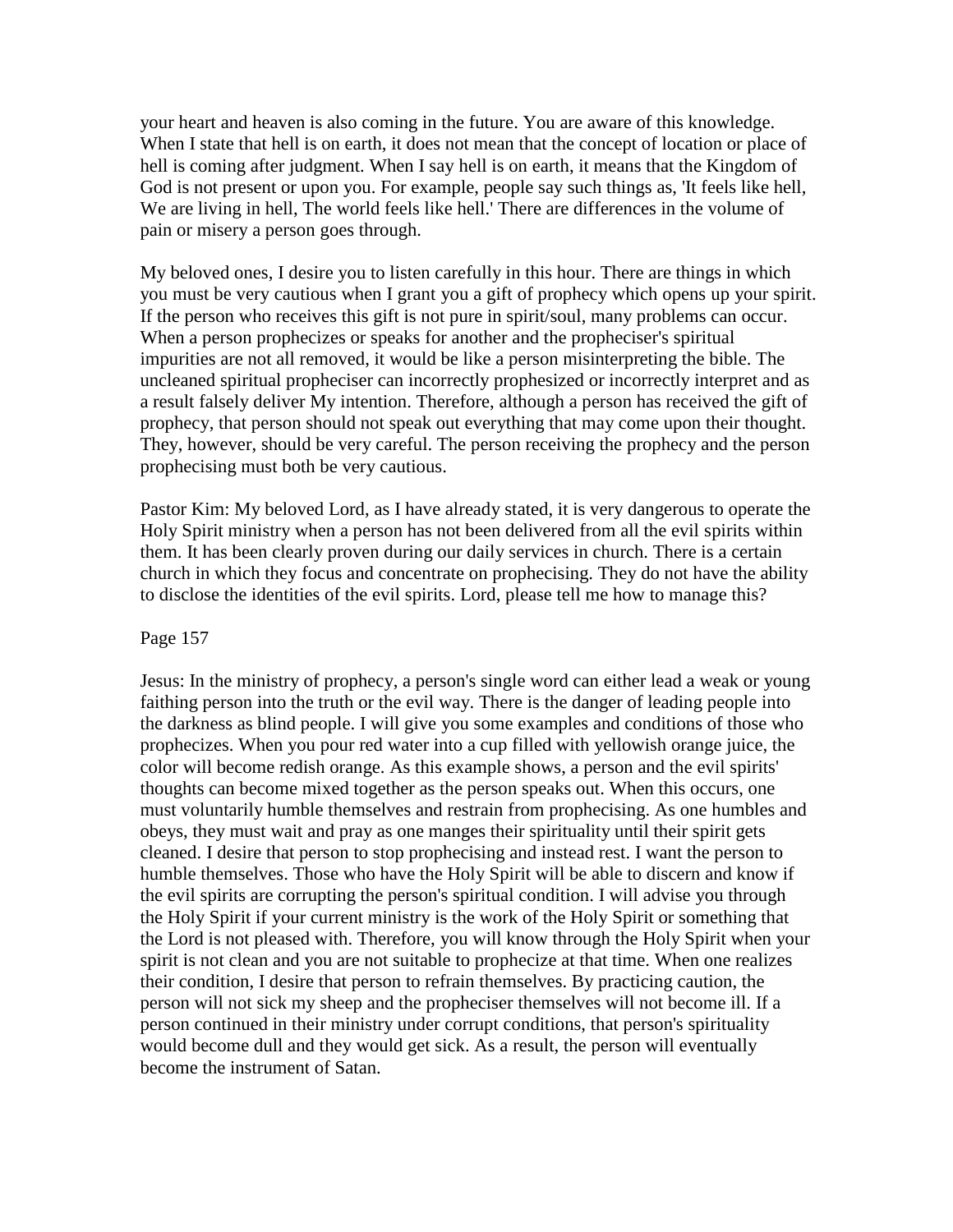Pastor Kim: My beloved Lord, is it biblical to prophecise from our spiritual five senses? Are they able to prophecise using their senses? Or is it biblical to prophecise by vividly hearing the words through our ears? There are many who prophecise from their spiritual five senses. Therefore, is it your will to prophecise by hearing through the ears?

### Page 158

Jesus: My beloved servant, it is like this. Your personality is different than of Saint Hyun Ja Kang. In fact, all of My children's personality is unique and different from one another. I use my servants in different ways as they are My instruments with different gifts and uniqueness. Some people are more sensitive to their spiritual five senses than others and as a result I would give them My words through their senses. For some I would give words through their ears and for some I would grant prophecy as they read the bible. There are many ways in which I can grant prophecy. You must not judge the particular method in which prophecy is granted with your thoughts.

The spiritual realm is wide and infinite. I desire to use each and every person by granting them the most suitable and appropriate gift or method. I will grant them something that can be best utilized by them. Therefore, one must not be so quick to judge. One must not condemn so quickly. When a person's spirituality is opened, you will know if the work is from the devil since you have the spirit of discernment. I desire you to respect, lift up, and love one another.

Pastor Kim: I am sorry my beloved Lord. I am also in agreement with you. In the area of spirituality, I personally do not think it can be systematic or be established in theory. However, many who claim to have knowledge of the spiritual realm and/or operating in the Holy Spirit movement ministries are forming and establishing a system or theory. They then educate people with this nonsense. What do you think about this matter?

Jesus: Even though you are human with a physical body and strive to labor wholeness, you at this time can not be like Me. I have a spiritual body. Basically, it is impossible right now for you to possess perfection. Therefore, I do not desire one to say that your spiritual realm has completely opened. Based on a person's propensity, talent, character, and other traits, I will grant the gifts in which is most suitable to the person. A person can only know and understand what they possess or have experienced.

Therefore people must not judge or condemn each other when it comes to the spiritual realm. People who are spiritual or have the spiritual realmed opened for them will know one another. They will even know their works. They will not even have to say a word to one another to distinguish one another. They will know each other through the Spirit. They will realize they are in unity. Although the work may be different, the Holy Spirit is the same and they will know they are one in the Lord.

Therefore, although one may be opened to the spiritual realm, one should not insist their method or revelation is the only correct way and they at the same time should not condemn others. One is only able to know what one has experienced. One is not able to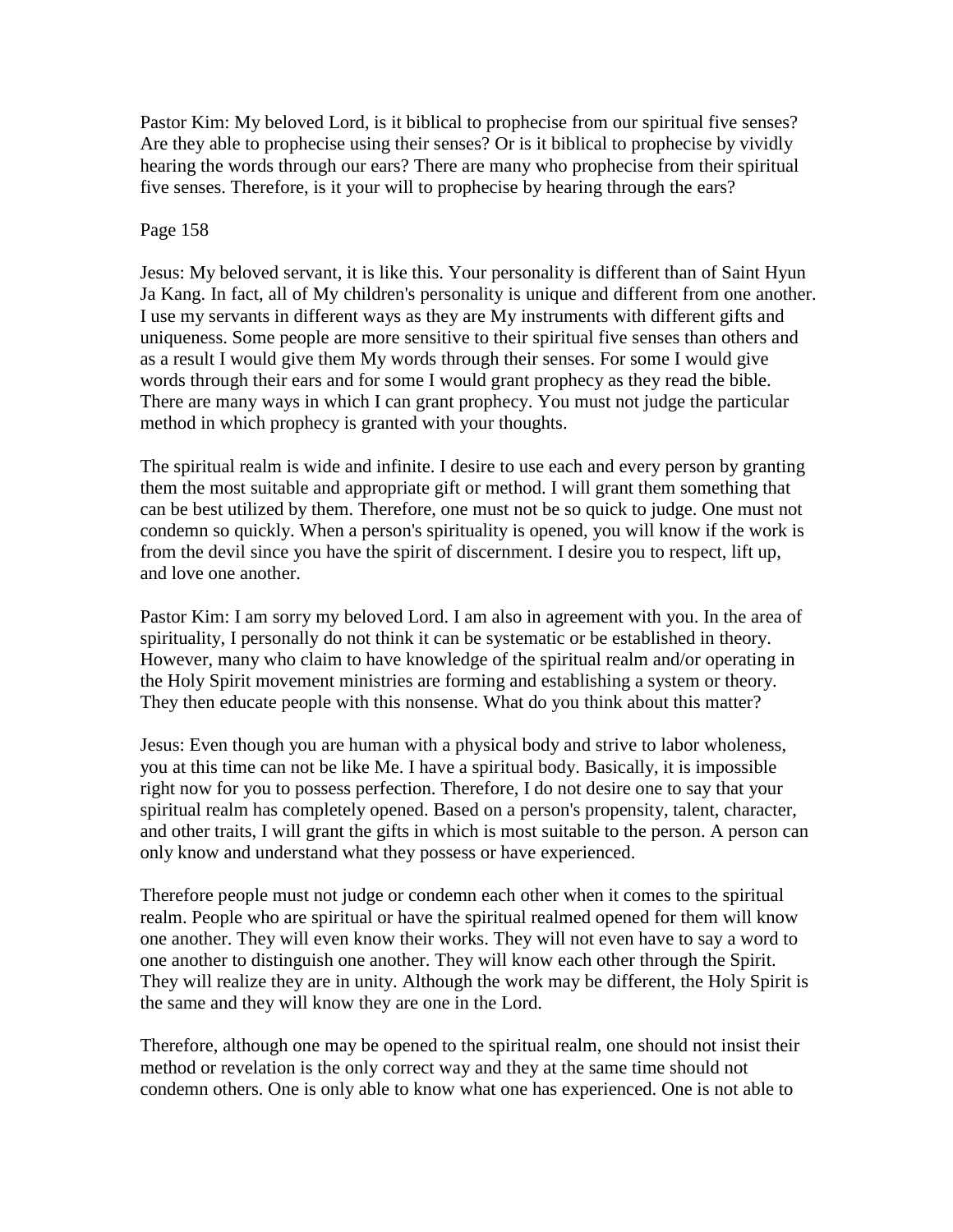express with their finite mind, knowledge, or words. The spiritual realm is not something one can just compare to anything. One can not determine or compare its height, depth, length, or width with any particular standard. One will only realize the perfection of the spiritual realm when he/she llives with Me in the Kingdom of heaven. It is then one accomplishes perfection.

Pastor Kim: My beloved Lord, I like to ask you one more thing. I have to quickly move into my new home and we have to get our old church leased by another tenant. But I do not see any of this coming soon. What is your will in this Lord? Am I lacking in prayer? Please raise the praying servants so that we can pray for the old church building to be leased by another tenant.

Page 160

Jesus: It is not from lack of prayer. Your church building is being on hold until I find the servant I desire to grant. I am still looking for a servant that is appropriate, suitable, and one I can entrust the building too. It is not because of you. Therefore, be patient and perservere for Me. A little while longer.

There is something that I desire to ask you. In most case, each and every one of my people create an image of God based on their knowledge and common sense (Missing words). As a result, many become discouraged and become hopeless. Therefore, I ask you to be a little more patient.

Pastor Kim: Lord, please help me move more quickly! I am losing patience.

Jesus: I understand your impatient personality. Hahahaha. You are always hasty. You are bouncing around too much. Hahahaha.

Pastor Kim: My wife, Hyun Ja Kang presses me!

Jesus: Sometimes, you are lovely as you are. Hahahaha. I also sometimes think you character is almost as close as Mine.

Pastor Kim: Lord, Brother Yoon Jung was originally a Buddhist monk. He does not eat meat and has practiced self cultivation many times. But now it appears that he desires to get married. Please tell me your view on this matter.

Jesus: Hahahaha, just wait and see. Pastor Kim, you are very silly. When I have a conversation with you, I do enjoy it. You make me joyous. Hahahaha.

Pastor Kim: Are you addressing Brother Yoon Jung or me?

Jesus:You, of course, hahahaha. You can make me laugh in so much ways, hahahaha.

Pastor Kim: Jesus, please heal Brother Yoon, Jin Suh. Brother Hyuk, Hwan has stated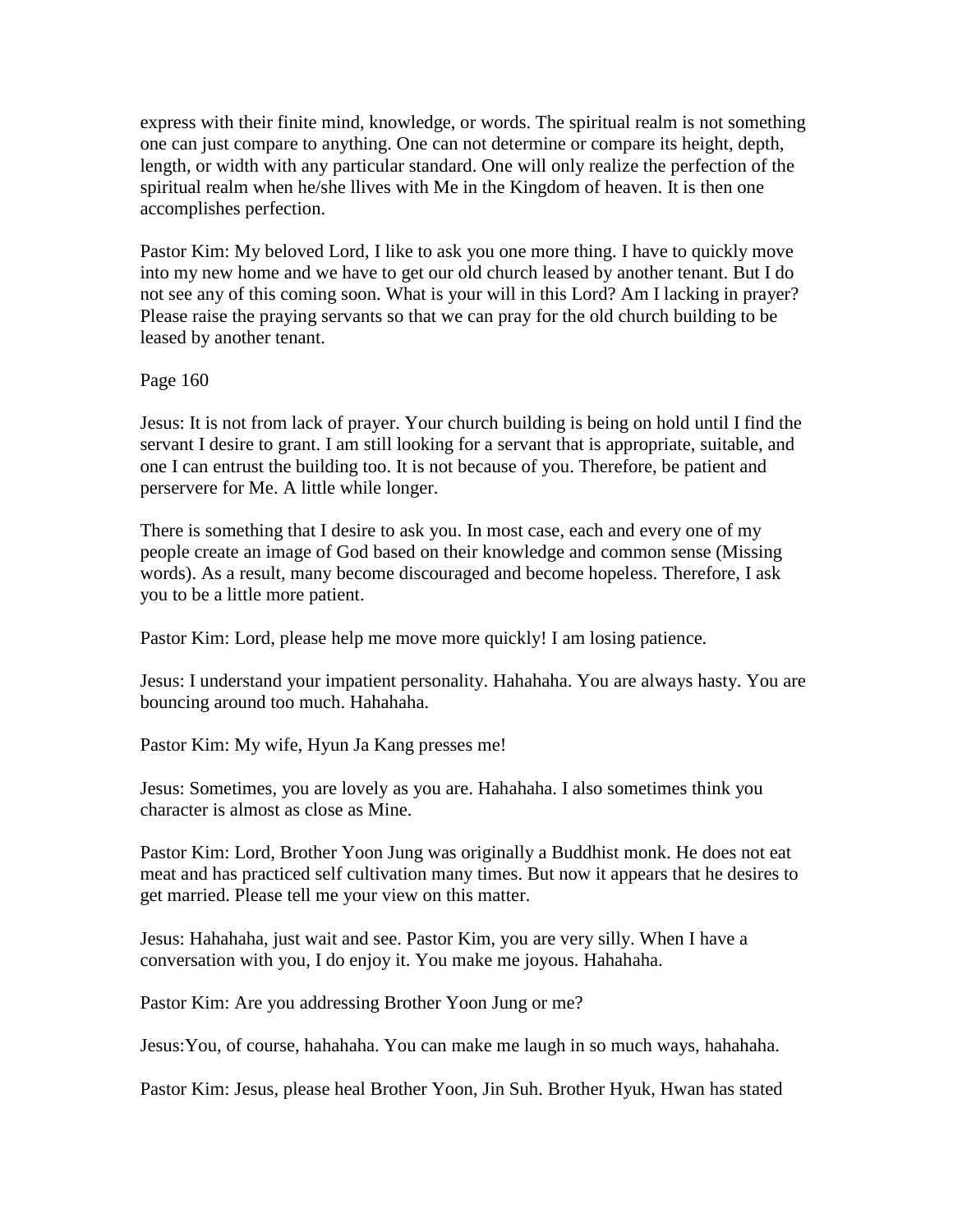that a spirit of lust is working in Brother Yoon. It is a frequent problem. What is your view on this, Lord?

Jesus: I desire you all to have a heart and to first love the weaker ones. If you perceive the weaker breatherns with a loving heart, their appearance would be seen as lovely and beautiful. From my perception, they are all like little babies playing around. Just because some of them are eccentric in their ways, appearance, or characteristics, does not judge or analysis from your thoughts. You must perceive the weaker ones with a loving heart, only then you will see their beauty. Before any one of you desire power and gifts, you must first learn to have a loving heart. I desire you to first learn to have a heart that embraces the weaker ones. Only when this is accomplished, I will pour down my power upon you. Then the power to heal, restore, and deliver will truly occur.

Pastor Kim: Of course, you are correct, Lord. The pastor from Hope Church has come all the way here. He has traveled from the city of Su Won. What kind of ministry are you expecting him to operate? Are you expecting a Fire ministry?

Jesus to pastor form Su Won: What are you attempting to change? You have two different thoughts. What is your desire?

Pastor Kim: He said he would like a Holy Spirit movement ministry, Lord.

Jesus to pastor from Su Won: You have a personality like steel. I desire you to have one thing in your mind. Throw away all of your stereotypes. I desire you to be soft and tender like clay. If I pour down the ministry of the Holy Spirit movement on those who possess a strong personality, they will go through many difficulties. Therefore, if I grant this request now, you will face many hardships.

### Page 162

Only when your personality becomes soft like clay and refined gold with all impurities cleansed, I can then approve your request for the Holy Spirit ministry. Rather than focusing on this particular type of ministry, I desire you to perform your best on your current situation. I desire you to wait on God's time.

I desire you to first perform the work that is currently in your hands. You must flexible like clay. I desire all your personal thoughts, plans, and goals to be broken that are in your mind. I desire you to put everything down and start over. It is time to remold yourself. Do not assume or be shaped by another man's word or by your perception with what you see or have seen. Do not create yourself a personal standard. Do not create your own criteria. The words that are spoken from men are mixed with impurities. They do not always deliver directly what I desire. Their words are mixed with their own hypocricy and disquise. Therefore, when you digest their words, you will become hardened, not softened. As a result, you will have heart that can only accommodate a few.

Pastor Kim: My beloved Lord, I must ask one more question. I am sorry. There are some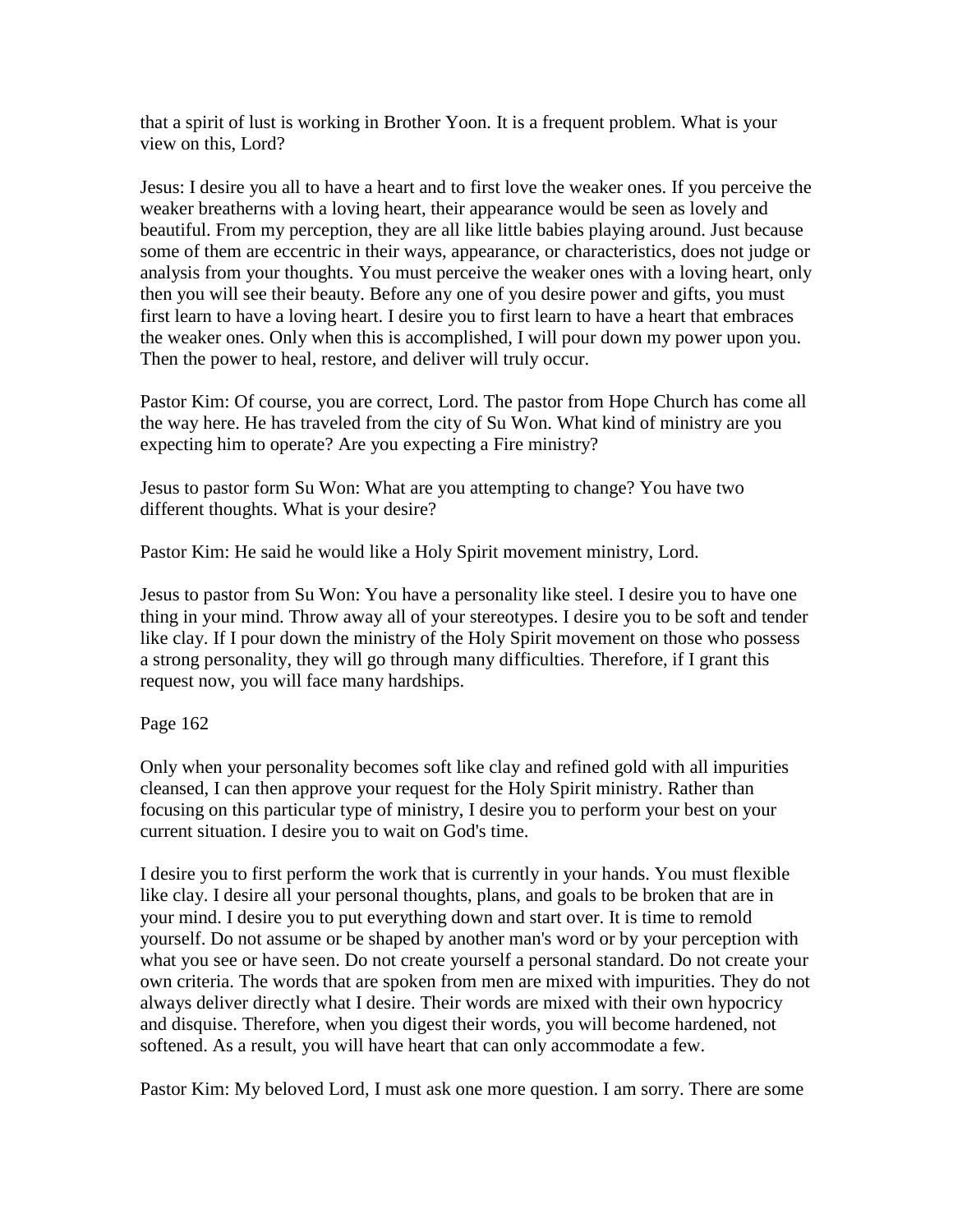people, churches, or organizations that condemn us as a cult. They are making an effort to persecute us. They are defining us as a cult to other people. What is your view on this matter?

Jesus: My beloved servant, do not let others define the standard. All those I utilize in the Holy Spirit ministry and with those I use powerfully will be and are criticized. People who criticize and judge do not have a correct knowledge of the bible and of God. As a result, they define a standard and judge Me with their criteria and limited human knowledge. Therefore, I am grieving. With this last day generation, I truly desire to save many souls through many servants. However, many of my servants are not proper vessels in which I can pour down my power. They have defined a standard based on their knowledge, criteria, common sense, and their external perception of the physical realm. This is why I can not pour My Spirit upon them. I can not open their spiritual realm. Even if I were to show them the spiritual realm, they would measure and evaluate it based on their standard and knowledge. They will define it as error or counterfeit. They will not open their heart to receive Me.

## Page 163

My beloved servant, do not create any standard. You must always view and take our relationship very seriously. Just keep your eyes on Me. What ever you are doing now, do not be so concerned with how the world with evaluate you. I will judge them fiercely!

Pastor Kim: Lord, I have one last question, please forgive me.

Jesus: Very well, I already know that you would have one more question, hahahaha!

Pastor Kim: There is a young unmarried pastor who frequently attends our church. He has had a girlfriend for some time but he broke up with her a couple days ago. The other church members had prophecized over him that his girlfriend was not the one for him and that the Lord was not pleased with her. We are well aware with our free will, we are allowed to date or meet who we chose. What is your view on this, Lord?

Jesus: It does not matter how many people can give another person a word or advice. A person's spouse has been prearranged and destined. Before the person can meet their destined spouse, I desire the person to be spiritually trained. Generally, the person is not able to find their destined spouse because their training was incomplete. It is not important whether a person finds the destined spouse early or late, I desire to grant you the person who you really need. Time is not that important, meeting the destined person is important.

Pastor Kim: Jesus, Brother Yoon Jung Suh has made a vow to you many times. He has vowed to live a single life. Lord, have you received his vow?

Page 164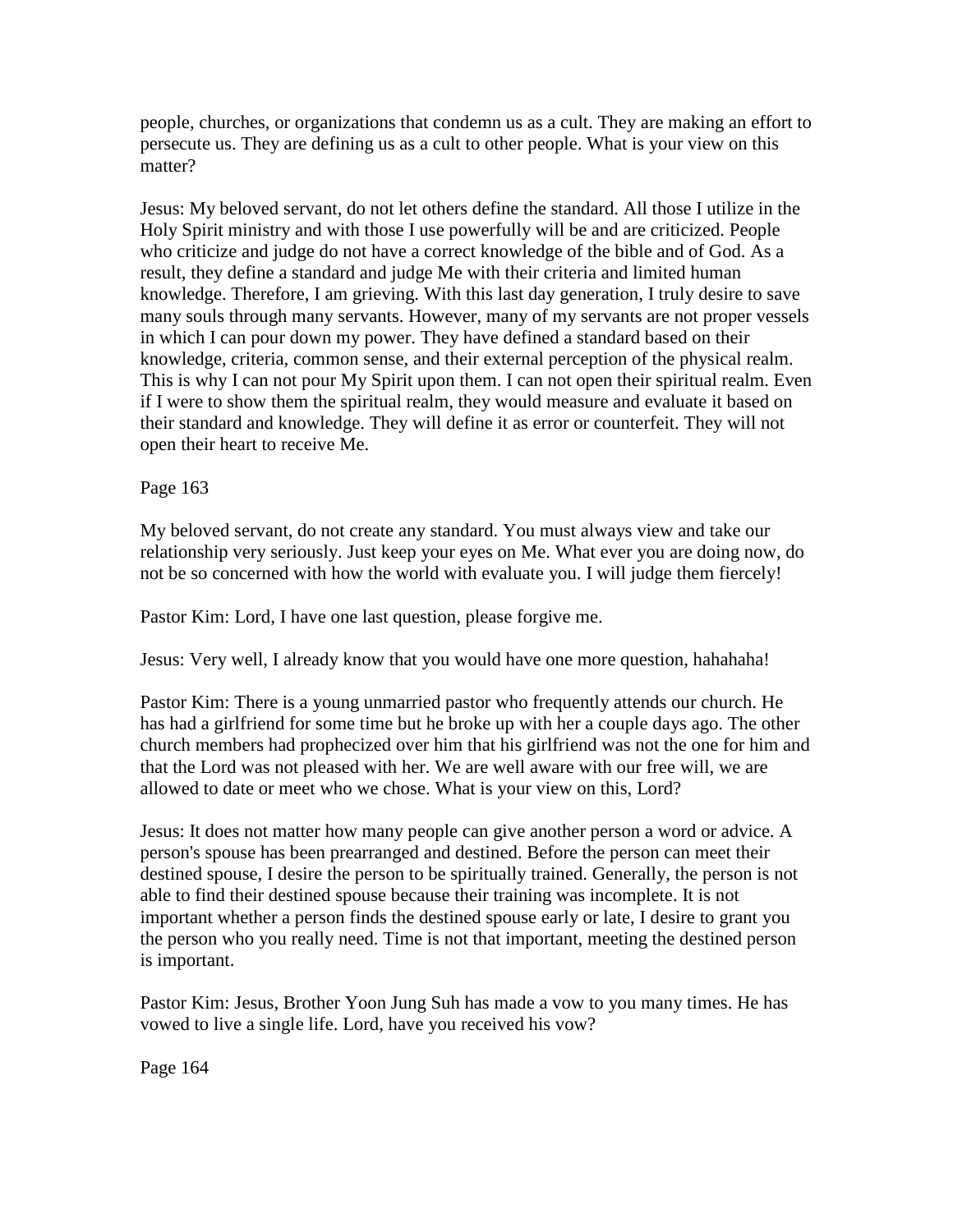Jesus: People are not asking Me of My will but instead they are attempting to employ Me. This is why I am not able to grant a deeper Holy Spirit ministry to them. Many people have obstacles in their lives which prevent me from using them as desired vessels. Oh, My beloved ones, I desire you to always ask My will first. Throw away the type of faith that never grows. Stop praying as though you are giving me a report of your will in which you are seeking my unconditional approval. I want you to become mature.

Pastor Kim: My beloved Lord, I am sorry for continually asking questions. I do not have many opportunities as such as now. Can you please answer some short questions from each of the church members and attendants who are here today? Lord?

Jesus: I am not able to equally speak to all of them because there some are able to receive while some are not. Moreover, some answers require a private audience. This is why I am not able to speak in public in regards to their personal questions.

Pastor Kim: Lord, please show me our heavenly home. Lord, please show everyone here. For those who attend the Lord's Church to come praise and dance humorously, will their homes be built greater?

Jesus: Hahaha, does that humorous dance make you joyous? Hahaha, I am laughing because of you. I love your clumsiness and your absurd behavior. Your every action is joyous to Me. I therefore desire all of you to love the immaturity and weakness of others.

Pastor Kim: Lord, is all of the homes for the members of the Lord's Church located in the front or near the throne of heaven? I do not have much wisdom and it is difficult for me to sometimes comprehend. Please provide an answer.

Page 165

Jesus: There are many things in which I can not disclose to you. As I have already stated, you are on a need to know basis. All of you impatiently want to know everything but there are certain things in which I have not opened. In time, I will show you certain things.

Pastor Kim: Lord, I am very short of laborers.

Jesus: Do not incline toward the right or the left, you must persevere and continue to perform My ministry by standing firm. It is my job to send you people. Therefore, do not worry. But in a short time, you will have to be trained with your sheep in some areas from the altar. There are many areas in which you need to be trimmed and molded. Based on the rate of growth, I will send laborers in due time. As for now, persevere and pray for My ministry and glory. I will gather.

Pastor Kim: I give all the glory and gratitude to you, Lord. Lord, please give words to your beloved daughter who is on the floor, flat on her stomach.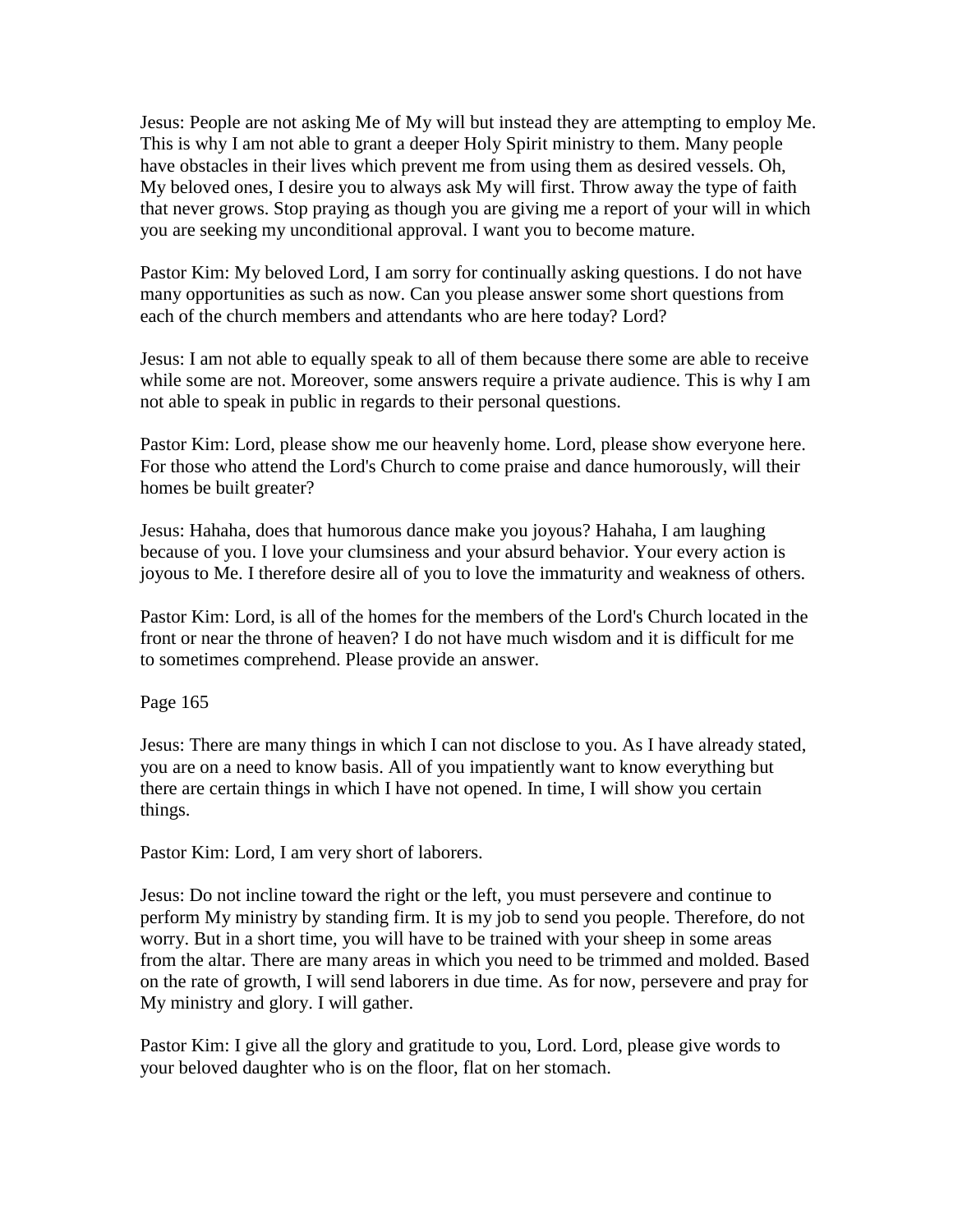Female Pastor: (Sobbing) God! With my human perception, I have regretted it many times for taking on the responsibility of a pastor.....There are so many obstacles, I am not equipped, and there are so many things I am afraid of. As a female servant, I am limited with so many things. I am so discouraged, so frequently, Lord?

Jesus: My beloved daughter, even before you knew Me, I have made and created you to be My servant. Until you had become a pastor and even after you had became a pastor, I was working on your behalf mobilizing many people. Why are you so frequently disappointed and discouraged My beloved daughter. Your desires are for people and through your desires, I desire people to be healed by your touch. I desire restoration for those you touch. I desire you to embrace the sick and outcast. From hereon, I desire to accomplish restoration through you. It is not about you. It is not about your will. You can not have it based on your will. It is not based on your strength to continue or stop. I want you to understand this.

### Page 168

I desire to give you peace but it must come My way. I desire to grow you one step at a time but that must come My way as well. I desire you to be happy but you must obtain it My way. I desire you to throw out your knowledge, thoughts, common sense, and personal plans. From hereon, I desire you to be a new creature in Me. When you enter the new plan, you will be at peace, grateful, and happy.

Pastor Kim: My beloved Lord, thank you. May I continue or should I stop, Lord?

Jesus: As all of you pray, I desire to meet you individually. I desire to give words to each person. I do not desire to give word in public since some are private. Some words are not for others to hear. Each one of you should seek Me and meet Me. I desire to speak to you all. I desire to show and converse with you all.

Pastor Kim: Together, let us sing. 'Oh, praise My soul.' Let us hum it.

Female Pastor: (Seeing a vision) I see our corporate praising gather together to create five different colors of cloud. Oh the angels are also praising together. The angels are praising as they are blowing beautiful golden trumpets. The Lord is singing with us as He is raising His hands on high! I have opened my heart with joy and I give glory to God. I am happy and grateful. I give all the glory to God. Oh Lord, please I give you all the glory! I see many souls in heaven gathered together. There is a celebration going on. I see many souls dancing in the Spirit with angels. Right now, the angels want to dance with us by holding our hands. Move your hands as the Holy Spirit leads you. Move your heart and your feet to dance. The angels are grabbing each one of your hands. Oh Lord, we give you the glory! Oh Lord, we give you the glory! Please raise the volume. The Holy Spirit is now moving you. Raise the volume. Move and flow with the Holy Spirit as He leads you. In heaven, the angels are dancing together. Beautiful fragrance is descending from above. Smell it as you dance. There are 10,000 different fragrances descending. Exalts God! Oh Lord, we praise you! Oh Lord, we give you the glory! If anyone here has pain in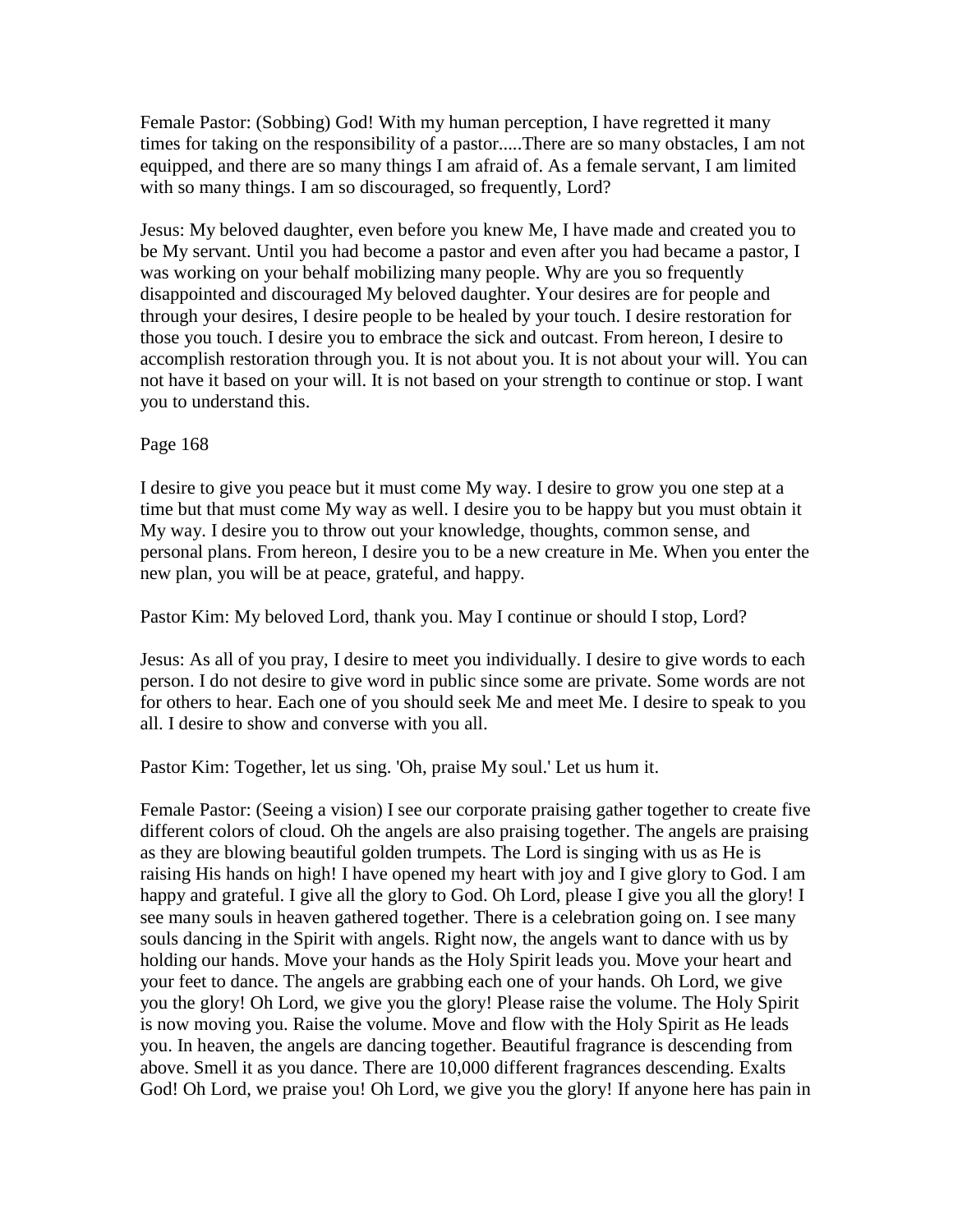their arm, stand up and move your arm freely. The Lord is healing you now.

Page 170

Those who have pain in their body, please try to move freely. God is giving you freedom with your arms and legs. People, who have difficulty in breathing, breathe deeply, inhale and exhale. God is touching your heart right now. The people, who have headaches, raise your head high and dance. The people who have pain in your lower stomach, pat your stomachs and dance circling. The Holy Fire is entering you. God is touching the people with harden hearts who are depressed. Sadness is now leaving and your heart is refreshing. Look at the Lord as you open your heart. Peace is now on you. Anxiety and worrying is leaving. Oh, what a happy day. Oh Lord, what a happy day. Oh Lord, their arms are free. Oh Lord, my legs are free. All who have pain in the back, bend forward up and down move freely. The Lord is now touching your back.

### Page 171

All who desire to sing please sing in the Spirit now. If the song comes out in tongue, sing in tongue. If humming, then hum the song. Move your hand as the Spirit leads. If you want to raise your voices, raise them. You can now sing in the Spirit. The Holy Spirit is now touching your lips and tongue. If you sing as the Holy Spirit guides you, you will sing in the Spirit. When you praise in the Spirit, you will experience the deeper grace of the Holy Spirit. Through your mouth, the Holy Spirit is entering deeper into your spirit. Now with the guidance or impression given to you by the Holy Spirit, the people who feel trapped or suffocated shout out. The evil spirits are leaving. Your mind will be refreshed. A celebration in heaven and in this building is taking place. The Lord is dancing. He is dancing as He holds your hands. Now, if any one of you has a wish, speak it out now. Speak it out loudly. If you are hoping for something, ask God now before Him.

### Page 172

God has said He will make your wish come true since He is very pleased. If you are praying for your children, let Him know. Tell God of all your concerns and joys. If any of you have a problem in your household, ask God in this time to restore your families. I want to make a vow to God right now. If you have anything that needs to be changed, now is the time to ask and make a vow to God. If there is anyone you hate, make a vow to the Lord that you will forgive. Promise the Lord by interlocking your little pinky finger to His. Promise to Him as you are in His bosom. Promise as you look at Him. Write it on the Lord's bosom with your finger. Hallelujah! I give all the glory to the Lord.

### Page 173

\* The Lord escorts me to visit hell

Early morning, on October 18, 2007, an (Missing words) angel visited the Lord's Church. This particular angel was the one who had guided and escorted us in heaven. As we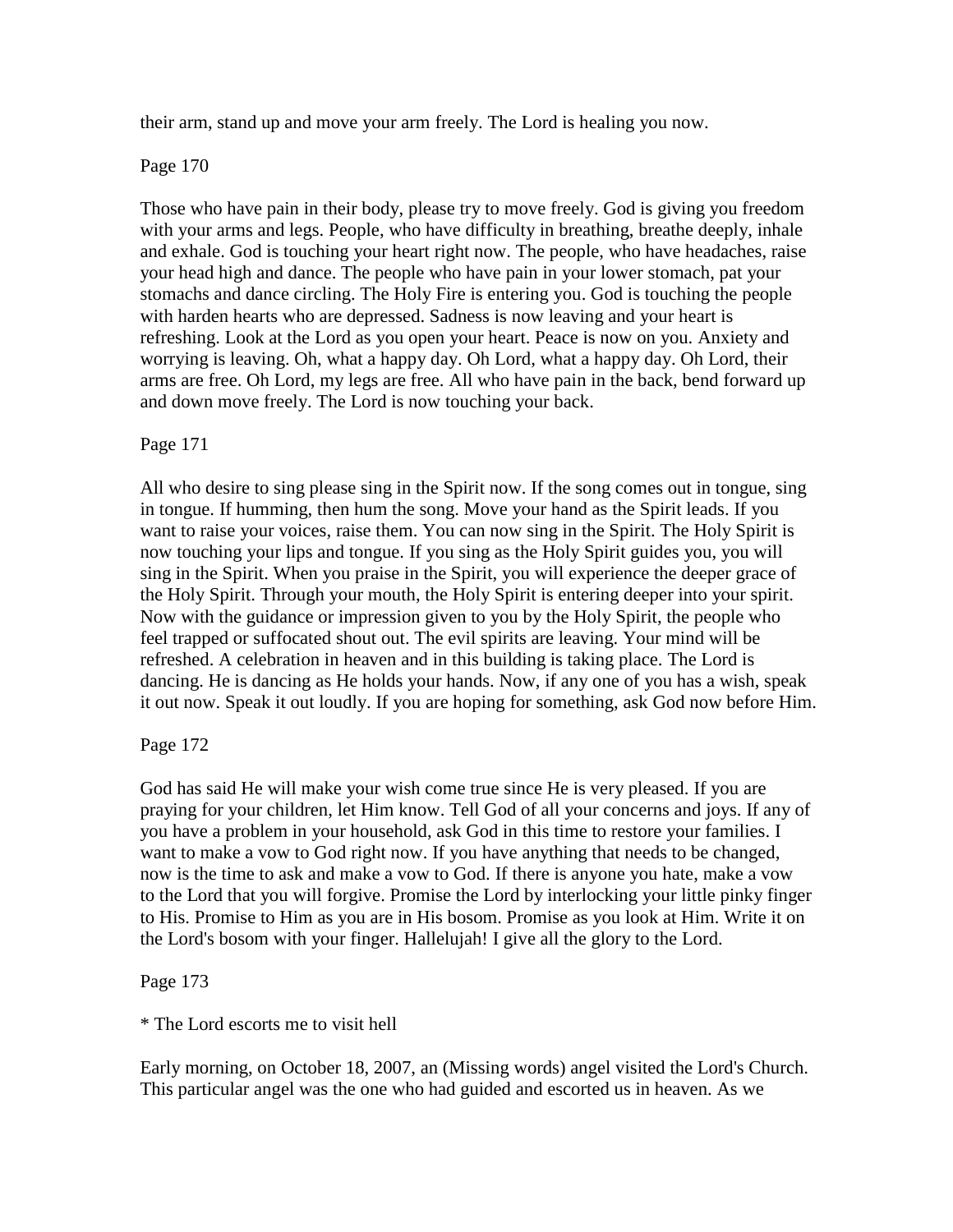prepared to visit hell, the angel arrived with several more of his subordinate angels. We all then went to hell together. The heavenly angels had arrived riding on what appeared to be copper colored chariots. As soon as we entered the entrance of hell, the color of the chariots darkened.

The pathway that was laid in front of us appeared endless. When I looked up, the sky appeared very high but at the same time it felt like a ceiling. I saw many ropes hanging down from above. There was enormous number of meats, chunks of meat hanging on hooks tied to the ropes. The chunk of meats hanging on the hooks reminded me of a butcher shop. I then noticed the chunk of meats was the souls of people and they were hanging alive. Some of the souls only had their bodies hanging, while some had their legs missing. Some hooks only had the heads of the live souls while some hooks had just the legs hanging.

Pastor Kim: Lord! Lord! Who are these people? What have they done to deserve such torment here?

Jesus: These souls are very pathetic. They have committed miserable sins. They were full of greed and evil thoughts. Their evil filled a pot like filthy dirty water. Observe very closely. All of their nerves are alive and moving.

Page 174

Pastor Kim: My beloved Lord, I continue to visit hell and observe where the corrupted Christians go. Lord, please escort me as you personally hold my hand! This is scary! Please show me what the real sin of blaspheming the Holy Spirit is about. Please show me the Christians who are ending up in hell because they have committed the sin of blaspheming the Holy Spirit! Please show it to me in detail.

Jesus: Pastor Kim, you will now witness the place where you had previously visited in hell. You will see the people who have committed the sin of blaspheming the Holy Spirit. Observe very closely!

The Lord and I arrived in a place where a rail road track was laid out. The place appeared to be a large mine. We followed the rail road and walked deeper into the path. I noticed there were endless numbers of rooms on the side of the rail road tracks. The rooms reminded me of warehouses or a very large tube. The depths of the rooms were so deep that I was not able to measure it in my mind. I could not express in words with what I was seeing. Then their appearances began to be exposed. The people who had committed the sin of blaspheming the Holy Spirit were wearing clothes that looked different from the outside than the inside. The exterior appearance of the clothes looked fashionable, gorgeous, and with authority. The clothes represented their authority or high position. As the Lord looked upon them, he sighed with a long heavy breath.

Page 175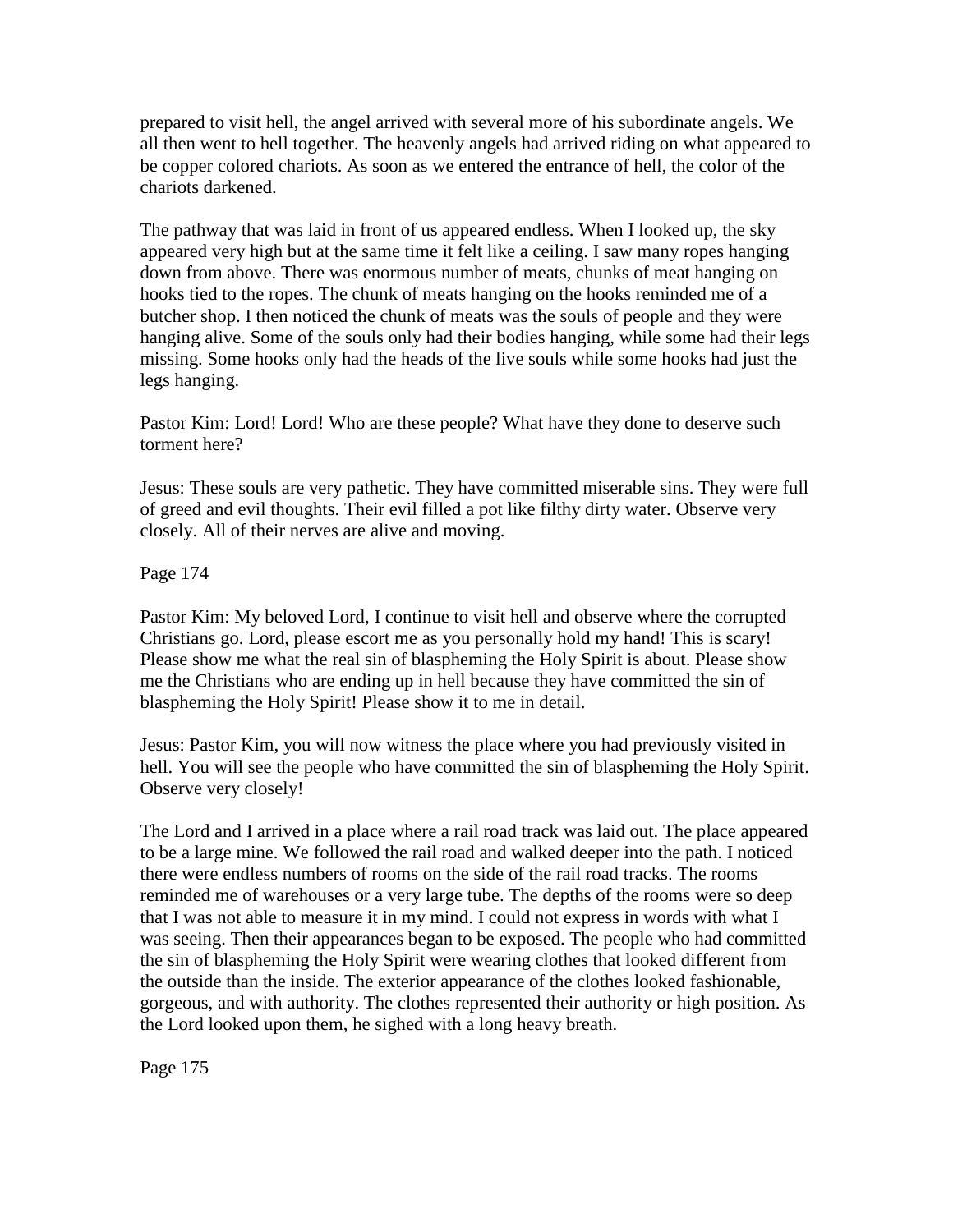Jesus: Huuuu...tut tut tut, what should I do? Yong Doo! Pastor Kim! My heart is aching very much and it is torn in pieces. It did not matter how much I spoke to them, their ears were closed. They totally did not listen to Me. My voice could not even be heard in their hearts. Their spirits were hardened like cast iron. No matter how much I spoke to them, they would not hear Me. Furthermore, they would not even attempt to listen and they even refused Me when I tried to touch them. My piteous children. What should I do now? What can I do now?

Oh My beloved sons and daughters! My poor children, my pathetic children! Do you not know how much I loved you and treated you preciously? How many times I had embraced you but you could not hear because your ears were clogged and your eyes were covered and darkened. You could not discern the truth. You became mercenaries and you let knowledge lead you rather than truth lead you. You hypocrites! If I had only raised animals rather than you, the animals would have not come out like you.

The souls that fill My heart full of pain. I am deeply aching in My heart. You said that you lived by love. You even said that you are the one who practiced love. You frequently said that you would serve the church by giving all of your life. My poor souls who were lead away. You were lead away by the temptations of the world. You followed other idols, became spiritually blind and deaf. You could no longer discern! As you lived your life on earth, many sins were operating on earth. However, among all the sins, there are sins that make Me grieve the most. Do you not know the pain I felt? The pain was like flesh melting.

Sin is what I hate the most. I can not exchange the sin with your tears. Your confession is not enough, even though you have given all of your body, it is not enough. What am I to do with your enormous sin? Once you had confessed with your lips, "My Father, My God, My Living God!" But then you lost your chance as you could no longer speak it out of your lying lips. Now, there is nothing that can be done! What am I suppose to do now? You have come here due to your closed eyes and ears. Cry out! Make your confession! But as you know better now, it is useless!

### Page 176

The people on earth who still have an opportunity to repent must repent! You who are here now have obstructed My way! You have blocked My will and have threw a party in My name! Through that party, how much benefit did you reap? You have slaughtered My beloved sheep and wholly devoured them as your sacrifice. You then made them your monument for your name. You have mobilized all types of methods and ways in My name for your benefit! Now I speak against you!

You who confessed only with your lips, you had never belonged to Me! You had created dark graves in the church. You will be dissolved into grave of the hypocrites! Do you still not understand what I am staying? You have so lightly handled My words. You had not given thought to My words. You had not listened to My words. You had rationalized according to your thoughts. You were seeking all things for your benefit as you stood on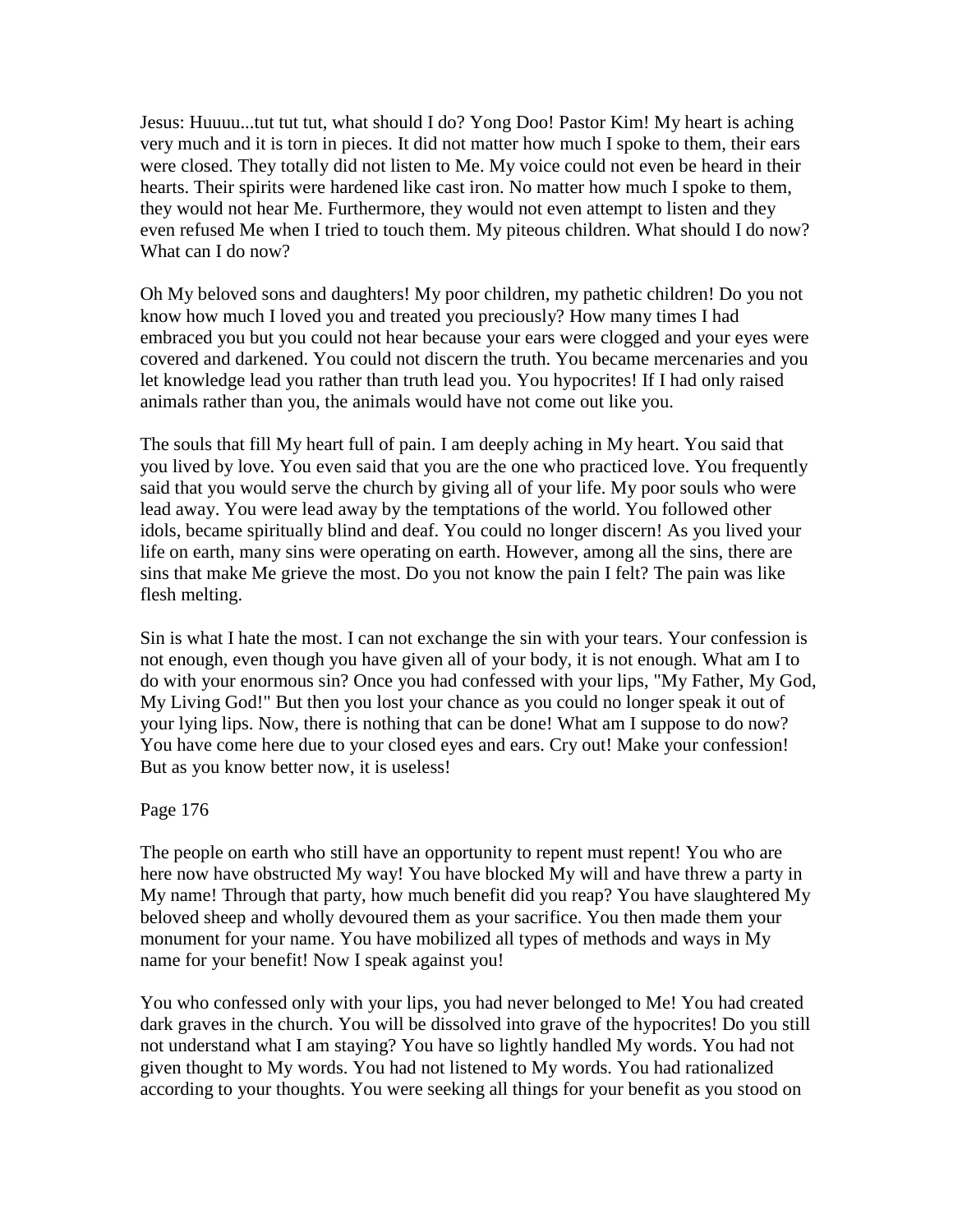your own side.

The souls who I love are not seeking themselves. They are pure spirits. They are clean spirits who are cleansed by My blood. You are familiar with the word 'blood' but you had nothing to do with the precious blood, not at all! You are like wolves who looked everywhere for their prey. You looked everywhere to locate my beloved sheep. Once you had found them, you devoured them. Now, I curse you! Your eternity will now be ruled by the torment of hell!

Page 177

When you were on earth, you looked at all things and issues and said, "Oh, I have such happiness! The blessings are found in the church. I have all the blessings!" But when you boasted and shouted out that everything in the world is yours, you have now ended up here in hell. You did not know your own destruction. No one knew, not even the wind. now, you will be broken down and destroyed. Do you not know you were creating your dwelling place? All of your acts are written in the book of (Missing words). Now, this dark dwelling place is your home. You had already offered your name to the devil and his subordinates. Therefore, in this end time during the harvest, like empty wheat, you have fallen into this place as a fallen dead leaf. You will be forever damned.

Pastor Kim: Is the sin of blaspheming the Holy Spirit that fearful?

Jesus: That is correct. Observe very closely!

I saw many men and women dressed in pastoral gowns sitting on chairs and they were surrounded by fierce fire. The chairs were made of black metal. The seating area appeared as a iron plate. The iron chairs were endlessly placed in a row. Once the person was seated, something automatically grabbed and secured them so they could not move. Instantly from below the chairs blazed fierce flames of fire. The flames were severely strong. I was not able to get close due to the heat. They screamed, "Ugh! Save me! Lord, we did not know! Why are you doing this to me?"

A strange event was occurring. As the red bluish flames gradually spread throughout their bodies, not a single eyebrow or hair was burning or damaged. Flames wrapped around their whole bodies. They felt brutal pain but were not destroyed. Complete destruction did not come upon them, only pain and more pain. All they could do was miserably scream in pain.

Page 178

"Jesus! Ugh! It is hot! Why do I have to be in here? Why for what reason have I come here?"

Many people who held positions of spiritual authority were in here. There were many who stated that they knew much about Jesus. Swarms of people who researched the word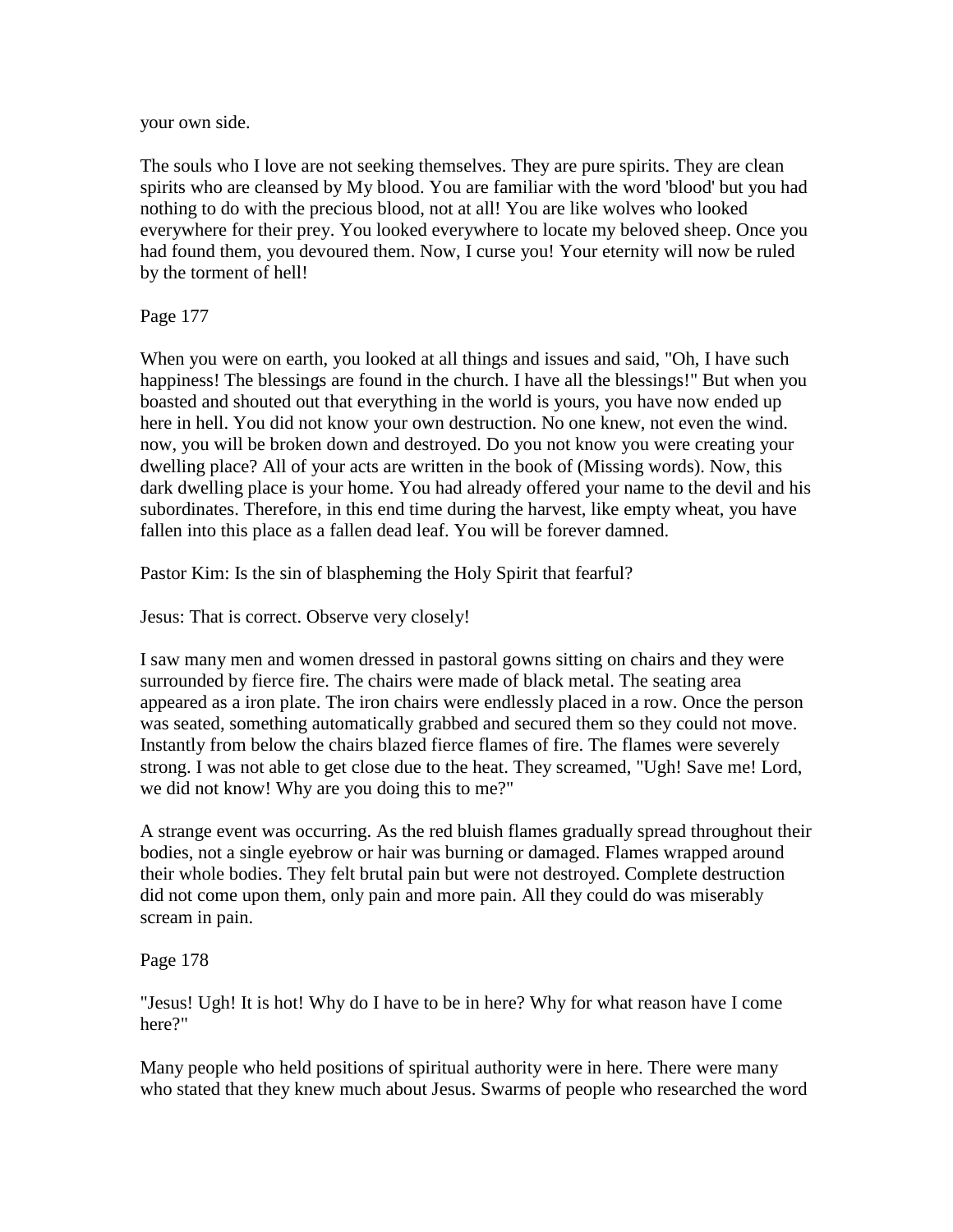of God were in here. Those who had discretely researched the word and interpreted based on their human knowledge were here.

I witnessed many demons tormenting the souls. The demons were in such joy. This particular place in hell was like an oversized arena. I can only express it this way. It was very large, broad, and there were so many. It was numerous and uncountable.

Pastor Kim: Jesus, do I have to describe the scene and journalize it in the book? Lord, is this a place where I had frequently come to be tormented?

Jesus: My beloved servant, you have already seen this place many times. You had frequently visited this place and were tormented in pain. Do you know how difficult if was to look at you while you were being tormented? Because of you and your experience, many souls will not come here. There will be many pastors who will be wide awake.

Now, I want my servants who are still in the world to listen to My words. I want them to participate in My Holy Fire ministry. In this last generation, you must work the ministry through the power of the Holy Fire. You must receive the power of the Holy Fire. But there are not many out there. I am now granting an opportunity to restore My people and Israel. I desire many corrupted servants to repent and come back to Me. I desire them to lead the Holy Spirit movement ministry. My desire is for every one of you to witness hell as you lead the ministry. But many of you are in unbelief or in doubt. Pastor Kim, you must journalize what I have said.

Pastor Kim: Lord, why did you put me through the fire and burnt me into a charcoal? That was too much! it is not one but many times!

Jesus: Hahahaha, Pastor Kim, you must experience all that is included as part of God's plan. But even though you proclaim what you have experienced to the people, they will not believe you! You must have already realized that not even your relatives fully believe you. They are still doubtful. This is very regrettable. I desire many souls to experience and know but they are far from heaven and hell.

Pastor Kim: Lord, why did you take me to the Viking of hell? It was horrible. My whole body was torn into pieces. I thought I was going to die from the torment of pain. Lord, I can not go on like this anymore. It is too difficult. Please do not let me go to hell. Are you able to make this possible?

Jesus: Yes, I know Pastor Kim, My beloved son. I really do know how difficult it is. But you have a mission to complete. You must disclose the information of hell. There is nothing I can do. However, I will grant you enormous power and I will use you. Therefore, do not concern yourself with the words of other people. Do not be concerned about your circumstances. I will always protect you. You will have a huge reward in heaven.

Pastors, (Missing word), and leaders are following the concerns and views of their people.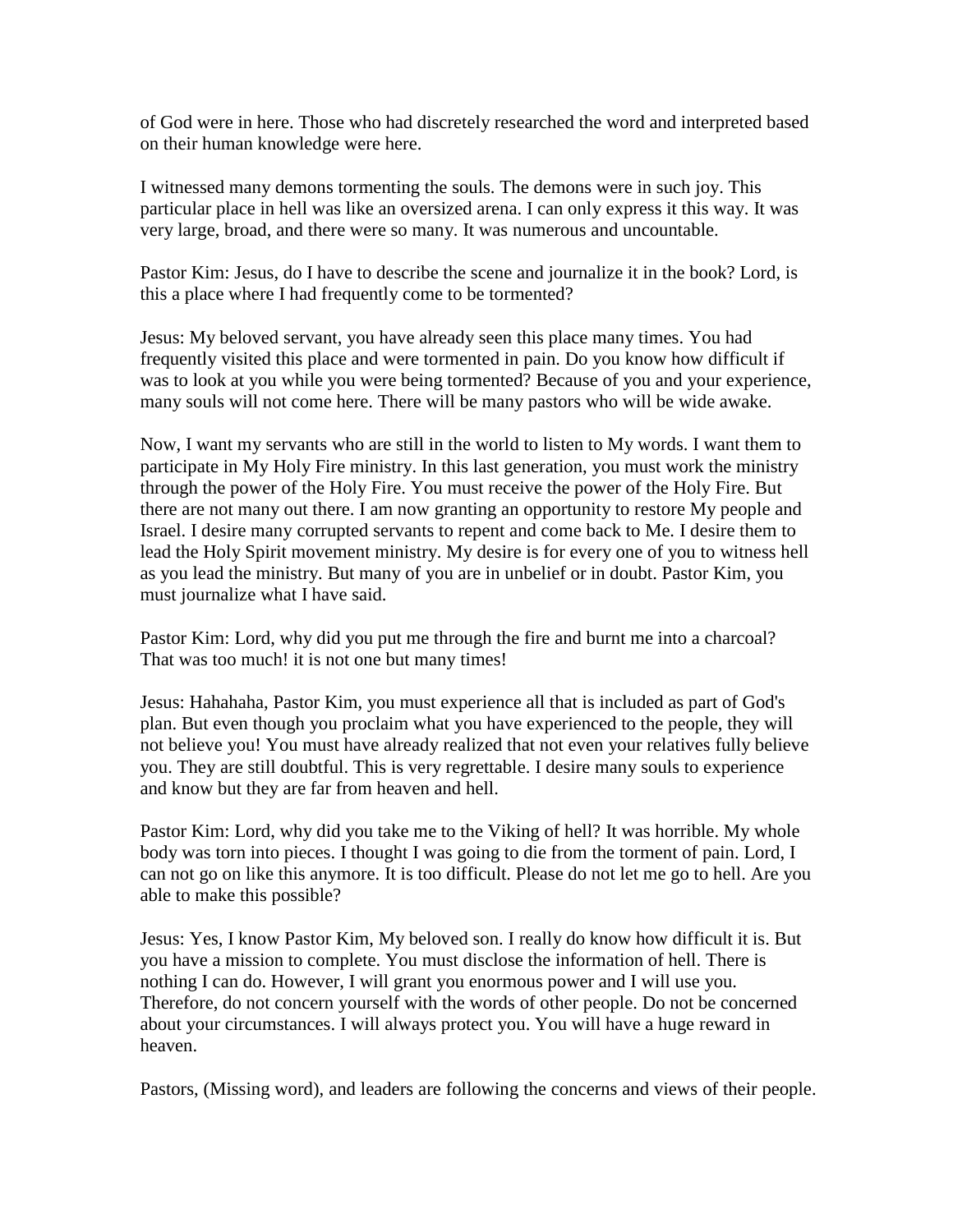They are lead by reason. Associations assemble to focus and discuss the matters of the view of people. They make decisions based on their church politics and what is popular. They become politically correct.

Even though they claim to assemble in the name of God, their end result has always been on the interest of people. As I see them, My heart aches and grieves for them very much. They are not doing My true will. As a heart of a parent who endlessly waits for a run away child, I am also waiting for them to come back and repent. They have become merchant traders of the clergy. They are buying and selling the pulpit.

Pastor Kim: Lord, do you still approve of those servants who are trading for profit? If not, will you judge them?

Jesus: My beloved servant, why are you so hasty yourself? You are attempting to understand through basic logic, looking at it simply as black and white. Listen to Me carefully. My beloved son, those are not the rules or traditions I have created. Those rules and traditions were created by men for their own conveniences. In the past, reformation took place because of the traditions of men. Why do you practice what was former? Those rules or traditions were not created by Me and therefore is not worthy for discussion. The Father, Holy Spirit, and I are not pleased at all. Why are these people oppressing the members of their congregation? What about the souls that are living in poverty?

Pastor Kim: Lord, thank you. My beloved Lord, how will the baptism by Holy blazing fire spread throughout the world?

Jesus: Soon, all of you will witness with your very own eyes and it will be confirmed. Like a small spark ignited on a hill in the spring time, a fire will spread out fast. And when it is put out, the little embers will not die but continue to spread and create more fires. The Holy Spirit will pour out on every church and every leader who greatly desires and hungers for God. The Holy Spirit will pour down on pastors, lay believers, and even little souls in this last generation. Pastor Kim, through you, the fire ministry will ignite continuously. There will be many occurrences of repentance, integration, and changes. However, it will be limited to the people who receive it as the truth and believe it with an open heart. I will use them as powerful vessels and pathways. Then again, on the flip side, many will not believe and even ostracize you.

Many souls are zealously studying and preparing to become my disciples. But the end or last discipline is death. Disciplinary training without death is but void. Its a void that is a sound of echo.

### Page 183

The last generation is so wicked that the people will not believe unless they are able to witness themselves with their own eyes. Since Father, Holy Spirit, and I are aware of the mentality of men, we are granting the power of the Holy Spirit to prove to man that We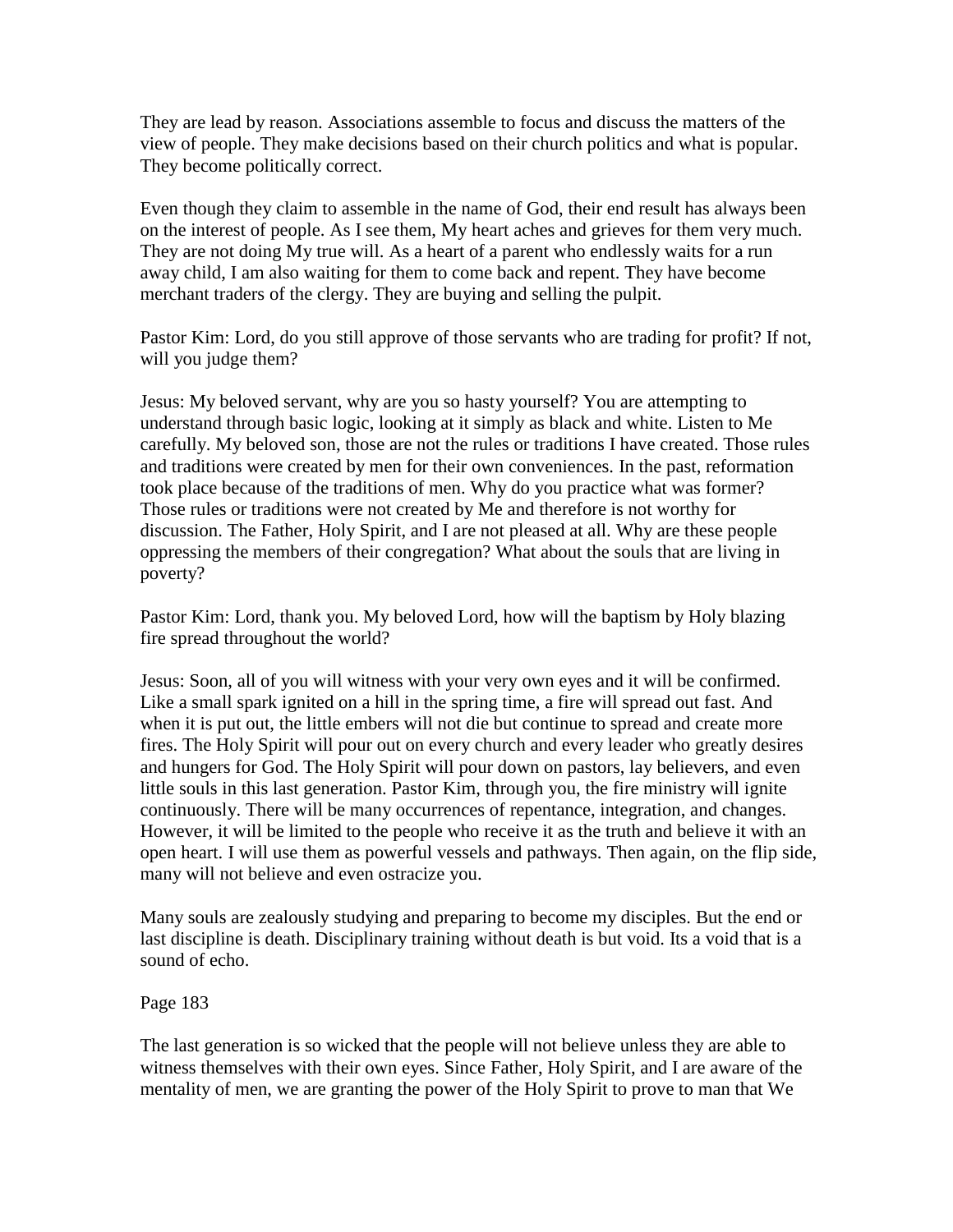are truly living in their spirit. Including believers, many people in this world based on their external ways appear to be believers. However, from the heart, they are really living a life of faith that is irrelevant to the Lord. Since many are living lives not approved by God, the Father, Holy Spirit, and I are illustrating evidence that We are the true living God through the Holy Fire.

Pastor Kim: My beloved Lord, I am very surprised to find out that many in the fire ministry are faking it. They create their own counterfeit Holy dance. Lord, you have utilized us to discern the lie. You have used the weak servants such as us. Through the powerful Holy fire given by Trinity God, many false servants have been revealed.

Within the Korean churches, there are so many false Holy Fire ministries, false prophecy, false gifts, and etc. I am perplexed and do not know what to do. In fact, some are frequently advertising in the daily newspaper in regards to their false claims. They tempt the ignorant Christians. How can I accept what is going on? What can I do to stop this? Lord, what would you prescribe?

Jesus: The people who are in close spiritual fellowship with Me will be able to discern and know. For those using human knowledge and those who are seeking a spiritual manifestation phenomenon, I will provide the evidence that I am the living God. But for those who meet Me faithfully in a secret place will be able to discern and know. (Missing words) I am not able to tell you all things at this moment. However, for the completion of My absolute ministry of the gospel during this end time, I will unfold all that I have planned onto the world.

Page 184

Pastor Kim: Who is touching my head?

Holy Spirit: It is I, the Holy Spirit, the one who loves you. It is your God who is always with you. I am the God who observes your inner heart, even to the smallest action. I am watching you with the apple of My eye.

Pastor Kim: My beloved Lord, Holy Spirit, thank you. When I had visited the secret room in heaven which I journal in book three, Jehovah, the Father met me. He showed Himself to me in a way I was able to understand and feel His presence. I would like to visit the room one more time. Perhaps, you can take me one more time?

Jesus: I do not have any plans to take you there at this time. If you are finished with today's writing, we must visit hell as soon as possible. Ready?

Pastor Kim: Jesus, many of the churches that had a revival meeting with me prayed fervently after the meeting. However, after a few months, they could not overcome the trials and tests and did not get over their crisis. Some have gradually degenerated toward the wrong way. Lord, what should I do?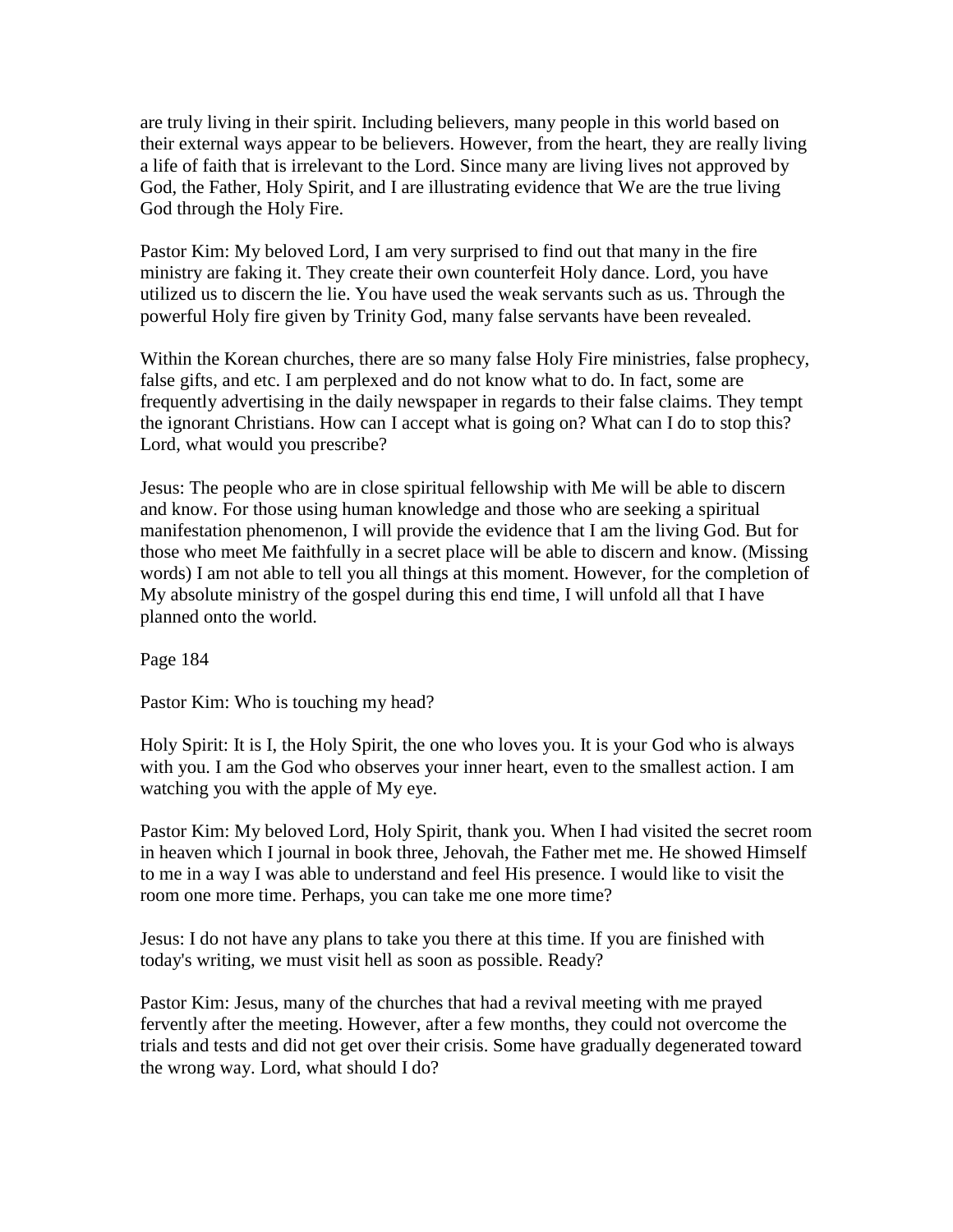There have been some people who have visited our church and their motives have become corrupted. Moreover, there are some who have had their spiritual eyes opened while reading all five fire books. There are some who have attended our church for a period. Some in all those groups have caused much trouble. What is your view on this, Lord?

Jesus: My beloved servant, you are very sensitive, are you not? I desire you to embrace all the souls with the likeness of My heart. Although, at times, they may gossip, speak against you behind your back and their faults and mistakes are exposed, do not be so concerned about it. If you concern yourself with it too much, you will not be able to perform a great ministry. The most important thing is that I have chosen and appointed you. You have been disciplined much. Even now and hereafter, many various types of people will come and be obedient. I will send you many souls. They will come on their own accord. Some will come through the will of others. Some will hurt and wound you.

# Page 185

My servant, even though I desire them to be with you as you perform the ministry, some of them will betray you and some will use you. You must not initially open all of your heart but skillfully discern them out. Even with their errors and faults exposed, educate them with love and prune them to the Lord's army.

Pastor Kim: Lord, what if the people return back to us and continue to make trouble? What should I do then?

Jesus: At least they have come back to you. Consider it grateful. However, there will be souls who will not return. Those who fall away will gather together to one another and be in contact with one another. But there is already division in their heart. Not too far thereafter, they will feel their loneliness. They will wonder around and will eventually come back one at a time. You must keep praying for them with a merciful heart and embrace them. Alright, my beloved servant? Understand what I am saying to you. I will believe in you to the end. Embrace them as if you are nurturing little children with a loving heart just as I embrace you. I desire you to bind their wound so that they will not be in pain.

### \* The people who have fallen away

I would like to discuss about some of the church members who have fallen away. At first, when the church members began to have their spiritual eyes opened, Sister Baek, Bong Nyu was with us initially at the beginning. However, she fell away due to a man from outside our church. They seduced and deluded one another. Now, both of them are in the country side somewhere. Sister Baek, Bong Nyu fell for the main reason of refusing to obey and refusing to discern the spirit.

Page 186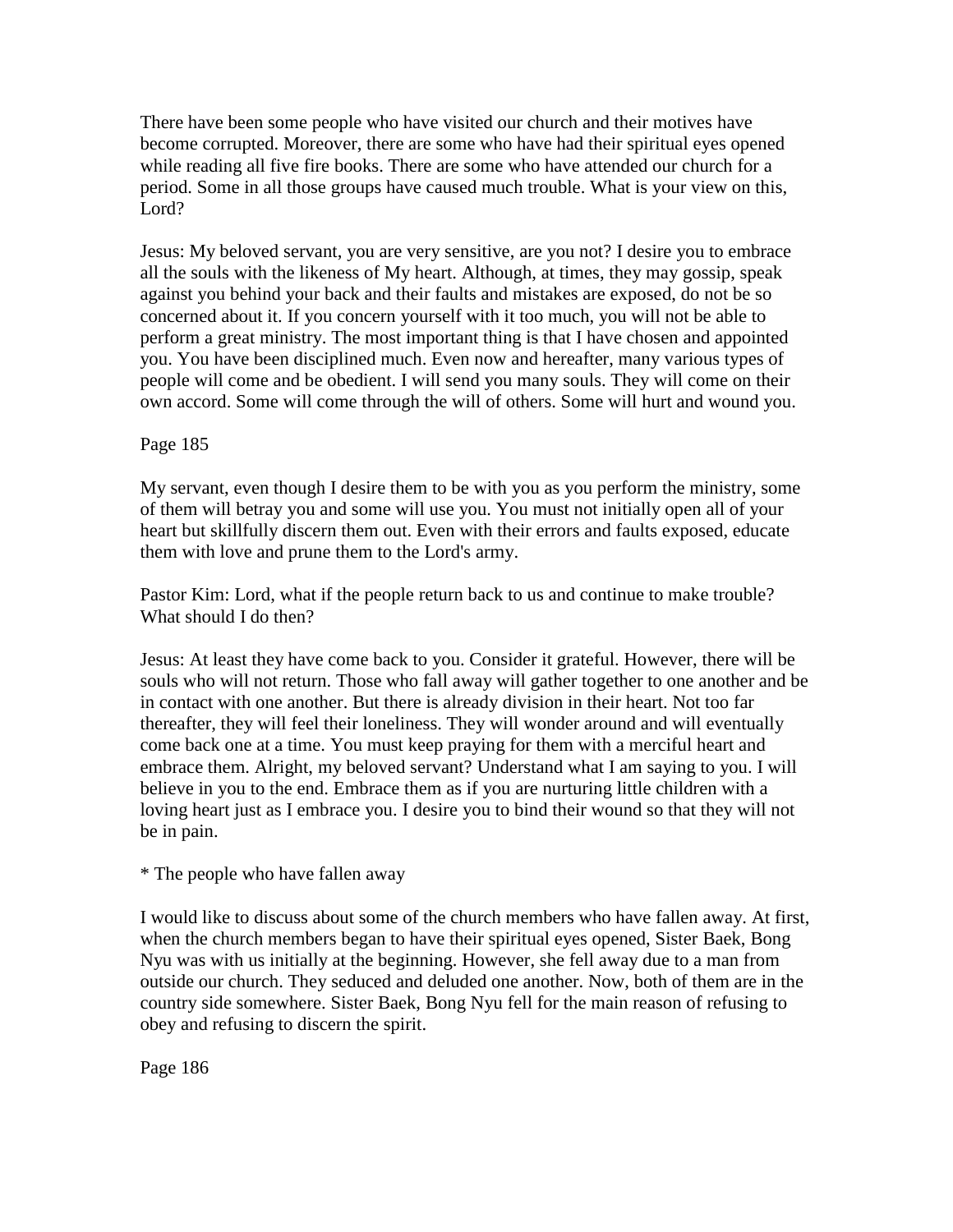Many people have misunderstood in thinking that only the Holy Spirit is at work when their spiritual eyes are opened. As a result, a big mistake can occur. Once the spiritual eyes are opened for a person and he/she begins their ministry, the evil spirits will attack relentlessly. The spirit of occult, delusion, and confusion will insanely come after that person. The evil spirits will disguise themselves with the various appearances of Jesus. If we do not discern the evil spirits, we will make fatal mistakes. The outcome will be obvious and we will lead many souls in the wrong direction.

Haak Sung followed his mother just because she was his mother (Baek, Bong Nyu). But when he left the church for his mother, his spiritual eyes became shut. He eventually returned to the Lord's Church without telling his mother. Whenever he returns to the Lord's Church, his spiritual eyes are restored but when he returns to his mother, his spirituality gets shut again. He repeated this process three times. When he returned each time, he was heavily weighted by evil spirits.

The conclusion is self evident. My son and the families of the Lord's Church had discerned that powerful demons were sitting inside Baek, Bong Nyu counterfeiting Jesus. The powerful demons were first ranked, AKA the invisible demon or angel demon. The demon was controlling her with the appearance of Jesus. I do not know the where about of her granddaughter, Mina. She is in an orphanage. Baek, Bong Nyu had eventually broken somebody's marriage and family.

How on earth can a person who had visited heaven and hell do such a thing? This incident had made me weary for a long time. This incident has actually been a burden in my life.

Page 187

When I asked the Lord, "Lord, Lord, how can this be? I have taken care of them with my tears and prayers. I feel so sorry for those souls, what should I do?" The Lord, with streams of tears running down, to me to pray for them and endure until the end. Among Sister Baek, Bong Nyu family, only Brother Haak Sung stayed. As he continues his spiritual training, he is firmly holding his ground.

One time, a family from the city of Ulsan had visited the Lord's Church. A young girl who appeared to be in the second or third grade prophesized. Her spiritual eyes were opened as well. This particular family wanted to distinguish whether the daughter's spiritual awakening was from the Holy Spirit. When our church members saw her, a demon disguised as the appearance of Jesus was exposed. The demon was controlling her. The demon was very close to imitating Jesus. We explained to them and they became very upset. They then just left. The parents had some basic scripture knowledge. They had the ability to discern with their basic knowledge of scripture but they did not discern. They instead blindly trusted the words of their daughter.

There was another family from the city of Mokpo who had a similar situation. Of course, I understand the fact that parents would like to believe that the spiritual experiences of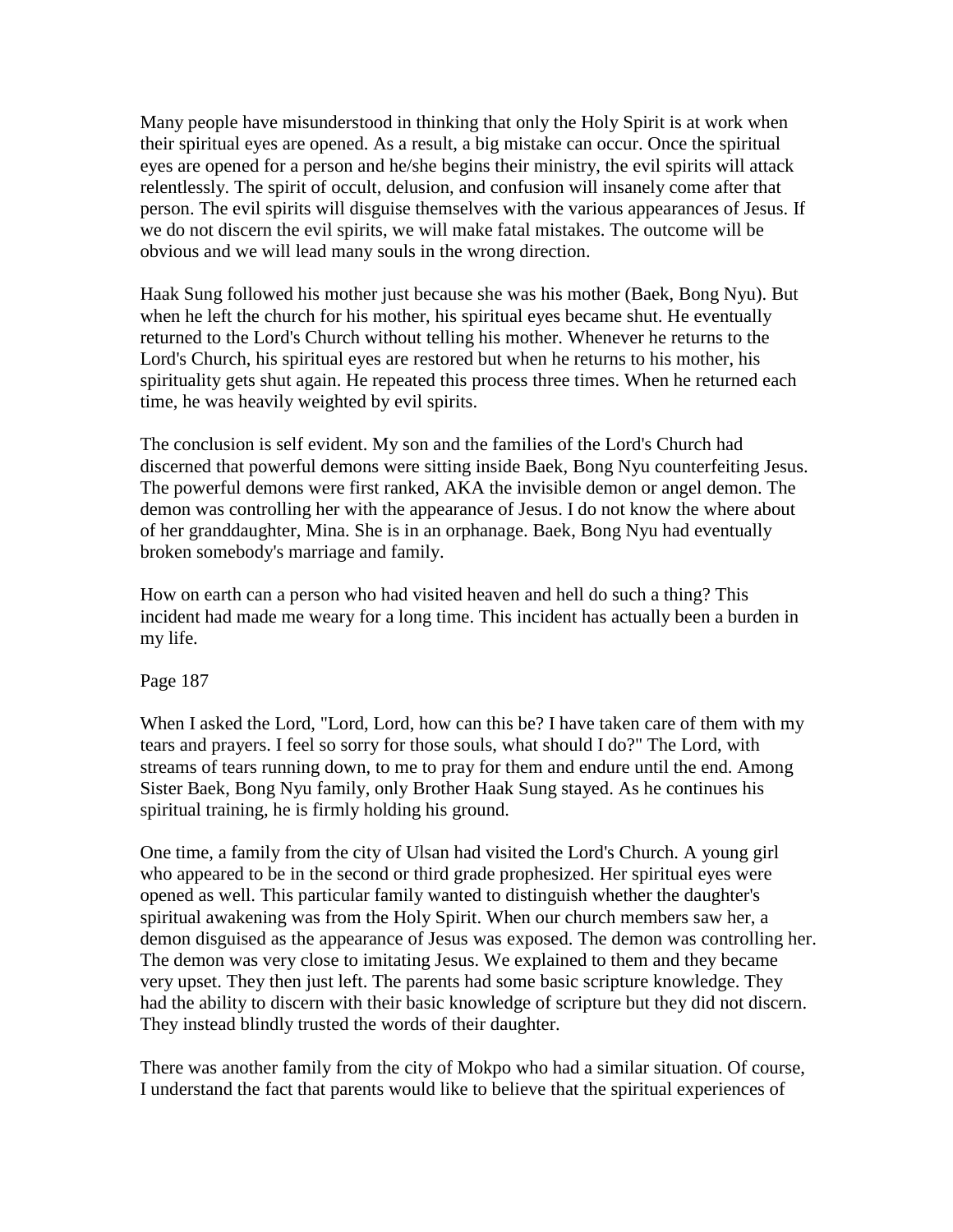their children are from God. But if it is not right, it is not right. It is all the same, including my children, Joseph and Joo Eun. We are all subject to the same dangers. I have trained my children to read the Word of God diligently and to pray every day. I have further trained them to use God's power and words to discern the spirits.

With the case of Sister Baek, Bong Nyu, I had trained and educated her about discernment and faith. However, she had become deluded and ended up misunderstanding the Godhead or Trinity God. She was insisting that Father God played the role of a father in law and that Jesus was a husband to her. Baek, Bong Nyu persistently insisted her relationship to Jesus was a husband and wife as a marriage defined on earth. Moreover, she just spoke nonsense. She made the claim that when the Israelis crossed the red sea with Moses, the Egyptian army had pursued them on boats. When the members of the Lord's Church evaluated her, it was clear that the evil spirits were causing this delusion. With the evil spirits exposed, Baek, Bong Nyu decided to flee. She was deluded and to this day has not come to repentance.

#### Page 188

Most people are severely attracted to spiritual gifts such as prophecy, spiritual vision, dreams, and etc. In fact, they would die for those gifts. Some people are making sarcastic remarks such as 'The only thing the Lord's Church knows is to receive gifts, dance in the Spirit and perform deliverances.' But that is not true. The Lord's Church has always led a balanced and harmonic ministry. I personally think it is very rare to observe any church such as ours that keep Sundays Holy or in keeping the Word of God properly. We are keeping Sabbath Holy by completely keeping Sundays Holy. We forbid spending any personal money on Sundays. Yet, we are not proud of this fact. We do not boast of it. Instead, when we witness other churches or Christians not keeping Sundays Holy, we intercede on their behalf with the heart of the Lord. We do not condemn them, we in fact have compassion on them and we eagerly hope that they would one day keep Sundays Holy.

Pastor Kim: My beloved Lord, there are some folks from the churches in which I had held revival meetings and some folks who had their spiritual eyes opened at our church speaking incorrect statements. I believe they are speaking these statements due to their lack of proper spiritual discernment. Moreover, they insist that angels have a gender such as a male or female angel. They also believe Father God is a male. When someone asks them at where they obtained their spiritual vision, they claim that their spiritual eyes were opened at the Lord's Church. They are blaming their wrong theology and faith on us, the Lord's Church.

My beloved Lord, I think I must consider a realistic solution or plan in regards to spiritual discernment. Lord, please grant me a good solution. Please advise me so that the churches in Korea and the gifted people are not confused.

Jesus: Very well. Unless the physical bodies of people grow, complete stability and maturity cannot be achieved. They are like little children, they are more susceptible to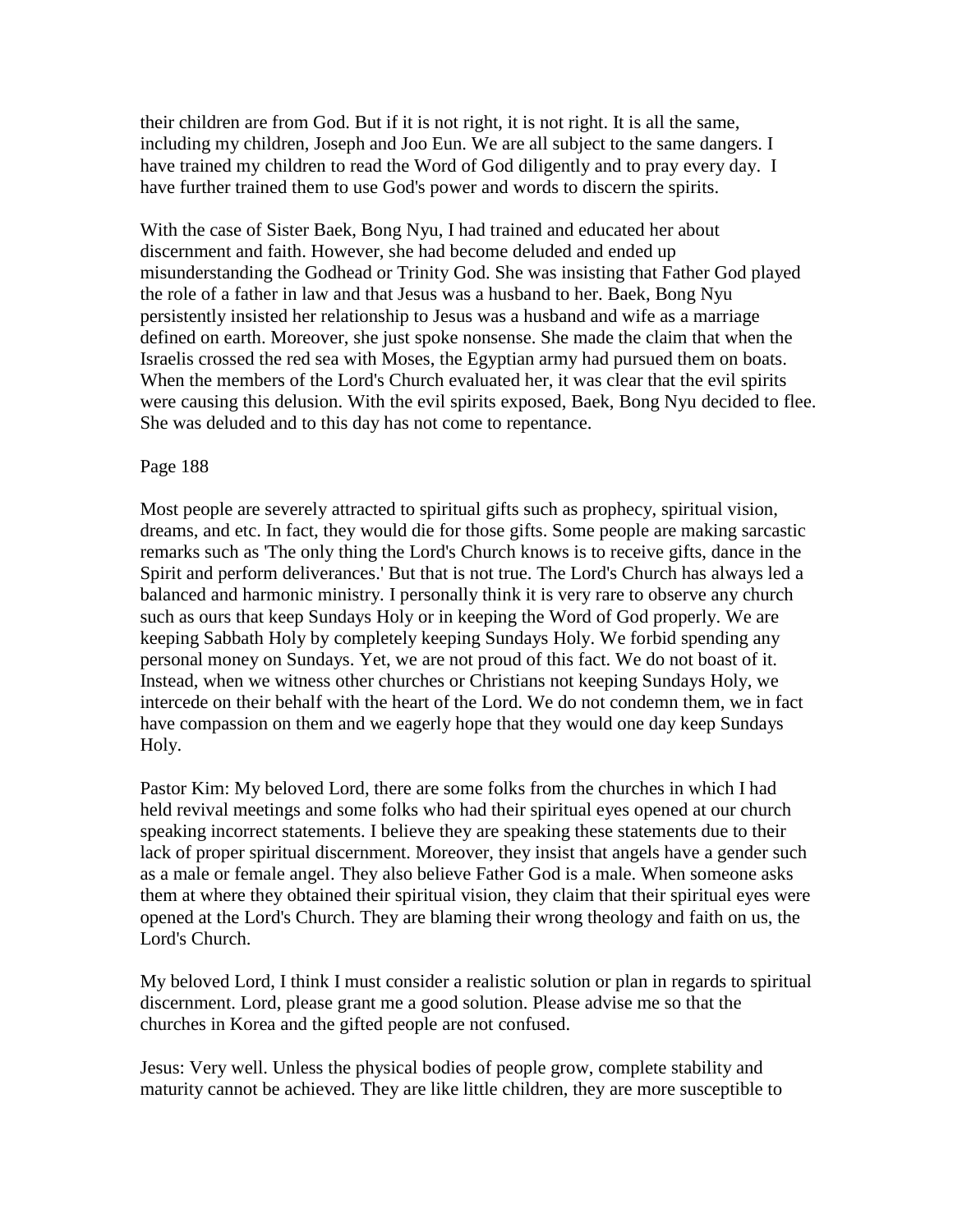illness from bacteria or viruses when exposed. Many servants who have received spiritual gifts have been damaged by demons. Bacteria and viruses are like demons to people in the spiritual realm. As you, Pastor Kim, witness these problems, you are aware since you are sensitive to this matter. Pastor Kim, do not try to fix everything all by yourself! Do not attempt to compensate the deficiencies with your own thoughts which occur in your spiritual ministry. If you do many side effects will occur. Even if they have received a spirit of delusion and become degenerated, they themselves will realize their delusion through their mistake they had made.

### Page 189

All the problems and spiritual incidents on earth will be dealt with by God. Therefore, your job is to fulfill the ministry that I have entrusted you. Perform the job with a desired and loving heart for God. It is God who touches, reigns, and grows all. You must intercede on their behalf with a loving heart. Embrace them and over look their mistakes.

Pastor Kim: Amen, thank you Lord. My beloved Lord, I truly have a lot of distresses. Some people have said for us not to cast out evil spirits from people. When we perform deliverance, some people would spit, vomit, and burp out the evil spirits. However, some people have said that this method is not necessary. If they are correct, how long must we continue our type of deliverance ministry?

Jesus: When your point of view comes from faith, it is considered important. Your ministry has been granted by Me. Therefore, do not concern yourself with such matters but endure it. This type of ministry is not something in which anyone is able to just perform at their own discretion. The identities of the evil spirits are exposed only through powerful prayer. People who create arguments and doubt are setting their own standards based on their pride and judgment toward others. They do not have the ability to pray as you do. They have fallen into their own rationalization and logic. Furthermore, they are attempting to compromise your position as they are either envious or feel threatened. Have you not figured this out, Pastor Kim? You are aware of the many piteous souls that have been either healed or restored. Do not concern yourself with what others say. I am not pleased when people condemn and judge others just because they do not have the same type of ministry. They will eventually fall into great judgment.

### Page 190

Pastor Kim: My beloved Lord, why do you handle the pastors so harshly? Many pastors are very worried and troubled after reading the fire books. Lord, is it possible for the pastors to return as lay believers?

Jesus: That is not possible. Pastors are the leaders who are to guide souls. If they become corrupt, what will happen to the souls that are under them? Many pastors contend for the preeminence of who is the pastor for mega churches or small churches, (Missing words) (Missing words). As a result, the pastors condemn, look down, and judge one another. I will harshly and completely handle the pastors who have been ordained and anointed by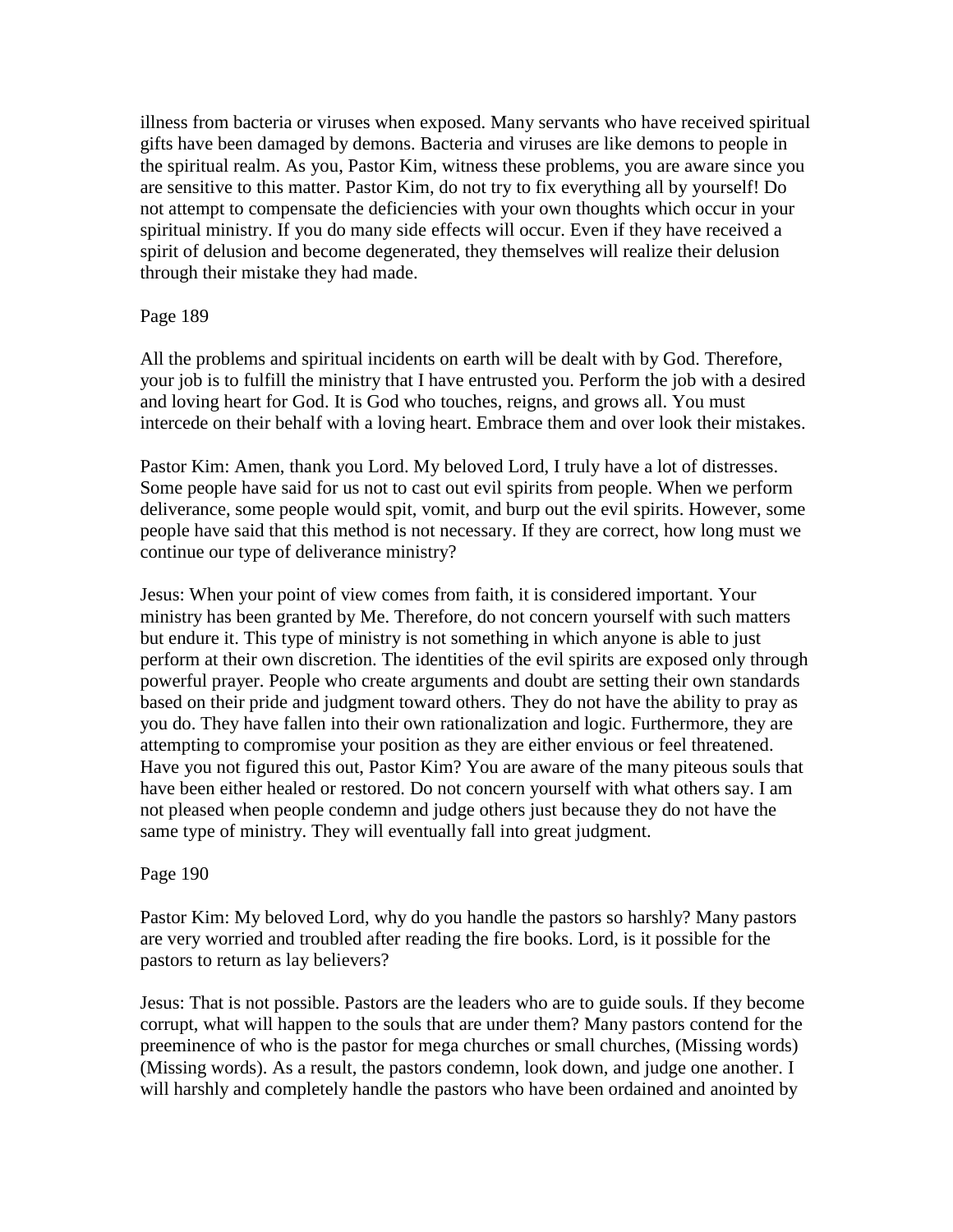Me as My servants. Therefore, those who have been destined to be pastors must always walk in caution and evaluate oneself. They must guard themselves and be aware they can become corrupt or degenerated. When pastor go wrong, they will receive great and fierce judgment. A common mistake many pastors are making is they are making My day (Lord's Day) unclean. They perform many immoral acts. I know very well that they are committing unlawful acts. They are also persecuting My people who speaks in tongue. They say, 'Why do you speak in tongue out loud in the church when we do not understand it?' They do not know the importance or value of My gifts. They are mocking Me, they say they desire Me and the Holy Spirit. They only know their own limitation, they just their own standard of judgment. The people who refuse or reject the Holy Spirit will receive great judgment.

Page 191

Pastor Kim: My beloved Lord, in conclusion, please give us a final word.

Jesus: My beloved people and to those who desire to hear My voice, many people are saying that they want and desire the Lord. But their heads are filled and preserved with knowledge. I see their lives are not changing; it is like a hardened fossil. They claim and say that My words are alive in them but their thoughts and knowledge is so steadfast that it will not change or soften. Please evaluate yourself, and see if you are unchangeable.

I want you to feel My love with your heart, not by your lips. There are many things that are important and they are all precious but what I expect from you is that you have the love of Christ in your heart. Do not speak or converse from what is external or visual. Do not value or judge from what you hear.

My beloved people, there are many little immature children. They are people who can only take dissolved milk. They are filled with many deficiencies and they make many mistakes. But I love them all as well. Love and overlook their weaknesses. You must serve them more and be one with one another. Do not judge or slander one another but I desire all of you to be a person who can assist in each others shortcomings. In order for you to reach heaven, you must triumph many fierce secular and spiritual trials and battles. The end time in which you are now living have become very difficult to stand firm. It will be very difficult for one to stand firm if he/she is not able to win the battles.

From hereafter, I earnestly desire your spirits to be bright lights. When the spirit of a person darkens, his/her eyes will also become darkened. As a result, he/she will not be able to discern even if they are able to see or hear. I want you to illuminate yourselves through your spiritual truth and light. I want you to evaluate your situation or position so that you may know where you stand. My beloved people, in this end time, if you do not put on the power of the Holy Spirit, you will be a victim to the many dark evil spirits who are like devouring lions and they will aim their fierce arrows at you. You must guard and protect your heart from sin.

Page 192~3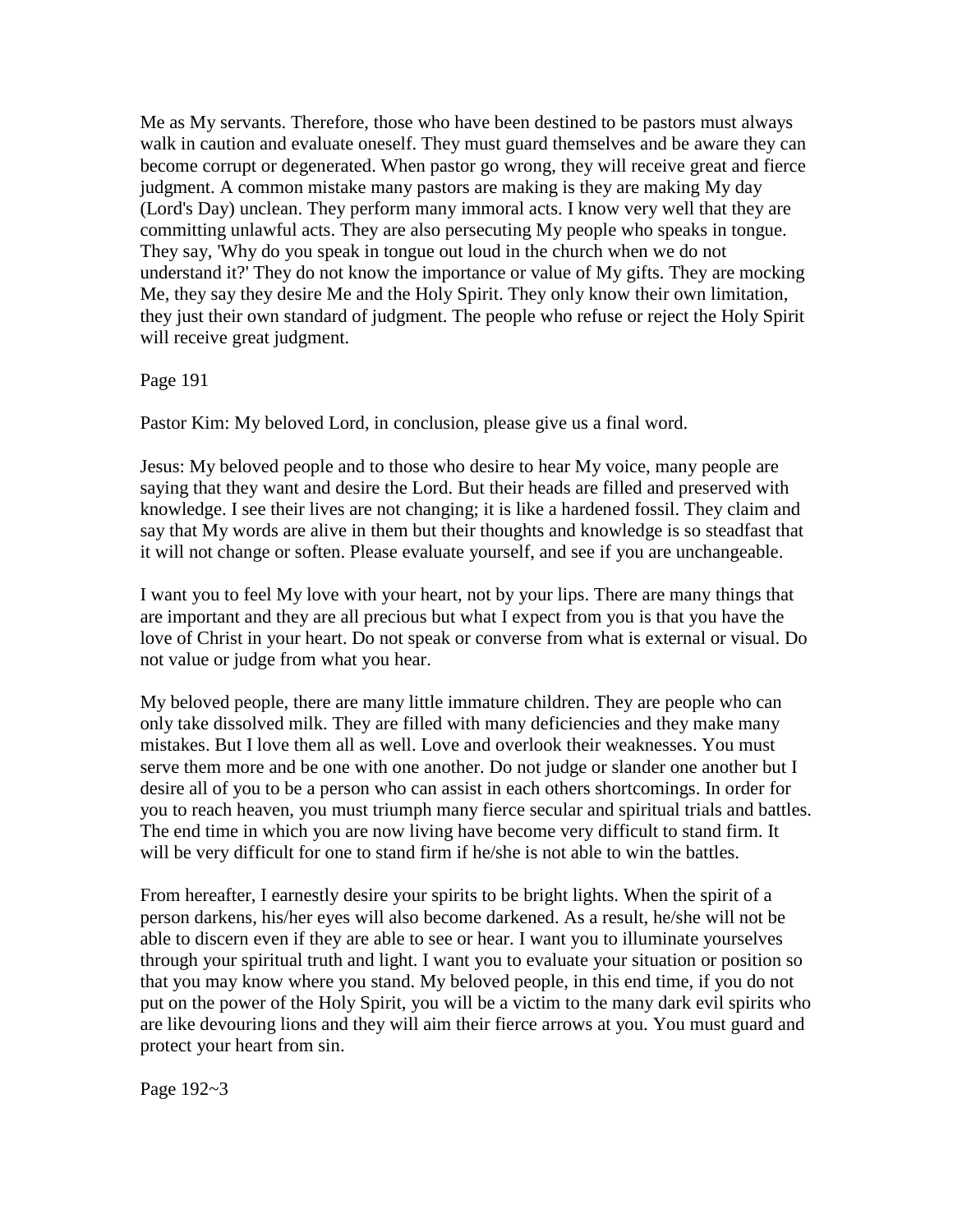If you do not open the door of your heart or thoughts to sin, then Satan can not enter into you with his free will. Therefore, when it comes to making a choice or decision, I want you to be more careful and thoughtful.

"And we beseech you, brethren, to know them which labour among you, and are over you in the Lord, and admonish you; And to esteem them very highly in love for their work's sake. And be at peace among yourselves. Now we exhort you, brethren, warn them that are unruly, comfort the feebleminded, support the weak, be patient toward all men. See that none render evil for evil unto any man; but ever follow that which is good, both among yourselves, and to all men. Rejoice evermore. Pray without ceasing. In every thing give thanks: for this is the will of God in Christ Jesus concerning you. Quench not the Spirit. Despise not prophesyings. Prove all things; hold fast that which is good. Abstain from all appearance of evil. And the very God of peace sanctify you wholly; and I pray God your whole spirit and soul and body be preserved blameless unto the coming of our Lord Jesus Christ. Faithful is he that calleth you, who also will do it. Brethren, pray for us. Greet all the brethren with an holy kiss. I charge you by the Lord that this epistle be read unto all the holy brethren. The grace of our Lord Jesus Christ be with you. Amen". (1 Thessalonians 5:12-28)

Chapter 3

\* Experiencing the Holy Blazing Fire Baptism

Page 196

Case 1 - Testimony of Pastor Chae, Eun Kyu from the Church of Everdin, USA.

Before I give my testimony, I would first like to remind everyone that will read the testimonies that our criteria in spiritual faith are the Word of God and Jesus Christ as our center. If we place our experimental faith before Christ, we will then rely on experimentalism and our faith will be distorted. I would like to make a statement. Whoever falls away from Christ will eventually become a cult or corrupt. As a result, their gifts, experiences, and any other special holdings or thoughts will become tatter. Therefore, I would like to make it very clear that these testimonies can not be placed above the bible or Christ. It is only a tool to prove true the whole Word of God.

\* Go to the city of Kwang Ju

My mother suddenly told me to go to the city of Kwang Ju. It was February 20th, 2007, 5:30 AM. As a Korean church in America, we usually began our early Morning Prayer meeting at 6 AM.

After leading my Sunday service in church, I drove to Tacoma to visit my mother. My sisters and I spent the night at my mother's. It was a Tuesday; I woke up early in the morning to prepare for early morning service which was located near my mother's home. My mother sleeps in living room so I had to tip toe as not to wake her up. I had to walk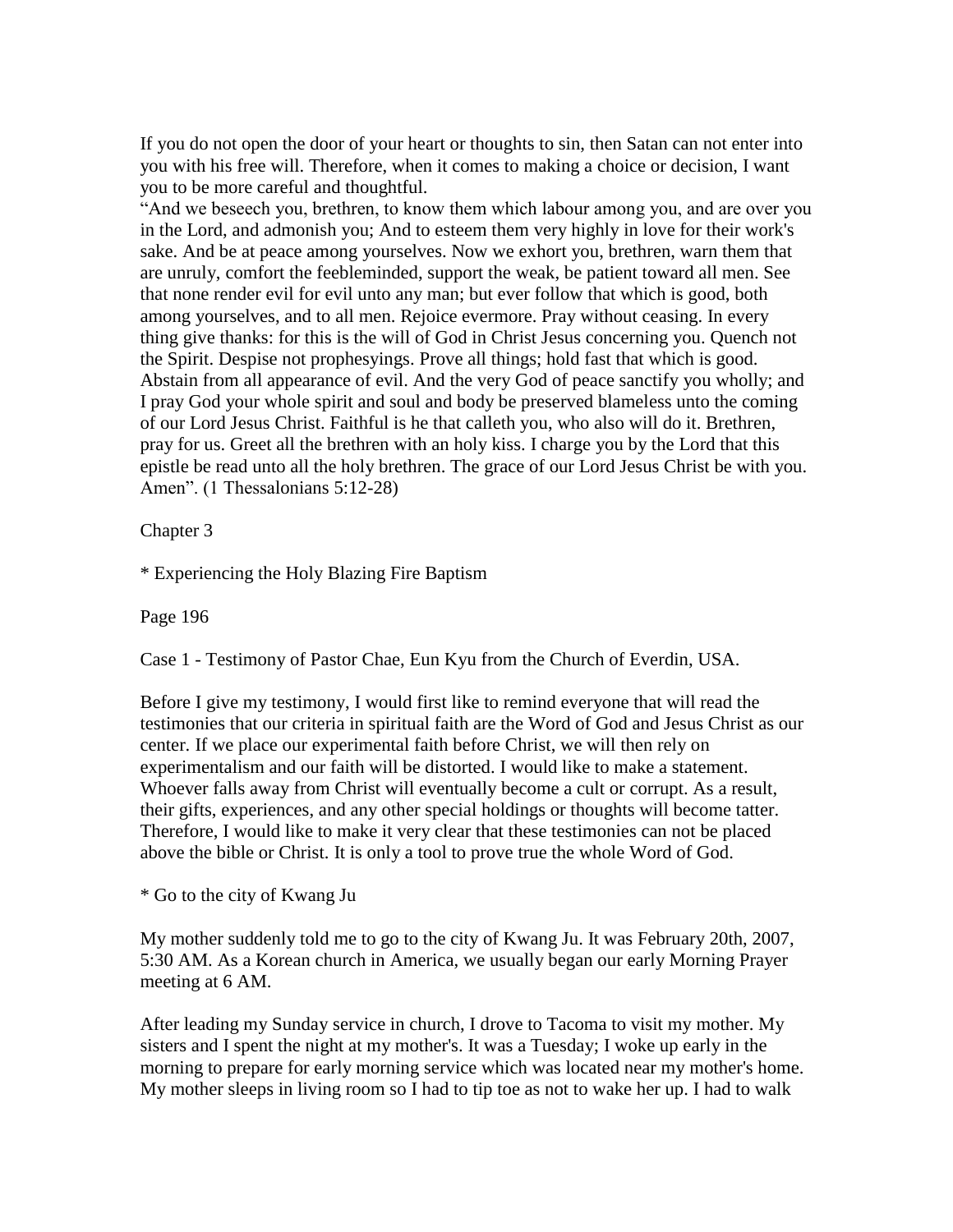through the living room to get to the outside. As I quietly walked across, my mother suddenly rose up with her upper body straight up. With her eyes closed, she spoke, "Go to Kwang Ju!" My mother has a hard time hearing well and I know she did not hear me tip toe across the living room. But as she spoke those words, I was right besides her as I walked by. I was greatly startled.

Page 197

"Mother, what do you mean?"

"I don't know, somebody spoke those words in my ears and I did not even realize what I was shouting when my lips moved."

As I arrived at the Tacoma Korean Central Presbyterian Church led by Pastor Lee, Hyung Suk, I attempted to calm myself from the early morning experience. Even as I sang hymns, prayed, and listened to the sermon, my mind was on one thing. 'Go to Kwang Ju.' I did not have any room for any other thoughts. Nevertheless, during that time, I was deeply concerned with my ministry. My current ministry was stagnant and not going anywhere. Moreover, I was in agony from experiencing repeating dreams. My current place or situation was me constantly asking God what His will was for my life.

On the same day I attended the church, my sister Grace gave me series of the three books, 'Baptize by Blazing Fire.' I read all of them in one breath. I thought to myself, 'If this is real, there is no other way for a breakthrough in my ministry. My ministry was experiencing difficulties and a crisis. The breakthrough had to come through prayer. Who is this pastor that can possibly pray every single day in length? This prayer that continues all throughout the night. This powerful prayer that engages and battles with evil spirits. Such fiercing prayer?

### Page 198

From that day forth, I began using my early morning quiet time to pray at church. My early morning time was 2 AM. I desperately and had to know clearly if going to Kwang Ju was from God. I asked God, "Father God, where do I go? Father God, what would you like me to do?" I desperately need to receive the answer. I had prayed for these two questions for about a month. While I was in prayer, I also had to fight the evil spirits during my prayer time. The evil spirits would harass me by choking my neck. Then on March 12th, my sister gave me Fire book 4.

I read all books within a week. I spent most of my nights reading the books and then reread them over and over. I had three questions. First question. 'What kind of person is this Pastor Kim?' Second question, 'Is the power of the Holy Spirit described in these books valid and does it really exist?' Last question, 'If this is all true, how should I apply it to my ministry and myself?'

Let me answer the questions ahead of my testimony. Pastor Kim is God's faithful and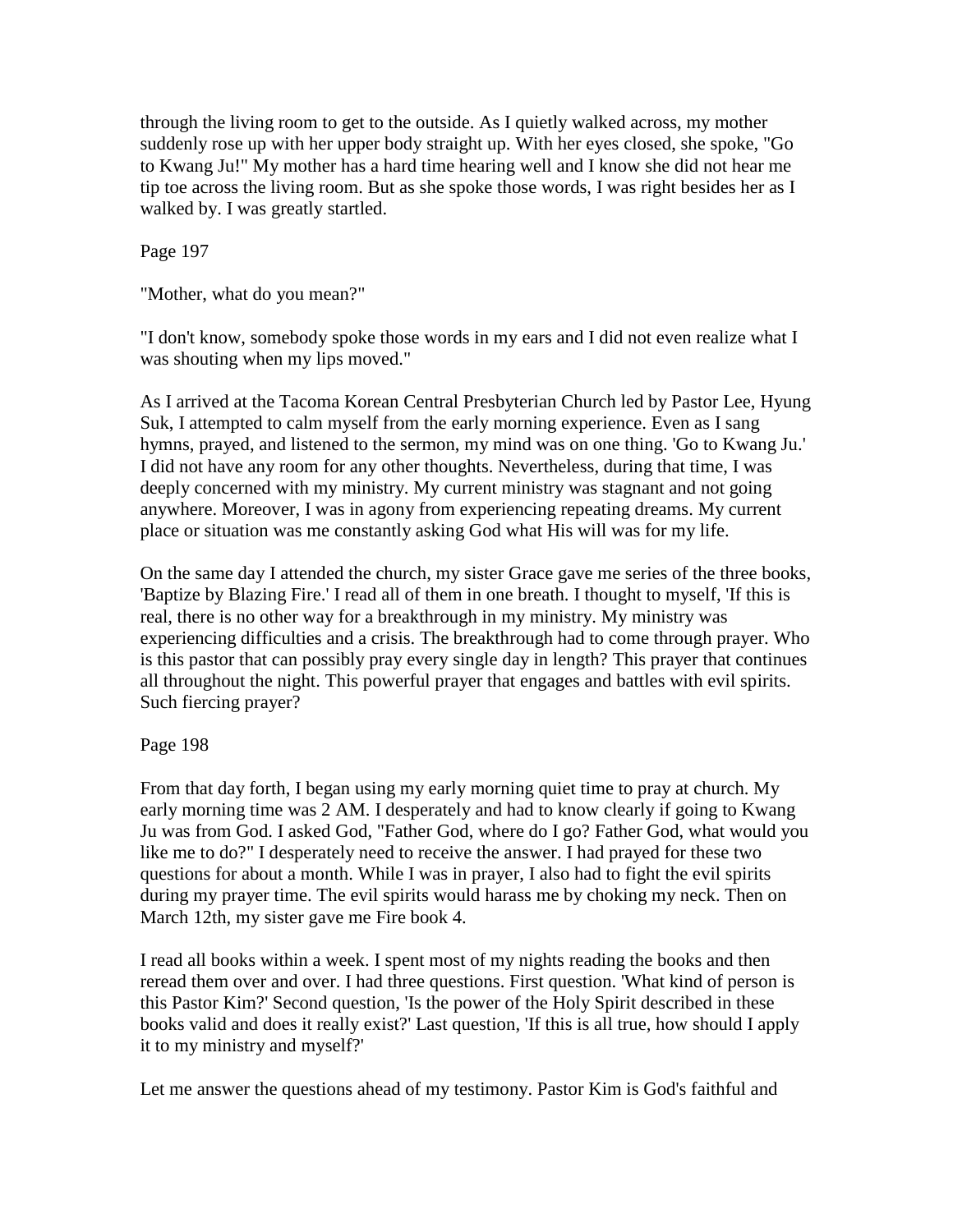sincere servant. All the power of the Holy Spirit that was described in the books are valid. I am personally validating through my experience and what I have witnessed when visiting the Lord's Church.

Reading the books, I am not envious about their gifts or experiences. What I am most envy of is the fact that Pastor Kim and the members of the Lord's Church have a intimate fellowship with the Lord on a daily basis through prayer.

I thought to myself, 'If I am so envious about their fellowship with God, why don't I go to witness and learn?' I had possessed a strong desire to meet Pastor Kim. I was envy of him for having such an intimate relationship with God. I also needed my prayers clearly answered. I had to go because of my mother's statement and I needed to validate the contents of the books. On March 27th, I arrived at a travel agency and booked my ticket. I made a decision based on a strong impression I was receiving from inside me.

Page 199

"Is this Pastor Kim? I am Pastor Chae, Eun Kyu from Everdin Korean Church in Washington, USA. If you allow me, I would like to visit your church and have an intense spiritual training. Please grant me permission."

Pastor Kim replied, "There is no need for permission. Please visit our church. We welcome you!" This was our first conversation we had over the phone.

I arrived in Korea on April 11th and flew into Incheon International Airport. I arrived at the Lord's Church around 10:30 AM. As soon as I entered the church, I felt the strong energy of the Holy Spirit. The size of the church was only about 711 square feet. A member of the church quickly came to me and took my bags as he led me in.

I sat at the end on the left side. Someone then approached me and handed me three hymn books. On the altar, I saw the small eyed Pastor Kim, Yong Doo dancing as he sang the hymns. It was a fast paced tempo beat. In front of the pastor danced six youths. The pastor led worship using an electrical piano. There was a drummer drumming in tune. The worship was very different from any other worship service I had experienced. But strangely, I became instantly acquainted with this unique worship. After a short moment, I was fervently clapping my hands and following their way of worship. I was able to see myself adapting to their spiritual training.

About an hour and half had passed since I began participating the worship service. I think we sang roughly 25 to 30 songs. The hymns had a quick and fast tempo; I did not even have a chance to catch my breath. The hymns were about the blood of Jesus, repentance, thanksgiving, worshipping, desiring the Holy Spirit, our commission, and etc. Two hours had now passed and we were passing midnight.

Page 200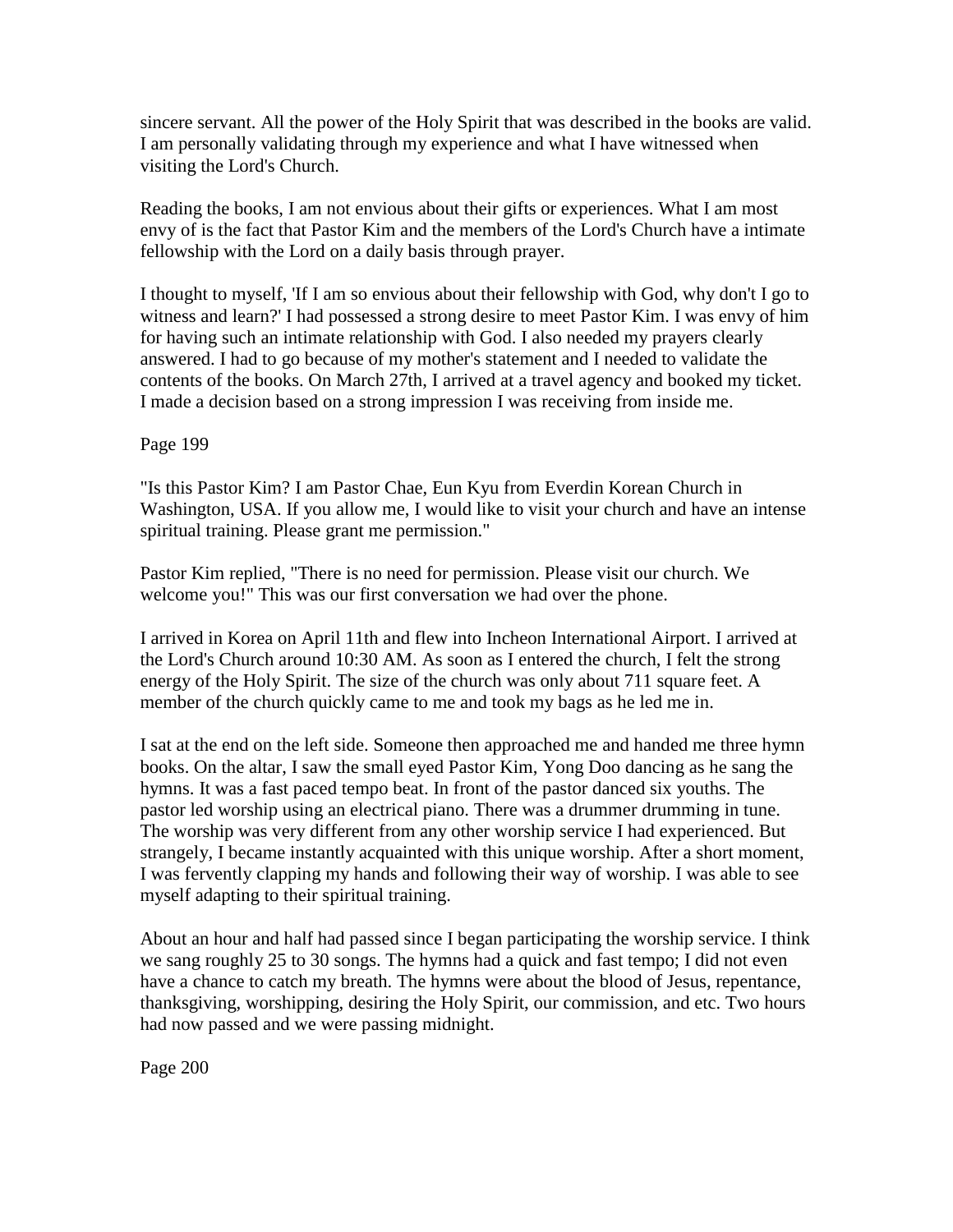At around 12:15 AM, the pastor finally began to preach. He opened his sermon by reading scripture. The sermon lasted about an hour and half. The content of his sermon was faith needing to be backed up with action. As he powerfully preached, he would sometimes make unexpected humorous and unique gestures and the congregation would all laugh together. I saw myself assimilated with the others as I laughed with them.

After the sermon, we finished with the Lord's prayer. We then took a break for about 15 minutes. During break time, I had introduced myself to the other members. There were more people visiting beside me. There were visitors from the city of Pusan, Gunsan, Kwan Ju, Los Angeles, and etc. After the introduction, Pastor Kim and his wife was at the altar. Pastor Kim prayed over his wife and then she walked back to the rear. She then gathered the new visiting people and had us form a circle. She then instructed us to raise both our hands high facing both our palms together up toward the ceiling. She then extended her arms out and began walking around us as she instructed us to shout, "Holy Spirit! Please move my hands!" She then said that if we continued to pray, the prayer would be answered and we will be able to perform the Holy dance.

Sure enough some people's hands moved after a short time. Before this shocking and interesting scene, I was concentrating my mind to the Holy Spirit. Within a moment, I felt a sensation, a refreshing wind. It felt as though my hand was in a river and I could feel the cold water rushing against my hand and up to my elbow. The flow of the refreshing wind was accompanied by a tingling sensation. I did not understand or know how to express what I was experiencing. I had never experienced this before. I was very curios and decided to ask a question.

### Page 201

Mrs. Kang, Hyun ja explained that the gift was granted by the Holy Spirit. The operations of the gift is felt different for each person. My pinky fingers then began to move. Eventually, all my fingers slowly began to move. The process repeated and then it movement sped up quickly. My fingers were basically dancing. My fingers began moving so rapidly I could not follow the pattern of the movement. My fingers folded back and forth and my hands were shaking in a circular fashion. The rythem of the motions of my hands and fingers were orderly and structural. I stopped my prayer and looked at my hands and fingers as they moved. I was not able to explain with my words what was happening. My thoughts and feelings were strange and mysterious. The time was 2 AM. The people who were around me envied my finger dance. However, I was more envious with their Holy dances.

The pastor then led us in individual prayers. We cried out in our prayers. I fiercely devoted myself with tongue prayer. With my left hand raised into the air and my right hand on my chest, I prayed rigorously.

My first night quickly passed. At around 3 Am, Pastor Kim from the pulpit screamed in a sharp tone and groaned in pain. The pastor's wife instantly stopped her prayer and grabbed several floor cushions and placed them around the pastor. The cushions were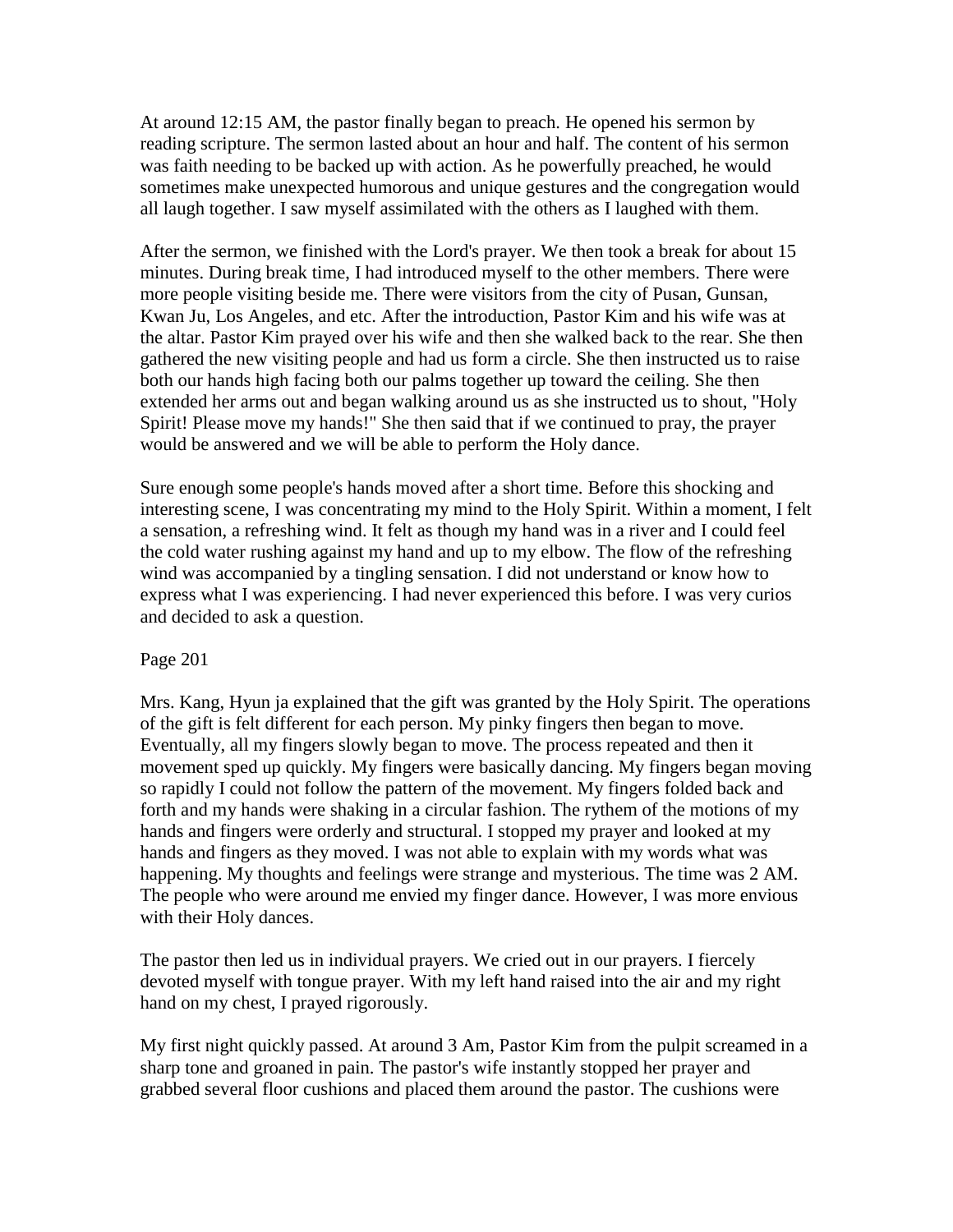placed under and around Pastor Kim to soften his impacts as he would bounce and struggle on the floor. The other church members told me that the pastor had injured himself several times before. I later realized that he was in the midst of experiencing hell. His painful screaming and moaning sounded very awful. It took me a long time to calm myself as my heart rapidly beated during my prayer.

### Page 202

"Pass through the precious blood of Jesus and into the bosom of God. Pass through the precious blood of Jesus into the bosom of Father. I walk forward one step at a time, into the bosom of God. Passing through the precious blood of Jesus."

This song was the early morning service theme song. Whenever church starts in the morning, it is sung as the opening song. When Pastor Kim finished his experience in hell, he attempted to give his sermon. His voice, however, was very weak. The content, on the other hand, was very powerful. The Lord had given him a message to preach. The message was about the people who did not properly tithed and those who had not keep Sundays Holy. They were ending up in hell. As people believe in Jesus and are being saved, their faith is perfecting. Faith that perfects salvation is true faith. If a person becomes or is corrupt, that was not genuine faith. When the wind of final judgment blows, the faith that is carried away like an empty blasted ear of wheat or tare will be found as not genuine faith. We must love the Lord above all things and we must keep the commands of the Lord even unto death if necessary. I was very impressed by his sermon. After the service and the pastor's trip to hell, the pastor was granted more power from the Holy Spirit. The pastor imparted power to his wife and the certain members of the Lord's Church who possessed certain gifts. This night was my first experience of the 18 days/nights I would be experiencing spiritually at this church.

With the first night passed, I began my days and nights with the Lord's Church. The experiences I encountered in the 18 days/nights were all different. I danced in the Holy Spirit which looked like an exercise routine in the military. My movement and sound of my tongue changed into the rattling of a machine gun. As I danced in the Holy Spirit, I saw fireworks shooting from my finger tips. The sight of the fireworks was magnificent. I could not compare it to any fireworks I had seen before. The sparkles of the fireworks composed of jewels and gems shinning with seven bright colors. The colors were red, orange, yellow, green, blue, deep blue, and purple. The seven bright colors of sparkles shot out from my finger tips endlessly. As the jewels/gems reached the sky, they exploded like a bomb and the sparkles fell beautifully. The sight was amazing. On earth, we consider the diamond as the most beautiful stone. The blue tanzanite sapphire is also considered beautiful and valuable. But what I saw in my vision was much more beautiful than I can express with my finite words.

### Page 203

During my time there, there are experiences that I will never forget. I had experienced being in an ocean of flowers. I was also standing next to Jesus at the cross and the blood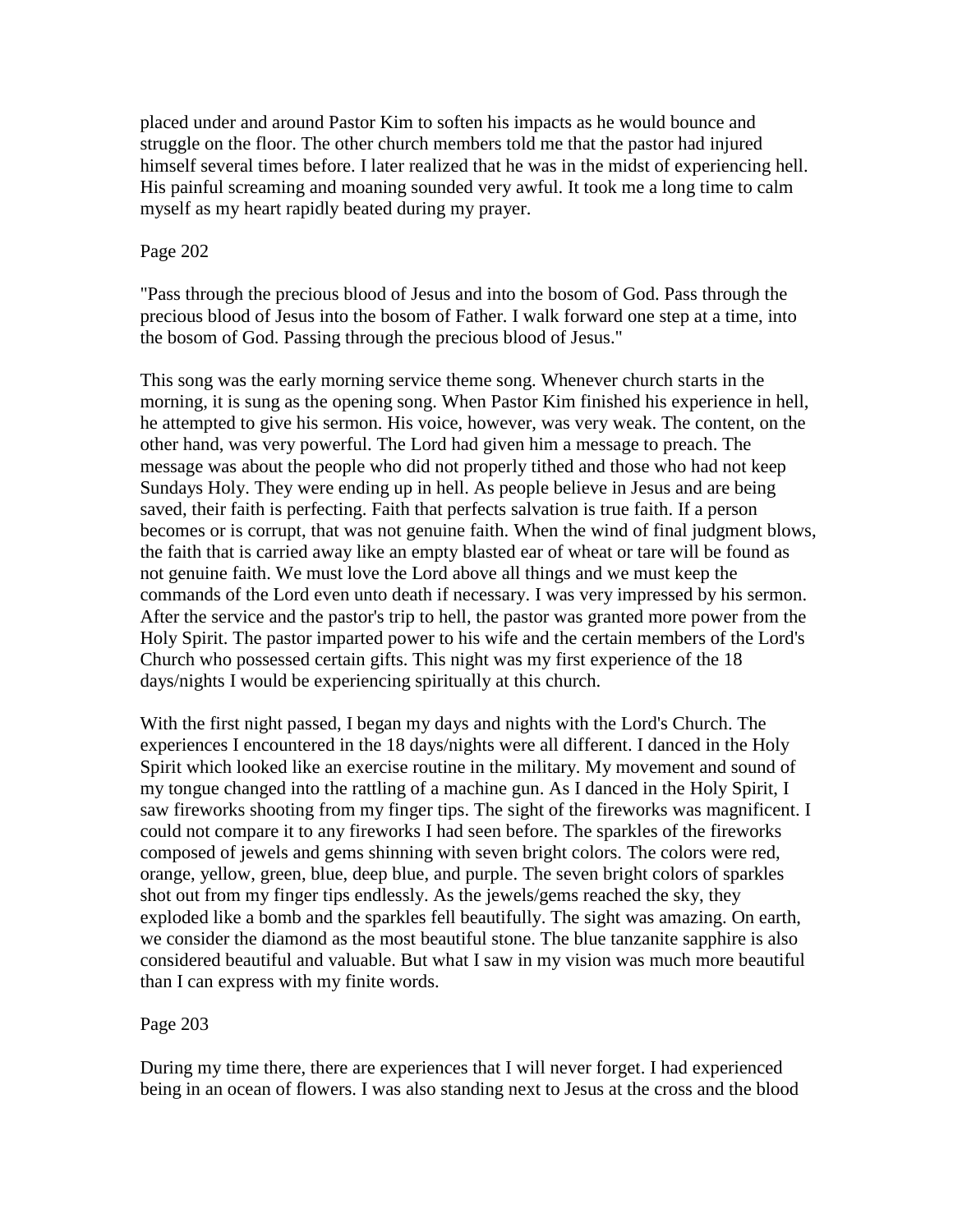of the Lord poured down onto me from the side where He was pierced. His blood washed away my sin. In addition, the Lord showed me green meadows. I saw my sins, it accumulated as high as a large mountain. As I saw my sins, I thrust my hands out and shouted the Lord's blood and Holy Fire. I could see the fire and blood penetrate through the mountain as I shouted. I was also able to see the faces of a lion, ox, eagle, a goat, and a dragon.

I had another vision, it was a large screen filled with letters. The letters then began to move from left to right. Suddenly, the letters formed into a poisonous snake. The length of the snake was about 3 meters and its thickness was comparable to my arm. The snake opened its mouth and attacked me. I defeated the snake with Holy Fire. As the snake was repeatedly struck with the Holy Spirit's fierce fire, the snake turned green and into the shape of the letter D. The letter D was then placed on the screen. The Lord explained that one letter D composed of a hundred million demons. After hearing the Lord's explanation, I trembled in fear. I knew fighting one demon could be exhausting. One demon could be a powerful. How could I not be shocked of hearing a hundred million demons?

The Holy Spirit explained to me that when a person sinned, we give legal ground to the evil spirits. A possibility of a hundred million evil spirits can enter and dwell in our bodies. Therefore, the Holy Spirit had taught me this is the reason we must repent and quickly.

Moreover, I had an experience with Pastor Kim, Yong Doo. I was able to experience hell with him. When Pastor Kim was in hell, there were insects eating his flesh. He was tormented by various kinds of insects. Since I had sat next to him during his experience, I also experienced the physical torment as he was experiencing in hell. I could feel the insects eating all of my right side, from the heel to my neck. I was also hung on a cross. In addition, I had another vision, countless number of evil spirits were pouring out from the mouth of a large harlot. As I was fighting the evil spirits, I utilized enormous sized poisonous pillars of thorns that protruded from my body. The thorns were numerous. Initially, I did not know what the Holy poisonous thorns were but I originally thought they were some type of hair. I, therefore, called out for poisonous hairs. The Holy Spirit showed me a closer and clear view of the poisonous thorns, I then corrected myself and called for poisonous thorns.

### Page 204

The poisonous thorn is a spiritual weapon that only Christians can possess. When we fight against the evil spirits during prayer, the Holy Spirit will grant us the thorns on our lips and hands. The poisonous thorns have enormous destructive power. I witnessed the evil spirits disintegrate as the struck themselves against the poisonous thorns. I experienced many different events as granted by the Holy Spirit. I even experienced the fiercing heat from the fire of hell.

During one of the services, a brother in whom I was not acquainted began to fall. I grabbed him so he would not fall. But when I grabbed him, the evil spirits that were in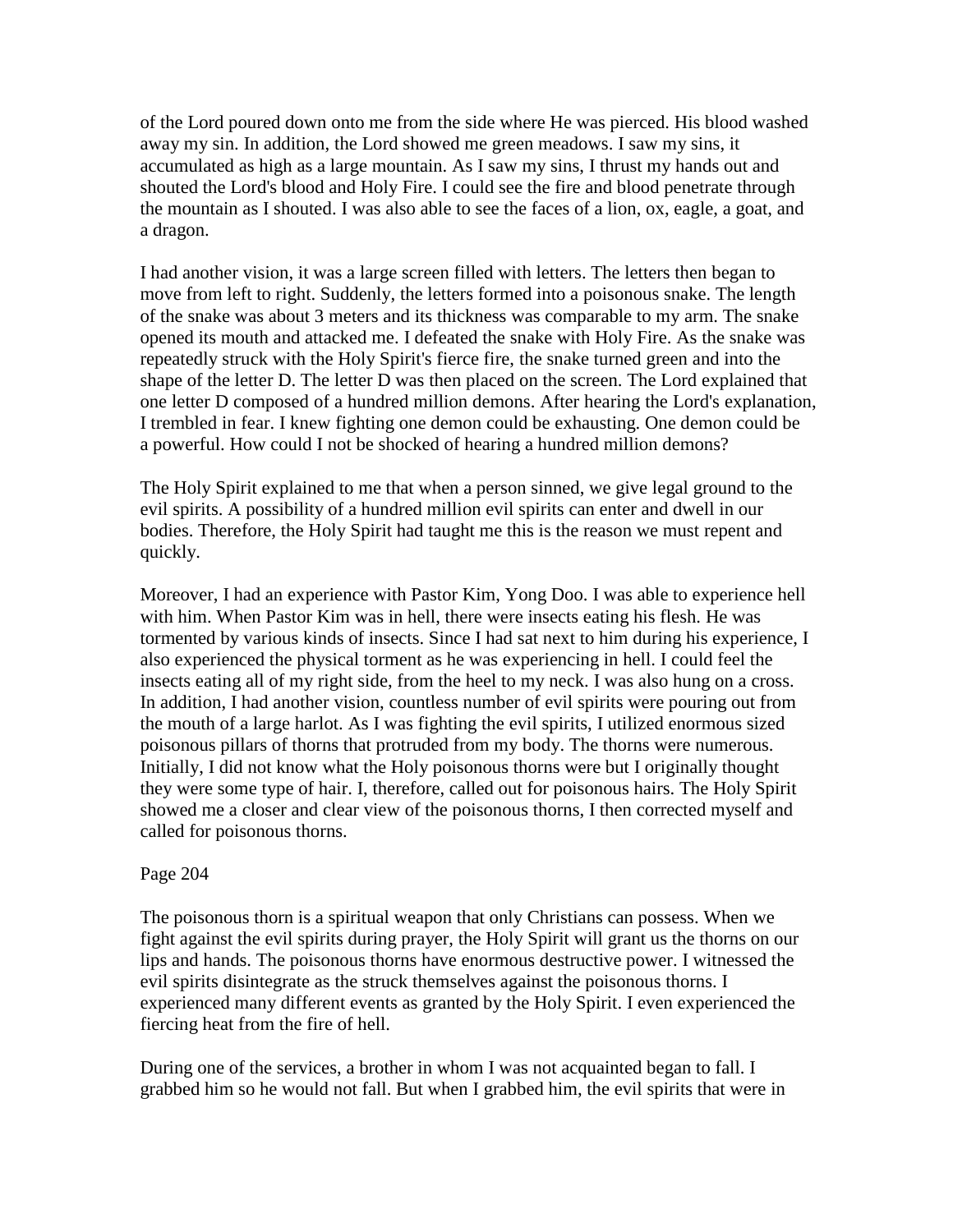him jumped onto my left hand. My left hand instantly stiffened and I could not move it. I had to pray and cry out for over an hour to get the evil spirits to leave me. When the evil spirits were expelled, I was restored back to normal. Brother Chung who is a deacon was also visiting during my trip and I had frequently witnessed him shaking. The Lord spoke to me through a sister who was attending from Suwon city. The Lord said through her that my current difficulties will turn into bright days. The Holy Spirit then touched my whole body.

Through the sister, the Lord asked me, "Do you really know Me?" This question affected me the most. This question made me analysized my whole Christian walk. My heart was in deep pain as I tried to answer that question. When I think about that question, I get sweaty and a chill runs through me. I thought to myself, 'Although I had desired to know the Lord deeper, did I not live my live totally according to God's Word? Even today, the question replays in my mind over and over and I question myself and repent constantly.

People must change from the physical to spiritual. We must all change our constitution such as our thoughts, actions, and the way we speak out words. We must be transformed from an earthly person to a heavenly man. Instead of concerning ourselves of the world, we must now desire and crave for the spiritual realm.

## Page 205

From my perspective, Pastor Kim, Yong Doo is very normal leader and a sincere Christian. If I had to pick out some differences from the majority, I would say he has a very close relationship with the Holy Spirit. He is a competent leader who is fellowshipping intimately with the Holy Spirit. How can he not be so intimate with the Holy Spirit when he has all night services every night 365 days a year with no rest?

Some people do say or ask things about him. For example, they would say, "Pastor Kim never misses an all night service of worship and prayer. Is this normal?" I would like to make a comment to those folks. I do not think any pastor who has a newly established church can properly rest every night even if the church has a small number of people or if the sanctuary is empty. What if a leader had a congregation of ten thousand and the leader truly loved and fellowship with the Lord. Would it be so wrong to spend every night in worship and prayer? I want to tell those people to stop being immature envious folks.

Pastor Yong Doo Kim is a pastor of a newly established church. They are not a rich or well off church. In fact, they struggle financially. How can it not be normal for him to pray all throughout the night? He has a burning passion and desire for the Lord and His presence. Rather it would be abnormal for a pastor in a church with no progress to sleep as much as he wants every night.

If a leader is a normal thinking Christian but financially struggling, should he/she not at least be determined like the prophet Elijah? He must fasten his spiritual belt. Although he may be bared feet, he must make a decision to run in front of the evil ones while the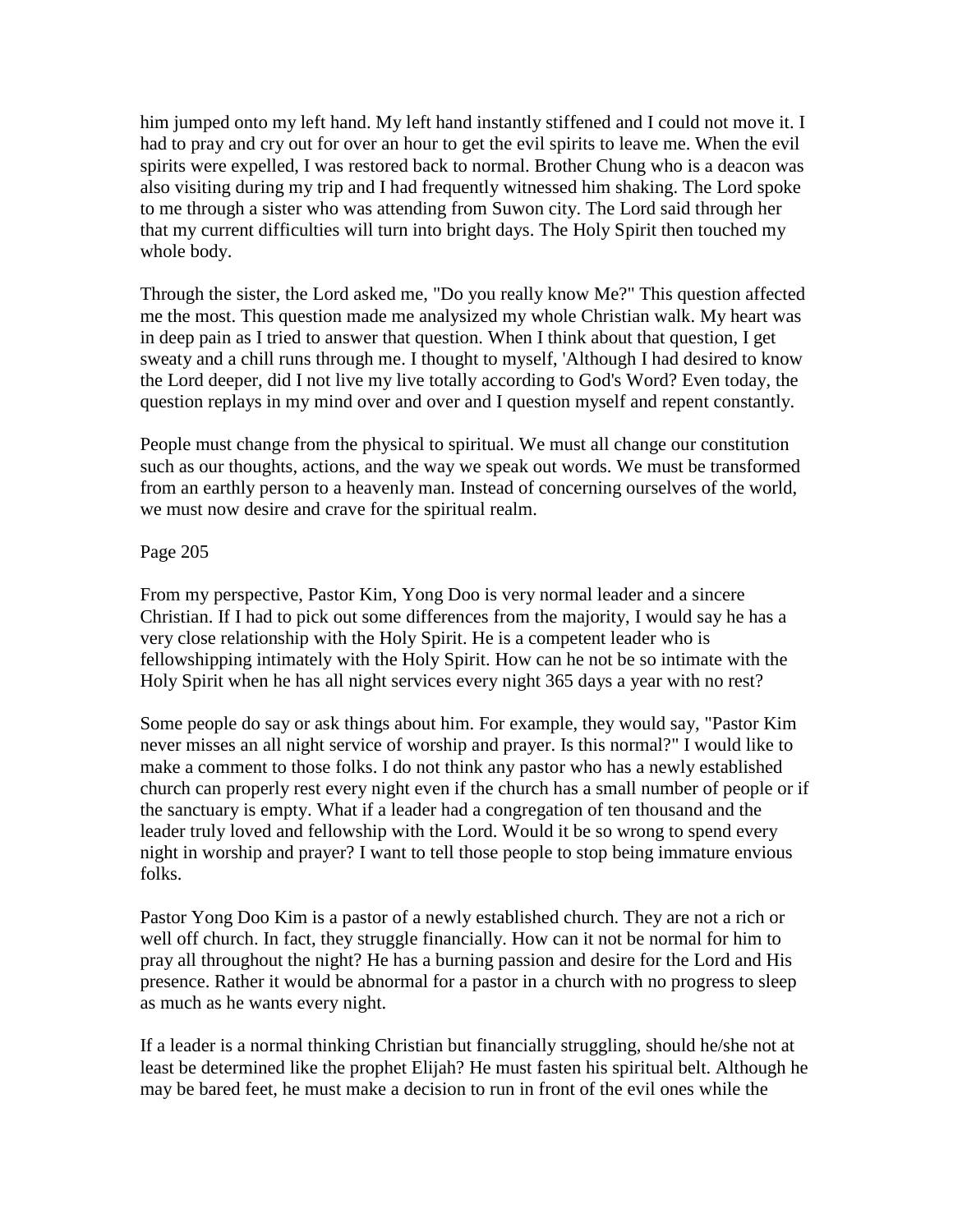others are riding a carriage. If there are Christian leaders who unfruitfully live a untransforming life, I believe they will not avoid judgment. They will be considered the lazy or evil servant and they would receive the same judgment. Even with lay believers, it is now the time to prepare for the Lord's return. All Christians must awake through prayer. We need to be spiritually alert and on guard and prepare for the Lord's return. As I looked at Pastor Kim, I spoke to myself.

## Page 206

The fact is that all Christians are Holy soldiers who have been called into battle against the evil spirits. We as soldiers must be in constant alert. We are the watchmen in the front lines. We must succeed and execute the duties that are entrusted onto us. In fact, how much more is required to the servants (leaders) of God, those who are called to be Christ's laborers! Wouldn't it be only be fitting and normal for the servants of God to receive missions that are much greater and holds more responsibility? The Lord will ask more from the one who He has entrusted with more. A pastor of a newly established church under difficult circumstances can not expect his church to grow while he sleeps as much as he desires. How is he able to waste the night away sleeping!

Even if you were sleeping, now is the time to awake! You must be like Pastor Kim who is fully awake and prepare yourself for the Lord's return. A prayer warrior is a guard on duty! Moreover, the time of the Lord's return is imminent! Wake up you sleeping guards! Now is the time to wake up! Groups of secular men and the forces of Satan are waiting for me to sleep. Therefore, you must open your sleepy eyes wide open and wake yourselves up by shouting. Awake by praying, singing hymns, and reading the word. Let us carry out the mission of guardianship!

I like to make a comment to the Christians who sleep all through the night and actually overly sleep as mush as they desire and to those who slanders the Lord's Church as a cult. The Lord's Church passionately loves the Lord and they show it through the night on a daily basis. I want those people to visit the Lord's Church. The Lord's Church is Christ's spiritual soldiers who guards and labor everyday. Visit them with full consolation. I would like to recommend that you do not disturb them if you are not planning to consulate or comfort them. They are in battle and fulfilling their mission. The Lord's Church is the mist of the front lines of this fierce battle and war.

### Page 207

You are also sent to this world to become a spiritual warrior. You have been called to duty. Those who gossip the Lord's Church, if you have any questions, please ask immediately to the Lord in reverence. It will not be so late to gossip even after you have asked and confirmed with the Lord.

\* Experiencing the Holy Blazing Fire Baptism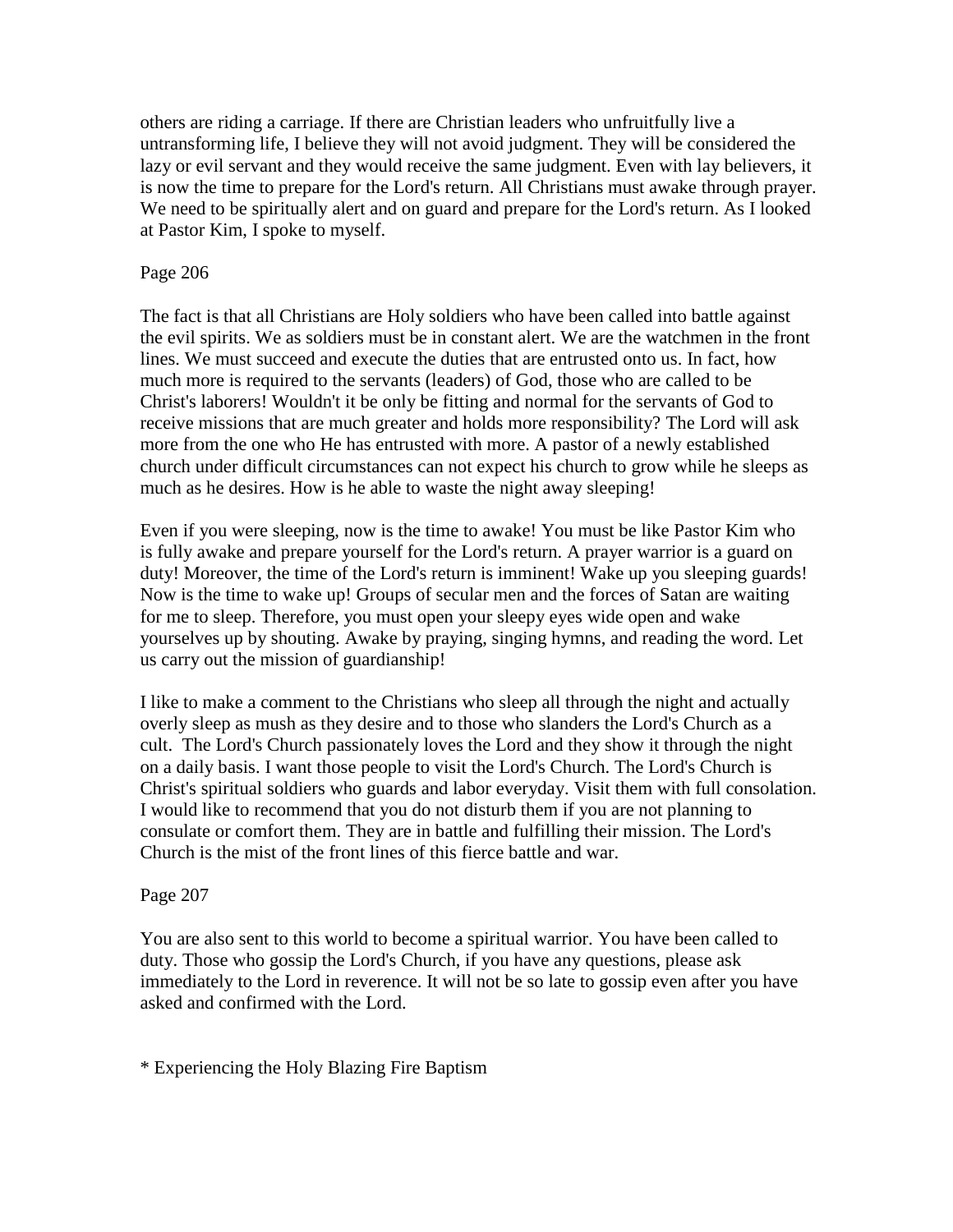Case 2 - Gok Sung, Mok Sa dong Full Gospel Church - Testimony by Pastor Gong, Tek Mo

We are living in a time where the Word of God is being flooded upon us. Through mediums such as the television, internet, books, and radio, the Word of God is overflowing. Beyond denominations, it appears that there is no preacher who does not know how to preach. But I do know one thing. The manifestation or work of the Holy Spirit does not occur with just anybody. The Lord will not work through us unless we put ourselves down and we fill ourselves with the Lord completely.

I was longing for the Holy Spirit's work or manifestation. Therefore, I tried to fill my thirst by visiting many revival meetings emphasizing the Holy Spirit. I attended seminars, conferences, and many more. In addition, I even traveled outside Korea to other countries. I had a spiritual thirst for strong faith and the powerful presences of the Holy Spirit.

One day, on July 7th, 2006, I purchased several books from the internet. The books were a series titled 'Baptism by Blazing Fire' written by Pastor Kim, Yong Doo. However, I did not read the books for some time. I had placed them in my library. On February 3rd, 2007, on a Saturday night, after finishing an all night prayer meeting, I decided to read the Fire books. I thought to myself, 'Alright, I will start reading those books today.' I then began reading the books.

From the first moment I began readying the first book, I was in pure shock. How can there be a church such as the one described in this book. It is a small church with a few members. How can such events occur? We can incorrectly think that this can only be their personal experience from their own church. But truthfully, the experiences that occurred at the Lord's Church as described in the book was a powerful manifestation of the Holy Spirit from spiritual battles to their unique enormous experiences. I have now realized the magnitude of sin. I was amazed and envious. It was all pure shock to me.

### Page 209

As I read book one, I realized the severity in Christianity. I had been leading my ministry by applying a standard for sin. I had placed that standard very loosely to the members of my church even though I knew that there would be enormous consequences from committing the various sin. I had preached too much freedom of faith. I preached that a liberal Christian life was alright.

I, myself, was the main problem; I was not keeping Sundays Holy. I used to buy things after Sunday service, I worked on the church garden, and I would buy meals at the restaurant, and etc all on Sundays. I had too much freedom in my ministry. Even though I preached how the church congregation should not miss Sunday service, I did not proclaim the powerful message of not working on Sundays and to avoid personal activities on Sunday such as fishing, outdoor activities, watching secular television, surfing on the internet, playing games, and etc. I used to say that it was legalism and that the message was not the gospel when I heard the discussion of keeping Sundays Holy.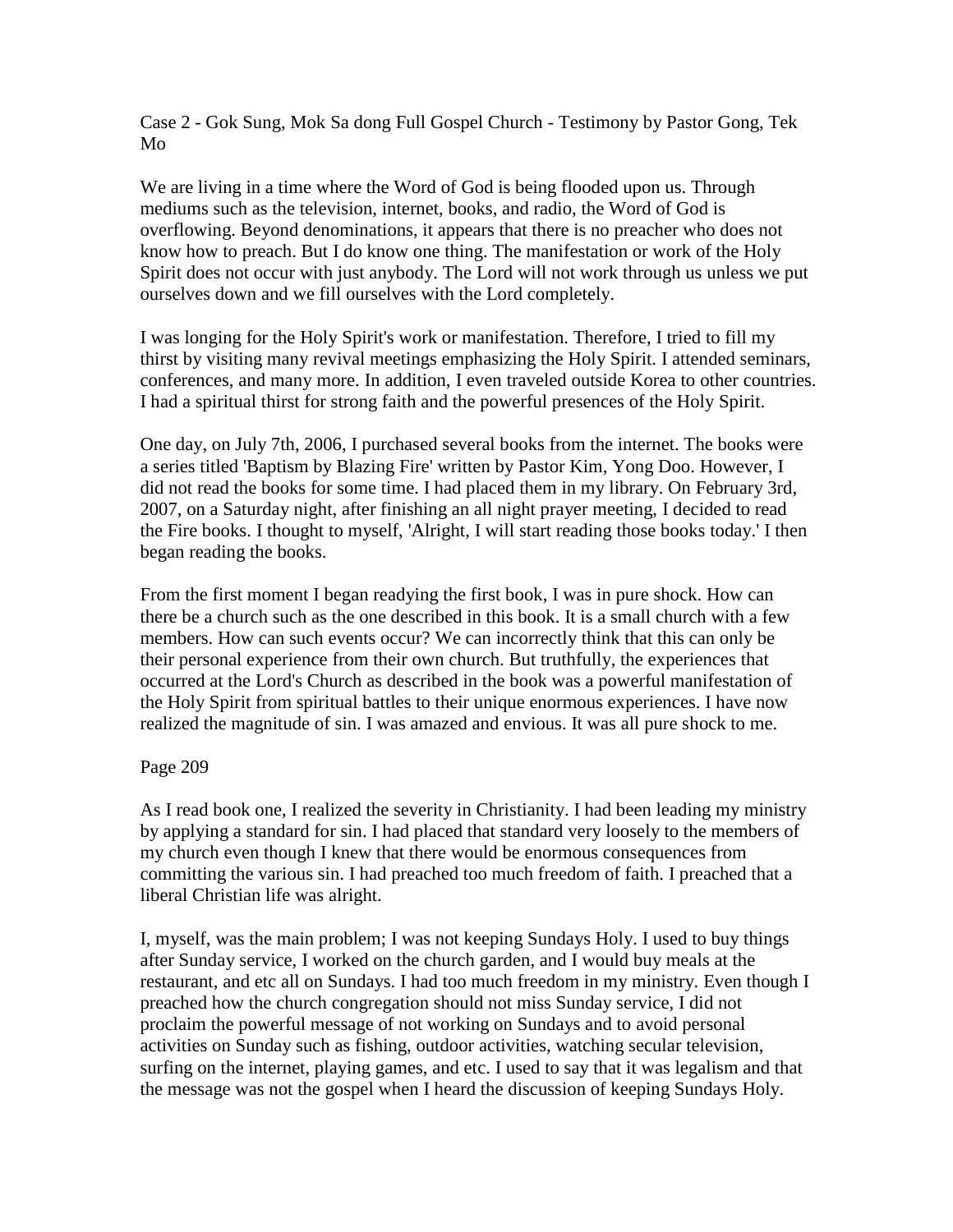Even after the gospel was introduced into the world, the Law has not been abolished. The Lord made a statement. (Matthew 5:17-18)

Among my church members, a particular member went fishing on Sunday afternoons. When I asked why he went fishing on Sundays, he explained that his motive was to evangelize. The person he would evangelize loved fresh water fish. Therefore, my church member went fishing to catch a freshwater fish. When he would deliver the fish to his friend that would give him the excuse to evangelize. But the Lord made him repent for going fishing on Sundays. At the all night prayer meeting, the Lord disclosed the fact that he was not keeping Sundays Holy and needed to repent. Even though the church member had the justification to evangelize, he was still not keeping Sundays Holy which displeased God. After reading the books, my church members and I repented and we realized that we were subject to eternal damnation from this trap of sin.

### Page 210

I read all the five series of the fire books until 3 AM. I then ran to the church and reviewed my ministry up to now. I have realized that there are many areas in which I had taught incorrectly. Even though I was a pastor who was to lead souls to life, I was actually leading them to death as a result of my false teachings. I wailed very much and repented.

February 5th, 2007, Monday, I attended the Lord's Church's all night service. Before the service started, I observed how the prayers of the intercessory prayer team were so powerful. I had never seen such power in prayer. The pastor's worship was inspirational. He was administering the service which would please the Lord. The pastor was humorous and witty. I realized that he was making an effort to make his sermon be more alive to please the Lord. I could see how much love he had for the Lord. Mrs. Kang, Hyun Ja's Holy dance was beautiful. I have never seen such a dance anywhere. The sight of the many church members dancing in the Spirit with praising was fantastic.

During the time when prayer was at full scale, Trinity God was with us. This type of presence I had never felt ever. I had not felt this type of presence in any revival meeting or service. The prayer time was filled with the presence of various gifts and manifestation. It was a time when we all powerfully cried out. Pastor Kim, Yong Doo visiting hell on a daily basis was a very strange sight to me. But the Lord led me to experience hell through the Pastor. I saw many souls falling into hell as they were charged with various sin.

### Page 211

I can now understand the compassion of the Lord's heart and His willingness to show the proof and the fiercing reality of hell. He is showing us the reality of punishment, hopelessness, and pain of hell through the Lord's Church. It has been the greatest honor to attend such a powerful service in which the Lord was there with His powerful presence through the Holy Spirit. I then witnessed Pastor Kim performing deliverance on a deacon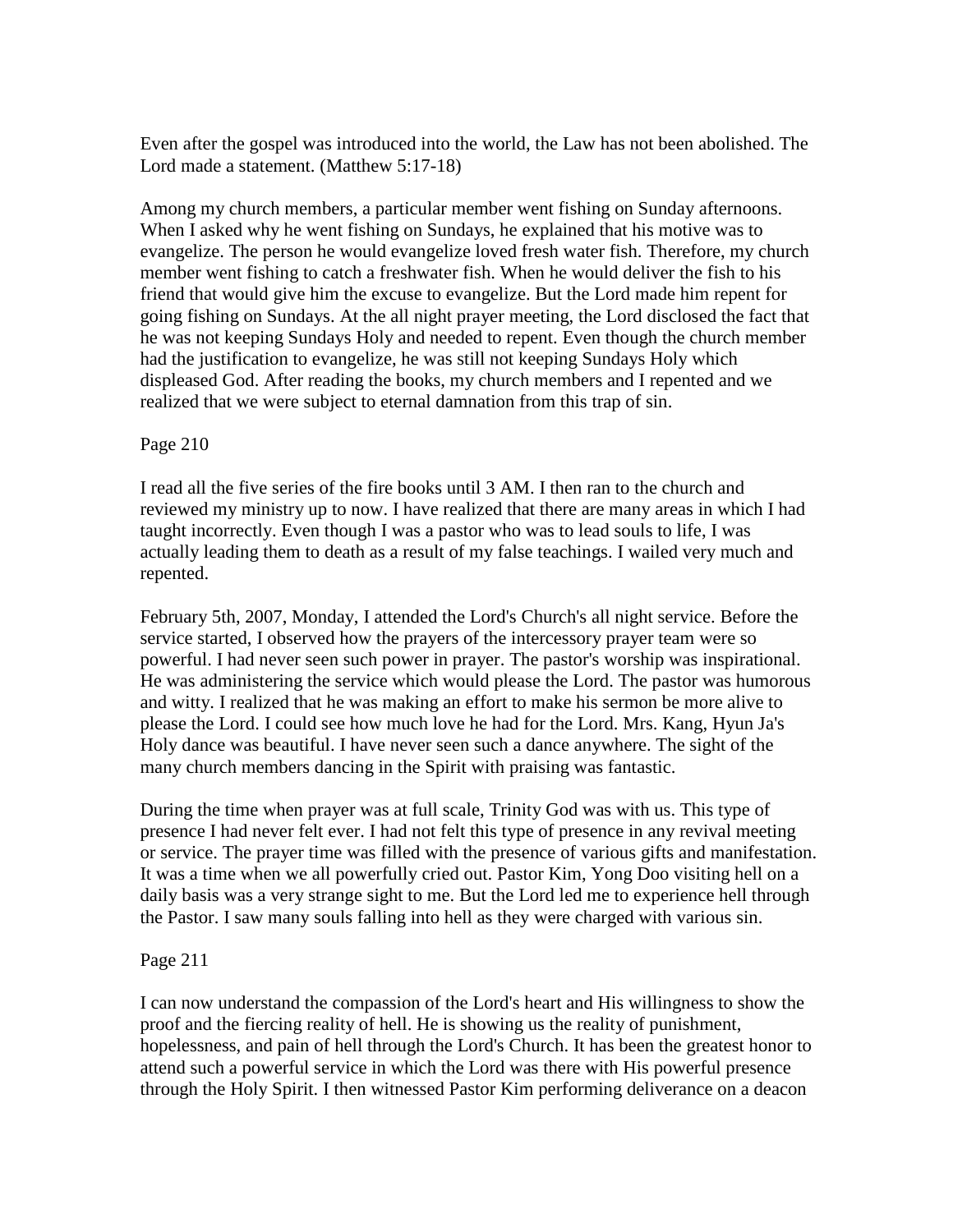from the city of Wool San during the dawn hours. The sight of deliverance totally changed my concept of deliverance. Every event and experience at the Lord's Church was beyond shock. These are the events that will occur now the end time. These were the events that were orchestrated by the Holy Spirit.

The all night prayer continued until 6 AM. As I witnessed the worshipping and fervent prayers of the Lord's Church members, I was hoping and praying that my church would eventually cry out and fervently worship as the Lord's Church. On Wednesday morning, I left the Lord's Church and arrived at my church in the evening around 6 PM. In the midst of grace, we had finished Wednesday service. I proclaimed to the church congregation that from today evening, all church members were required to attend at least three days of all night service We would have a Sunday, Wednesday, and Friday evening service. Moreover, if anyone wished to attend additional services, they could attend in between services from those days. We then began our second prayer service.

At our church, on the prayer night rally, I decided to focus on completely repenting. We had sinned so much. Even though we were in the midst of sin, we were not aware of our sins and therefore had to renew our souls through repenting powerfully and sincerely. Even though we had confessed and accepted the Lord as our Savior. Even though we believed in Him, our lives were not completely holy. We could not get out from our sinful habitual lives. The only way to save ourselves was to repent. Our prayer rally began. Just as in the Lord's Church, we repented and confessed our sins. As we prayed, we shouted, "Holy Fire" repeatedly during our prayer. It had been a long time since all the members fervently prayed. We cried out in tears of contrition as we confessed.

# Page 212

After the all night prayer service, Deacon Chul Soo Cho shared an astonishing experience. He said that he had been having problems with his shoulders and legs. Both his shoulders had always been feeling heavy and numb. He would also during the middle of the night wake up several times from the painful numb on his legs. But from tonight's prayer rally, when he had repented and shouted, "Holy Fire" during the middle of the prayer rally, two blue faced with long hair evil spirits disguised as a young girl were expelled from his body. The moment when the evil spirits expelled from his body, he was healed from his painful heaviness and numb of the shoulders. He was jumping in joy and amazed. He then was completely healed from the numbing on his legs.

We realized that all the issues and hindrances in our lives were due to sin and a work operated by evil spirits. I urged the church members for more earnest repentance. With Deacon Chul Soo Cho's deliverance, his spiritual eyes had opened. He then witnessed and experienced many spiritual events. Deaconess granny Young Ja Hwang could not consistently attend church due to dizziness. But when she had repented during the all night prayer rally, the evil spirits from her body left gnashing their teeth. Her dizziness is now completely gone. I am in such joy.

The focus of prayer is not simply repenting and getting healed. Through the series of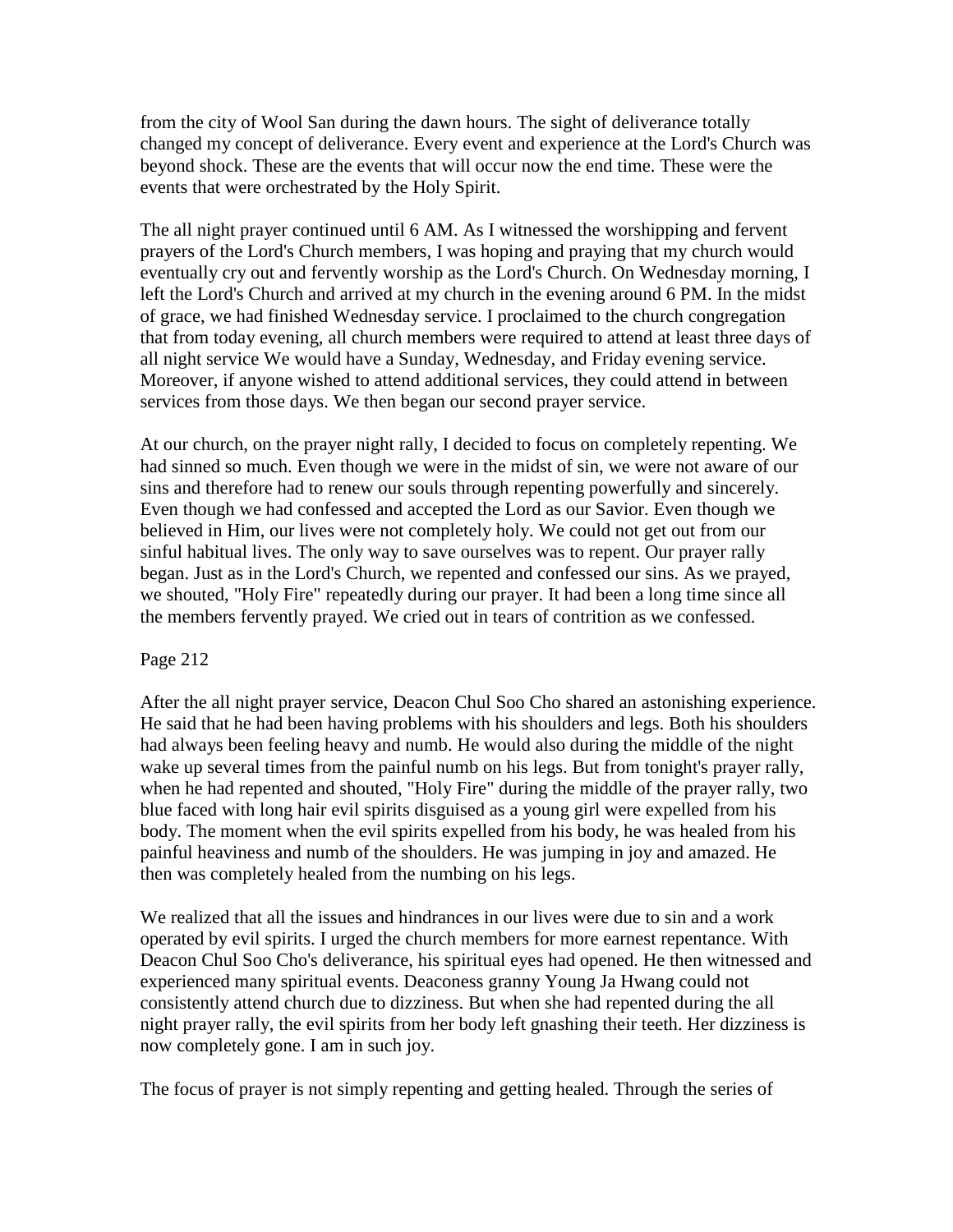books 'Baptize by Blazing Fire' I desire the believers to realize once again the seriousness of sin. The gospel of repentance, spiritual freedom, being free from sins, and to enjoy freedom from sickness is what I emphasized to my church members. I advised my church members to fervently repent and I prayed for them.

## Page 213

After a short time, an unexpected accident occurred to one of our church member. It was on February 18th, 2007, Sunday, a Korean new year. This member was a high school student who had just graduated and was about to enter his freshman college. This student was a drummer on the worship team and he also served as a Sunday school teacher. On the day of the accident, he had played drums on the worship team for the service on Sunday. After the service, I went to look for him to have lunch with him but I could not find him. When I asked another member if he knew the where abouts of the student, he replied and told me that he had left during the middle of the sermon. The student had left to attend a student gathering with the other former high school classmates. I was perplexed and could not believe what I was hearing.

Before this accident had occurred, I was emphasizing to the congregation of the seriousness to live a Holy life. Even after I had read the fire books, I was now emphasizing it to a greater degree. I was emphatic about keeping Sundays Holy and Christians living according to the Word of God. This student had violated the Sunday and got drunk at the student gathering. He was killed from his injuries in a vehicle accident. The other students were seriously injured as well. Once I was informed of the accident, I rushed to the emergency room at National University Hospital. When I arrived in the emergency room, the doctor was performing mouth to mouth resuscitation. It looked hopeless. As I was thinking, I knew if he died right now he would end up in hell. I felt like the world was falling apart. I left the emergency room and earnestly prayed.

"Lord, this is my fault. I did not teach and nurture him correctly. I could not lead him to live a righteous Holy life."

Even though I prayed and beseeched the Lord to give him another chance, the student eventually died. I was in much mental suffering from this episode. As I got into the car to return to church, the Lord opened the spiritual eyes of Deacon Cho. God showed the deacon the path of the student in which he was walking forward too.

Page 214

Deacon Cho saw the student walking into a dark tunnel by himself. The student appeared lonely as the deacon saw the student from his back side. After the vision, the deacon became very frightened as his legs began to shiver. The deacon barely made it home that day. The Lord explained the meaning of the vision. The direction of his path was all because of sin.

I thought to myself, 'As a pastor, how come I did not check all the bases of sin? Why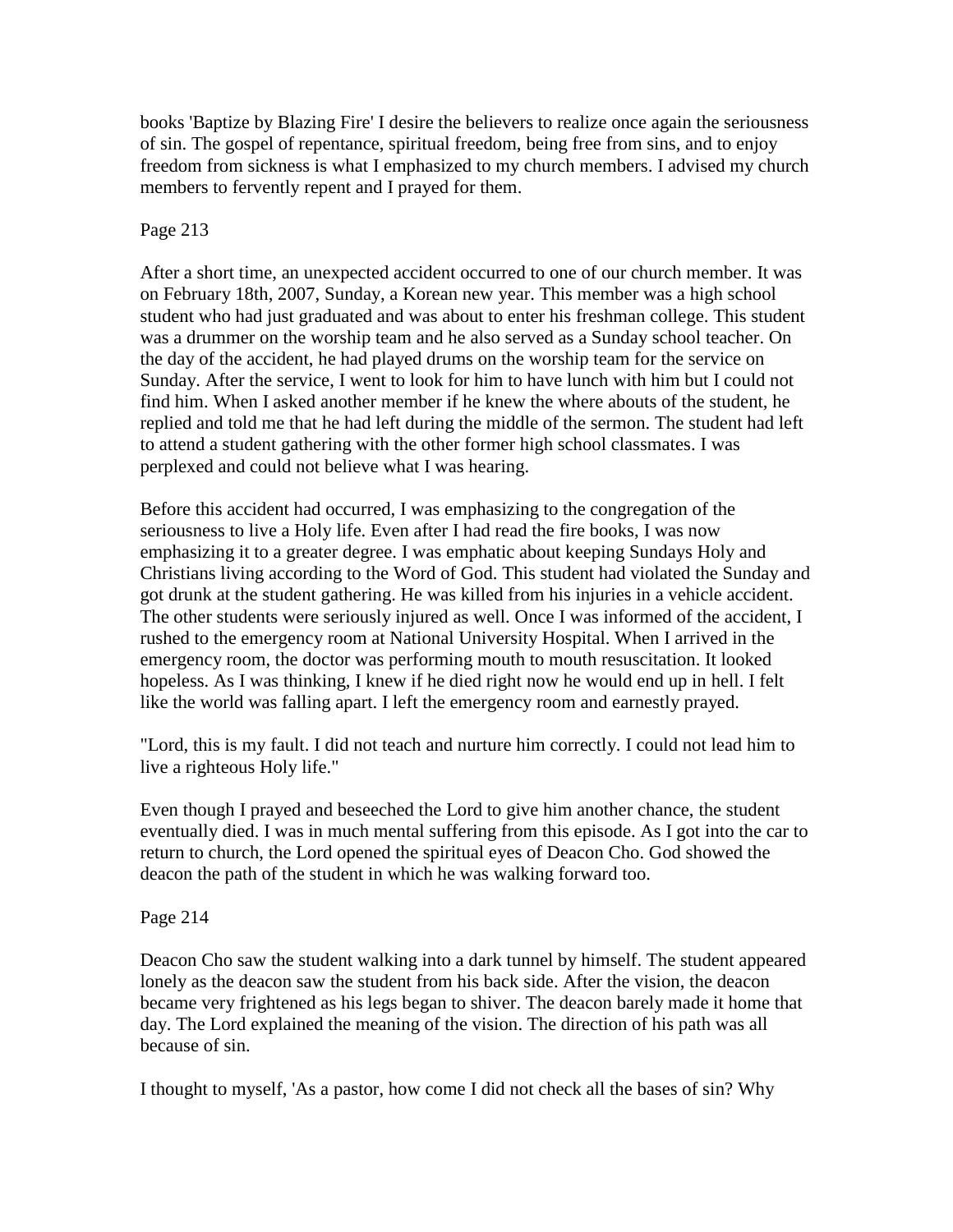couldn't I realize their concerns and lead them to repent? Why couldn't I teach them with more assertiveness and authority on how to live according to God's Word, keeping Sundays Holy, tithing properly, etc? Why couldn't I teach them the basic problems of life such as drinking, smoking, etc, so that they could repent? Why couldn't I preach on how serious the consequences are for sin?

Through fire books, I have realized that the smallest sins are as just as severe. They are all traps. Until recently, I had emphasized the gospel of salvation many times in my ministry. But I had neglected on the gospel of repentance. Therefore, I repented and urged the church members to repent fervently. In 1 John 5:16-17, there is sin which leads unto death and there is sin that does not lead unto death. But many believers bury the thought of the sin that leads unto death and thinks that they are heading to heaven only if they just believe in Jesus. As I witnessed this behavior, I am amazed on how they live such a nonchalant Christian life.

I have now lost a precious soul, I must make sure I must not lose another, not even one soul. The death of the student has been a wake up call and a warning to the members of our church regarding their Christian life. It has been shown to us on the type of faith we must live by. Therefore, in our daily all night prayer service, we fervently worshipped, repented, confessed, and prayed.

Page 215

I preach people to obey the gospel and to live a born again life. As I preached and prayed in this manner, the dark spirits from the church members expelled. Now I am able to witness the fullness of the Lord's Spirit in the spirits of the church members. The spirits of the church members were renewed and cleansed daily. They were able to experience many spiritual events.

Deacon Chul Soo cho's spiritual eyes opened even more deeper. He had visited hevaen and hell frequently. He saw his father being horrifically tormented in hell. The deacon was astonished by what he had witnessed. When the deacon's father was alive, he was considered a really good man. As a result, the deacon vaguely thought his father was in a good place. With the deacon realizing where his father is now, I see the deacon in much torment and shock.

Moreover, the deacon had met his oldest brother in hell who had been missing from home for several decades. The deacon had told me the moment his eyes met his brother's, the brother quickly turned his head away. The brother could not look into the deacon's face. When the brother was alive, he used to harass and severely beat up Deacon Cho. He must be sorry for what he had done. After Deacon Cho had saw his father and brother tormenting in hell, he was not able to eat for several days from the shock of what he had witnessed.

In our all night prayer service, the Lord granted the church member to experience hell. Of all the experiences, the most painful to experience is to witness the student who was in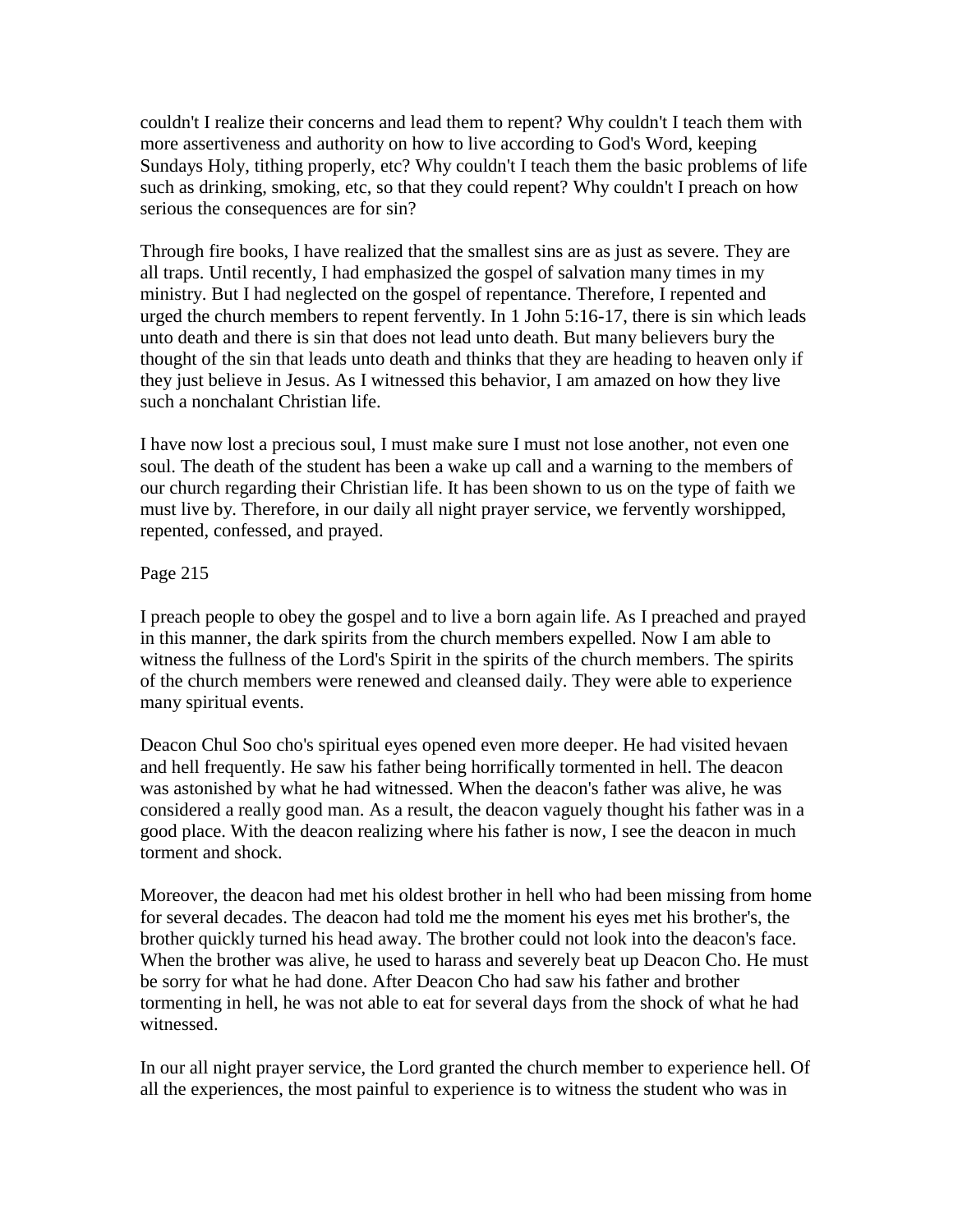the car accident. He was a brother who had church with us not too long ago. Now, when I see him tormented in the firey flames of hell, I am in pain and frightened myself. I was thinking that I must live a faithful Christian life. Whenever I witness the scenes of hell, I am not able to sleep and usually lose my appetite.

## Page 216

Deacon Cho works at a company. Ever since he witnessed the sight of the souls being tormented in hell, he fiercely clings on to his job. He is now constantly reminded of the souls tormented in hell. He tries to forget what he has seen by intently focusing on his job. He said that he can not stop thinking about how he must live a faithful Christian life. This is reminded to him through the student who is now experiencing misery in hell. This is the brother/student who had only worshipped and had service with him several days ago. The deacon then had to witness the student in hell more than ten times even after his previous visitations. Even now, when he visits hell, the Lord will show the student to the deacon. The Lord's intention was to reinforce to the church members that hell was a serious place of torment and that they should not come to hell. When the deacon hears the student, the student would ask, "Deacon Cho, I am thirsty, please give me some water." The deacon's heart is torn up. As I even journalize all this, I write with streams of tears running down my face.

Through these spiritual experiences, I have realized the preciousness of each and every soul. With this realization, I now use all my strength for the souls to stand righteously on salvation with their whole faith and holiness. The pastoral office is very important but yet because of my error, I have eternally lost a soul. As I reminesced with that thought, I felt deeply responsible for not educating the souls correctly. Therefore, I repented and prayed more. As the church members repented of their sinful and unholy lives and of their inconsequential confession of faith in Jesus, they were now able to taste spiritual freedom. They are now experiencing many spiritual events.

# Page 217

Now I understand how the evil spirits operate. I also know that if we repent and shout out, "Holy Fire," the evil spirits will have to leave and healing will come. Just as in the Lord's Church, when we powerfully pray, our spiritual eyes open. When the church members repent and shout, "Holy Fire," they were able to see the evil spirits leave their bodies. Through the all night prayer service, I have realized how filthy and fearful sin can be. I see how sin can bring a serious consequence to the spirit/soul.

There is a deaconess, her name is Chae, Oak Nam. She is a farmer who attends our church. On the farm, there is much work to be done. As a result, she worked on Sunday mornings. Suddenly, during the middle of her work, she experienced severe pain in her back. She had to stop work to come rest inside. As she rested, she had much thoughts about Exodus Chapter 20:10. She was remembering the pastor preaching on the message not to work on Sundays. So she sincerely repented. As she earnestly repented, the pain in her back healed. She testified to me that she will not violate Sundays ever again.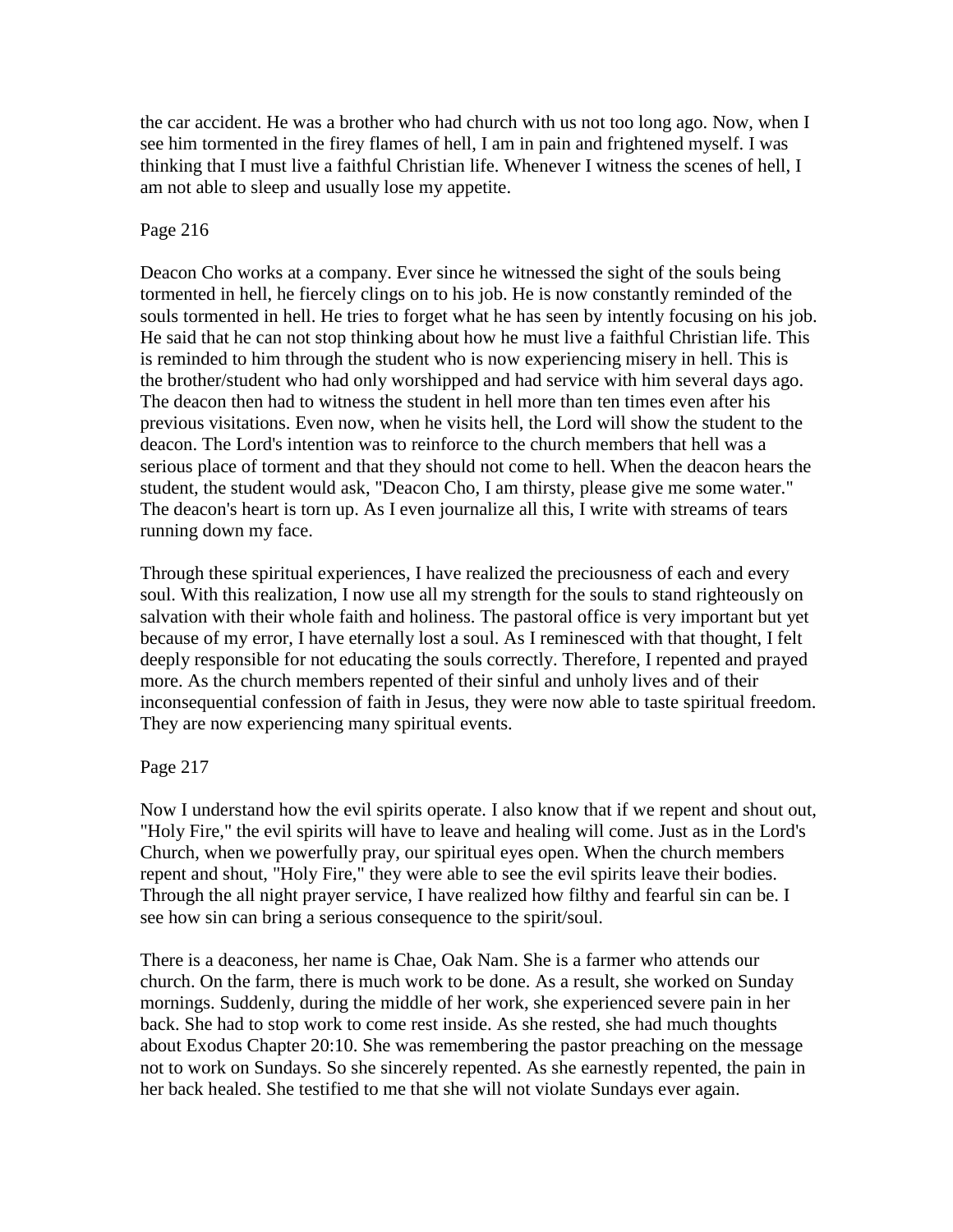We have another deaconess, her name is Cho, Kyung Soon. She lived a difficult life. She was severely persecuted and psycholgically tormented. As a result, she developed a nervous disorder. It does not matter whether it is during the day or evening, if someone triggers her sickness, she must wonder around the mountains and fields to release her stress. She had lived a painful life. She had said that there is no treatment for this type of illness. She attended an all night prayer service. In the middle of prayer, she let all of her resentments go, she forgave and repented all of the sins in her life. She then received healing. The evil spirits that had caused the nervous disorder left her. Now, she is very thankful and her life of faith is very joyous.

My eldest daughter, Dul Lee, and my second daughter, Yeh Lee, visited the Lord's Church. The pastor's wife imparted the gift of Holy dance to them. Now my daughters are dancing in the Spirit beautifully as they worship and pray. My second daughter Yeh Lee has her spiritual eyes opened. She has visited heaven and hell holding onto Jesus' hand. She was able to witness the evil spirits. She fights the evil spirits with the Holy Sword which is mentioned in the fire books.

#### Page 218

Whenever my daughter, Yeh Lee visits hell, she sees the student who had died from the vehicle accident a few months ago. She said that when the student saw her, he had thrusted his hand out toward her. In his torment, he asked, "Yeh Lee, please save me!" My daughter attemtped to thrust her hand out toward him. But the Lord told her not to grab his hand. She complied and did not grab his hand. As soon as I heard this story, I once again repented in guilt of how I lost a soul. I firmly assured myself that I will never lose a soul. I will not lose a soul who is entrusted to me. My daughter also saw my maternal grandfather, he was in great torment.

Each Sunday, she is able to see the light of grace descending from heaven. She said that the light descends on some of the church saints. Some would have the light on them while some do not have the light on them. In my opinion, the light of grace may be descending on the saints who are truly blessed based on the day of service. I was able to distinguish the saints who had not repented of their sins before attending Sunday service. I was able to distinguish the ones who were worrying, anxious, and troubled in their hearts. The light of grace would not descend on them.

On one particular night during an all night prayer rally, Deacon Cho, Chul Soo suddenly remembered a word, "Do not drink blood, if you have quickly repent." Deacon Cho quickly repented of drinking deer blood during the many occasions when he was in his early thirties. When he repented, the many evil spirits that had entered his body through drinking blood were expelled and sent to the pit. The Lord showed me the place of hell where Christians would go who had drank blood. They would end up in hell if they did not repent. There were too many souls who had drank blood. They were in enormous pain. That particular domain was guarded by a demon who appeared as a wolf. The demon would peel the "Christians" entire body with a knife. When the blood gushed out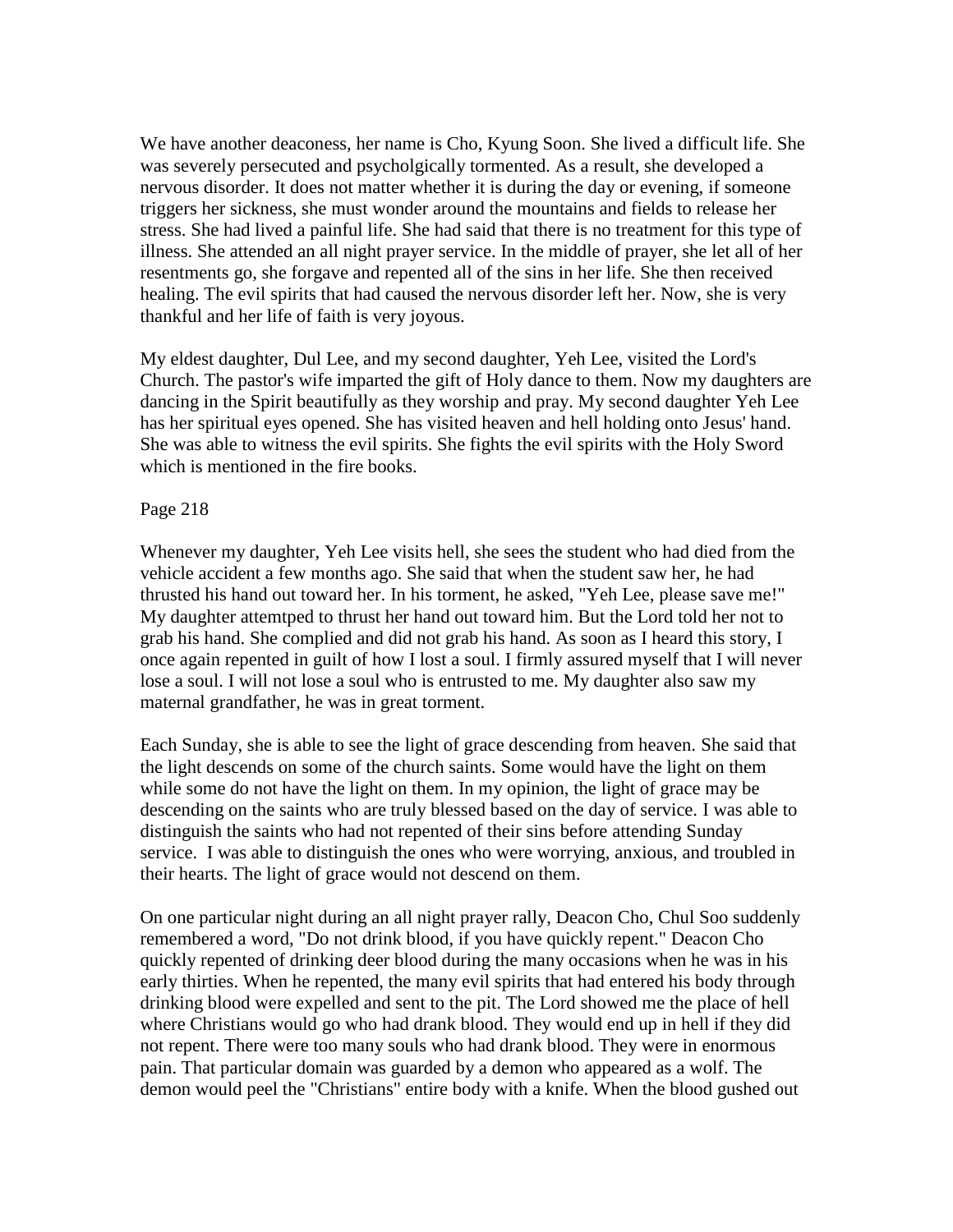from their bodies, the demon would suck up their blood.

Page 219

One day, the Lord took my daughter, Yeh Lee to hell where the people who had spent money on Sundays were tormented.The name of the place or domain was called Waterfall hell. The color of the stream was black. Many people were walking toward the edge of the cliff. When the people reached close to the edge, they forcibly fell to the ground. As they fell to the ground, their whole bodies bursted. I asked Jesus, "Who come here?" The Lord explained that people who had spent money on Sundays came here.

The Lord then showed me the place in hell where people would go who had worked on Sundays. The name of this place or domain is Frozen. The people who are in the place of Frozen become hard as an ice cube. However, this place is not cold. When people become hardened, the demons would scoop the flesh out like an ice cream and eat them. The Lord then showed me another place in hell called Billiard. Pastors and their wives were placed on the huge billiard table. Their bodies were rolled into a ball. The demons would poke at their butts and then roll them into the holes. Some of pastors/wives would get up and run toward the hole and jump in. After a short time, a sharp toothed wheel would go into the holes and cut them into pieces. This was a place for pastors and their wives who did not live according to the Word of God that was given to them.

I witnessed countless domains in hell. I saw the place Skewer hell, Cave hell, and Fishing hell. The various places of hell are indescribable. They are frightening places. As I listened to the shivering people who had witnessed hell, I thought to myself that we must live our Christian life faithfully. We must endure and persevere to avoid hell at all cost.

Page 220

A youth in our church named Won, Eun Kyung is in 7th grade middle school. She has her spiritual eyes opened. She is now participating in our spiritual missions and ministry. I desire the believers to enter the spiritual realm deeper so that they can be used as ministers.

Whenever I pray for a certain household or individual, the Lord shows me the many evil spirits that are operating in them. When I assist them to repent of their sins and clean up, the evil spirits would struggle, fight, and resist from leaving.

I have realized that many evil spirits have operated in the saints through the sin. I have also realized as the evil spirits actively work in the lives of the saints, the saints would fall deeper into sin. As I observe the evil spirits attempt to lead the many believers into eternal death, I thought to myself that I should straighten their lives by training them to live a life of Word and prayer. Through Word and prayer, they can be victorious in their spiritual battles.

I give all the gratitude and glory to the Lord for permitting this precious minsitry . I am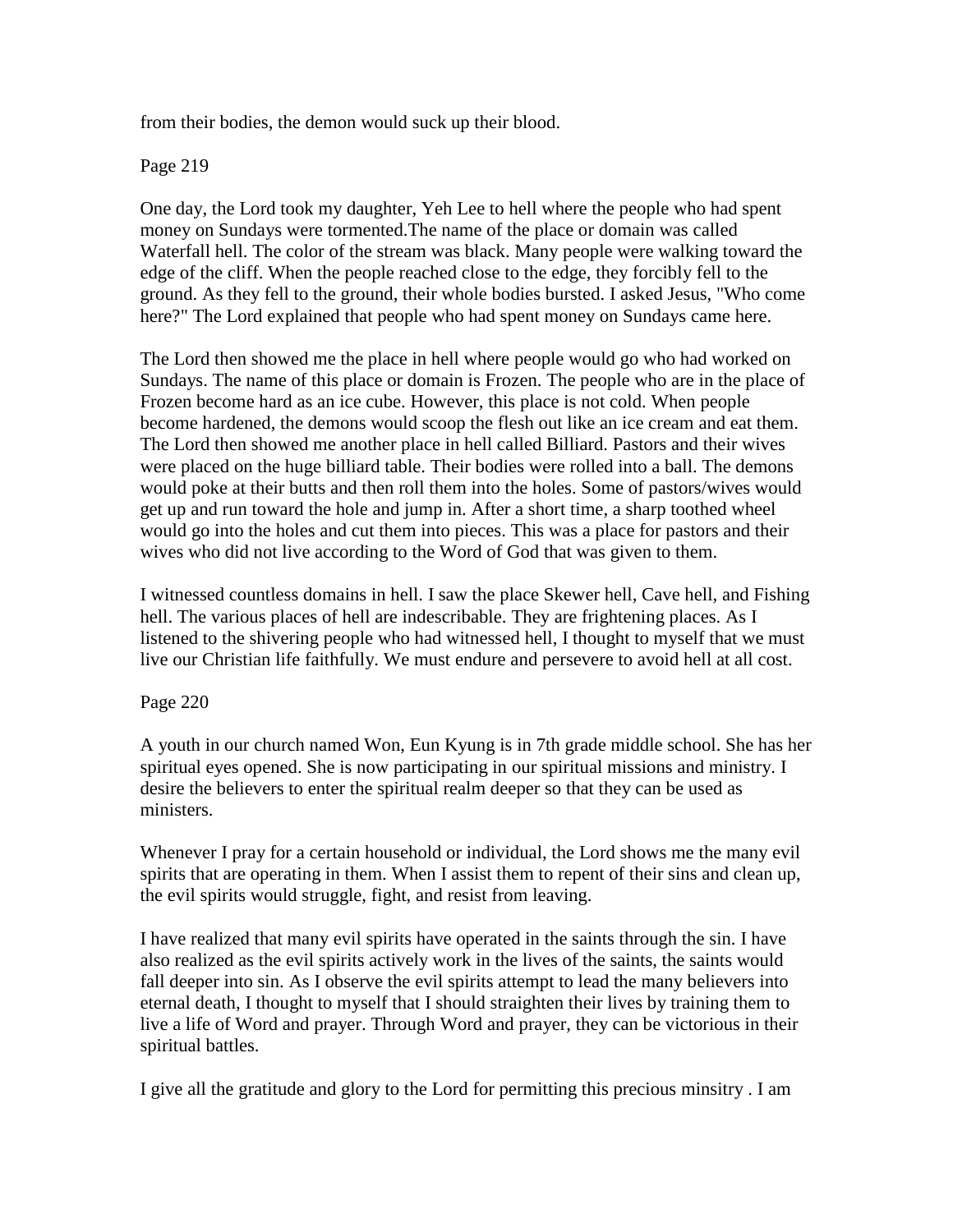thankful for participating in this fire ministry even though I am insufficient. I give thanks to the Lord's Church and Pastor Kim as well.

Page 221

\* Experiencing the Holy Blazing Fire Baptism

Case 3 - City of Chungbuk, the church of First Voice. The Testimony of Mrs. Jung ja Kang.

February 2007, my youngest son, Yoon Jung Seo called me urgently by telephone. "Mother, I am at the Lord's Church in the city of Seo Incheon. This church has a ministry of they Holy Fire. This ministry is led by Pastor Kim, Yong Doo with his church members. Many people who have visited this church have had the evil spirits disclosed and expelled from their bodies. As the evil spirits were exposed and expelled, many people were healed. They are not only being healed, they are being baptised by the Holy Spirit. It is marvelous. If you bring my brother Yoon Jin over her, I bet you he will be healed. Please bring him here quickly. Mother, I will let you borrow the book, 'Baptism by Blazing Fire. I want you to read them quickly and experience it!"

I instantly read the first book. I then purchased the rest of the series and finished reading all of them. The contents of the books were shocking. My heart raced as I hastily made plans. My husband who is a pastor was unexpectedly against the testimonies of the books. Despite of his opposition, I fervently insisted. My husband eventually gave up and we moved in faith.

My eldest son, Yoon Jin Seo was suffering from severe depression for 23 years. To tell the truth, I was very hesitant when my youngest son suggested that I bring my son, Yoon Jin, to the Lord's Church.

Page 222

The pain of our children can be equal to the pain we feel when we are helpless or when we see them in pain. Therefore, I had made a decision. My decision was firm, I was going to visit the Lord's Church with my son. No one was going to stop me or stand in my way.

However, we had some unexpected incidents. We had no idea we would encounter such resistance. My husband is very intelligent when it comes to finding his way. It doesn't matter whether it is night or day or where he is located. He is very good finding his way around and understanding the roads. Of all our traveling events, we encountered unimaginable tests from the moment we had left for the Lord's Church. We experienced the resistance and hinderance all the way to the Lord's Church. We had encountered an enormous amount of evil spirits working against us and they were severe.

When it came to the region of Incheon, I am very bad with directions in that city. But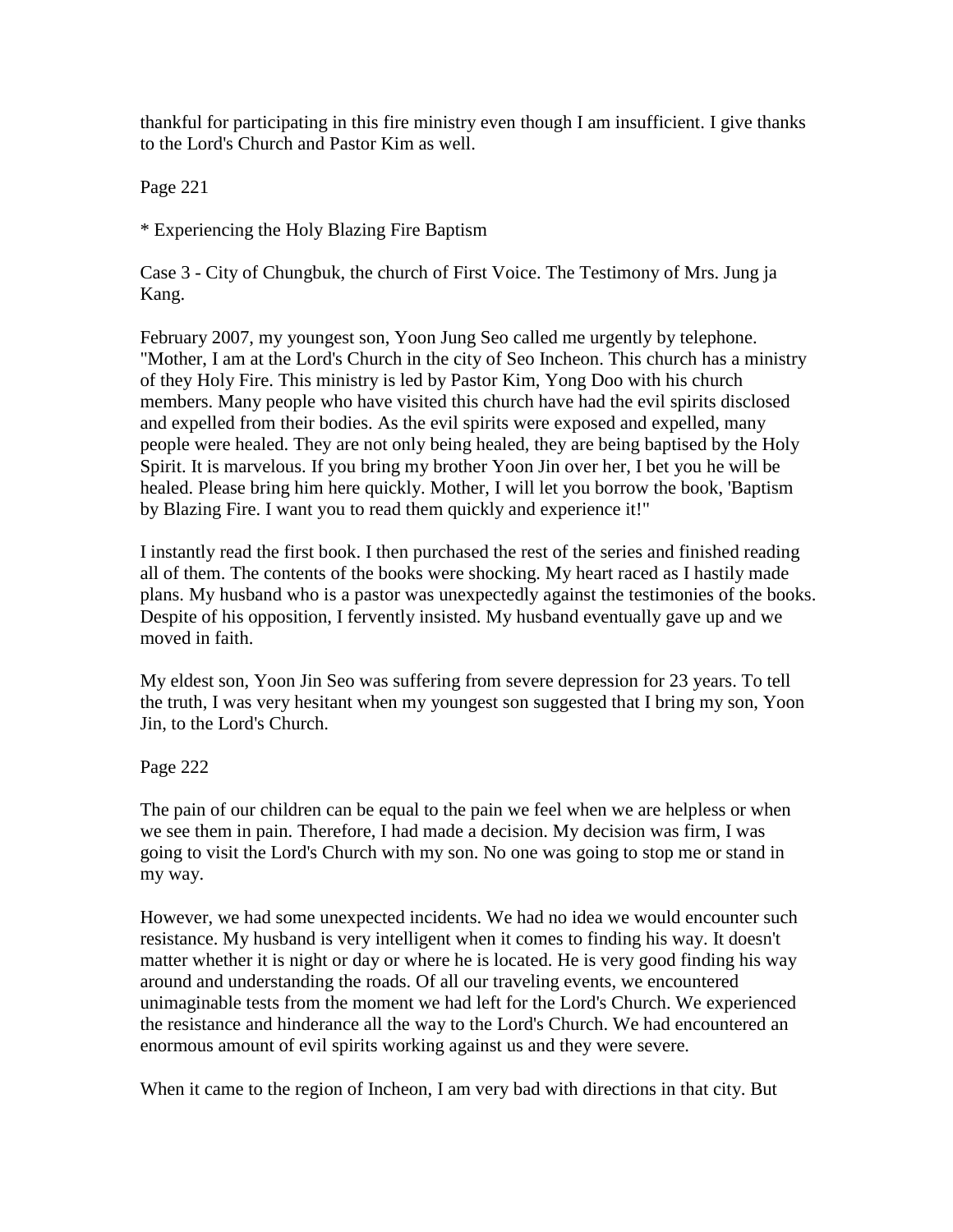even I was able to distinguish where we were going. My husband was wondering and driving in circles as we drove through the fog for about an hour. We were driving on the same road close to the Lord's Church for a long time. We were constantly going the wrong way and we even drove in the wrong direction on one way streets. In my whole life, I have never experienced such driving chaos. As the evil spirits obstructed us from arriving the Lord's Church, we realized that the Lord's Church possessed a powerful presence of the Holy Spirit where many evil spirits are exposed and casted out.

I found out later that people from all through out the country has had very similar experiences. When we barely made it to the Lord's Church, it was very late and intercessory prayer had already started. As I witnessed the powerful prayers of crying out, my jaws dropped. What I was seeing was beyond my imagination.

The Lord's Church intercessory prayer team intercess for many people. They all have their spiritual eyes opened. They prayed a special prayer for my family. We then saw the reality of the spiritual realm. I saw my house filled with evil spirits, they were even hanging from my ceiling.

The region where we live has one of the greatest buddhist temple. It is called Mitasa. In that area, many households have problems with alcohol. There are many alcoholics in my neighborhood. Besides the big temple, there are several large buddhist temples and sorcerers. They perform fortune telling and perform their own miracles. There are many buddhist temples in our region. Our region has been traditionally a idol worshipping area.

Our church as been established for about two years. I have always had a burning heart to pray. I tried many times praying on the floor on my knees. But some unknown energy had always oppressed me down. Therefore, I could not pray properly. I had always regretted this insufficiency. When we first established our church, my youngest son, Yoon Jung, installed the letters of our church name onto the side of the wall. As he was installing the letters, he suddenly heard a woman's laughter. The laughter was so loud to him that it felt like the mountains were shaking. My son encouraged us to pray often.

The night we arrived at the Lord's Church, all the evil spirits in me had expelled through worship and praise. My hands then began to move on their own. My hands moved freely. I was dancing in the Spirit. My spirit and physical body danced with joy that was granted by God. I believe it was a beautiful dance. I focused on the Lord and gave Him all my heart. I repented with endless streams of tears.

I would like to discuss the Holy Spirit dance as I experienced it. In the Lord's Church, it does not matter if one is a man or woman, all of them have the ability to dance in the Spirit. I heard that various gifts can manifest during dancing. Besides the fulness of the Holy Spirit, glory, joy, repentance, healing, deliverance from evil spirits, fire ministry, and etc can be received through the dance. During my Holy dance, my hands are raised naturally as I flow in worship and praise. I feel hot fire sweaping through my body, my whole body from the tip of my fingers to the feet. Not a single strength of my will was there. The Holy Spirit touched my body parts meticulously. I thought to myself, 'Oh, how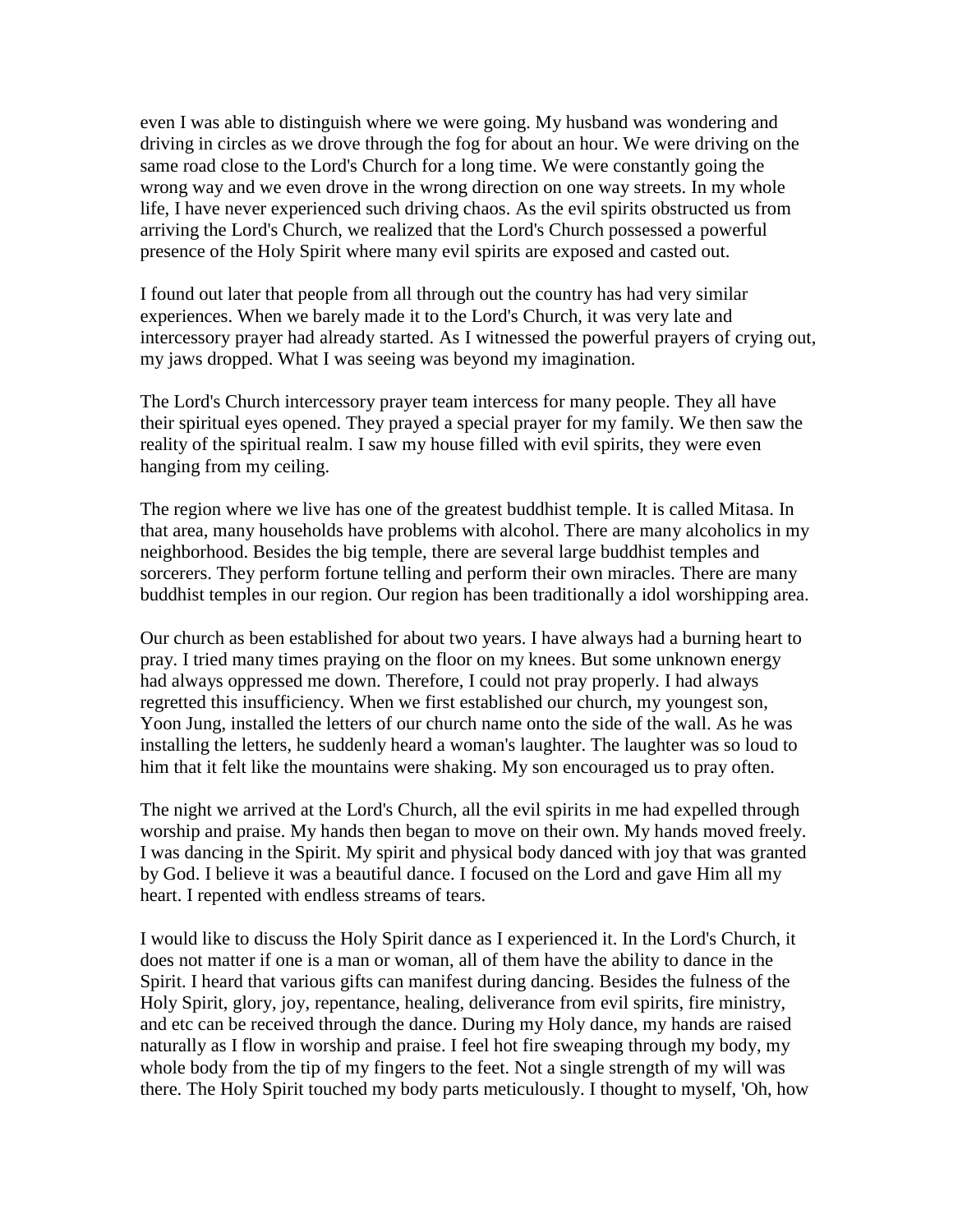can my body become so light and free? How can every single evil spirit leave one by one?' It was so amazing. I was more shocked by the Holy Electricity and Fire. Now I am finally feeling worthy in becoming the Lord's bride. My soul/spirit can finally be filled in happiness and joy.

# Page 224

When I shout out Holy Fire during my dance in the Spirit, I became a pure fireball to the point in which I could not bear it. I felt like I was the queen of fire. Right in that moment, I was filled with confident and I felt like I could defeat and win any kind of hindrance. I felt if I shouted and cried out Holy Fire, it would move Father's throne. The corporate shouting prayer of the Lord's Church is more powerful than any other prayer house, rally, or fasting I have experienced. I was realistically able to feel that their prayer reached the outer most part of heaven.

Before I had visited the Lord's Church and experienced the Holy dance, I was accustomed with quiet and contemplative prayer. But after dancing in the Spirit, I never felt sleepy. I thought quiet contemplative prayer was the best prayer to hear the Lord's voice. But since I had began dancing in the Spirit and began crying out in prayer, I find it the most effective and powerful method of prayer. We are living in the last days and we are very close to the Lord's return. The principalities with their evil spirits roaming in the heavens and the earth are constantly looking to prey on us. I have realized and experienced that shouting out in prayer and dancing in the Spirit is very important in defeating them.

I have lived half my life within God's Word and in obedience. I have led our ministry struggling with no rest but desiring the heart of my Lord. In reality, my tyrannical nature was squirming my mind and I was not able to change. Because of these hidden spirits, my husband and I frequently argued.

# Page 225

At the Lord's Church during the middle of prayer, the Holy Spirit touched me and this continued at our own church. During service and prayer time, I have experienced groups of evil spirits leaving when I cough. The evil spirits lived off my body for decades. All the evil spirits' identities have been revealed including those that made a pathway between my husband and I. They had traveled back and forth between the two of us. They had prompted us to argue and tried to lead us to destruction.

For many years, the forces of the devil had been at work in my family members. They had been strategic and through various ways built their kingdom in us. It was beyond my imagination. I could not stop being astonished. I had realized the evil spirits were hunting our souls. God loves our family. He has healed my family. I am truly thankful to Him.

My oldest son, Yoon Jin, is attracted to the services of the Lord's Church which is filled with the Holy Spirit. The church is full of cheerful worship, praise, and surrounded by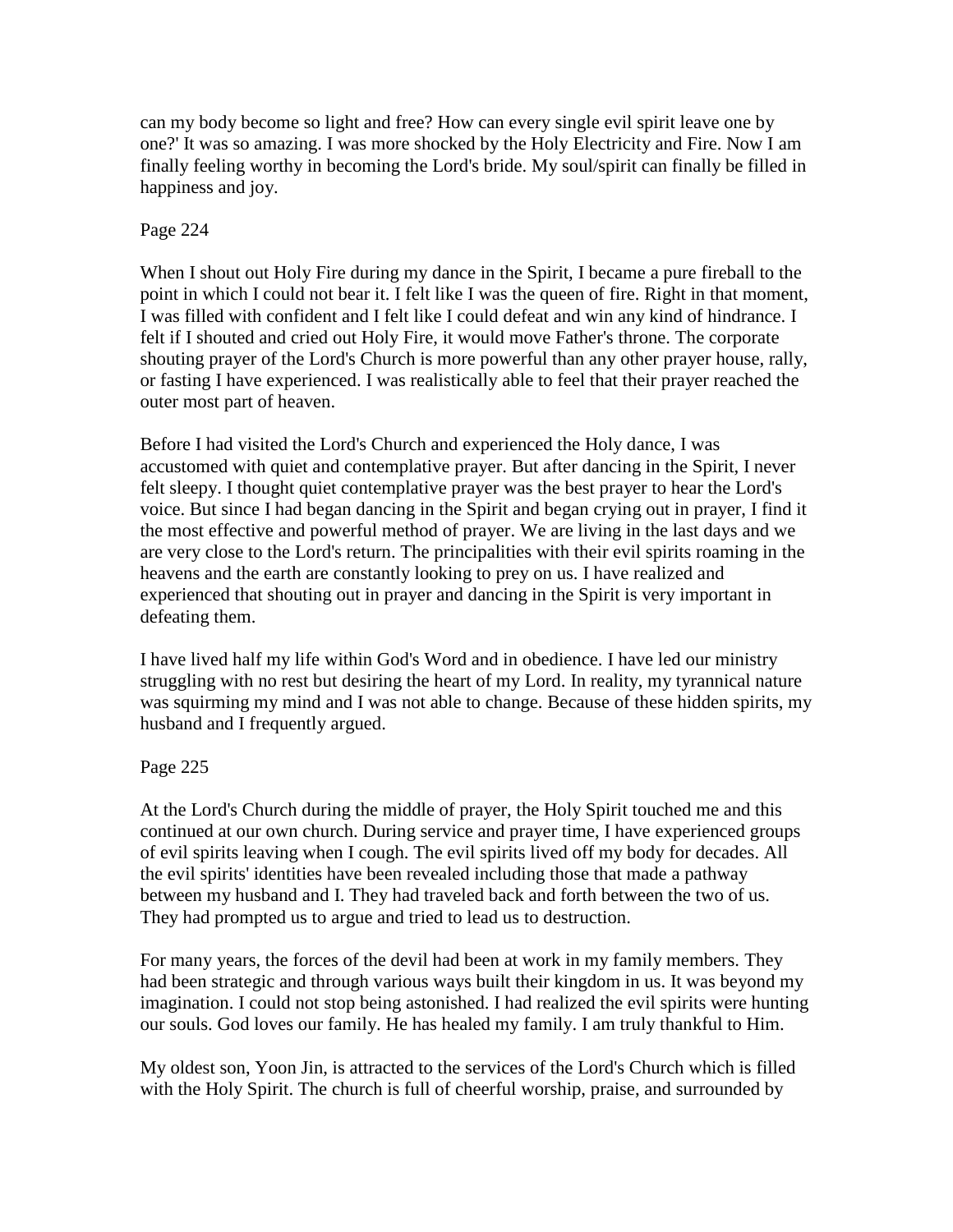joyous exhilarations. he is now in the process of gradually changing to a bright exhilarating personality. He has been delivered from his lonely circumstances of 23 years. Jesus did not heal him at once. The reason is that the Lord wanted each of my family members' prayer to be filled to a certain level. He desired to recieve prayer that was truly mournful. He desired confession with a contrite spirit. When each member of my family fills their prayer into the prayer jar, the Lord said that He will competely heal my son. The Lord also wanted to see my oldest son pray for himself even though my son lacked in many ways.

Page 226

At last, I would like to give many thanks to the Lord's Church, Pastor Kim, Yong Doo, his wife, and all the church members for endlessly prayig and leading my oldest son, Yoon Jin and my youngest son, Yoon Hung with love and care. I give all the glory to the Lord. Hallelujah!

\* Experiencing the Holy Blazing Fire Baptism

Case 4 - City of Kwang Ju, Yong Doo Dong, Unity Vision Church. Testimony of Pastor Park, Inn Soo

Page 227

Hallelujah!

I give all the glory to Trinity God for giving us the opportunity to hold and finish our lastest revival service in the midst of grace.

It was in June of 2007 when I first encountered the book, Baptism by Blazing Fire. I had purchased the first book initially from the book store. As I read the book, I thought to myself, 'Wow, I have never read anything like this before.' I was shocked. But I was not as eager as I should have been and in the middle of the book, I placed it in my bookcase near my desk. I postoned thinking I will read it at a later time.

About six months had passed and I was experiencing some tests within my ministry. I sometimes go through hardship and I sometimes go through peace. During my ups and downs, I still had not lost the thought of the firebooks.

On January 1st, 2008, a deacon and his wife who were faithfully serving the church left. As a pastor, I have always desired them to stand firmly on the Word. I have been praying for them with much effort. But when they left without saying a word, my heart felt empty. My heart was wounded and my heart became bitter. I then remembered the firebooks.

On March 2008, I began to read the book once again during the first week of the month. As I read the first half of the book again, I was overwhelmed and astonished. It was pure shock. On March 7th, a Friday, I prayed and read the book from the pulpit. I called the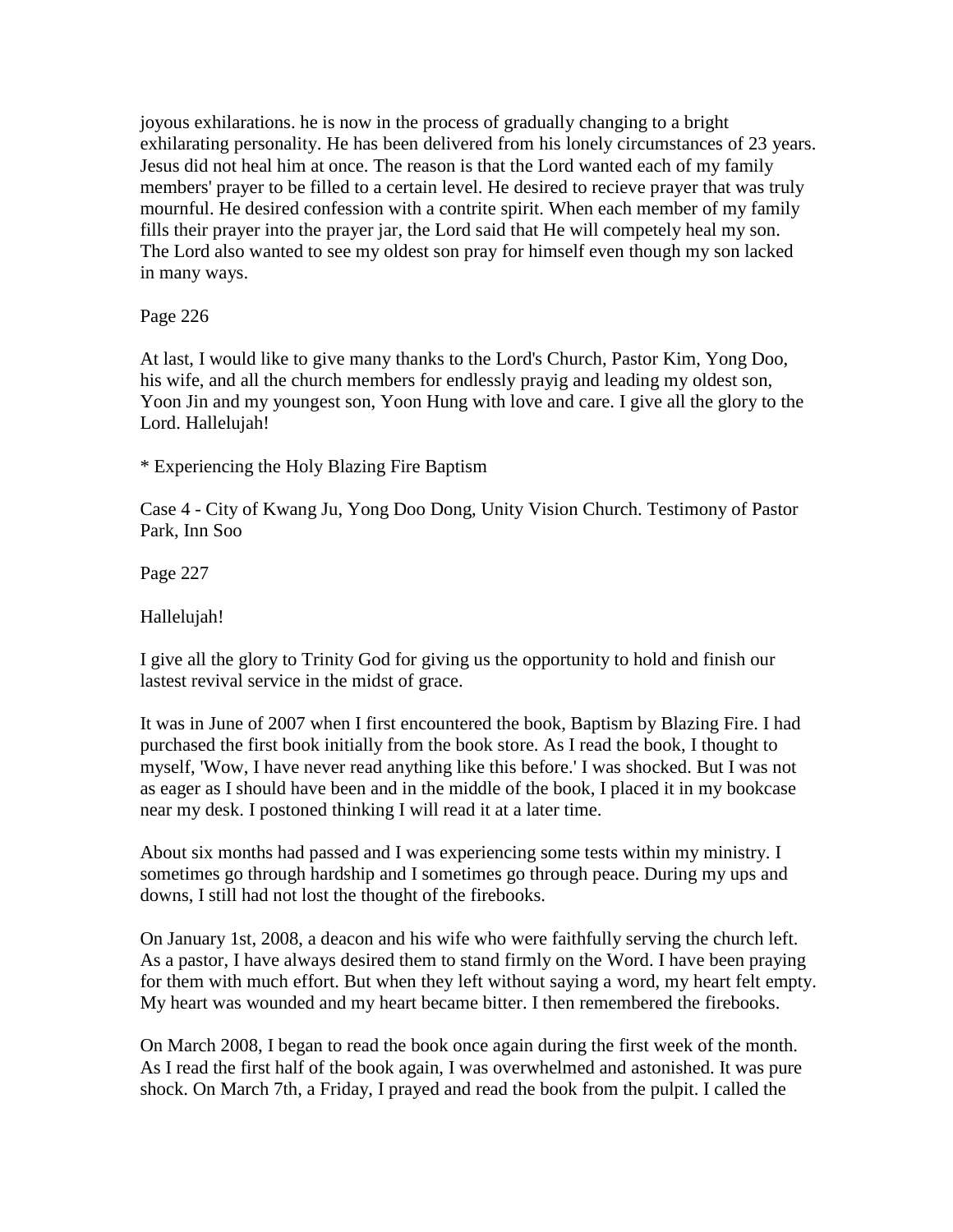Lord's Church and asked for Pastor Kim, Yong Doo. It was he who picked up the phone. "Pastor! I would love to visit your church. Is this possible?" He replied stating that anytime is possible.

I advised him that I will visit on March 10th. I prepared for the trip and downloaded the map from the internet. I was attending an annual conference on the first week of every March. The conference was Silchun Pastoral Research in the city of Su won. I attended the conference and once it was over I prompted my wife, Sul Hyang Oak and my sister in law, Pastor In Pyong Tek to accompany me on my trip to the Lord's Church. I borrowed a car from my brother's wife who was a pastor as well. The three of us then drove to the Lord's Church using the GPS map.

On the first day at the Lord's Church, when worship and praising had ended, the church members went in front of the pulpit. There were both male and females who continued the service with their beautiful Holy dance. Their dancing was indescribably beautiful. It was not strange at all. When I had visited a service at the Cho Lack Do fasting prayer house, I had witnessed a Holy dance. I had observed the breatherns worshipping the Lord as they dance. The site at the fasting house did not offend me at all.

In my church, we clap as we worship and praise the Lord. It is just natural and an act which is universal. Most of the churches, especially in Korea, have rhythmic movements during worship and praise. When the Holy Spirit attempts to lead the dance, many people refuse to accept it just because they are not familiar with it. The bible states that we should worship and praise as we dance. However, we have never performed it and has never really witnessed it. The general church perceives it as awkward or strange when someone begans to dance in the Spirit. There are dances created by people to worship and praise the Lord. How much more it is to please the Lord if the hand movements or dance is lead by the Holy Spirit. Just because we have not personally experienced it does not give us the right to condemn the people who dances in the Spirit before the Lord.

### Page 229

I attended the all night prayer rally at the Lord's Church every Monday. Each time I attended, Pastor Kim, Yong Doo imparted the fire baptism and anointing. He would especially separate the groups of pastors and wives to impart fire. The fire is imparted from his hands to my hands. I felt it gradually getting stronger each week. Within time, my hands began to naturally move without my will.

On the last week of March, Unity Vision Church began a evening prayer rally. We named the prayer rally, Gethsemane prayer rally. We gathered together at 9 PM on the 3rd floor of the church building on Monday and continued until Friday. We did 30 minutes of worship/praise, 30 minutes of sermon, and 30 minutes of prayer time. After the prayer time, we imparted fire, it was a time of anointing. I imparted fire to all who had attended the evening prayer. The people began to naturally move their hands. They were initially unaware of their hands moving. Some had their hands spread out to the sides. They were amazed with what they were experiencing. Their hands would suddenly come together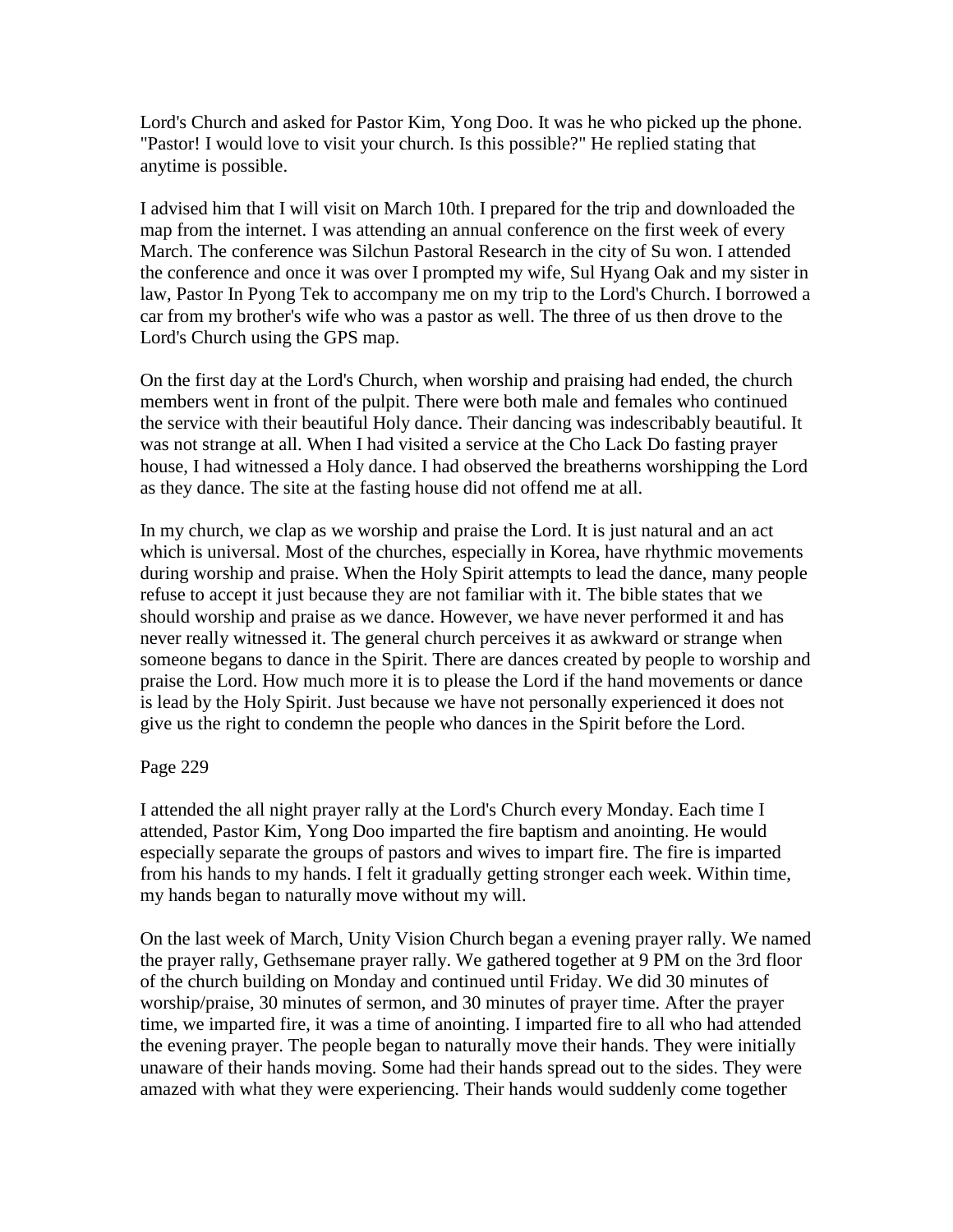like a magnet and then spread to the sides. They continued to be amazed as the hands would freely and naturally move. We continued the evening prayer rallies every Monday through Fridays.

I advised the church members to go purchase the series of fire books. I had also bought some to hand out. We all read the books together during bible study. As we read, we come to realize that it is not easy to possess anything so quickly. Even if one is able to possess a gift or power quickly and easily, the person can lose it just as quickly and easily. If it can open easily, it can shut easily. We have realized that if we practice holiness and continue to seek a life of prayer and reading the Word, it will produce a firm foundation in faith. We might think that it would be nice to receive our spiritual eyes in one breath and to easily visit heaven and hell. But I have realized if one receives the gifts or experiences so easily, it will be difficult to maintain or keep the gifts. Pastor Yong Doo Kim had preached on this subject.

Page 230

On March 31st, Monday, I received a prophetic word from the Lord when I attended the all night prayer rally at the Lord's Church. The Lord watched as He led over my household, ministry, and church. I am very thankful to the Lord.

The Lord told me that He is pleased with us (my wife and myself) as we visit places to pray.

The Lord said there will be fruits in the future. Therefore we must persevere. The Lord wanted us to pray more fervently.

I put in a request to have a fire revival in our church. Pastor Kim, Yong Doo said that he would pray about the request. He later gave me an answer. He set the date for June 23rd and 24th, Monday and Tuesday, respectively. Once the dates were set, the youngsters in our church became under attack by the evil spirits. The evil spirits used various methods of attacks on the youth.

First attack - Lee, Seh Young, a student in our Sunday school. He fell on a evenly paved road of asphalt. The road was flushed and nicely paved. There was nothing to trip on. When she fell, she broke and fractured the bone on her left wrist. She had to have a cast on her left hand for 3 weeks.

Second attack - Park, Sang Ho is an eighth grader in middle school. He serves in the broadcasting room at the church. After two weeks of Lee, Seh Young's injury, Sang Ho fell while he was snow boarding. He had injured his left wrist. The same diagnose as Lee, Seh Young, a fractured bone and had to be in a cast for 3 weeks. When he first arrived at the hospital, the doctor showed him Seh Young's x-rays and the doctor told him that the fracture was very similar to Seh Young's. Sang Ho is a very good snow boarder. He had practiced the whole winter. It is very strange that he had fell on a low hill. The slope was not steep at all. He flew about 2 meters and fell. This is how he got injured.

Third attack - Chae, Hyung Inn is a forth grader in elementary. He plays the drums for Sunday school service. After a week from Sang Ho's injury, he fell from the horizontal bars and fractured his left wrist. He was in a cast for 3 weeks.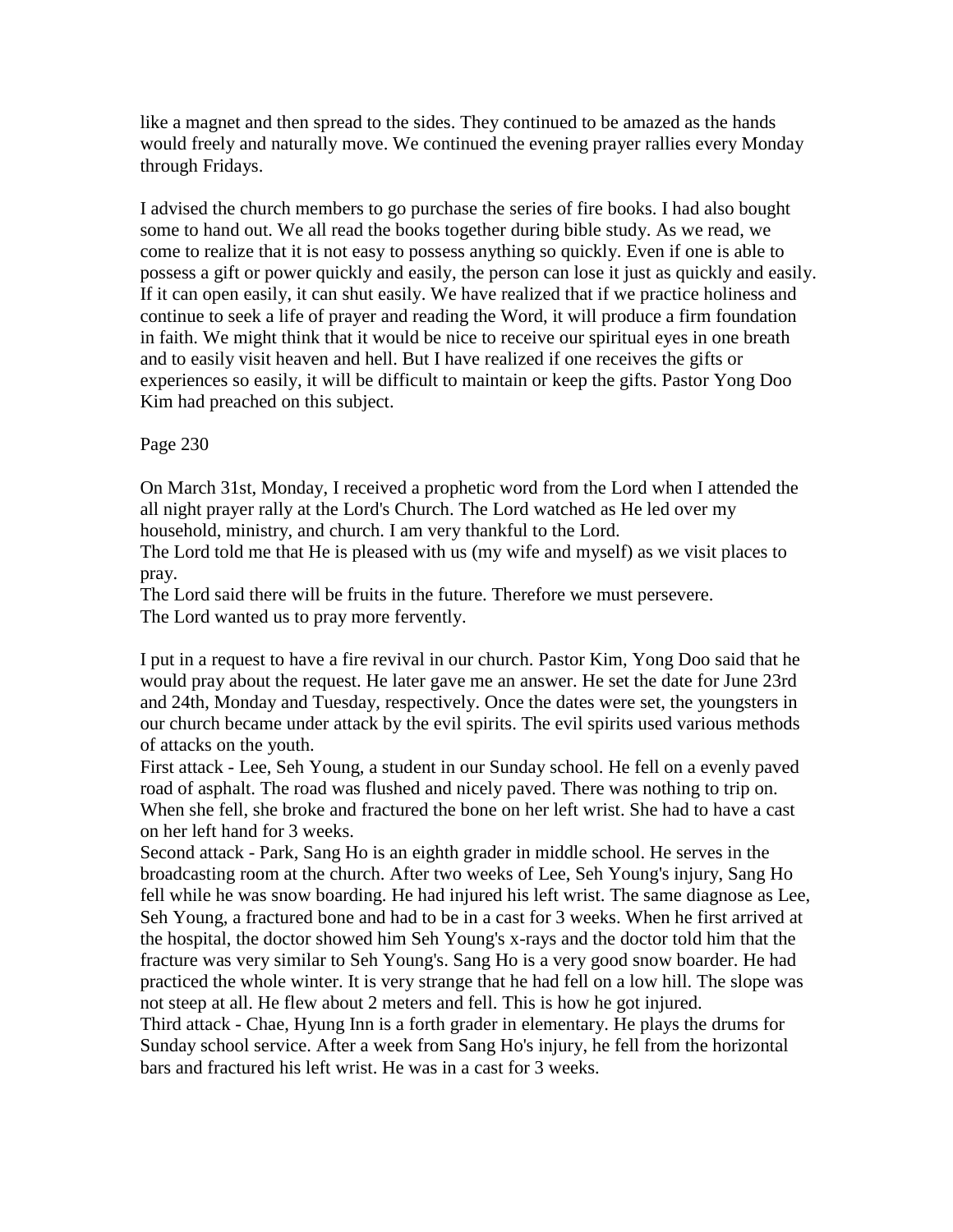### Page 231

Fourth attack -Kuack, Jae, Yun is a student in our Sunday school. After the third attack, he injured his right foot and required a cast.

Fifth attack - Park, Haam Bit is the oldest son of one of our pastors. He plays the drums and teaches. After a week from the fourth attack, he injured his ankle and required a cast for 3 weeks.

Sixth attack - Kim, Hyung Gon is an eighth grader in middle school. After two weeks from the fifth attack, he injured his ankle.

Seventh attack - Yuh, Inn Gwang is a fourth grader in elementary school. He is on the worship team. He was unjustly beat up by some bullies in his neighborhood. He was admitted in the hospital for 3 weeks.

Our youths were not the only ones who were harassed by evil spirits but our adults as well. On May 5th, our church had planned to have some sports tournament. During the preparations, men's missionary group 1 and 2 got together for unity and for a rally. They had a good meeting. But before they all parted their way home, they all went to one of the deacon's fishmarket and had a few shots of alcohol.

They had gathered in the name of our church and yet Satan had operated his evil work in the midst of them. After they had stumbled, I gathered all who went to drink. I made them repent for their actions. They each signed a letter of promise not to ever drink again.

Besides these problems, we were already facing other difficulties. We had built our church through a loan. We borrowed the money from Dae Gu Cooperative Association in the amount of one million dollars. Although we were able to handle the interest, some complicated problems had occured and we had no choice but to default. The property was then placed on foreclosed auction. On May 14th, 2008, our church building was successfully auctioned to a business enterprise. We had done everything to save our church building within the boundary of the law. However, all avenues explored were closed.

# Page 232

There was only two weeks before the revival meeting and we had no solution. Therefore, we gave everything to the Lord. The Lord who loves us so much is alive and we have a hope to enter His kingdom. With that hope and love, we were not discouraged. Even though our church had been auctioned off, our church members who attended the revival meeting were joyful and at peace. It showed on their faces.

We had been praying. In fact, we had been earnestly praying even more as we expected to proceed foward with our future. We gave thanksgiving to God. We began our revival meeting with difficulties.

On the first day of the revival meeting, we were not able to estimate the number of people to expect. As a result, we purchased 200 cups of ramen for a snack. Our revival meeting was not advertised nor did we make a public announcement. We roughly estimated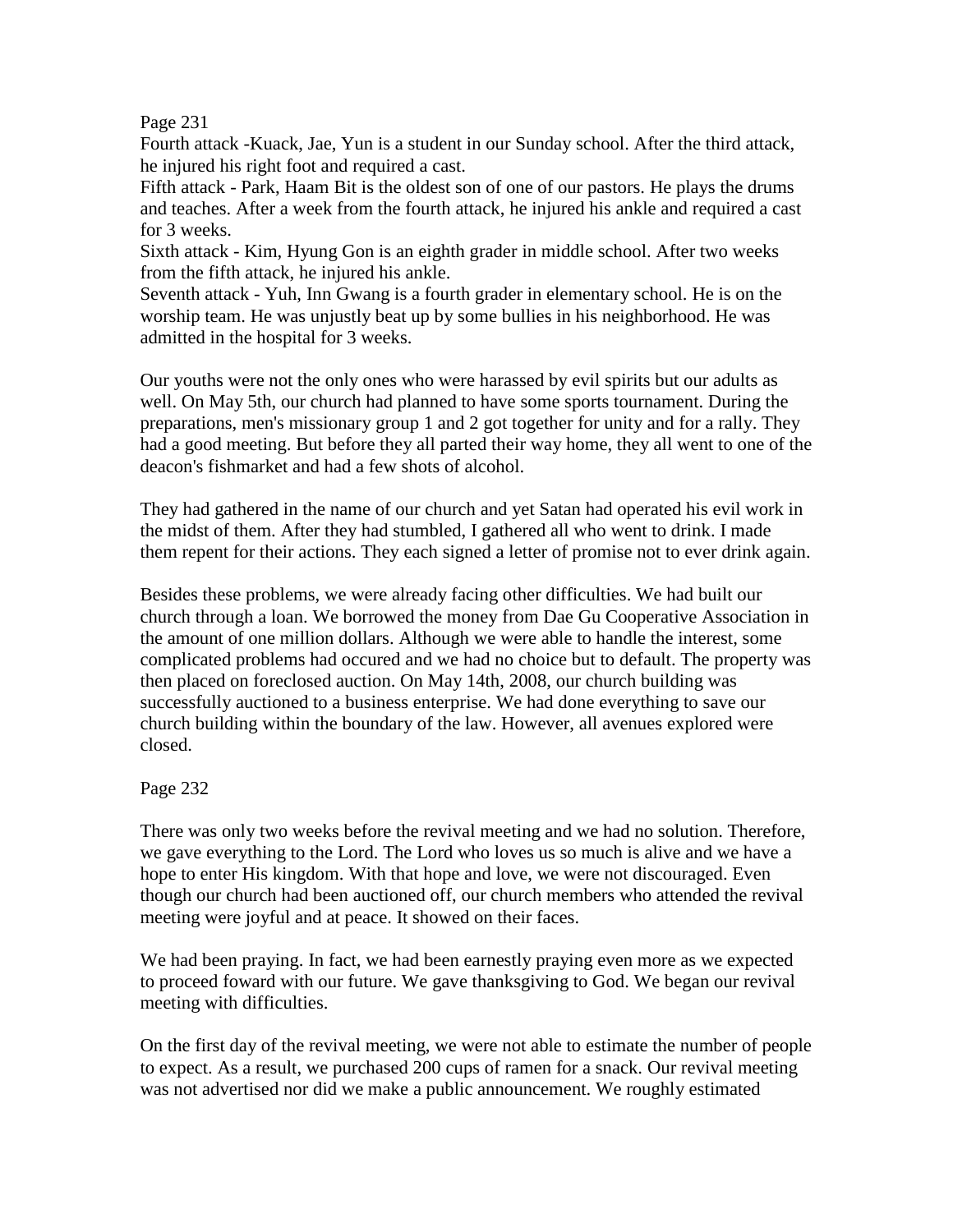possible 200 to show up. But 700 people showed up in the two days. The Lord's powerful ferocious fire was present. The pastor who we had invited to speak told us that the fire in this meeting was very special. However, the evil spirits attacked us to the end. They had also attacked us during the revival meeting.

The weather, fresh drinking water, snacks, watermelon, restrooms, parking lot, air conditioners, electrical equipment, and ushers were all good. But we were having a problem with the sound system. We were relieved thinking everything was good but our sound system which covered an area of 500 pyeongs was experiencing a technical difficulty. We wouldn't have dreamed that it was our little children who had compromised the sound equipment. The day before the revival, the little children went into the sound equipment room and played with the equalizers and mixers. On each Sunday evening at 8 PM, we would hold a men's cell group meeting. The cell group meets to do bible study and get together for prayer. The children have came with their fathers before and have never gone into the sound equipment room before. Out of every visits, this was the first time the children touched the sound equipment. Since we had not used the equipment prior to the revival, we were not aware of the problem before the revival meeting.

## Page 233

On the very first day of the revival, the unequal sound blew the amplifer. With one speaker, we progressed with the revival in difficulty. But in the midst of all the problem, the revival was on fire. The people that attended the revival were hungry for the Holy Spirit as a result, they were filled with the Spirit and His grace.

On the next day, in the afternoon, we called the engineer to correct the problem of the sound system before evening service. During the evening service, the presence of the Holy Spirit's powerful fire continuously imparted onto us. After the evening service came the late night service accompanied with beautiful events. The youth, men, women, and Pastor Kim's wife from the Lord's Church danced the beautiful Holy dance. There was even a Holy techno dance. The church members from the Unity Vision Church followed suit and started to dance in the Holy Spirit. The sight was beautiful.

The fire books had journalized the various kinds of gifts and healing through the Holy dance. I had personally experienced it. I had a stiffness and dull pain on my neck for some time. But after dancing in the Spirit for about four weeks and as I attended the Lord's Church, the pain left. Moreover, the headaches and stiffness had left as well. I am confirming that there is healing and gifts through the Holy dance.

After our break time, we had some snacks. The members of the Unity Vision Church presented there talents to please the Lord. I am glad they are mimicing me. They are precious saints who are quick to obey whenever a mission or endeaver is placed upon them. It doesn't matter what I ask, they reply with amen. I am very thankful! Everyone had passionately expressed themselves to the Lord. The sight was very joyous and grateful. I truly believe our Lord must have been very pleased.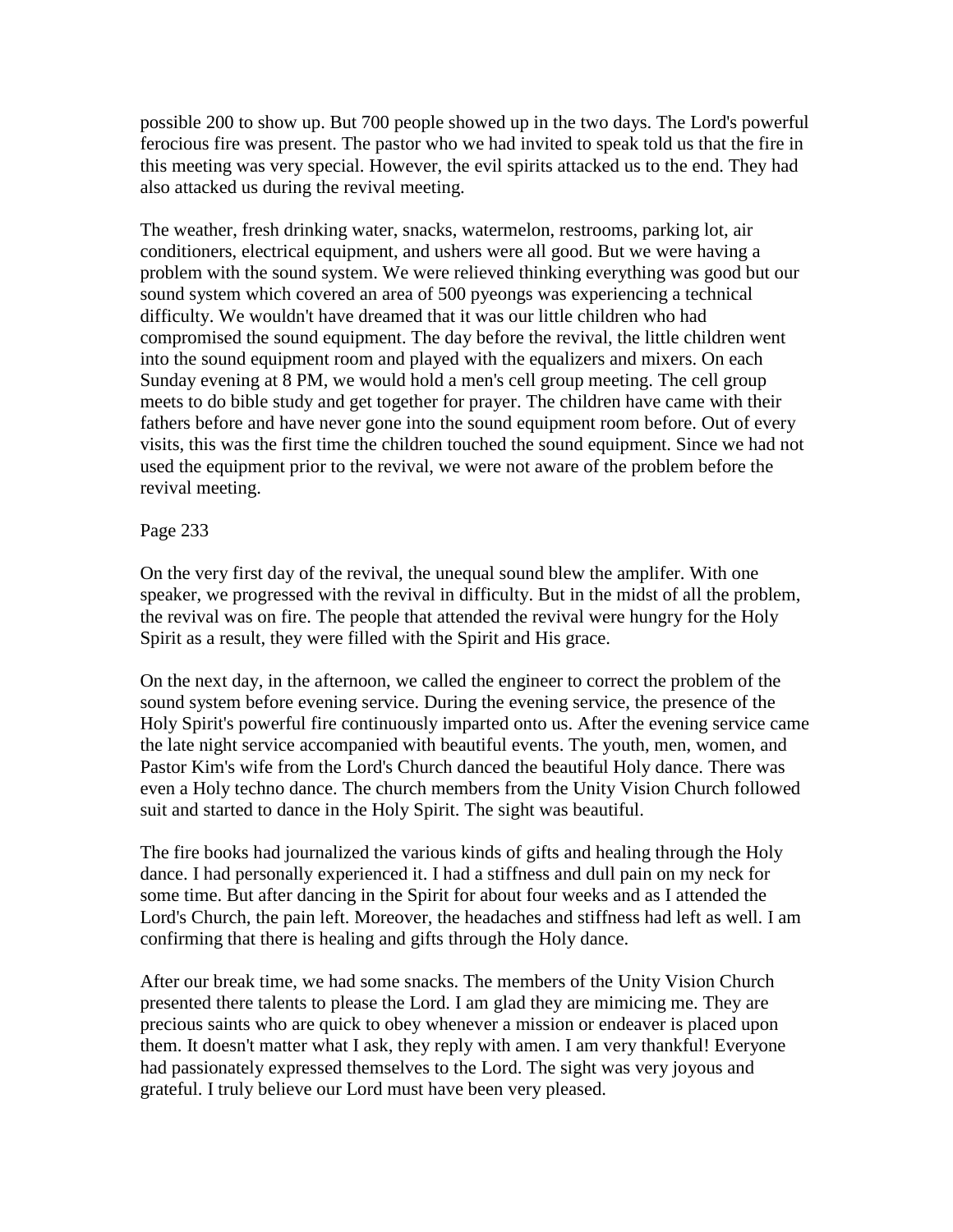Page 234

We continued with prayer time. Our prayer went deep. We prayed as we earnestly asked for our spiritual eyes to be opened. Our prayer time consisted of three different sessions. No spiritual eyes were opended during the first prayer session. During the second prayer session, a visitor from Kwang Ju had his spiritual eyes opened. Moreover, the Lord gave us a prophetic word through a deaconess. The word was about our church, Unity Vision Church.

Question: Lord, what do you think of Unity Vision Church? Answer: I will surely bless Unity Vision Church.

Question: Will all the members from Unity Vision Church that are on the pulpit now go to heaven?

Answer: There are several people who will go to hell if they die at their current state.

Question: Why is that, Lord?

Answer: They appear to be devoted and obedient on the outside but they are grumblers and complainers behind closed doors.

Question:Will anybody from the Unity Vision Church have their spiritual eyes granted? Answer: The spiritual eyes of the pastor's wife will be opened. She must live her life on her knees praying unceassingly.

Question:Will Unity Vision Church experience a revival? Answer:The church must become one. The pastor's wife has resentment in her heart. The revival will come through the youths.

Question: What will Unity Vision Church become? Answer: Have peace in youselves. Trust in the Lord and it will be solved. Give it all to the Lord.

Question: The pastor's heart must be very heavy. The foreclosure auction must be stressful. What do you think, Lord?

Answer: There is a river of spring water streaming down in his spirit. The Lord is currently resolving all the issues.

Page 235

There are four students from middle and high school desiring to receive the gift of tongue. They fervently pray for the gift all night long since the Sunday school children speak in tongue. From the all night prayer, they had all received the gift of tongue. On Thursday, we gathered at 6 PM adn I urged them to pray in tongue for forty minutes. In order to strengthen their prayer in tongue, they must continue to pray in tongue constantly. Therefore, I constantly urge them to pray in tongue. They are speaking in tongue very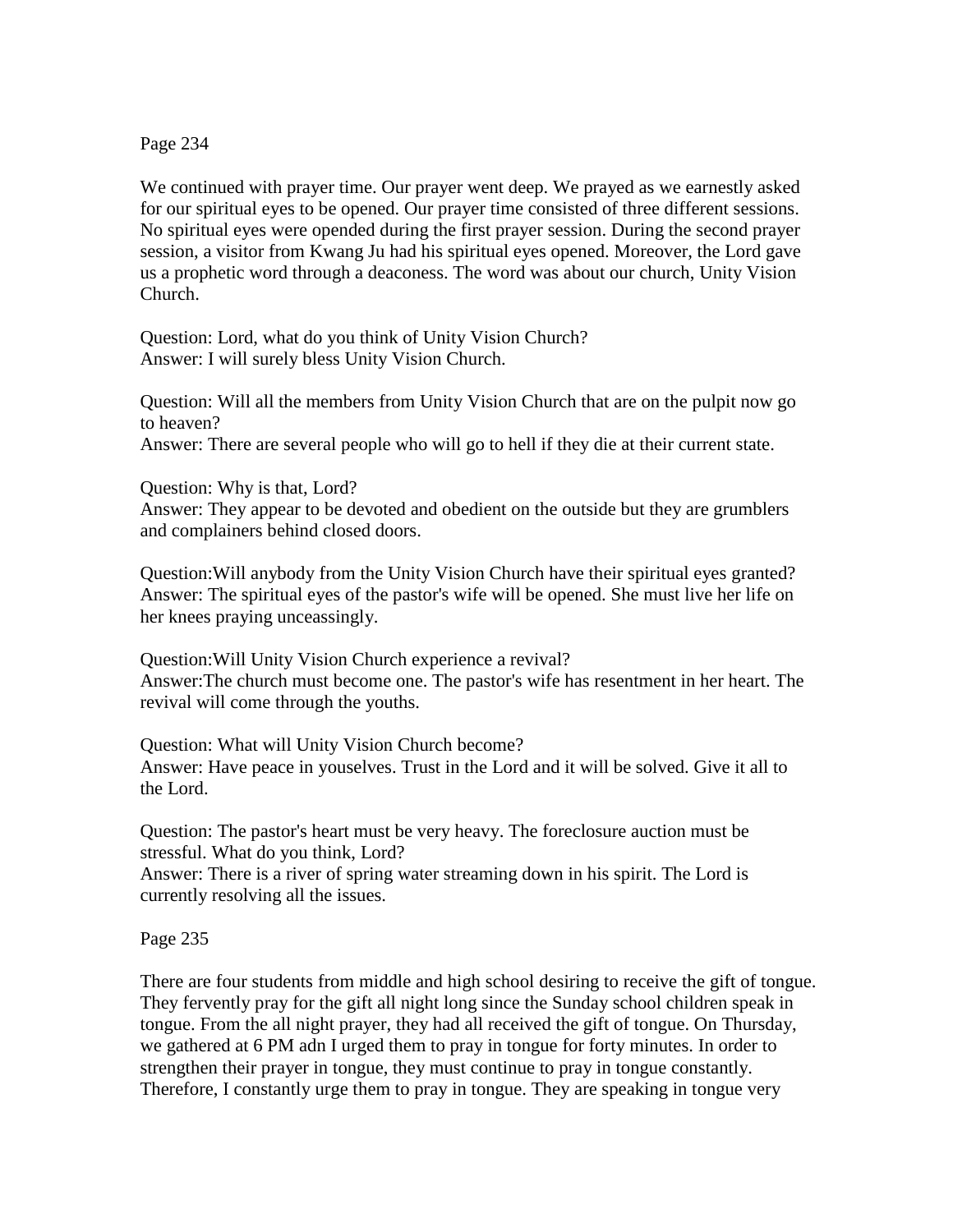smoothly right now. They are very happy and thankful.

I hope the problems of the Unity Vision Church quickly resolves so that we can glorify the Lord. I have mentioned to the deacons and deaconess that I desire to hold another revival next year in February. They were very happy.

During our third prayer session, we prayed and prepared for a visit to heaven. The Lord prayed over the pastor's wife, Sul, Hyang Oak. After a short time, she suddenly shouted, "Ugh!!" She started to shiver and cry. She was experiencing hell. As the Lord prophecized, her spiritual eyes had opened.

\* The testimony of Mrs. Sul, Hyang Oak

In the second week of March, a Monday, I attended the Lord's Church all night service with my husband for the very first time. From the first day, I had prayed all throughout the night. "Lord, if you do not grant me grace today, I will not go back to Kwang Ju." I continued to earnestly pray. I prayed passed 5 AM. I was the only one left praying. During the middle of my prayer, Pastor Kim, Yong Do came next to me and said that he would pray over me. I then fixed my position and opened my eyes.

But I could not see the pastor anywhere near me. I had experienced something spiritual. If I knew what I was experiencing was spiritual, I would not have opened my eyes. I regretted it and felt empty. Why did I open my eyes? I began to relentlessly pray. After awhile, Mrs. Kang, Hyun ja came next to me and imparted her gift of the Holy dance. "Mrs. Sul, I impart all I have onto you."

Many now ask me if I am Mrs. Kang, Hyun Ja's little sister. They all say that our Holy dance is very similar. I said, "I am so honored to be considered Mrs. Kang, Hyun Ja's little sister. She dances beautifully and gracefully. She has many powerful gifts."

On the second day of the revival, we had all hoped to have our spiritual eyes opened and hoped that we would be granted a visit to heaven as we prayed. Then my spiritual eyes were opened and I witnessed the souls that were being tormented in hell.

My first sight was a large devil, perhaps a king devil. He was holding a large coffee cup. He then threw a scoop full of sugar made of people into his coffee cup. He was enjoying and hissing at the same time.

I saw the Lord grieving over the dying souls in hell. I wailed very much. My heart was in so much pain as I witnessed the Lord grieving.

Page 237

Next, I saw the demons tightly tying people with ropes and dangling them. The demons then mercilessly pierced them with sharp iron skewers. They were wickedly laughing. I saw frozen(harden or stiff) people. As the people were in a frozen state, the demons beat them with a large iron club. The people became dust as they were beaten. It was a cruel sight. My heart fainted.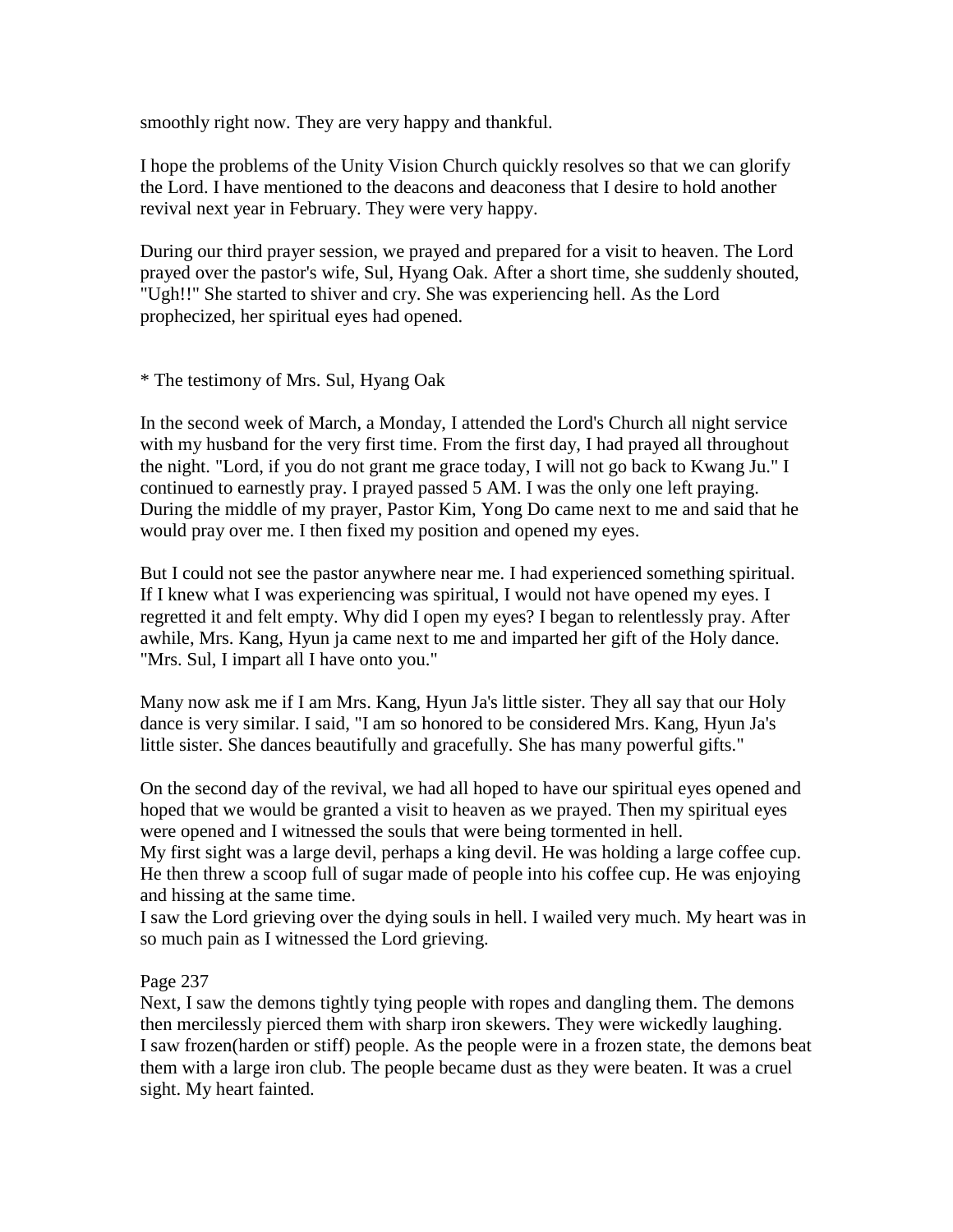I saw a deep swamp. The people in the swamp were struggling to get out. They were in torment. I could only see their faces. Their whole bodies were cover under the swamp. I saw a large deep hole filled with insects. I saw people continuously being pushed into the hole.

I saw demons throw people as if they were playing boomerang. As the people hit the wall, they screamed in pain. They then broke into pieces.

I naturally love children. I currently nurture and teach children at church. I evangelized every Wednesday and Saturday at schools. I have heard some children say, "I want to go to hell." They reject the gospel. I was really curious if children are in hell. So I asked the Lord. "Lord, do children go to hell?" The Lord then showed me the children who were in hell tormented. They jumped in pain as they were on top of an enormous heated frying pan. The pan was heated with fire. My heart was filled with pain.

During the revival meeting, a deaconess from Unity Vision Church earnestly prayed to have her spiritual eyes opened. With a compassionate heart, I asked the Lord if He could grant the request. The Lord said that she is currently in a fierce spiritual battle. Her ministry will come to pass through her church pastor.

## Page 238

Among the prophetic words for the church of Unity Vision, we were told that the church will experience a revival through the children. Therefore, I asked a question in regards to my children. "Lord, I have two sons. Which one will be used?" The Lord answered, "It is not your concern to know."

On Wednesday, the day after the revival meeting, we visited another church on the way to the airport. We were giving a ride to the members of the Lord's Church. At the foyer, several deacons and youths were chatting. I then saw a large demon in the midst of them. I was very tired the next day. I rested and laid in my room. This was the day I usually went out to evangelize. Since I was tired, I hesitated to go and evangelize. I then saw a vision. I saw the demons forming into a armed force. They attacked in groups. I instantly got up and ready myself. I then went out to evangelize. It felt as though the gates of hell were being wide opened.

### \* The testimony of Deacon Kang

When the family members from the Lord's Church imparted fire, my hands felt like magnets attracting to themselves. The tips of my fingers were tingling. During worship service, my pastor asked me to go up to the pulpit. I danced in the Spirit. My hands were moving very smoothly. I prayed in the Holy Spirit, "Lord, please have my hand movements move wider and more freely" The movements of my hands gradually became wider. When the guest pastor prayed over me, I felt like I was holding a large ball with both my hands. The experience was novel and amazing.

### \* Testimony of Deacon Kim

During prayer time, I was holding someone's hand and running around the green pasture. I was having a good time. When it was time to see hell, I saw a cliff overlooking a lake. I saw a black colored knife cutting the arms of a person. My heart was in so much pain.